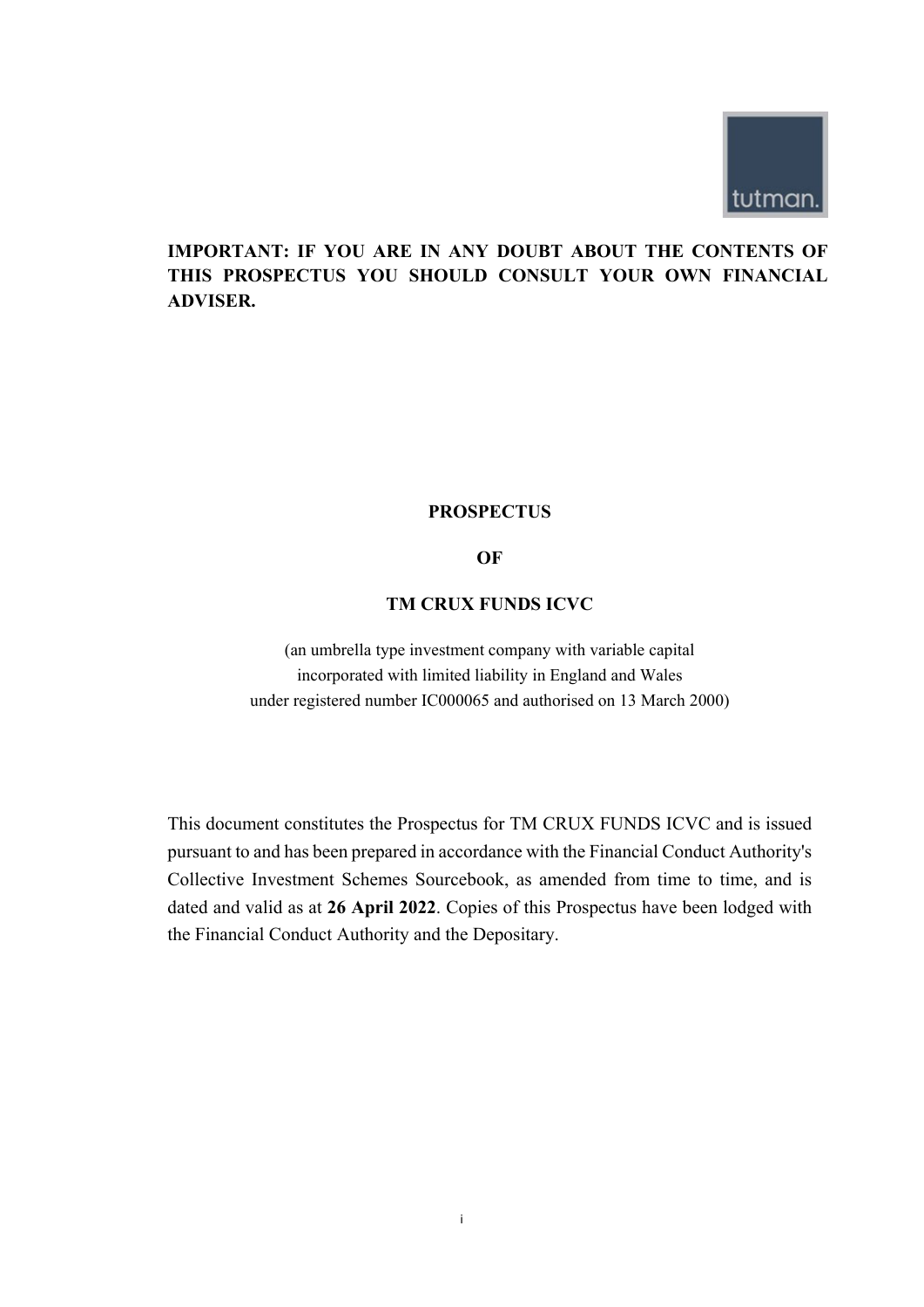# Content

| Page           | Clause |
|----------------|--------|
| -1             |        |
| $\overline{2}$ |        |
| 3              |        |
| $\overline{4}$ |        |
| 5              |        |
| 6              |        |
| 7              |        |
| $\,$ 8 $\,$    |        |
| 9              |        |
| 10             |        |
| 11             |        |
| 12             |        |
| 13             |        |
| 14             |        |
| 15             |        |
| 16             |        |
| 17             |        |
| 18             |        |
| 19             |        |
| 20             |        |
| 21             |        |
| 22             |        |
| 23             |        |
| 24             |        |
| 25             |        |
| 26             |        |
| 27             |        |
| 28             |        |
| 29             |        |
| 30             |        |
| 31             |        |
| 32             |        |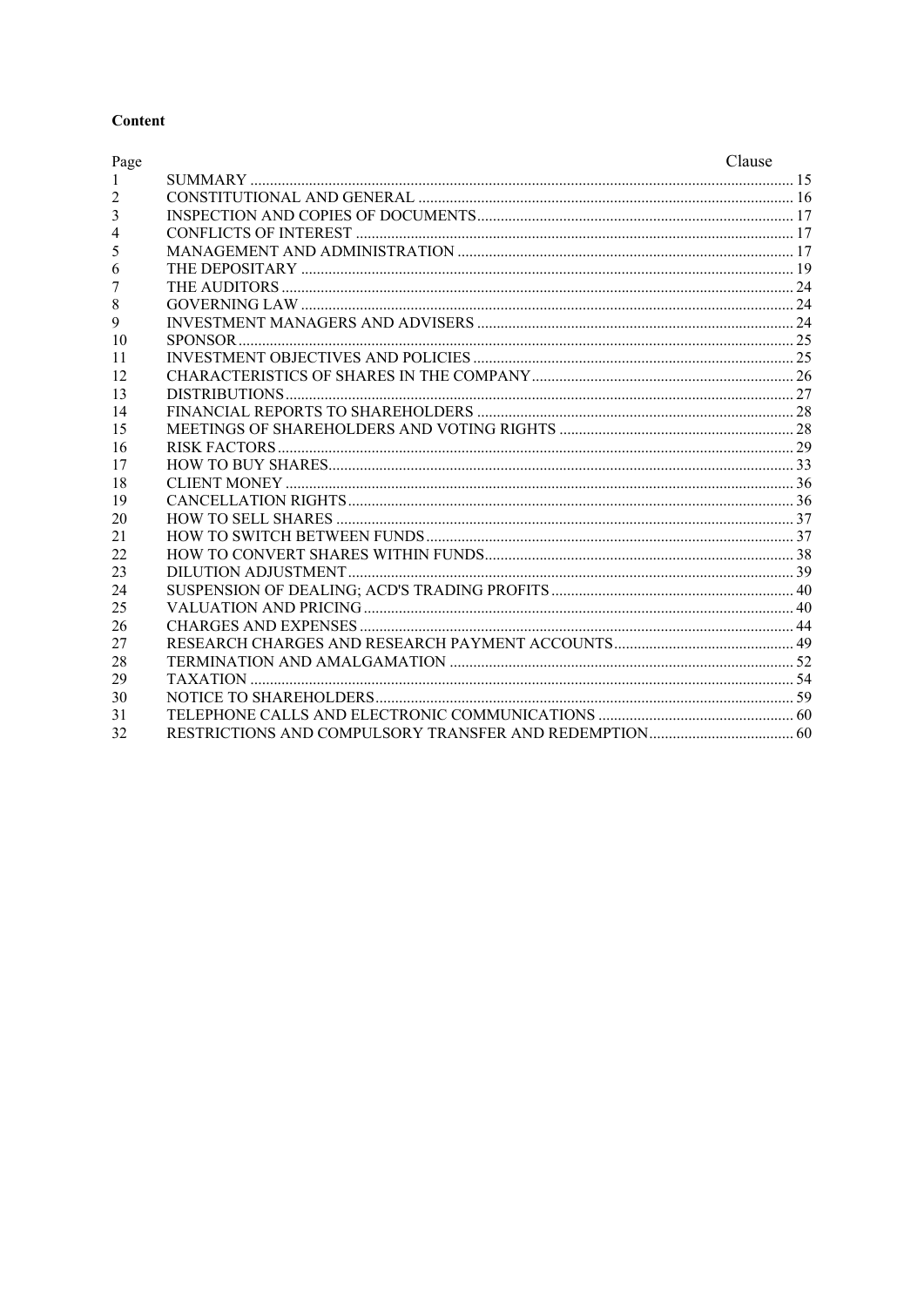### **PROSPECTUS OF TM CRUX FUNDS ICVC**

This Prospectus is intended for distribution in the United Kingdom. The distribution of this Prospectus and the offering of shares in TM CRUX FUNDS ICVC may be restricted in other jurisdictions. Potential investors must inform themselves of the legal requirements and restrictions of their own jurisdiction and act accordingly. This Prospectus does not amount to a solicitation or offer by any person in any jurisdiction in which such solicitation or offer would be unauthorised or unlawful.

# **NOTICE FOR US PERSONS ONLY**

# **THIS PROSPECTUS MAY ONLY BE DISTRIBUTED TO PERSONS WHO ARE NOT US PERSONS AND WHO ARE OUTSIDE THE UNITED STATES.**

# **NOTHING IN THIS PROSPECTUS CONSTITUTES AN OFFER TO SELL OR A SOLICITATION OF AN OFFER TO BUY THE SHARES IN THE UNITED STATES OR IN ANY JURISDICTION WHERE IT IS UNLAWFUL TO DO SO. THE SHARES MAY NOT BE OFFERED, SOLD, PLEDGED OR OTHERWISE TRANSFERRED DIRECTLY OR INDIRECTLY WITHIN THE UNITED STATES OR TO, OR FOR THE BENEFIT OF US PERSONS.**

In order to be eligible to view or receive the Prospectus or make an investment decision regarding the Shares (as defined in the Prospectus) each prospective investor must be a person other than a US Person (as defined below). By accessing, reading or making use of the attached Prospectus, you shall be deemed to have represented to the Company, the Authorised Corporate Director and the Investment Manager (as defined in the Prospectus) that (1) you have understood and agree to the terms set out herein, (2) you are (or the person you represent is) a person other than a US Person, (3) you acknowledge that you will make your own assessment regarding any legal, taxation and investment considerations with respect to your decision to buy Shares in the Company. You are reminded that the Prospectus has been delivered to you on the basis that you are a person to whom the Prospectus may be lawfully delivered in accordance with the laws of the jurisdiction in which you are located and you may not, nor are you authorised to, deliver or disclose the contents of this Prospectus to any other person and in particular to any US Person or to any US address. Failing to comply with this obligation may result in a violation of the applicable laws of other jurisdictions.

Distributors and other intermediaries which offer, recommend or sell shares in the Funds must comply with all laws, regulations and regulatory requirements as may be applicable to them. Also, such Distributors and other intermediaries must consider such information about the Funds and its share classes as is made available by the Authorised Corporate Director for the purposes of the EU's Product Governance regime. Distributors and intermediaries may obtain further information by contacting the ACD.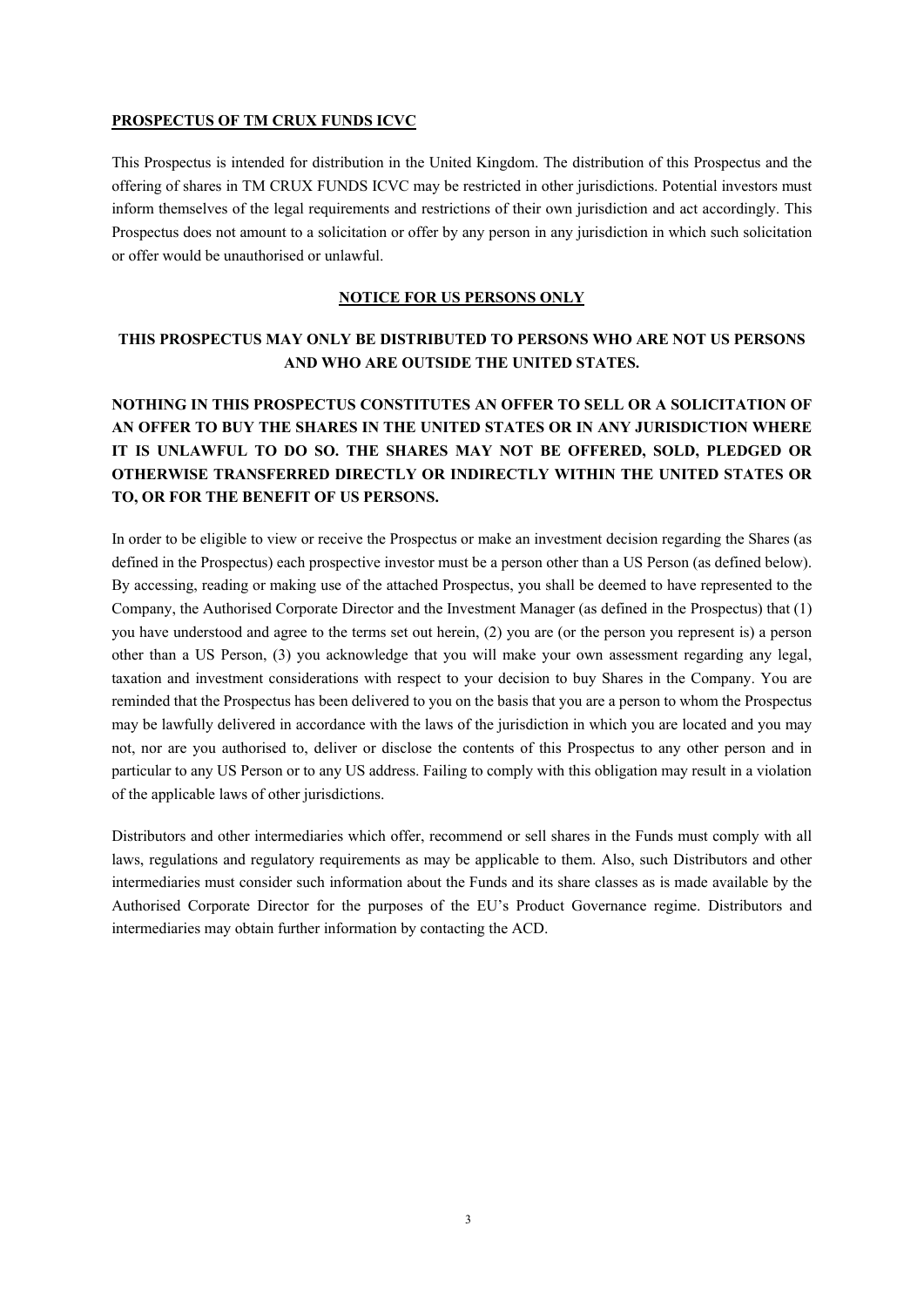#### **Data Protection**

The personal details of each applicant for shares and each shareholder will be held by the ACD and/or the Administrator as its agent in accordance with Data Protection Laws for the purposes of carrying out the ACD's agreement with each Shareholder. This may include the transfer of such data to other members of the ACD's group and to other businesses providing services to the ACD (including their offices outside the UK) where the transfer is necessary for the provision of services in relation to the ACD's role as operator of the Company. The data protection laws and other laws of these countries may not be as comprehensive as those that apply within the UK. In these instances the ACD will take steps to ensure that your privacy rights are respected. Shareholders have the right to access their personal data processed by the ACD together with (in certain circumstances) the right to object to the processing of such data for legitimate reasons. A copy of the ACD's Privacy Notice relating to investors is available in the application form, at www.tutman.co.uk or on request from compliance@thesisam.com.

### **Electronic Verification**

The Money Laundering, Terrorist Financing and Transfer of Funds (Information on the Payer) Regulations 2017, The Proceeds of Crime Act 2002, the Senior Management Arrangements Systems & Controls Sourcebook and Joint Money Laundering Steering Group guidance notes (which are updated from time to time) state that the ACD must check your identity and the source of the money invested. The ACD may also request verification documents from parties associated with you. In some cases, documentation may be required for officers performing duties on behalf of bodies corporate. The checks may include an electronic search of information held about you (or your associated party) on the electoral roll and using credit reference agencies. The credit reference agency may check the details you (or your associated party) supply against any particulars on any database (public or otherwise) to which they have access and may retain a record of that information although this is only to verify identity and will not affect your (or your associated party's) credit rating. They may also use your (or your associated party's) details in the future to assist other companies for verification purposes. If you apply for Shares you are giving the ACD permission to ask for this information in line with the Data Protection Laws. If you invest through a financial adviser they must fill an identity verification certificate on your behalf and send it to the ACD with your application.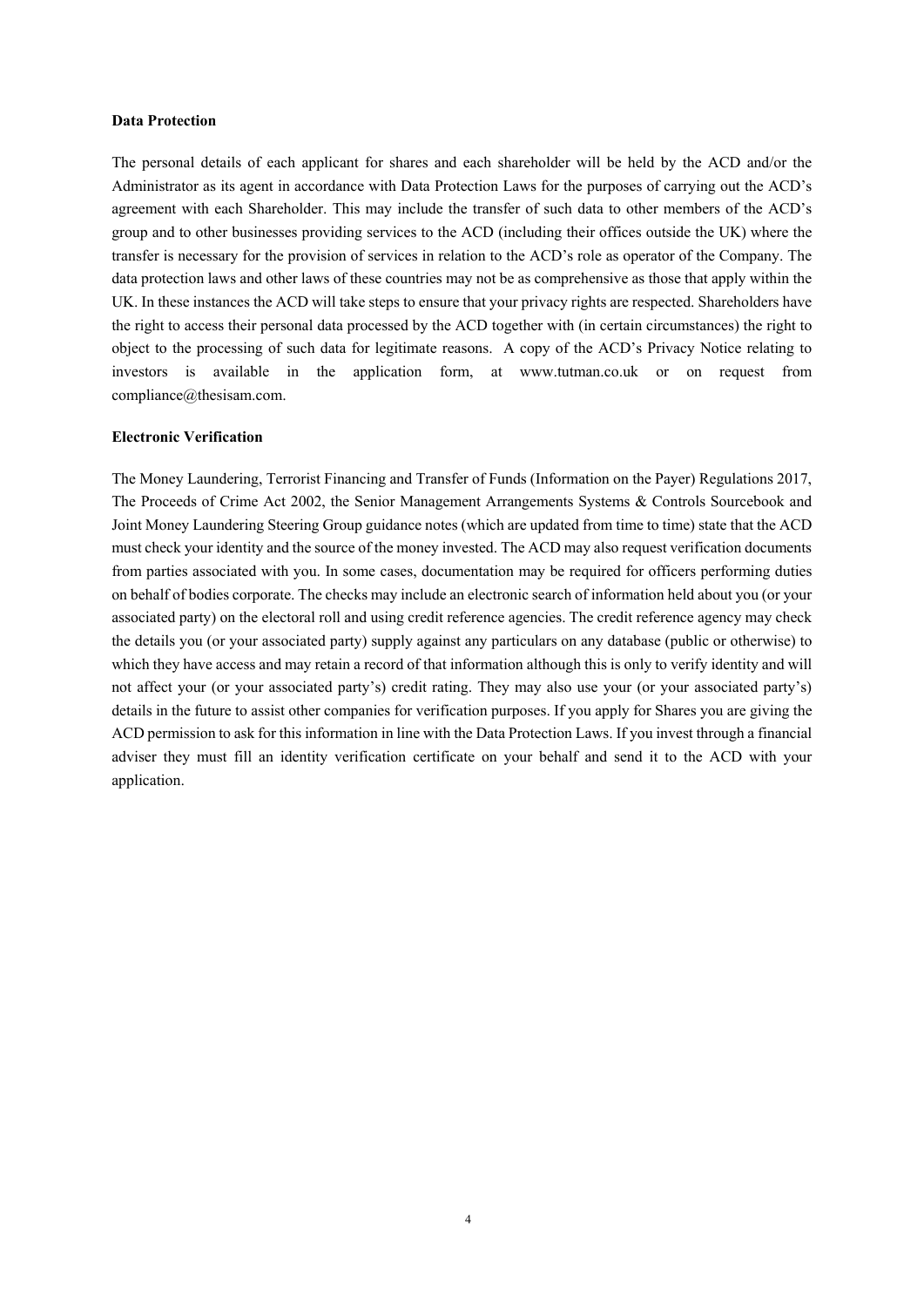#### **DIRECTORY**

**The Company** 

**TM CRUX FUNDS ICVC** 

*Registered and Head Office of the Company* 

c/o Thesis Unit Trust Management Limited

Exchange Building, St John's Street, Chichester, PO19 1UP

#### **Authorised Corporate Director**

### **Thesis Unit Trust Management Limited**

Exchange Building, St John's Street, Chichester, PO19 1UP

*Authorised and regulated by the FCA* 

### **Transfer Agent**

**SS&C Financial Services Europe Limited**  SS&C House, St Nicholas Lane Basildon, Essex SS15 5FS

#### **Registrar**

# **SS&C Financial Services Europe Limited**

SS&C House, St Nicholas Lane Basildon, Essex SS15 5FS

*Dealing office: postal address*  PO Box 12248, Chelmsford CM99 2EG

# **Administrator (Fund Accountant)**

**State Street Bank and Trust Company**  20 Churchill Place, Canary Wharf, London E14 5HJ

# **Sponsor**

**CRUX Asset Management Limited**  48 Pall Mall, St James's, London SW1Y 5JG

# **Investment Manager**

**CRUX Asset Management Limited**  48 Pall Mall, St. James's, London SW1Y 5JG www.cruxam.com

#### **Depositary**

### **State Street Trustees Limited**

*Registered Address:* 

20 Churchill Place, Canary Wharf, London E14 5HJ

### *UK Head Office and Correspondence Address*:

**State Street Trustees Limited**, 20 Churchill Place, Canary Wharf, London E14 5HJ

# **Auditor**

**Deloitte LLP**  2 New Street Square, London EC4A 3BZ

# **Regulator**

# **Financial Conduct Authority**

12 Endeavour Square, London E20 1JN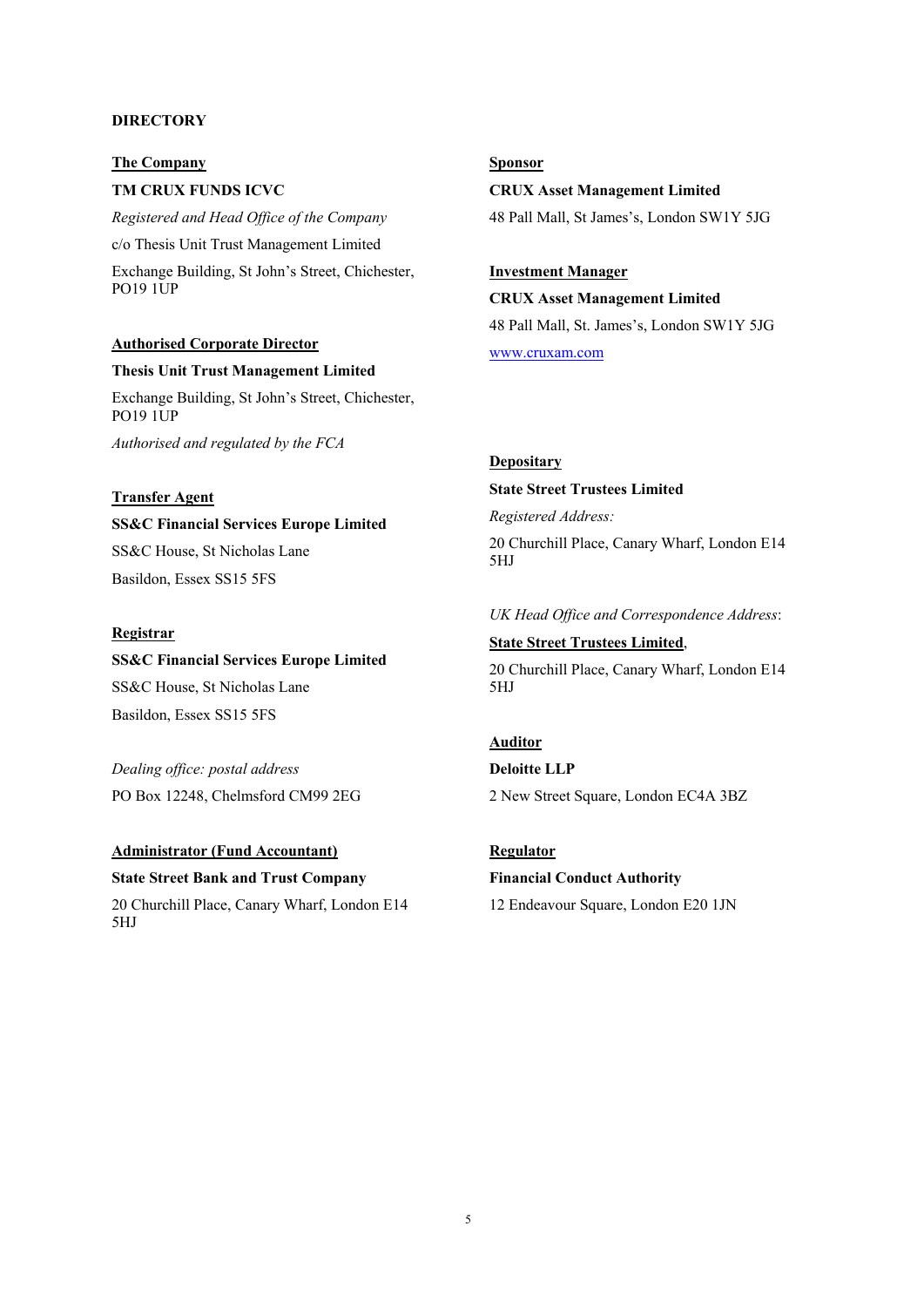### **DEFINITIONS**

In this Prospectus the words and expressions set out below shall have the meanings set opposite them unless the context requires otherwise. Words and expressions contained in this Instrument but not defined herein shall have the same meanings as in the Act, the FCA Rules or the Instrument (as the case may be) unless the contrary is stated.

| "Accumulation Shares"    | shares (of whatever class) in a Fund as may be in issue from time to<br>time in respect of which income allocated thereto is credited<br>periodically to capital pursuant to the FCA Rules. |                                                                                                                                                                                                                                                                                                                                                                                                                                                                                                                                                                                                                                                                                                                                                                                                                                                                                                                               |                                                                   |  |
|--------------------------|---------------------------------------------------------------------------------------------------------------------------------------------------------------------------------------------|-------------------------------------------------------------------------------------------------------------------------------------------------------------------------------------------------------------------------------------------------------------------------------------------------------------------------------------------------------------------------------------------------------------------------------------------------------------------------------------------------------------------------------------------------------------------------------------------------------------------------------------------------------------------------------------------------------------------------------------------------------------------------------------------------------------------------------------------------------------------------------------------------------------------------------|-------------------------------------------------------------------|--|
| "Accounting Regulations" |                                                                                                                                                                                             | the Directive 2013/34/EU of the European Parliament and of the<br>Council of 26 June 2013 on the annual financial statements,<br>consolidated financial statements and related reports of certain types<br>of undertakings, amending Directive 2006/43/EC of the European<br>Parliament and of the Council and repealing Council Directives<br>78/660/EEC and 83/349/EEC or Regulation (EC) No 1606/2002 of<br>the European Parliament and of the Council of 19 July 2002 on the<br>application of international accounting standards, as each forms part<br>of the law of England and Wales, Scotland and Northern Ireland by<br>virtue of section 3 of the EUWA and any statutory instruments that<br>the UK government makes to amend deficiencies in retained<br>European Union law by virtue of section 8 of the EUWA (as may be<br>amended from time to time) following the UK's withdrawal from the<br>European Union. |                                                                   |  |
| "ACD Agreement"          | the agreement between the ACD and the Company.                                                                                                                                              |                                                                                                                                                                                                                                                                                                                                                                                                                                                                                                                                                                                                                                                                                                                                                                                                                                                                                                                               |                                                                   |  |
| "Act"                    | to time).                                                                                                                                                                                   |                                                                                                                                                                                                                                                                                                                                                                                                                                                                                                                                                                                                                                                                                                                                                                                                                                                                                                                               | the Financial Services and Markets Act 2000 (as amended from time |  |
| "Approved Derivative"    | a derivative which is traded or dealt on an eligible derivatives market<br>and any transaction in such a derivative must be effected on or under<br>the rules of the market.                |                                                                                                                                                                                                                                                                                                                                                                                                                                                                                                                                                                                                                                                                                                                                                                                                                                                                                                                               |                                                                   |  |
| "Approved Bank"          | (in relation to a bank account opened by the Company):                                                                                                                                      |                                                                                                                                                                                                                                                                                                                                                                                                                                                                                                                                                                                                                                                                                                                                                                                                                                                                                                                               |                                                                   |  |
|                          | (a)                                                                                                                                                                                         |                                                                                                                                                                                                                                                                                                                                                                                                                                                                                                                                                                                                                                                                                                                                                                                                                                                                                                                               | if the account is opened at a branch in the UK:                   |  |
|                          |                                                                                                                                                                                             | (i)                                                                                                                                                                                                                                                                                                                                                                                                                                                                                                                                                                                                                                                                                                                                                                                                                                                                                                                           | the Bank of England; or                                           |  |
|                          |                                                                                                                                                                                             | (ii)                                                                                                                                                                                                                                                                                                                                                                                                                                                                                                                                                                                                                                                                                                                                                                                                                                                                                                                          | the central bank of a member state of the OECD; or                |  |
|                          |                                                                                                                                                                                             | (iii)                                                                                                                                                                                                                                                                                                                                                                                                                                                                                                                                                                                                                                                                                                                                                                                                                                                                                                                         | a bank; or                                                        |  |

(iv) a building society; or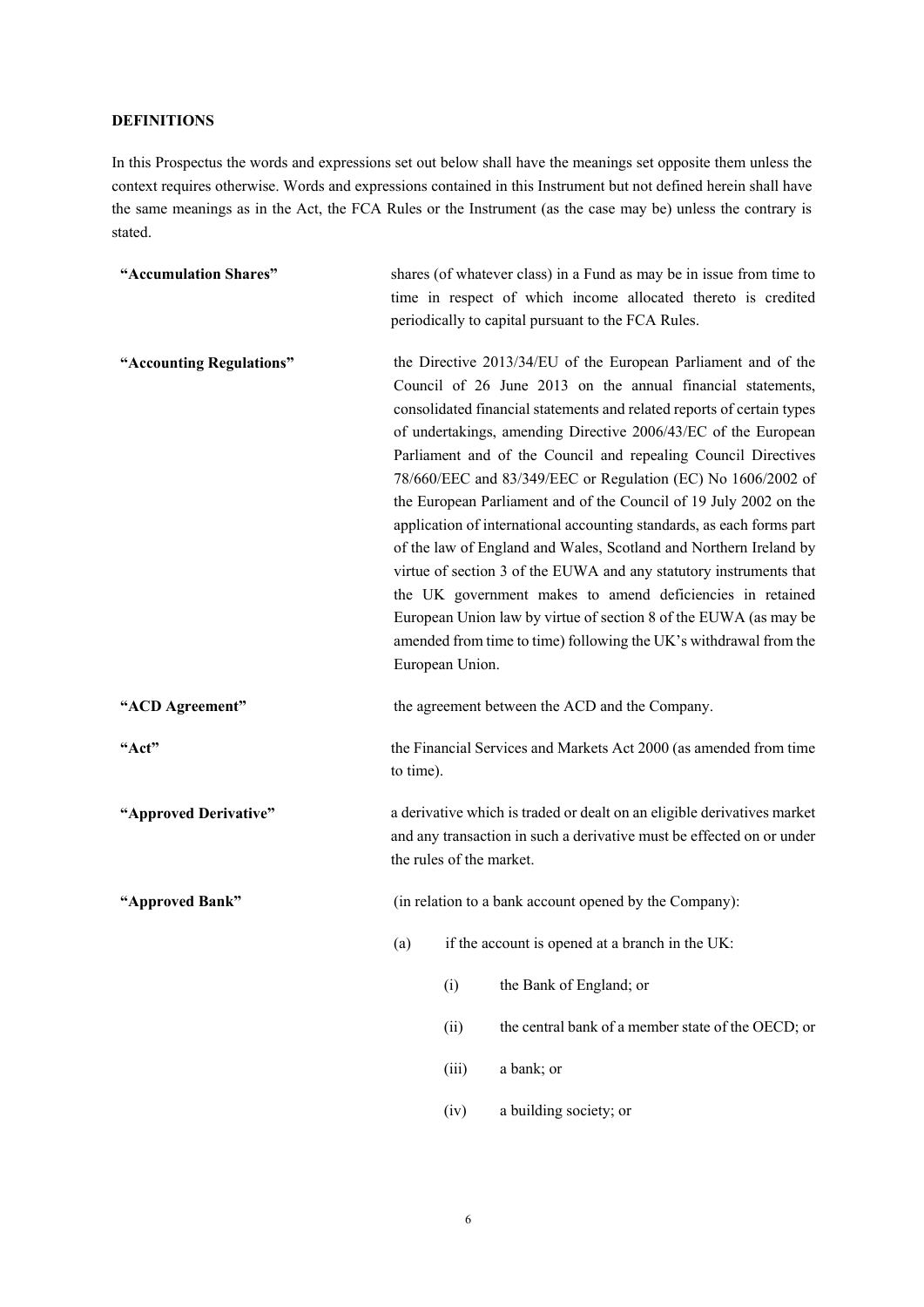|                                             |                                                                                                                                                                                                                                                                                                                                                                                                                   | (v)                                                                                                                       | a bank which is supervised by the central bank or<br>other banking regulator of a member state of the<br>OECD; or |
|---------------------------------------------|-------------------------------------------------------------------------------------------------------------------------------------------------------------------------------------------------------------------------------------------------------------------------------------------------------------------------------------------------------------------------------------------------------------------|---------------------------------------------------------------------------------------------------------------------------|-------------------------------------------------------------------------------------------------------------------|
|                                             | (b)                                                                                                                                                                                                                                                                                                                                                                                                               |                                                                                                                           | if the account is opened elsewhere:                                                                               |
|                                             |                                                                                                                                                                                                                                                                                                                                                                                                                   | (i)                                                                                                                       | a bank in $(a)$ ; or                                                                                              |
|                                             |                                                                                                                                                                                                                                                                                                                                                                                                                   | (ii)                                                                                                                      | a bank which is regulated in the Isle of Man or the<br>Channel Islands; or                                        |
|                                             | (c)                                                                                                                                                                                                                                                                                                                                                                                                               |                                                                                                                           | a bank supervised by the South African Reserve Bank; or                                                           |
|                                             | (d)                                                                                                                                                                                                                                                                                                                                                                                                               |                                                                                                                           | a credit institution established in an EEA State and duly<br>authorised by the relevant Home State regulator.     |
| "Authorised Corporate Director" or<br>"ACD" |                                                                                                                                                                                                                                                                                                                                                                                                                   |                                                                                                                           | Thesis Unit Trust Management Limited (TM), the authorised<br>corporate director (ACD) of the Company.             |
| "Business Day"                              | a day on which the London Stock Exchange is open. If the London<br>Stock Exchange is closed as a result of a holiday or for any other<br>reason, or there is a holiday elsewhere or other reason which impedes<br>the calculation of the fair market value of the Fund's portfolio of<br>securities or a significant portion thereof, the ACD may decide that<br>any business day shall not be construed as such. |                                                                                                                           |                                                                                                                   |
| "CCP"                                       |                                                                                                                                                                                                                                                                                                                                                                                                                   |                                                                                                                           | as defined in the FCA Glossary.                                                                                   |
| "Company"                                   |                                                                                                                                                                                                                                                                                                                                                                                                                   | with variable capital.                                                                                                    | TM CRUX Funds ICVC <sup>1</sup> , a UK authorised investment company                                              |
| "Conversion"                                |                                                                                                                                                                                                                                                                                                                                                                                                                   | the exchange where permissible of shares held from one Class in the<br>Fund for shares of another class in the same Fund. |                                                                                                                   |
| "Cut-off Point"                             | the point in time prior to a Valuation Point to which you can place<br>deals.                                                                                                                                                                                                                                                                                                                                     |                                                                                                                           |                                                                                                                   |
| "Data Protection Laws"                      | all applicable laws relating to the processing, privacy and/or use of<br>personal data including the following laws to the extent applicable<br>in the circumstances:                                                                                                                                                                                                                                             |                                                                                                                           |                                                                                                                   |
|                                             | (a)                                                                                                                                                                                                                                                                                                                                                                                                               |                                                                                                                           | the UK GDPR;                                                                                                      |
|                                             | (b)                                                                                                                                                                                                                                                                                                                                                                                                               |                                                                                                                           | the Data Protection Act 2018;                                                                                     |
|                                             |                                                                                                                                                                                                                                                                                                                                                                                                                   |                                                                                                                           |                                                                                                                   |

<sup>1</sup> The Company name of "FP CRUX Funds ICVC" was changed to TM CRUX Funds ICVC on the 28th September 2019.

1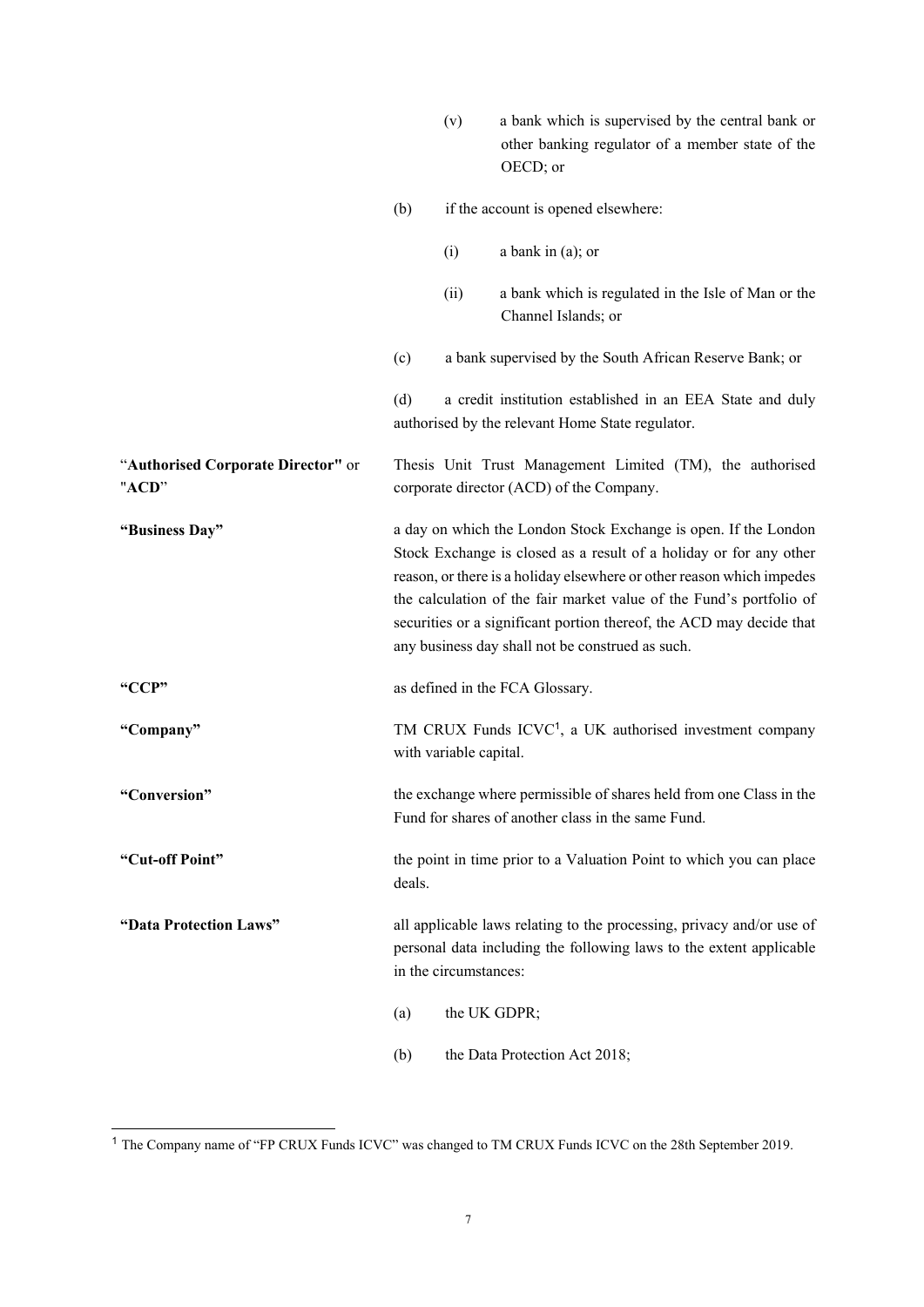|                                              | (c)                                                                                                                                                     | any laws which implement any such laws; and                                                                                                                                                                                 |  |  |
|----------------------------------------------|---------------------------------------------------------------------------------------------------------------------------------------------------------|-----------------------------------------------------------------------------------------------------------------------------------------------------------------------------------------------------------------------------|--|--|
|                                              | (d)                                                                                                                                                     | any laws which replace, extend, re-enact, consolidate or<br>amend any of the foregoing (whether or not before or after<br>the date of this Prospectus); and                                                                 |  |  |
|                                              | (e)                                                                                                                                                     | all guidance, guidelines and codes of practice issued by any<br>relevant supervisory authority relating to such Data<br>Protection Laws (in each case whether or not legally<br>binding)                                    |  |  |
| "Dealing Day"                                |                                                                                                                                                         | every Business Day between 9.00 a.m. and 5.00 p.m. when the<br>London Stock Exchange is open for business.                                                                                                                  |  |  |
| "Depositary"                                 |                                                                                                                                                         | State Street Trustees Limited, the depositary of the Company.                                                                                                                                                               |  |  |
| "Depositary Agreement"                       |                                                                                                                                                         | the agreement between the Depositary and the Company.                                                                                                                                                                       |  |  |
| "Directors"                                  |                                                                                                                                                         | the directors of the ACD as specified at 6.1.1.                                                                                                                                                                             |  |  |
| "EEA State"                                  | as defined in the FCA Glossary.                                                                                                                         |                                                                                                                                                                                                                             |  |  |
| "Efficient Portfolio Management" or<br>"EPM" | techniques and instruments which relate to transferable securities<br>and approved money-market instruments and which fulfil the<br>following criteria: |                                                                                                                                                                                                                             |  |  |
|                                              |                                                                                                                                                         | they are economically appropriate in that they are realised<br>in a cost-effective way; and                                                                                                                                 |  |  |
|                                              |                                                                                                                                                         | they are entered into for one or more of the following<br>specific aims:                                                                                                                                                    |  |  |
|                                              |                                                                                                                                                         | reduction of risk;                                                                                                                                                                                                          |  |  |
|                                              |                                                                                                                                                         | reduction of cost; and/or                                                                                                                                                                                                   |  |  |
|                                              |                                                                                                                                                         | generation of additional capital or income for the<br>٠<br>scheme with a risk level which is consistent with the<br>risk profile of the scheme and the risk diversification<br>rules laid down in the FCA Regulations.      |  |  |
| "EUWA"                                       |                                                                                                                                                         | as defined in the FCA Glossary.                                                                                                                                                                                             |  |  |
| "FATCA"                                      |                                                                                                                                                         | the Foreign Account Tax Compliance Act provisions contained in<br>sections 1471 to 1474 of the United States Internal Revenue Code<br>and US Treasury Regulations promulgated thereunder (as amended<br>from time to time). |  |  |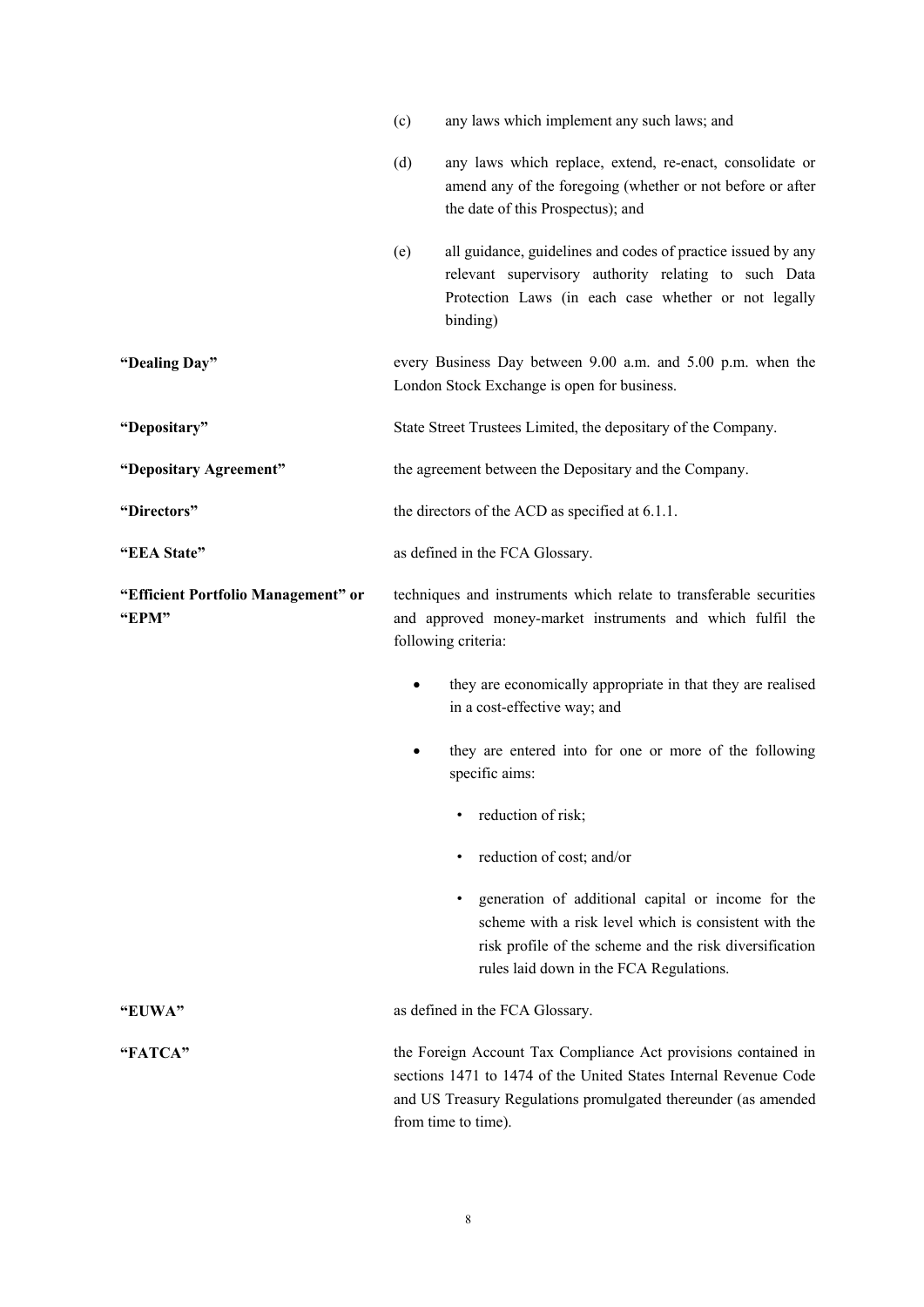| "FCA"                                                         | the Financial Conduct Authority of 12 Endeavour Square, London,<br>E20 1JN or such successor regulatory authority as may be appointed<br>from time to time.                                                                                                                                                                                                                                                                                                                                                                                                                                                                                                                                                                                                                                                                                             |  |  |
|---------------------------------------------------------------|---------------------------------------------------------------------------------------------------------------------------------------------------------------------------------------------------------------------------------------------------------------------------------------------------------------------------------------------------------------------------------------------------------------------------------------------------------------------------------------------------------------------------------------------------------------------------------------------------------------------------------------------------------------------------------------------------------------------------------------------------------------------------------------------------------------------------------------------------------|--|--|
| "FCA Glossary"                                                | the glossary given the meanings of the defined expressions used in<br>the FCA Handbook as amended from time to time.                                                                                                                                                                                                                                                                                                                                                                                                                                                                                                                                                                                                                                                                                                                                    |  |  |
| "FCA Handbook"                                                | the FCA Handbook of Rules and Guidance, as amended, updated or<br>replaced from time to time                                                                                                                                                                                                                                                                                                                                                                                                                                                                                                                                                                                                                                                                                                                                                            |  |  |
| "FCA Rules"                                                   | the FCA handbook of rules made under the Act, including the rules<br>contained in the Collective Investment Schemes Sourcebook<br>(COLL), as they may be amended or updated from time to time.                                                                                                                                                                                                                                                                                                                                                                                                                                                                                                                                                                                                                                                          |  |  |
| "Financial Instruments"                                       | as defined in the FCA Glossary.                                                                                                                                                                                                                                                                                                                                                                                                                                                                                                                                                                                                                                                                                                                                                                                                                         |  |  |
| "Fund"                                                        | a sub-fund of the Company as detailed in Annexure 2.                                                                                                                                                                                                                                                                                                                                                                                                                                                                                                                                                                                                                                                                                                                                                                                                    |  |  |
| "Fund Administrator"                                          | State Street Bank and Trust Company.                                                                                                                                                                                                                                                                                                                                                                                                                                                                                                                                                                                                                                                                                                                                                                                                                    |  |  |
| "Group Link"                                                  | (for the purposes of paragraph 7 (information on the Depositary) a<br>situation in which two or more undertakings or entities belong to the<br>same group within the meaning of the Accounting Regulations.                                                                                                                                                                                                                                                                                                                                                                                                                                                                                                                                                                                                                                             |  |  |
| "Home State"                                                  | as defined in the FCA Glossary.                                                                                                                                                                                                                                                                                                                                                                                                                                                                                                                                                                                                                                                                                                                                                                                                                         |  |  |
| "ICVC"                                                        | Investment Company with Variable Capital.                                                                                                                                                                                                                                                                                                                                                                                                                                                                                                                                                                                                                                                                                                                                                                                                               |  |  |
| "Income Shares"                                               | shares in a Fund as may be in issue from time to time in respect of<br>which income allocated thereto is distributed periodically to the<br>holders thereof pursuant to the FCA Rules                                                                                                                                                                                                                                                                                                                                                                                                                                                                                                                                                                                                                                                                   |  |  |
| "Instrument"                                                  | the instrument of incorporation of the Company as amended from<br>time to time.                                                                                                                                                                                                                                                                                                                                                                                                                                                                                                                                                                                                                                                                                                                                                                         |  |  |
| "The International Tax Compliance<br><b>Regulations 2015"</b> | The International Tax Compliance Regulations 2015 SI 878/2015 (as<br>amended) implementing obligations arising under the following<br>agreements and arrangements: European Union Council Directive<br>2011/16/EU ("DAC"); the Multilateral Competent Authority<br>Agreement on the Automatic exchange of Financial Account<br>Information signed by the government of the UK on 29th October<br>2014 in relation to agreements with various jurisdictions to improve<br>international tax compliance based on the standard for automatic<br>exchange of financial account information developed by the<br>Organisation for Economic Co-Operation and Development<br>("CRS"); and the agreement reached between the government of the<br>UK and the government of the USA to improve tax compliance in<br>connection with FATCA ("the FATCA Agreement") |  |  |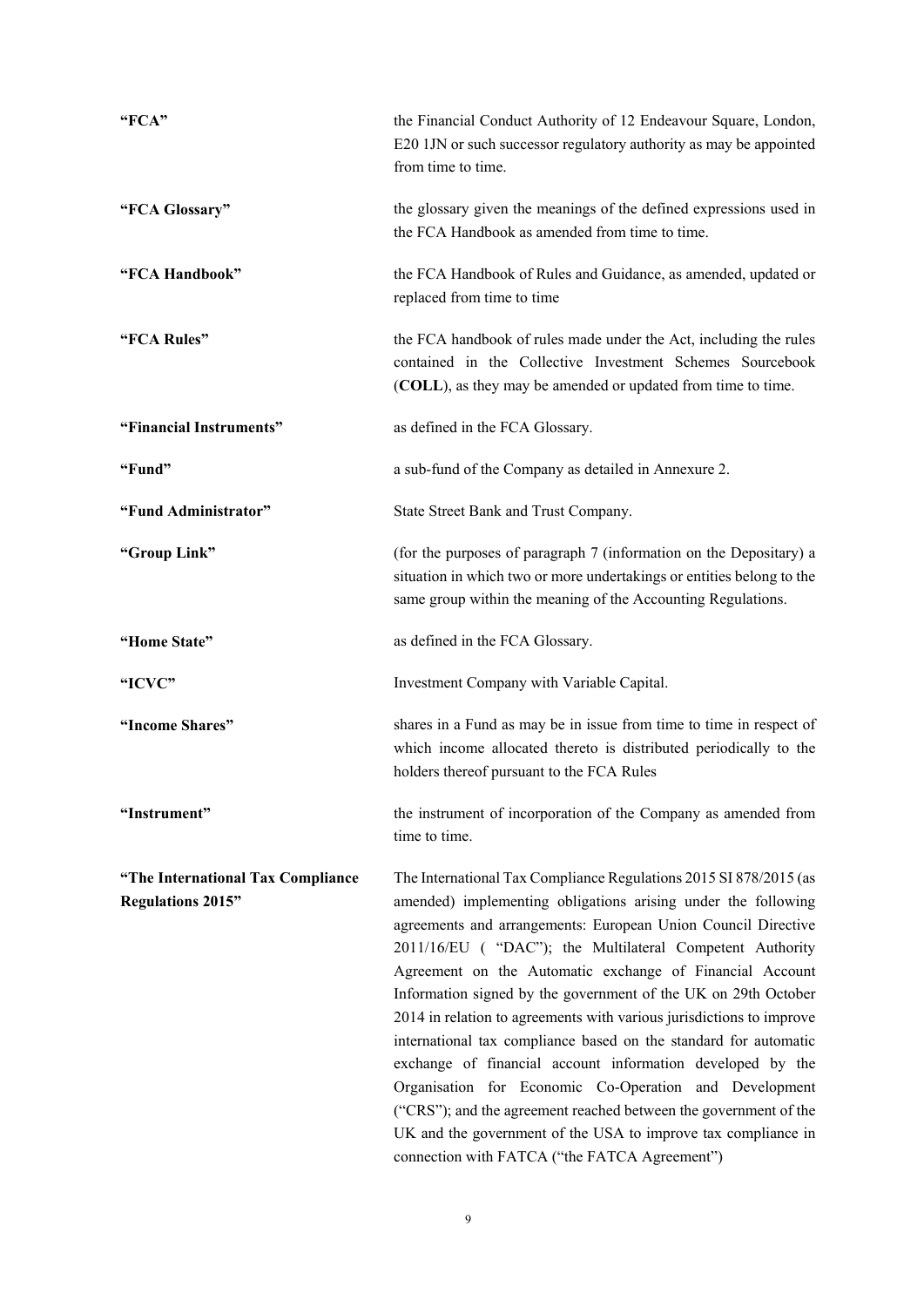| "Investment Manager"      | CRUX Asset Management Limited.                                                                                                                                                                                                                                                                                                                                                                                         |
|---------------------------|------------------------------------------------------------------------------------------------------------------------------------------------------------------------------------------------------------------------------------------------------------------------------------------------------------------------------------------------------------------------------------------------------------------------|
| "Link $(s)$ "             | (for the purposes of paragraph 7 (information on the Depositary) a<br>situation in which two or more natural or legal persons are either<br>linked by a direct or indirect holding in an undertaking which<br>represents 10% or more of the capital or of the voting rights or which<br>makes it possible to exercise a significant influence over the<br>management of the undertaking in which that holding subsists |
| "Net Asset Value or NAV"  | the value of the Scheme Property of the Company or of any Fund (as<br>the context may require) less the liabilities of the Company (or the<br>Fund concerned) as calculated in accordance with the Instrument.                                                                                                                                                                                                         |
| "Non-UCITS retail scheme" | in accordance with the FCA Rules an authorised fund which is<br>neither a UK UCITS nor a qualified investor scheme.                                                                                                                                                                                                                                                                                                    |
| "OECD"                    | the Organisation for Economic Co-operation and Development.                                                                                                                                                                                                                                                                                                                                                            |
| "OEIC Regulations"        | the Open-Ended Investment Companies Regulations 2001 (as<br>amended from time to time).                                                                                                                                                                                                                                                                                                                                |
| "OTC derivative"          | over-the-counter derivative.                                                                                                                                                                                                                                                                                                                                                                                           |
| "PRN"                     | the FCA Product Reference Number.                                                                                                                                                                                                                                                                                                                                                                                      |
| "Scheme Property"         | the property of the Company or the Fund required under the FCA<br>Rules held by the Depositary for safe-keeping.                                                                                                                                                                                                                                                                                                       |
| "SDRT"                    | Stamp Duty Reserve Tax;                                                                                                                                                                                                                                                                                                                                                                                                |
| "Sponsor"                 | CRUX Asset Management Limited, the Sponsor of the Company.                                                                                                                                                                                                                                                                                                                                                             |
| "Switch"                  | the exchange where permissible of Shares of one Class in a Fund for<br>Shares of the same or another Class of a different Fund and<br>"Switching" shall be construed accordingly;                                                                                                                                                                                                                                      |
| "SYSC"                    | the Senior Management Arrangement Systems and Controls<br>sourcebook issued by the FCA pursuant to the Act, as amended or<br>replaced from time to time.                                                                                                                                                                                                                                                               |
| "UCITS"                   | an Undertaking for Collective Investment in Transferable Securities.<br>This will include a UCITS scheme or an EEA UCITS scheme, as<br>defined in the FCA Glossary.                                                                                                                                                                                                                                                    |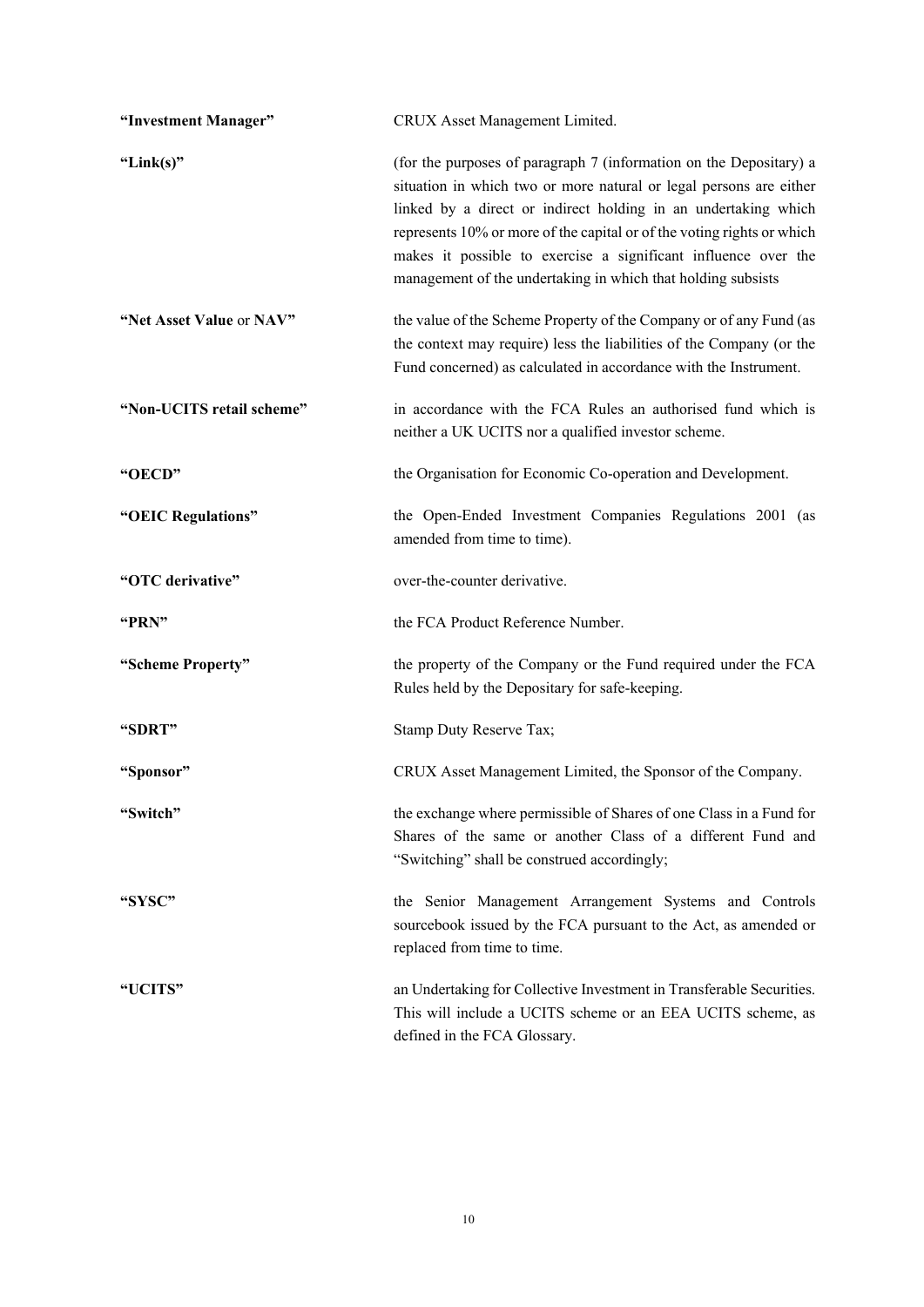| "UCITS Directive Regulations"       | the European Parliament and Council Directive of 13 July 2009 on<br>the coordination of laws, regulations and administrative provisions<br>relating to undertakings for collective investment in transferable<br>securities (UCITS) (No 2009/65/EC) as it forms part of the law of<br>England, Wales, Scotland and Northern Ireland by virtue of section 3<br>of the EUWA, and any statutory instruments that the UK government<br>makes to amend deficiencies in retained European Union law by<br>virtue of section 8 of the EUWA (as may be amended from time to<br>time) (including, without limitation, the Collective Investment<br>Schemes (Amendment etc.) (EU Exit) Regulations 2019 SI<br>2019/325 incorporating European directives or other European<br>legislation relating to undertakings for collective investment in<br>transferable securities into UK domestic law following the UK's<br>withdrawal from the European Union). |                                                                                                  |  |
|-------------------------------------|--------------------------------------------------------------------------------------------------------------------------------------------------------------------------------------------------------------------------------------------------------------------------------------------------------------------------------------------------------------------------------------------------------------------------------------------------------------------------------------------------------------------------------------------------------------------------------------------------------------------------------------------------------------------------------------------------------------------------------------------------------------------------------------------------------------------------------------------------------------------------------------------------------------------------------------------------|--------------------------------------------------------------------------------------------------|--|
| "United Kingdom" or "UK"            |                                                                                                                                                                                                                                                                                                                                                                                                                                                                                                                                                                                                                                                                                                                                                                                                                                                                                                                                                  | the United Kingdom of Great Britain and Northern Ireland;                                        |  |
| "UK GDPR"                           | Regulation 2016/679 of the European Parliament and of the Council<br>of 27 <sup>th</sup> April 2016 on the protection of natural persons with regard to<br>the processing of personal data and on the free movement of such<br>data (General Data Protection Regulation) as it forms part of the law<br>of England and Wales, Scotland and Northern Ireland by virtue of<br>section 3 of the EUWA, and any statutory instruments that the UK<br>government makes to amend deficiencies in retained European<br>Union law by virtue of section 8 of the EUWA (as may be amended<br>from time to time) following the UK's withdrawal from the<br>European Union.                                                                                                                                                                                                                                                                                   |                                                                                                  |  |
| "UK UCITS"                          | as defined in the FCA Glossary.                                                                                                                                                                                                                                                                                                                                                                                                                                                                                                                                                                                                                                                                                                                                                                                                                                                                                                                  |                                                                                                  |  |
| "US Person or United States Person" |                                                                                                                                                                                                                                                                                                                                                                                                                                                                                                                                                                                                                                                                                                                                                                                                                                                                                                                                                  | <b>Regulation S definition of US Person</b>                                                      |  |
|                                     | 1.                                                                                                                                                                                                                                                                                                                                                                                                                                                                                                                                                                                                                                                                                                                                                                                                                                                                                                                                               | Pursuant to Regulation S of the 1933 Act, "US Person" means:                                     |  |
|                                     |                                                                                                                                                                                                                                                                                                                                                                                                                                                                                                                                                                                                                                                                                                                                                                                                                                                                                                                                                  | any natural person resident in the United States;                                                |  |
|                                     |                                                                                                                                                                                                                                                                                                                                                                                                                                                                                                                                                                                                                                                                                                                                                                                                                                                                                                                                                  | any partnership or corporation organised or<br>incorporated under the laws of the United States; |  |
|                                     |                                                                                                                                                                                                                                                                                                                                                                                                                                                                                                                                                                                                                                                                                                                                                                                                                                                                                                                                                  | any estate of which any executor or administrator<br>is a US person;                             |  |
|                                     |                                                                                                                                                                                                                                                                                                                                                                                                                                                                                                                                                                                                                                                                                                                                                                                                                                                                                                                                                  | any trust of which any trustee is a US person;                                                   |  |

 any agency or branch of a foreign entity located in the United States;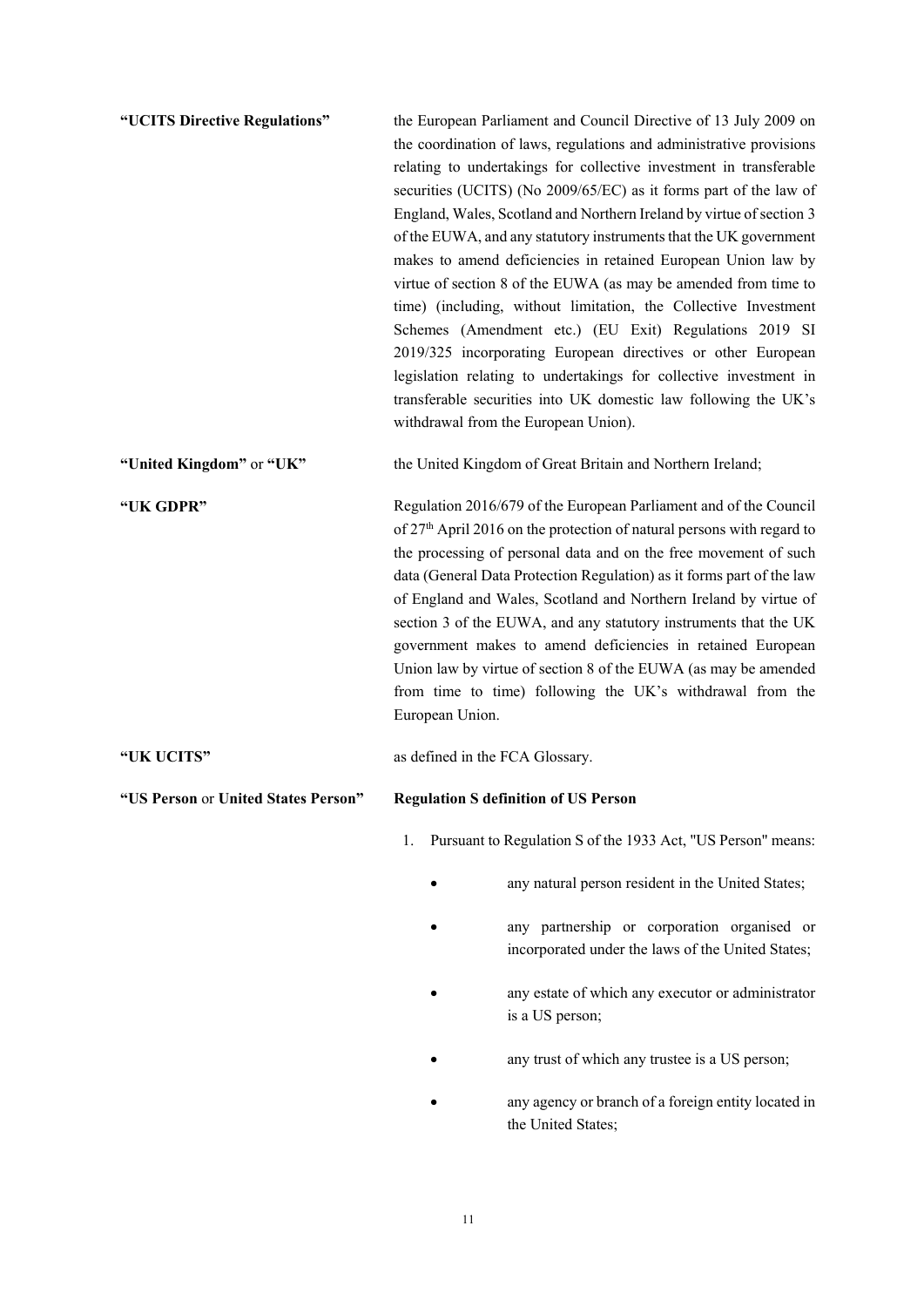- any non-discretionary account or similar account (other than an estate or trust) held by a dealer or other fiduciary for the benefit or account of a US Person;
- any discretionary account or similar account (other than an estate or trust) held by a dealer or other fiduciary organised, incorporated, or (if an individual) resident in the United States; or
	- any partnership or corporation if:
		- (A) organised or incorporated under the laws of any non-US jurisdiction; and
		- (B) formed by a US Person principally for the purpose of investing in securities not registered under the 1933 Act, unless it is organised or incorporated, and owned, by accredited investors (as defined in Rule 501(a) under the 1933 Act) who are not natural persons, estates or trusts;
- 2. Notwithstanding (1) above, any discretionary account or similar account (other than an estate or trust) held for the benefit or account of a non-US Person by a dealer or other professional fiduciary organised, incorporated, or (if an individual) resident in the United States shall not be deemed a "US Person";
- 3. Notwithstanding (1) above, any estate of which any professional fiduciary acting as executor or administrator is a US Person shall not be deemed a "US Person" if:
	- i) an executor or administrator of the estate who is not a US Person has sole or shared investment discretion with respect to the assets of the estate; and
	- ii) the estate is governed by non-US law;
- 4. Notwithstanding (1) above, any trust of which any professional fiduciary acting as trustee is a US Person shall not be deemed a "US Person" if a trustee who is not a US Person has sole or shared investment discretion with respect to the trust assets, and no beneficiary of the trust (and no settlor if the trust is revocable) is a US Person;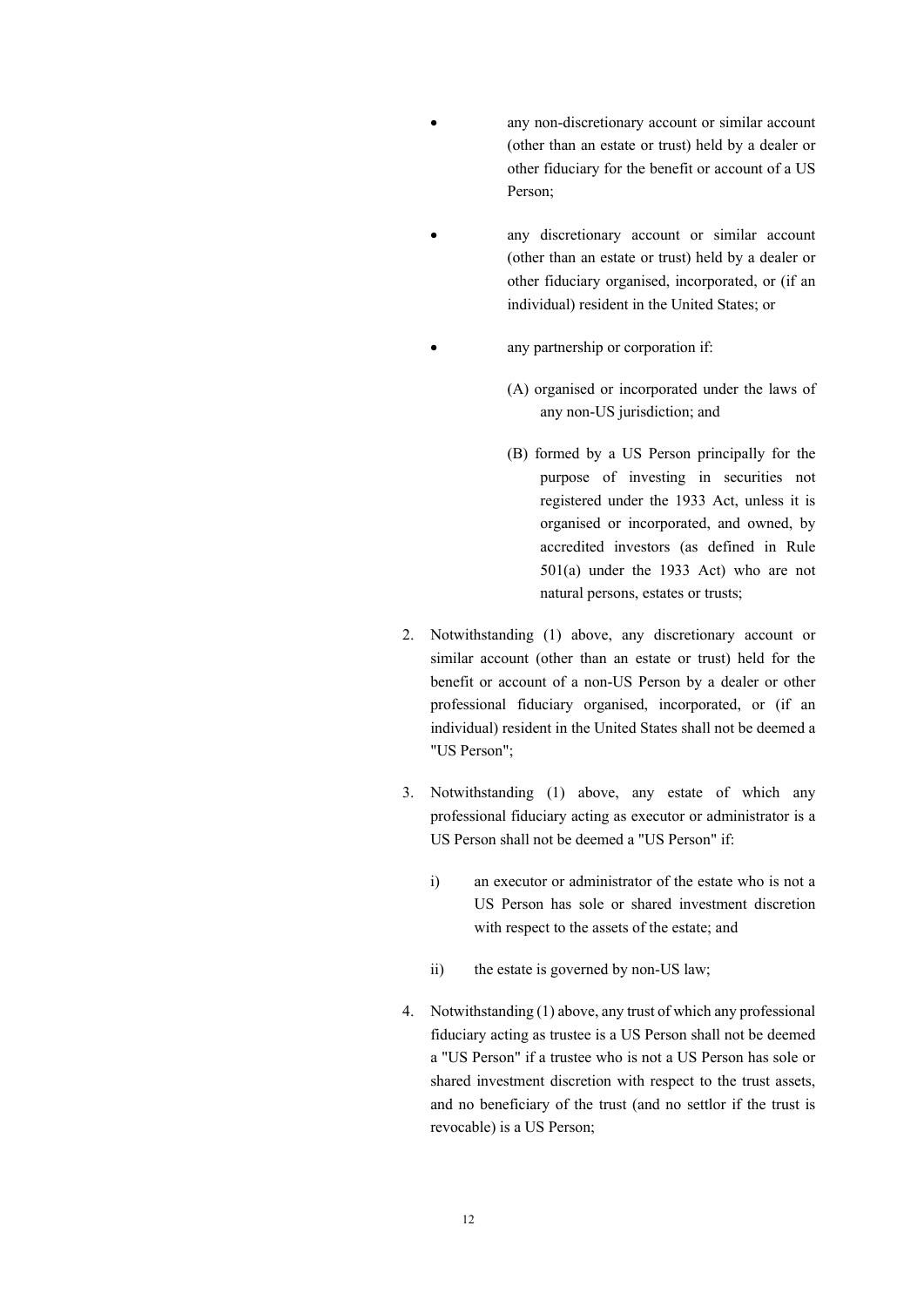- 5. Notwithstanding (1) above, an employee benefit plan established and administered in accordance with the law of a country other than the United States and customary practices and documentation of such country shall not be deemed a "US Person";
- 6. Notwithstanding (1) above, any agency or branch of a US Person located outside the United States shall not be deemed a "US Person" if:
	- i) the agency or branch operates for valid business reasons; and
	- ii) the agency or branch is engaged in the business of insurance or banking and is subject to substantive insurance or banking regulation, respectively, in the jurisdiction where located;
- 7. The International Monetary Fund, the International Bank for Reconstruction and Development, the Inter-American Development Bank, the Asian Development Bank, the African Development Bank, the United Nations, and their agencies, affiliates and pension plans, and any other similar international organisations, their agencies, affiliates and pension plans shall not be deemed "US Persons".

The ACD may amend the definition of "US Person" without notice to Shareholders as necessary in order best to reflect then-current applicable US law and regulation. Contact your investment adviser for a list of persons or entities that are deemed to be "US Persons"

#### **"Non-United States persons" definition**

CFTC Rule 4.7 currently provides that the following persons are considered "Non-United States persons":

- 1. a natural person who is not a resident of the United States or an enclave of the US government, its agencies or instrumentalities;
- 2. a partnership, corporation or other entity, other than an entity organised principally for passive investment, organised under the laws of a non-US jurisdiction and which has its principal place of business in a non-US jurisdiction;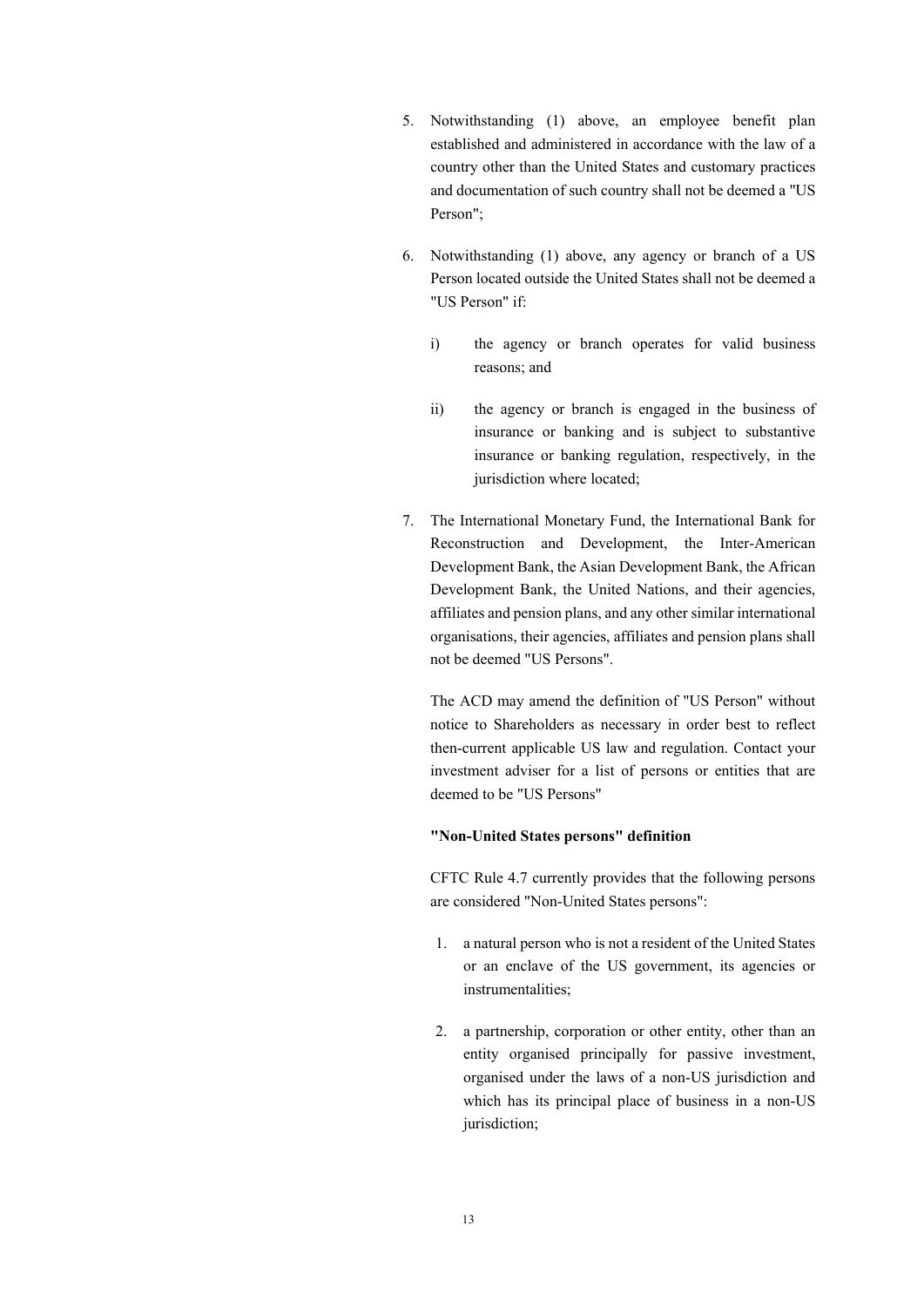- 3. an estate or trust, the income of which is not subject to US income tax regardless of source;
- 4. an entity organised principally for passive investment such as a pool, investment company or other similar entity, provided, that shares of participation in the entity held by persons who do not qualify as Non-United States persons or otherwise as qualified eligible persons (as defined in CFTC Rule  $4.7(a)(2)$  or  $(3)$ ) represent in the aggregate less than ten per cent. of the beneficial interest in the entity, and that such entity was not formed principally for the purpose of facilitating investment by persons who do not qualify as Non-United States persons in a pool with respect to which the operator is exempt from certain requirements of Part 4 of the CFTC's regulations by virtue of its participants being Non-United States persons; and
- 5. a pension plan for the employees, officers or principals of an entity organised and with its principal place of business outside the United States.
- **"Valuation Point"** the point on a Dealing Day whether on a periodic basis or for a particular valuation, at which the ACD carries out a valuation of the scheme property for the Company for the purpose of determining the price at which shares of a class may be issued, cancelled or redeemed. The current Valuation Point is normally at 12.00 noon London time on a Dealing Day. Special valuations may take place if at any time the ACD considers it desirable to do so. **"VAT"** Value Added Tax. **"1933 Act"** the United States Securities Act of 1933 (as may be amended or reenacted).

Words defined in the OEIC Regulations, the FCA Rules and the Instrument shall, where the context permits, bear the same meaning in this Prospectus.

Any reference in this Prospectus to any statute, statutory provision or regulation shall be construed as including a reference to any modification, amendment, extension, replacement or re-enactment thereof for the time being in force.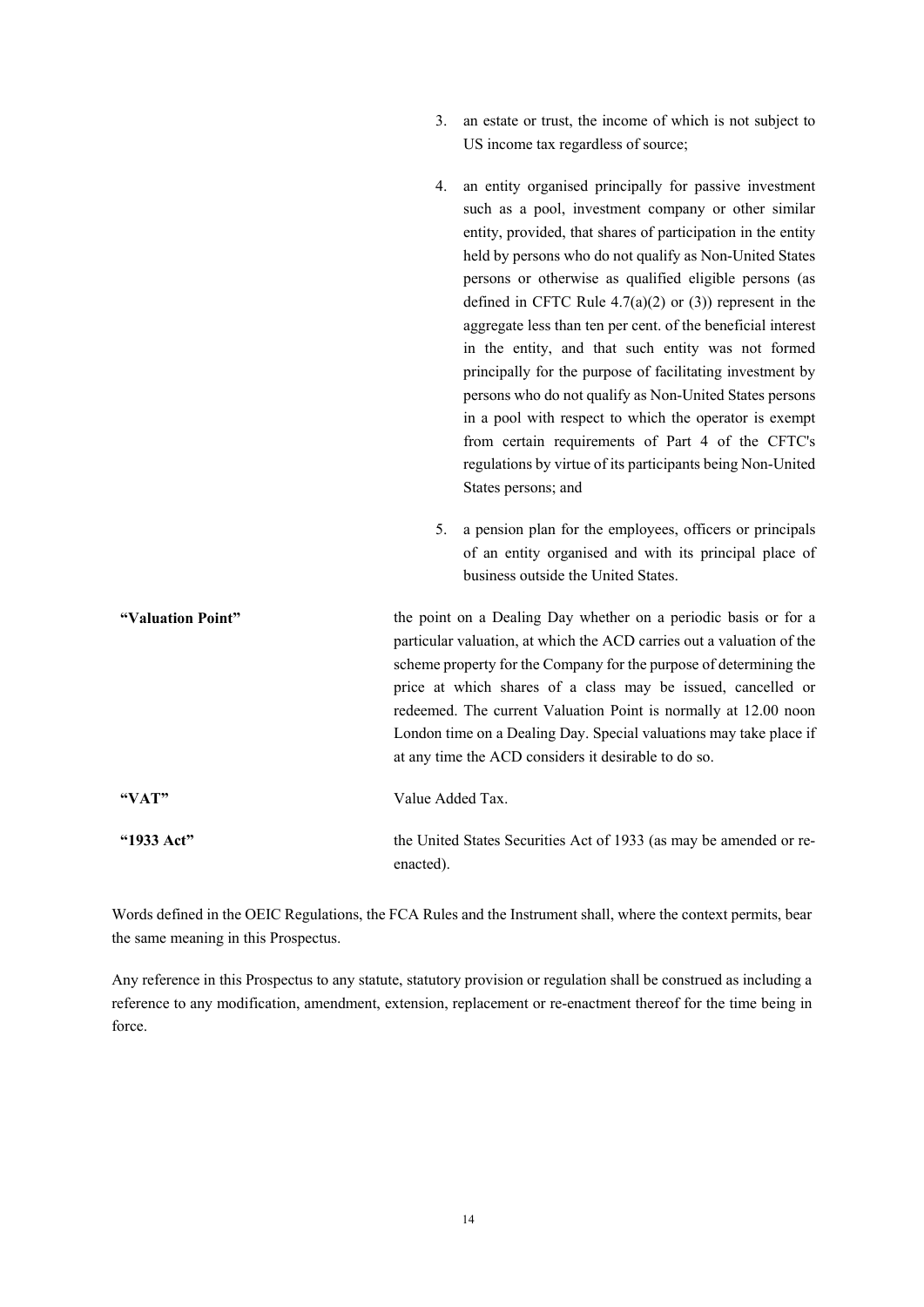# **1 SUMMARY**

- 1.1 The Company is an open-ended company incorporated as an investment company with variable capital.
- 1.2 The Company is an umbrella company authorised and the following Funds are currently available for investment: **TM CRUX UK Core Fund**. Please refer to Section 2 (Constitution) for further details about the Company and Funds. The scheme type, for each Fund, is set out in Section 11.

# **Please note that TM CRUX Global Fund and TM CRUX European Growth Fund are no longer available for investment.**

- 1.3 Thesis Unit Trust Management Limited is the Authorised Corporate Director (ACD) of the Company. This Prospectus can be inspected at its office; refer to Section 3 for further detail.
- 1.4 State Street Trustees Limited is the Depositary of the Company.
- 1.5 Shareholders are not liable for the debts of the Company nor are they liable to make any further payment after they have paid the price of their Shares.
- 1.6 The Company has a minimum share capital of £1 and a maximum of £10,000,000,000. Shares have no par value. The share capital of the Company at all times equals the sum of the Net Asset Values of each of the Funds.
- 1.7 The head office of the Company is at Exchange Building, St John's Street, Chichester, West Sussex, PO19 1UP. This is the address in the UK for service on the Company of notices or other documents required or authorised to be served on it.
- 1.8 The accounts of the Company are prepared in pounds sterling or its successor as the currency of the UK. The base currency of the Company is pounds sterling or its successor as the currency of the UK.
- 1.9 The Company issues B Shares, which are intended for acquisition by institutional investors; and A Shares, which are intended for acquisition by retail investors. In either case shares may be Income Shares distributing income (which can be reinvested) or Accumulation Shares accumulating income.
- 1.10 The minimum initial investment in any Fund for A Shares is £100 and the minimum additional investment is £100. The minimum initial investment in any Fund for B Shares is £100 and the minimum additional investment is £100. The ACD has discretion to waive or vary any of these limits.
- 1.11 The prices of all shares are currently published on www.trustnet.com. Prices of shares may also be obtained by telephoning 0345 113 6965 during the ACD's normal business hours. The shares are not listed on any stock exchange.
- 1.12 Costs and expenses are accrued at Fund level and with allocations for any Company costs made on a pro rata basis in accordance with the value of the Funds at the time of allocation.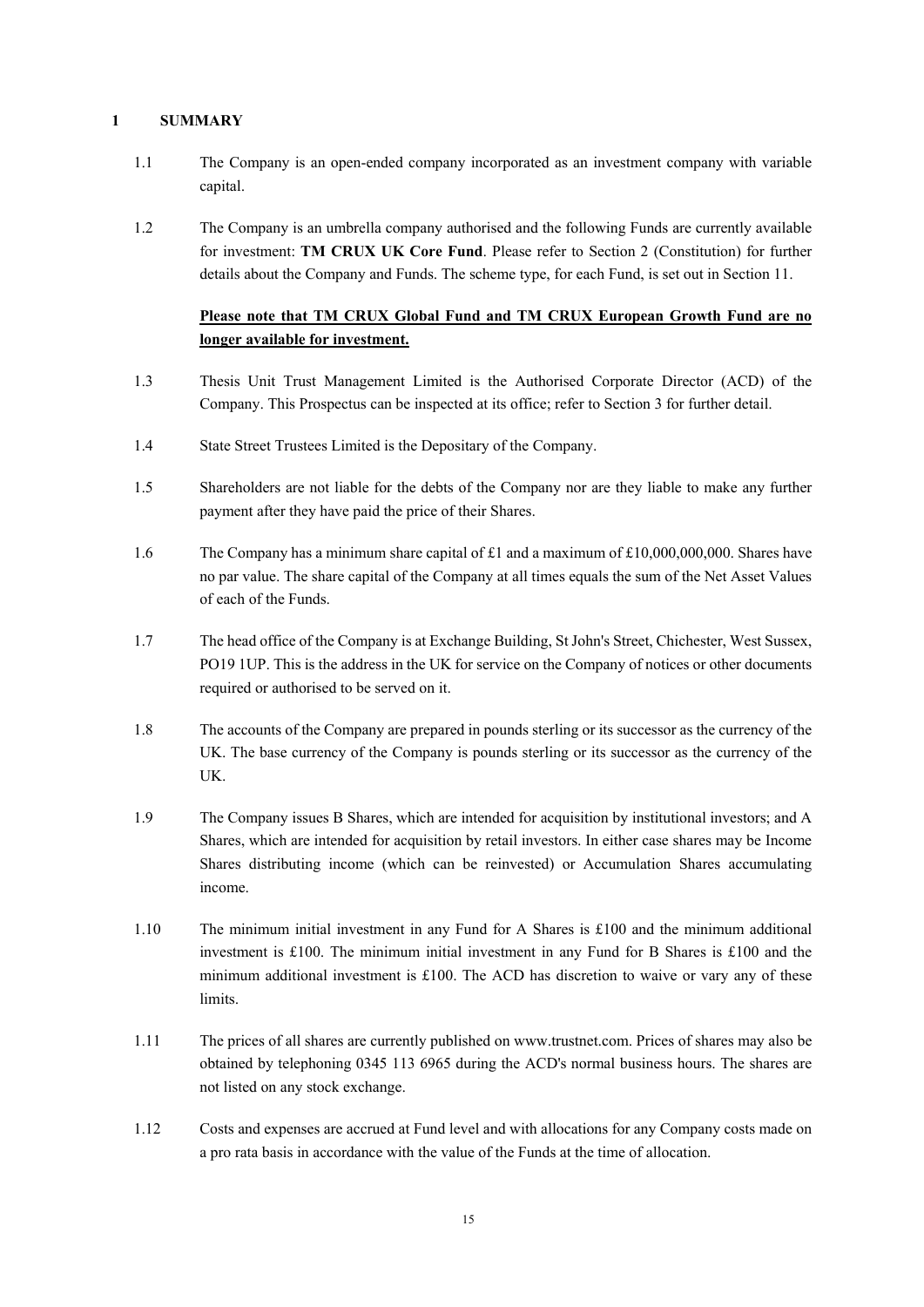- 1.13 There are two denominations of share, larger and smaller in a ratio of 1:1000. Title to shares will be evidenced by entry on the register of shareholders. Share confirmations will be issued only on request. A Statement of Holdings is issued annually to current holders.
- 1.14 The Investment Objectives and Policies, the Accounting Reference dates and the Distribution dates are set out in Annexure 2.

# **2 CONSTITUTIONAL AND GENERAL**

- 2.1 Thesis Unit Trust Management Limited, as the ACD of the Company, is the person responsible for the information contained in this Prospectus. To the best of its knowledge and belief (having taken all reasonable care to ensure that such is the case), the information contained herein does not contain any untrue or misleading statement or omit any matters required by the FCA Rules to be included in it. Thesis Unit Trust Management Limited accepts responsibility accordingly.
- 2.2 The Company is an investment company with variable capital and is a UK UCITS. It is incorporated under the OEIC Regulations in England and Wales under number IC000065. The Company was authorised by the Financial Services Authority\* and incorporated on 13 March 2000. The FCA product reference number (PRN) for the Company is 190606. The Instrument is binding on each shareholder of the Company (who are deemed to have notice of it). \*The Financial Services Authority was superseded by the Financial Conduct Authority and the Prudential Regulation Authority in 2013.
- 2.3 The Company is structured as an "umbrella company" for the purposes of the OEIC Regulations, which means that it comprises more than one Fund.
- 2.4 The Funds are segregated portfolios of assets and, accordingly, the assets of a Fund belong exclusively to that Fund and shall not be used to discharge directly or indirectly the liabilities of, or claims against, any other person or body, including the Company, or any other Fund, and shall not be available for any such purpose.
- 2.5 While the provisions of the OEIC Regulations provide for segregated liability between the Funds, the concept of segregated liability is relatively new. Accordingly, where claims are brought by local creditors in foreign courts or under foreign law contracts, it is not yet known how those foreign courts will react to the OEIC Regulations.
- 2.6 Any liability incurred on behalf of or attributable to any Fund shall be discharged solely out of the assets of that Fund.
- 2.7 This Prospectus is based on information, law and practice at the date of this Prospectus. The Company is not bound by an out of date Prospectus when it has issued an amended one. This Prospectus does not give investment, legal or tax advice. Investors should consult their own professional advisers in relation to acting in response to the information contained in this document.
- 2.8 Information provided by third parties and not Thesis Unit Trust Management Limited should not be relied upon when making investment decisions into our Funds as they may be incorrect and misleading.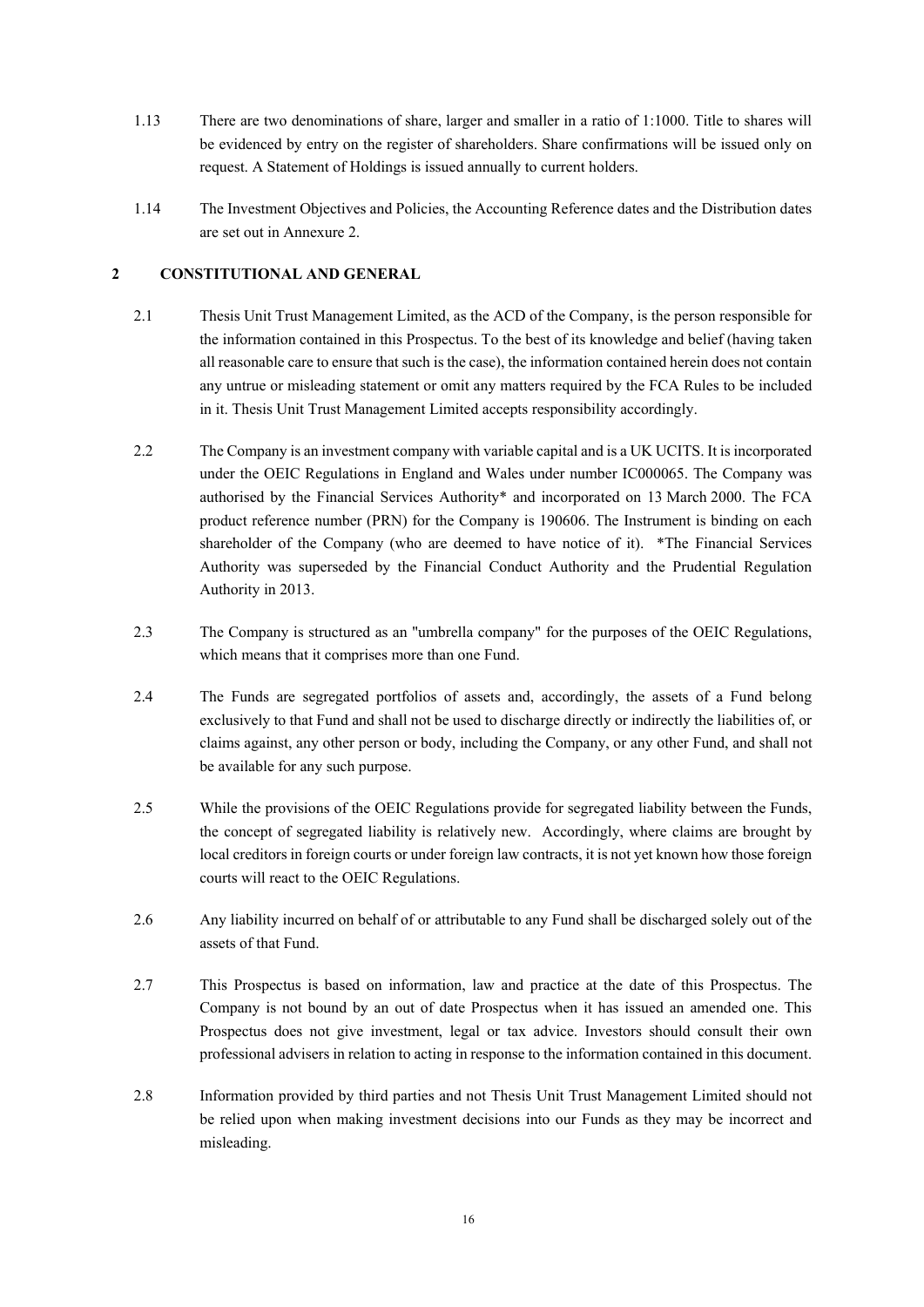### **3 INSPECTION AND COPIES OF DOCUMENTS**

- 3.1 The following documents may be inspected free of charge during normal business hours on any Business Day at the head office of the Company:
	- 3.1.1 the current Instrument;
	- 3.1.2 the current Prospectus;
	- 3.1.3 the Key Investor Information Documents;
	- 3.1.4 the most recent annual and half-yearly reports of the Company; and
	- 3.1.5 other material contracts, including the ACD Agreement.
- 3.2 Copies of the documents listed at 3.1 may be obtained free of charge upon the request of a shareholder.

# **4 CONFLICTS OF INTEREST**

The ACD and other companies within its corporate group may, from time to time, act as investment managers or advisers to other companies or funds, which follow similar investment objectives to those of the Company's Funds. It is therefore possible that the ACD may in the course of its business have potential conflicts of interest with the Company or a particular Fund. The ACD will, however, have regard in such event to its obligations in relation to the Company under the ACD Agreement and any investment advisory agreement and, in particular, to its obligation to act in the best interests of the Company so far as practicable, having regard to its obligations to other clients when undertaking any investment where potential conflicts of interest may arise.

# **5 MANAGEMENT AND ADMINISTRATION**

#### 5.1 The ACD

5.2 Thesis Unit Trust Management Limited, whose registered and head office is at Exchange Building, St John's Street, Chichester, PO19 1UP is the ACD of the Company. It is the only Director of the Company. It is authorised and regulated by the FCA. The ACD is a private company limited by shares incorporated in England and Wales under the Companies Act 1985 on 6 February 1998 with company number 3508646. The Directors of the ACD are:

| S R Mugford | Finance Director                   |
|-------------|------------------------------------|
| D W Tyerman | Chief Executive Officer            |
| S E Noone   | <b>Client Service Director</b>     |
| D K Mytnik  | Non-Executive Director             |
| V R Smith   | Non-Executive Director             |
| W D Prew    | Independent Non-Executive Director |
| C J Willson | Independent Non-Executive Director |
| N C Palios  | Non-Executive Chair                |
|             |                                    |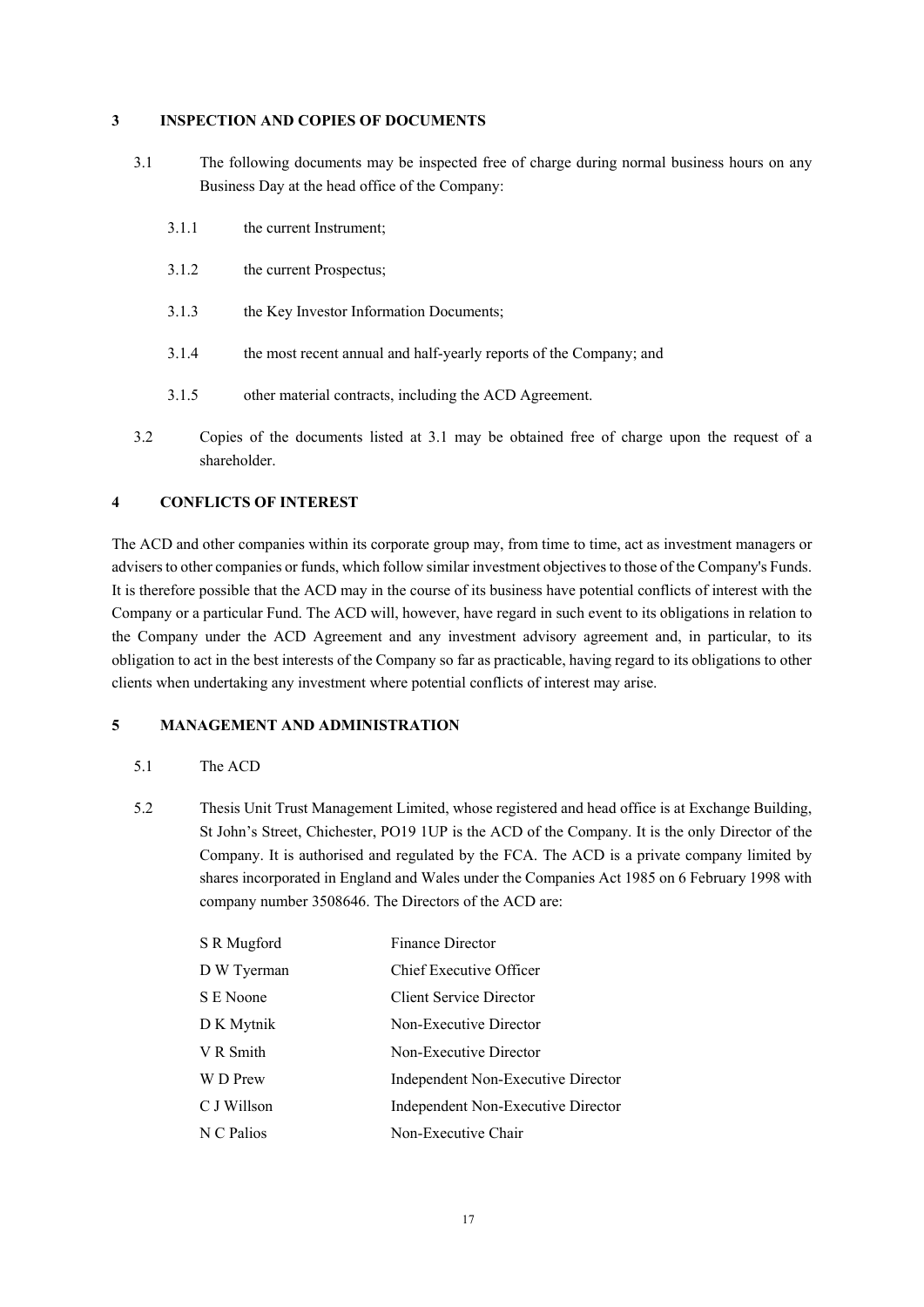D W Tyerman and S R Mugford also hold directorships of other companies within the Thesis group and perform senior management roles within these companies. In particular Thesis Asset Management Limited which acts as an investment manager for some authorised funds operated by the ACD.

D K Mytnik, V R Smith and N C Palios also hold non-executive directorships of other companies within the Thesis group. They are not engaged in other business activities that are of significance to the Company. W D Prew is a director of INDOS Financial Limited, the primary business of which is the provision of Alternative Investment Fund Managers Directive independent depositary services to alternative investment funds. INDOS Financial Limited is a wholly owned subsidiary within the JTC plc group, a fund, corporate services and private clients service provider. Neither INDOS Financial Limited nor JTC plc provide services to the investment funds managed by the ACD.

| <b>Registered Office:</b> | Exchange Building, St John's Street, Chichester, PO19 1UP |
|---------------------------|-----------------------------------------------------------|
| <b>Head Office:</b>       | Exchange Building, St John's Street, Chichester, PO19 1UP |
| <b>Share Capital:</b>     | Issued share capital of 5,673,167 which is fully paid up. |

5.2.1 The ACD may provide investment services to other clients and funds and to companies in which the Company may invest. It may also delegate its activities and/or retain the services of another person to assist in its functions subject to certain exclusions set out in the FCA Rules. As at the date of this Prospectus the ACD has delegated some or all of the following functions to the following persons, as described in further detail in Sections 5.3 and 9. Contact details of the below persons can be found in the Directory:

| Transfer agency functions:     | SS&C Financial Services Europe Limited |
|--------------------------------|----------------------------------------|
| Registrar functions:           | SS&C Financial Services Europe Limited |
| Fund accounting and valuation: | State Street Bank and Trust Company    |
| <b>Investment Management</b>   | CRUX Asset Management Limited          |

5.2.2 The ACD is the manager of other authorised collective investment schemes. Details of these schemes, as at the date of this Prospectus, are set out in Annexure 6.

> The ACD Agreement is terminable by notice in writing. Subject to the FCA Rules, the Company agrees to indemnify the ACD against losses, liabilities, costs, claims, actions, damages, expenses or demands incurred by the ACD acting as ACD except where caused by fraud, negligence, or wilful default of the ACD.

5.2.3 *Complaints*: any complaint should be referred to the Chief Executive of the ACD at its registered office. If a complaint is not resolved satisfactorily, a shareholder who is a private individual or any other eligible claimant for regulatory purposes may refer it to the Financial Ombudsman Service of Exchange Tower, Harbour Exchange Square, London E14 9SR.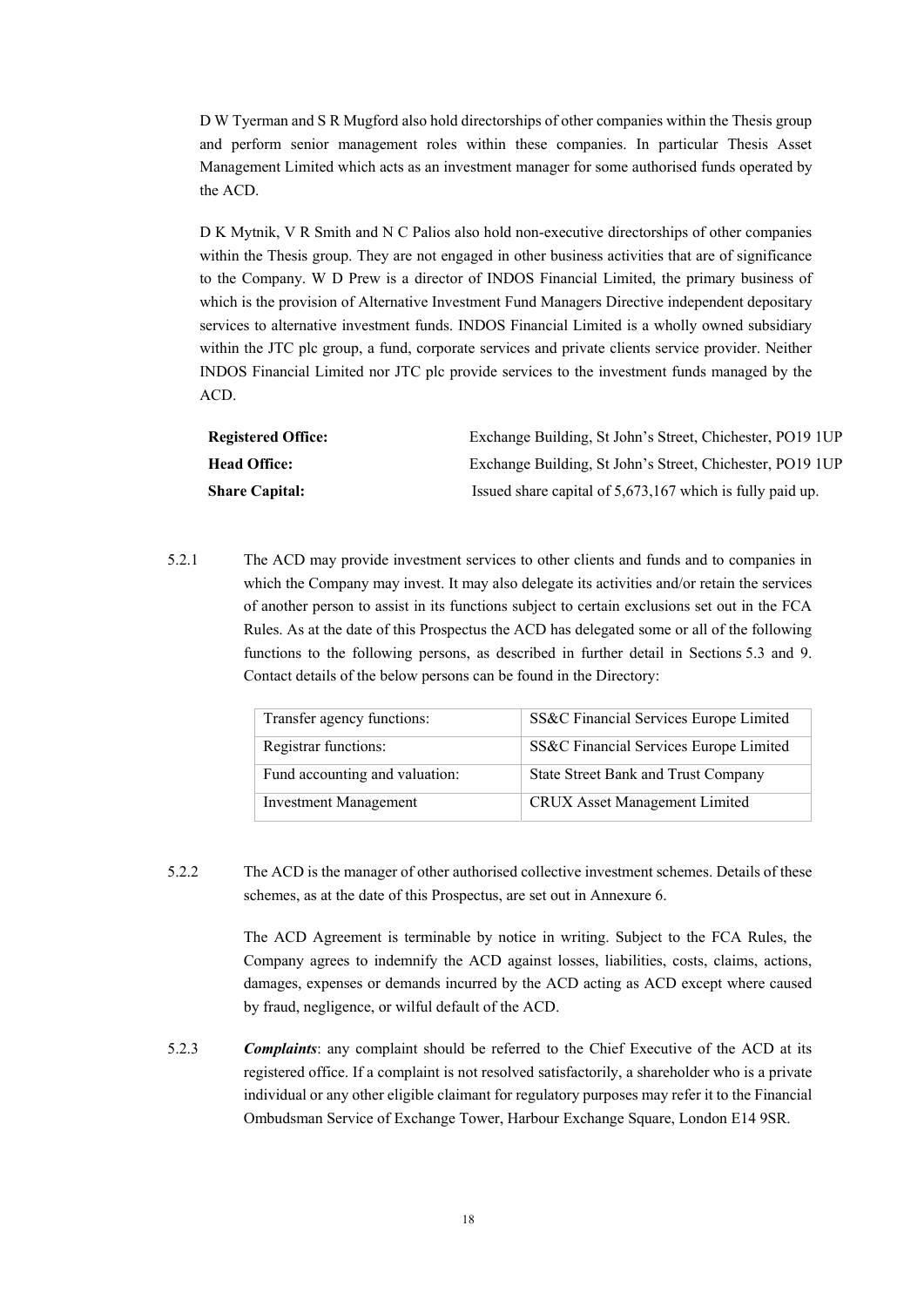- 5.2.4 *Remuneration policy*: the ACD has established and applies a remuneration policy, procedure and practice (together, the "Remuneration Policy") which is consistent with, and promotes, sound and effective risk management, and does not encourage risk-taking that is inconsistent with the risk profile or the Instrument of Incorporation. The Remuneration Policy applies to staff whose professional activities have a material impact on the risk profile of the ACD or the Company. The Remuneration Policy does not impair compliance with the ACD's duty to act in the best interests of the Company.
- 5.2.5 Details of the up-to-date Remuneration Policy including, but not limited to, a description of how remuneration and benefits are calculated and the identity of persons responsible for awarding the remuneration and benefits, including the composition of the remuneration committee, are available on www.tutman.co.uk and a copy of such information can be obtained, free of charge, upon request at the offices of the ACD.
- 5.2.6 Investors buy and redeem shares through the ACD who nets them to reduce the number of shares issued or cancelled by the Company. When carrying out deals in shares, the ACD acts as principal but does not profit from this activity.
- 5.3 The Fund Administrator and the Registrar
	- 5.3.1 The ACD has appointed SS&C Financial Services Europe Limited to assist with transfer agency functions. The Administrator's registered address is set out in the Directory.

SS&C Financial Services Europe Limited is also the Registrar. The registered office of the Registrar is SS&C House, St Nicholas Lane, Basildon, Essex, SS15 5FS. The register of shareholders is maintained and kept at the registered office. (Write to the Registrar at the registered office).

5.3.2 The ACD has also appointed State Street Bank and Trust Company as the Fund Administrator to assist with fund accounting and valuation. The Fund Administrator is responsible, among other things, for the calculation of the Net Asset Value of the Funds.

# **6 THE DEPOSITARY**

- 6.1 The Company's Depositary is State Street Trustees Limited, registered number 2982384.
- 6.2 The Depositary is a private company limited by shares incorporated in England and Wales on 24 October 1994. Its registered office is 20 Churchill Place, London E14 5HJ.
- 6.3 The principal business activity of the Depositary is the provision of Trustee and Depositary Services. The Depositary is authorised and regulated by the FCA.
- 6.4 The ultimate holding company of the Depositary is State Street Corporation, a company incorporated in the state of Massachusetts, USA.
- 6.5 The registered office of the Depositary and its head office is set out in the Directory.
- 6.6 The Depositary provides its services under the terms of an agreement between the Company and the Depositary (the "Depositary Agreement"), which may be terminated by 3 months' written notice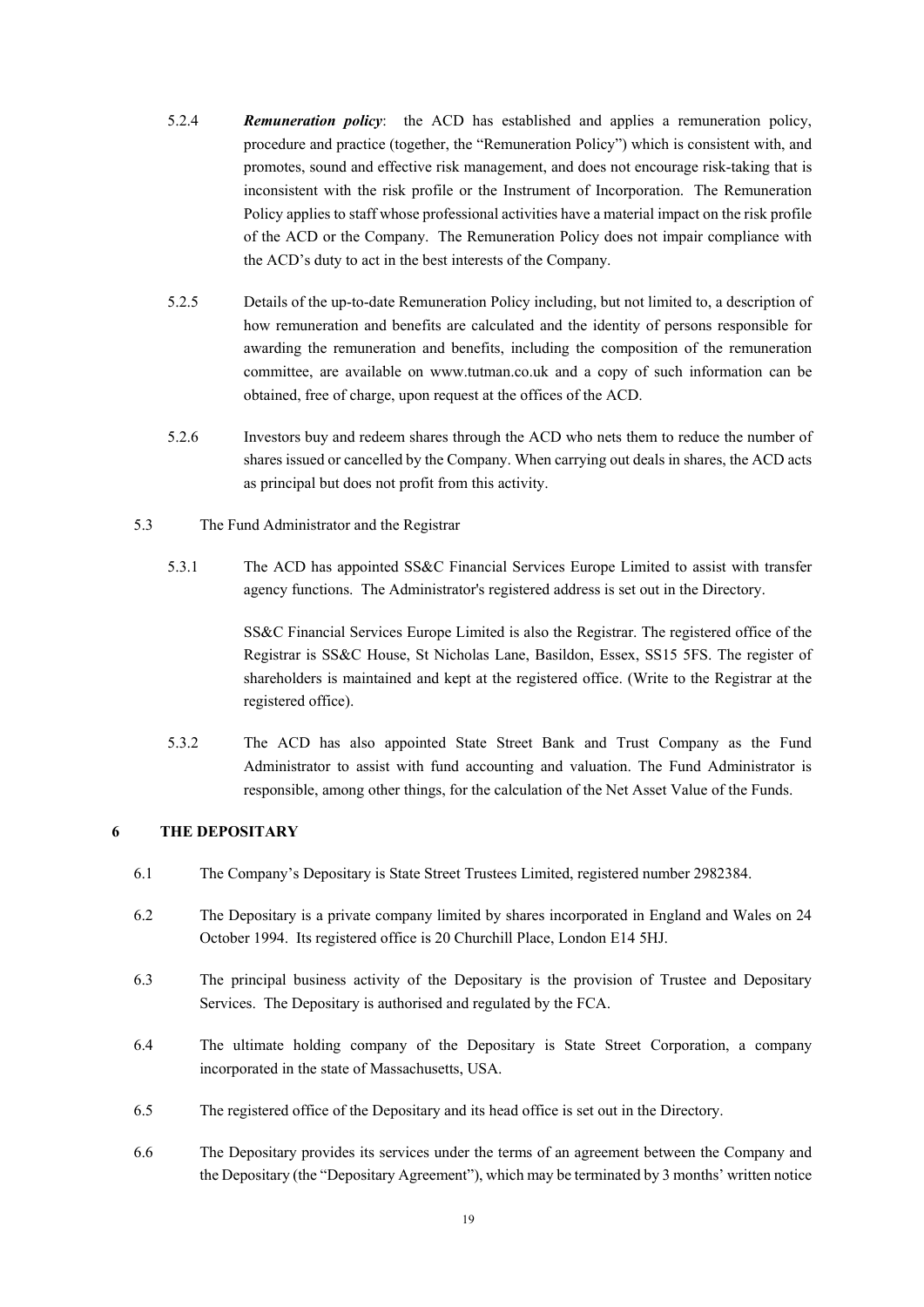by either the Company or the Depositary. The Depositary may not retire voluntarily except on the appointment of a new Depositary. The Depositary is entitled to the fees, charges and expenses as set out in more detail in the section headed "Charges and Expenses". Details of the Depositary's remuneration are set out in Section 26.5.

- 6.7 Duties of the Depositary
	- 6.7.1 The Depositary has been entrusted with following main functions:
		- ensuring that the sale, issue, repurchase, redemption and cancellation of Shares are carried out in accordance with applicable law and the Instrument.
		- ensuring that the value of the Shares is calculated in accordance with applicable law and the Instrument.
		- carrying out the instructions of the ACD or the Company/the Fund unless they conflict with applicable law and the Instrument.
		- ensuring that in transactions involving the assets of the Fund any consideration is remitted within the usual time limits.
		- ensuring that the income of the Fund is applied in accordance with applicable law and the Instrument.
		- monitoring of the Fund's cash and cash flows.
		- safe-keeping of Scheme Property to be held in custody and ownership verification and record keeping in relation to other assets.

#### 6.7.2 Depositary's Liability

- a) In carrying out its duties the Depositary shall act honestly, fairly, professionally, independently and solely in the interests of the Fund and its Shareholders.
- b) In the event of a loss of a Financial Instrument held in custody, determined in accordance with the UCITS Directive, and in particular Article 18 of the UCITS Regulation, the Depositary shall return Financial Instruments of identical type or the corresponding amount to the Fund or the ACD acting on behalf of the relevant Fund without undue delay.
- c) The Depositary shall not be liable if it can prove that the loss of a Financial Instrument held in custody has arisen as a result of an external event beyond its reasonable control, the consequences of which would have been unavoidable despite all reasonable efforts to the contrary pursuant to the UCITS Directive.
- d) In case of a loss of Financial Instruments held in custody, the Shareholders may invoke the liability of the Depositary directly or indirectly through the Fund or the Company or ACD provided that this does not lead to a duplication of redress or to unequal treatment of the Shareholders.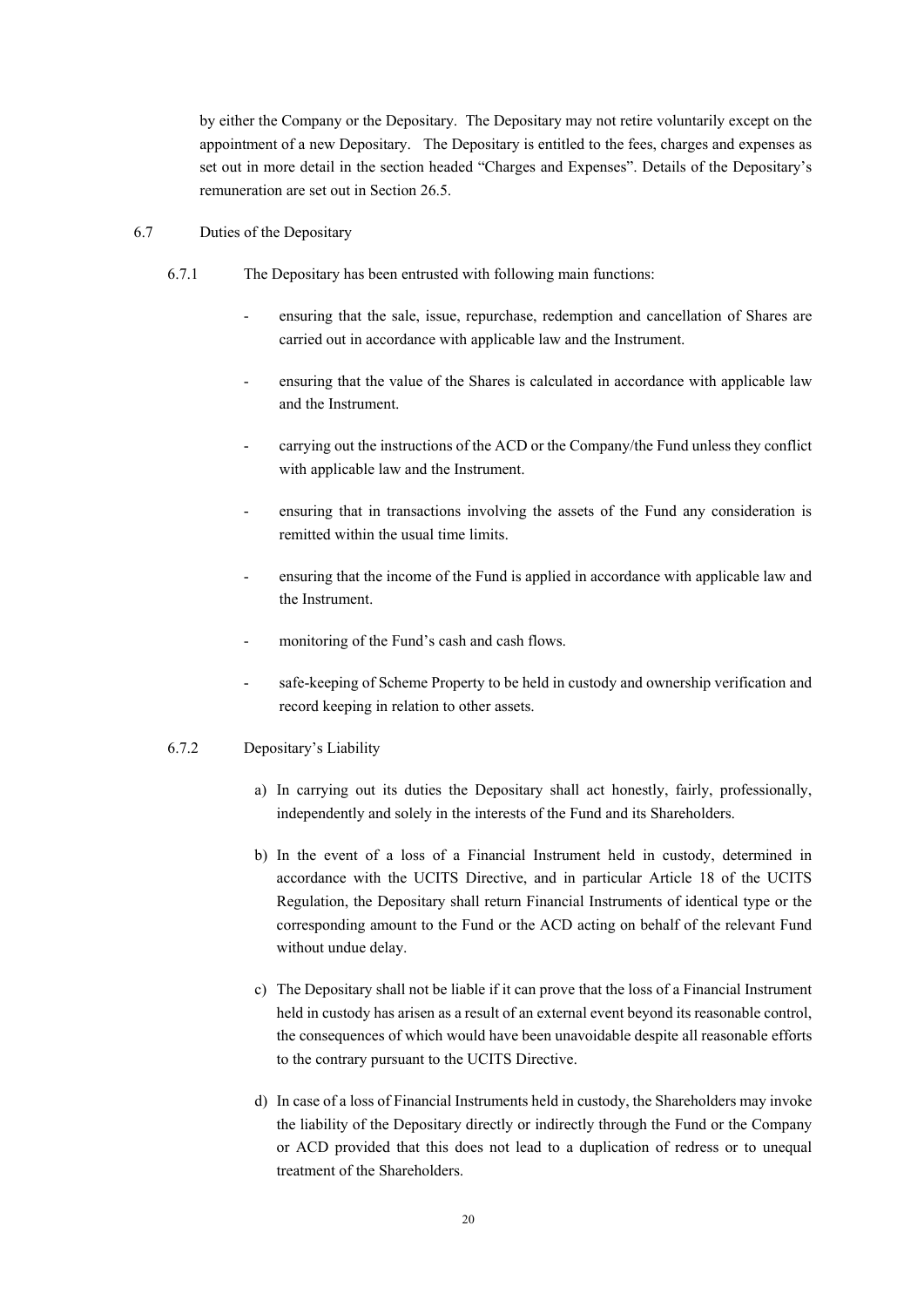- e) The Depositary is indemnified by the relevant Fund against all liabilities suffered or incurred by the Depositary by reason of the proper performance of the Depositary's duties under the terms of the Depositary Agreement save where any such liabilities arise as a result of the Depositary's negligence, fraud, bad faith, wilful default or recklessness of the Depositary or the loss of Financial Instruments held in custody.
- f) The Depositary will be liable to the Fund for all other losses suffered by the Fund as a result of the Depositary's negligent or intentional failure to properly fulfil its obligations pursuant to the UCITS Directive.
- 6.8 The Depositary shall not be liable for consequential or indirect or special damages or losses, arising out of or in connection with the performance or non-performance by the Depositary of its duties and obligations.

### 6.9 Conflicts of Interest

The Depositary is part of an international group of companies and businesses ("State Street") that, in the ordinary course of their business, act simultaneously for a large number of clients, as well as for their own account, which may result in actual or potential conflicts. Conflicts of interest arise where the Depositary or its affiliates engage in activities under the Depositary Agreement or under separate contractual or other arrangements. Such activities may include:

- (i) providing nominee, administration, registrar and transfer agency, research, agent securities lending, investment management, financial advice and/or other advisory services to the Fund;
- (ii) engaging in banking, sales and trading transactions including foreign exchange, derivative, principal lending, broking, market making or other financial transactions with the Fund either as principal and in the interests of itself, or for other clients.

In connection with the above activities the Depositary or its affiliates:

- (i) will seek to profit from such activities and are entitled to receive and retain any profits or compensation in any form and, except as required by law, are not bound to disclose to, the Fund, of any such profits or compensation in any form earned by affiliates of the Depositary or the Depositary when acting in any capacity, including any fee, charge, commission, revenue share, spread, mark-up, mark-down, interest, rebate, discount, or other benefit received in connection with any such activities;
- (ii) may buy, sell, issue, deal with or hold, securities or other financial products or instruments as principal acting in its own interests, the interests of its affiliates or for its other clients;
- (iii) may trade in the same or opposite direction to the transactions undertaken, including based upon information in its possession that is not available to the Fund;
- (iv) may provide the same or similar services to other clients including competitors of the Fund and the fee arrangements it has in place will vary;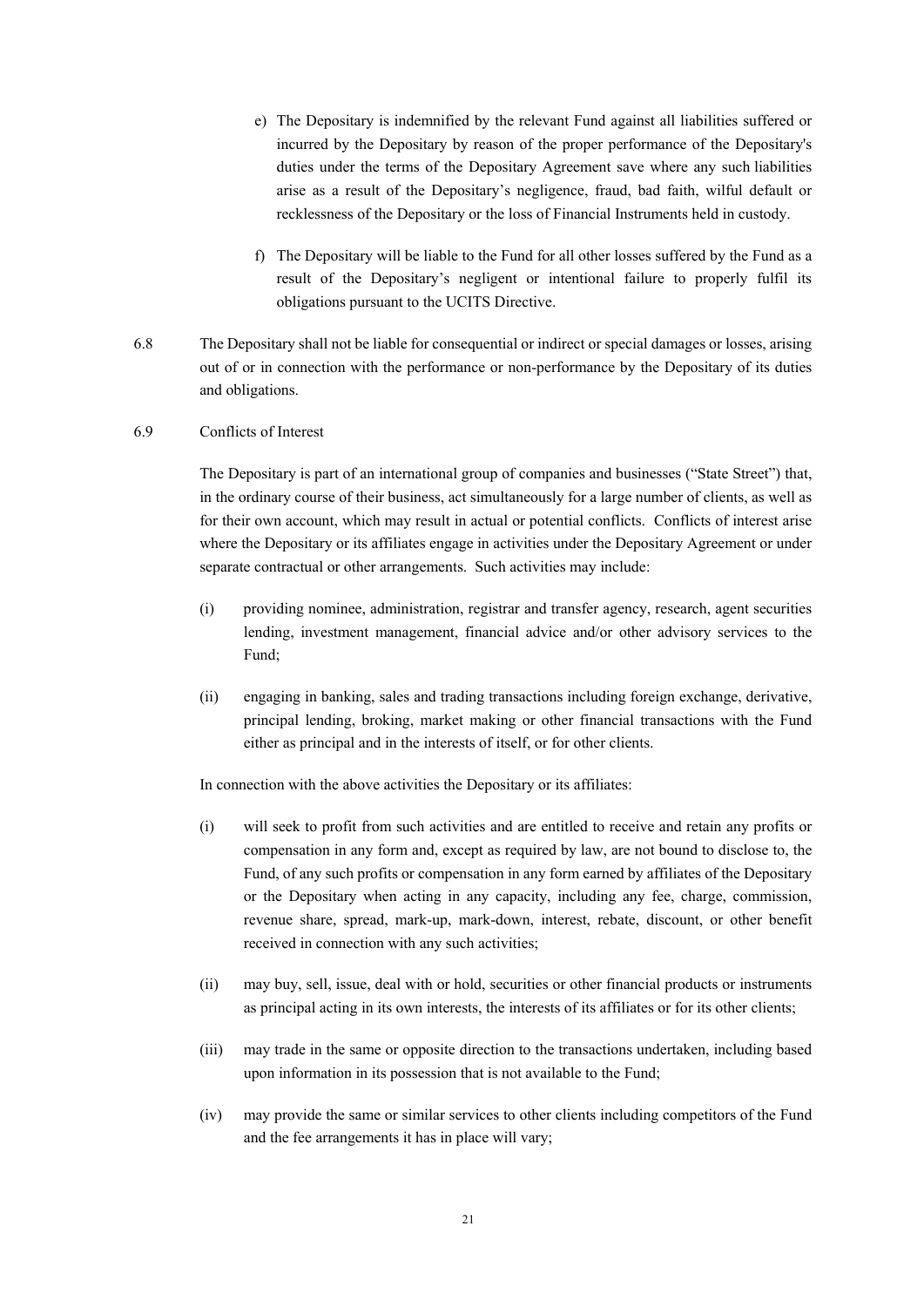(v) may be granted creditors' and other rights by the Fund e. g. indemnification, which it may exercise in its own interest. In exercising such rights the Depositary or its affiliates may have the advantage of an increased knowledge about the affairs of the Fund relative to third party creditors thus improving its ability to enforce and may exercise such rights in a way that may conflict with the Fund's strategy.

The Fund may use an affiliate of the Depositary to execute foreign exchange, spot or swap transactions for the account of the Fund. In such instances the affiliate shall be acting in a principal capacity and not as a broker, agent or fiduciary of the Fund. The affiliate will seek to profit from these transactions and is entitled to retain and not disclose any profit to the Fund. The affiliate shall enter into such transactions on the terms and conditions agreed with the Fund. The Depositary will not, except as required by law, disclose any profit made by such affiliates.

Where cash belonging to the Fund is deposited with an affiliate being a bank, cash is not segregated from its own assets and a potential conflict arises in relation to the interest (if any) which the affiliate may pay or charge to such account and the fees or other benefits which it may derive from holding such cash as banker.

The ACD may also be a client or counterparty of the Depositary or its affiliates and a conflict may arise where the Depositary refuses to act if the ACD or the Company directs or otherwise instructs the Depositary to take certain actions that might be in direct conflict with the interests of the investors in the Fund.

The types and levels of risk that the Depositary is willing to accept may conflict with the Fund's preferred investment policy and strategy.

Potential conflicts that may arise in the Depositary's use of sub-custodians include five broad categories:

(1) the global custodian and sub-custodians seek to make a profit as part of or in addition to their custody services. Examples include profit through the fees and other charges for the services, profit from deposit taking activities, revenue from sweeps and repo arrangements, foreign exchange transactions, contractual settlement, error correction (where consistent with applicable law) and commissions for sale of fractional shares;

(2) The Depositary will typically only provide depositary services where global custody is delegated to an affiliate of the Depositary. The global custodian in turn appoints a network of affiliated and non-affiliated sub-custodians. Multiple factors influence the determination of the global custodian to engage a particular sub-custodian or allocate assets to them, including their expertise and capabilities, financial condition, service platforms and commitment to the custody business as well as the negotiated fee structure (which may include terms that result in fee reductions or rebates to the global custodian), significant business relationships and competitive considerations;

(3) sub-custodians, both affiliated and non-affiliated, act for other clients and in their own proprietary interest, which might conflict with clients' interests and the fee arrangements they have in place will vary;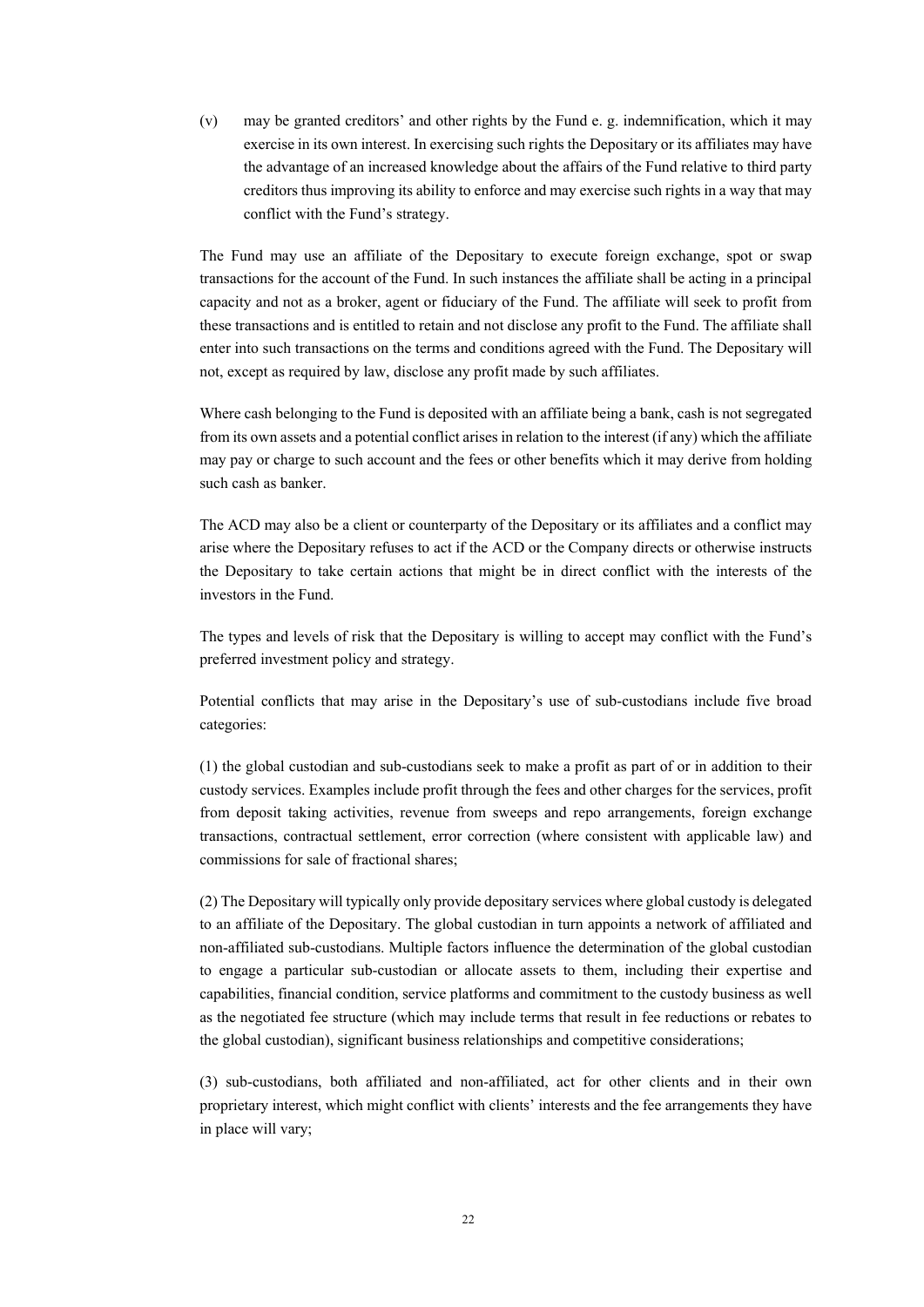(4) sub-custodians, both affiliated and non-affiliated, have only indirect relationships with clients and look to the Depositary as its counterparty, which might create incentive for the Depositary to act in its self-interest, or other clients' interests to the detriment of clients; and

(5) sub-custodians may have creditors' rights against client assets and other rights that they have an interest in enforcing.

The Depositary has functionally and hierarchically separated the performance of its depositary tasks from its other potentially conflicting tasks. The system of internal controls, the different reporting lines, the allocation of tasks and the management reporting allow potential conflicts of interest and the Depositary issues to be properly identified, managed and monitored. Additionally, in the context of the Depositary's use of sub-custodians, the Depositary imposes contractual restrictions to address some of the potential conflicts and maintains due diligence and oversight of sub-custodians to ensure a high level of client service by those agents. The Depositary makes available frequent reporting on clients' activity and holdings, with the underlying sub-custodians subject to internal and external control audits. Finally, the Depositary segregates the Fund's assets from the Depositary's proprietary assets and follows a Standard of Conduct that requires employees to act ethically, fairly and transparently with clients.

#### 6.10 Global Conflicts of Interest policy

State Street has implemented a global policy laying down the standards required for identifying, assessing, recording and managing all conflicts of interest which may arise in the course of business. Each State Street business unit, including the Depositary, is responsible for establishing and maintaining a Conflicts of Interest Program for the purpose of identifying and managing organizational conflicts of interest that may arise within the business unit in connection with providing services to its Clients or in delivering its functional responsibilities.

#### 6.11 Updated Information

6.11.1 Up-to-date information on the Depositary, its duties, any conflicts that may arise, the safekeeping functions delegated by the depositary, the list of delegates and sub-delegates and any conflicts of interest that may arise from such a delegation will be made available to Shareholders on request.

#### 6.12 Delegation of Safekeeping Functions

The Depositary has full power to delegate the whole or any part of its safe-keeping functions but its liability will not be affected by the fact that it has entrusted to a third party some or all of the assets in its safekeeping. The Depositary's liability shall not be affected by any delegation of its safekeeping functions under the Depositary Agreement.

The Depositary has delegated those safekeeping duties set out in COLL 6.6B.25R to State Street Bank and Trust Company with registered office at State Street Financial Center, One Lincoln Street, Boston, Massachusetts, 02111, USA, with an office at 20 Churchill Place, Canary Wharf, London E14 5HJ, UK, whom it has appointed as its global sub-custodian.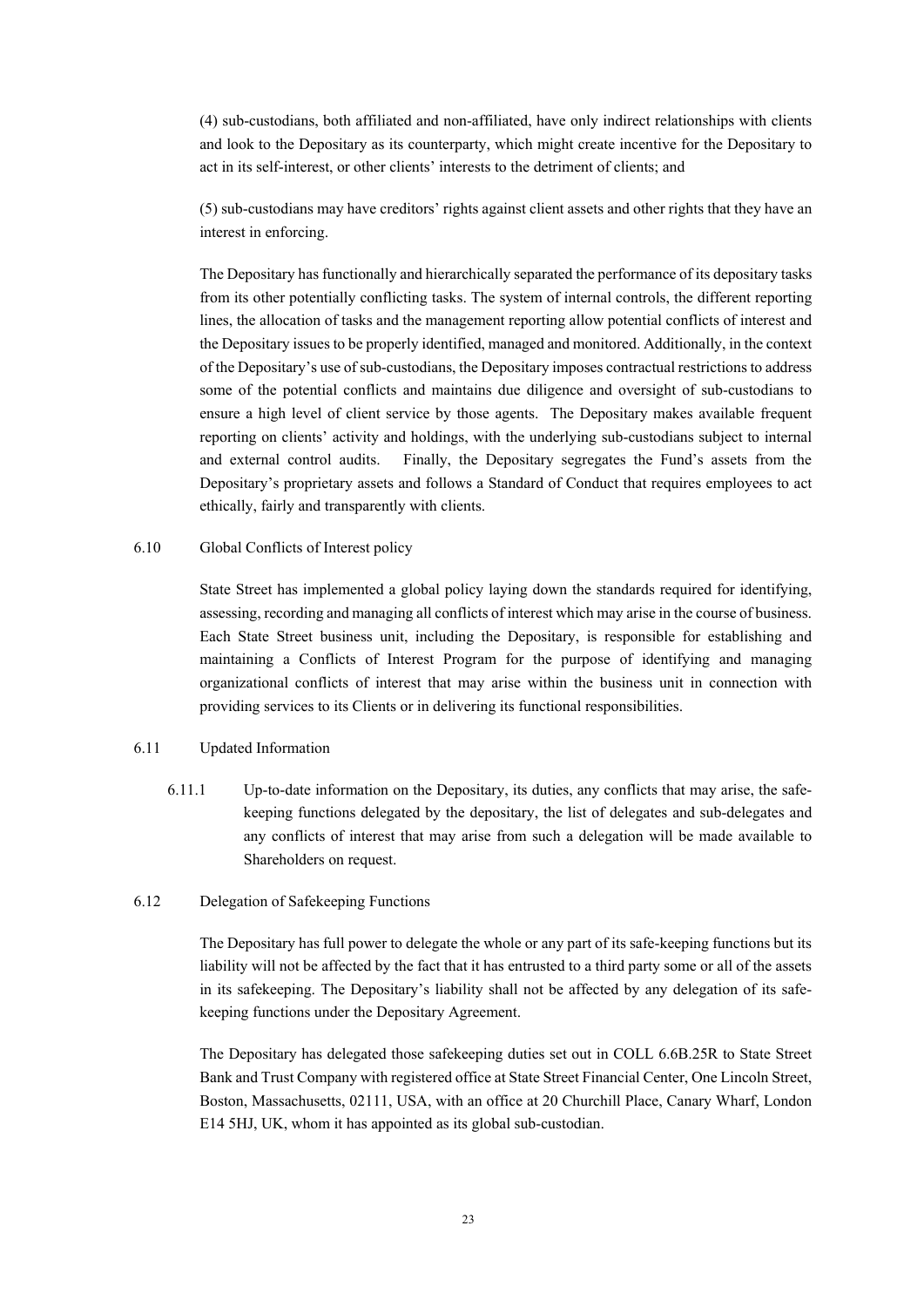Information about the safe-keeping functions which have been delegated and the identification of the relevant delegates and sub-delegates are contained in Annexure 5 to the Prospectus.

# 6.13 Updated Information

Up-to-date information regarding the Depositary, its duties, any conflicts that may arise, the safekeeping functions delegated by the Depositary, the list of delegates and sub-delegates and any conflicts of interest that may arise from such a delegation will be made available to shareholders on request.

# **Links:**

The ACD may delegate certain administrative functions to an entity within the same corporate group as the Depositary. If the ACD does so, the Depositary shall ensure that policies and procedures are in place to identify all conflicts of interests arising and shall take all reasonable steps to avoid such conflicts of interests.

At present the ACD delegates certain administrative functions to State Street Bank and Trust Company including fund accounting, valuation, calculation and maintenance of the Register.

The Depositary and the ACD will ensure that such conflicts of interests are managed, monitored and disclosed in order to prevent adverse effects on the interests of the Company and its Shareholders.

The Depositary may delegate the safekeeping of the Scheme Property to an entity in the same corporate group as the Depositary and a Group Link exists where the Depositary has delegated, or where any global sub-custodian has sub-delegated, the safekeeping of the Scheme Property to an entity within the same corporate group.

The Depositary may act as the depositary of other investment funds and as trustee or custodian of other collective investment schemes.

# **7 THE AUDITORS**

The auditor of the Company is Deloitte LLP, whose address is set out in the Directory.

# **8 GOVERNING LAW**

English law governs all transactions in shares in the Company.

## **9 INVESTMENT MANAGERS AND ADVISERS**

- 9.1 CRUX Asset Management Limited
	- 9.1.1 CRUX Asset Management Limited is the Investment Manager of TM CRUX UK Core Fund. **Please note that TM CRUX European Growth Fund and TM CRUX Global Fund are no longer available for investment.**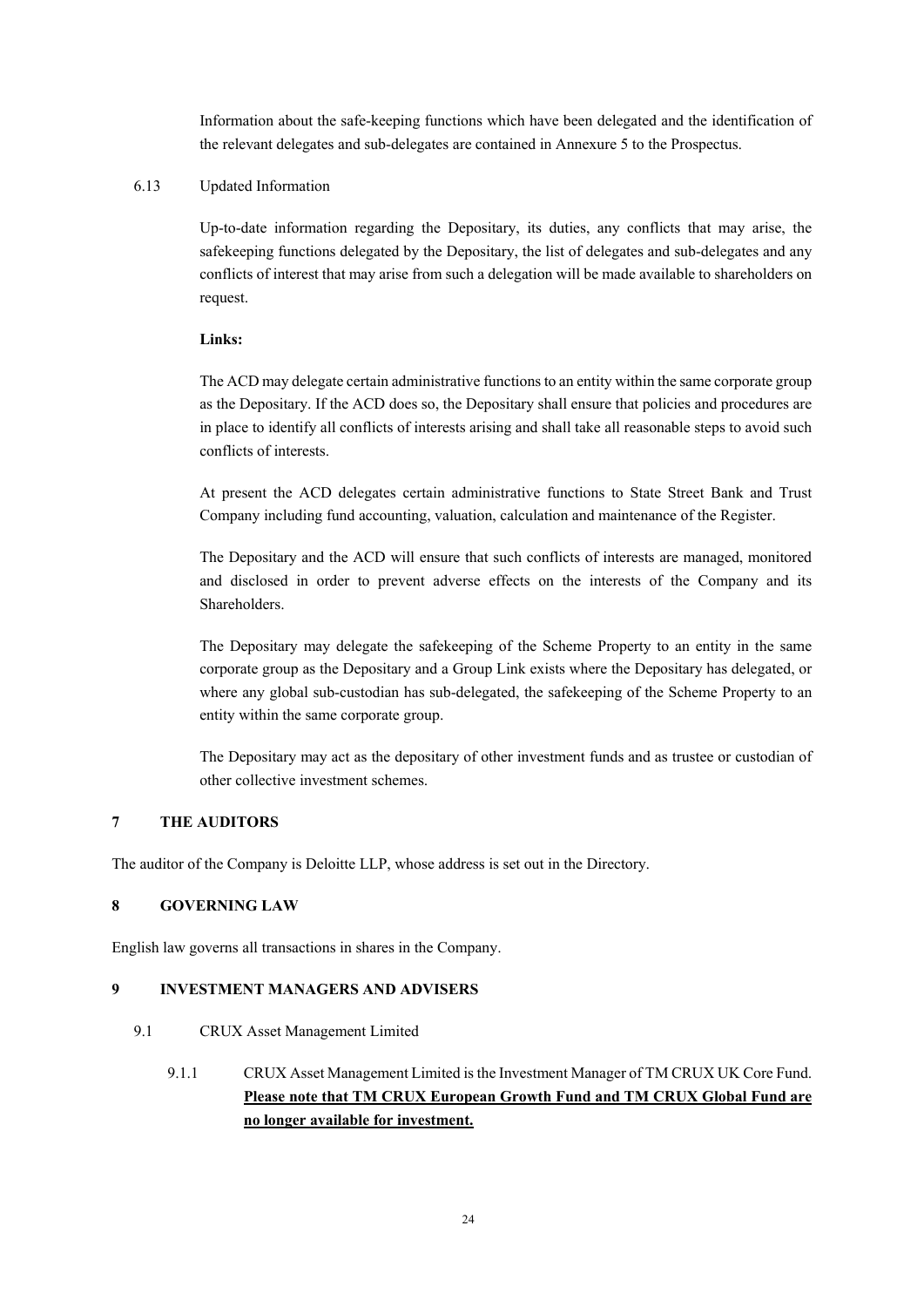- 9.1.2 CRUX Asset Management Limited is authorised and regulated by the FCA and by virtue of such regulation is authorised to carry on investment business in the United Kingdom. The principal activity of CRUX Asset Management Limited is investment management and the giving of investment advice.
- 9.1.3 The main terms of the agreement between CRUX Asset Management Limited and the ACD (other than those relating to remuneration) are that CRUX Asset Management Limited will exercise all of the ACD's powers and discretions under the Instrument in relation to the selection, acquisition, holding and realisation of investments, the application of any monies forming part of the property of the relevant Funds and the negotiation of any borrowing transactions. CRUX Asset Management Limited will act with the full authority of the ACD to make decisions on behalf of the ACD in respect of those matters. CRUX Asset Management Limited is not acting as a broker fund adviser to the Company. CRUX Asset Management Limited is authorised to deal on behalf of the relevant Funds.
- 9.1.4 The agreement between CRUX Asset Management Limited and the ACD is terminable on not less than 3 months' notice following the expiry of the minimum period in writing by either party and in certain circumstances is terminable forthwith by notice in writing.
- 9.1.5 The ACD has, in addition to the investment management function, delegated the drawing up of marketing literature and the distribution of such literature to CRUX Asset Management Limited in respect of the Funds to which it will act as an investment manager.
- 9.1.6 The Investment Manager is required to comply with its own execution policy. A copy of the policy is available on request from the ACD or may be available from the Investment Manager website (listed in the Directory).

### **10 SPONSOR**

The Sponsor of the Company is CRUX Asset Management Limited; contact details for the Sponsor are set out in the Directory (at the front of this Prospectus).

The Sponsor collaborates with the ACD on the manufacture of funds.

## **11 INVESTMENT OBJECTIVES AND POLICIES**

- 11.1 The fundamental investment objective of the Company is the spreading of risk through pooled investment. As indicated above, the Company is structured as an umbrella company and different Funds may be established from time to time by the ACD with the agreement of the Depositary and the approval of the FCA. The investment objective and policies for each Fund will be formulated by the ACD (or board of directors if more than one director has been appointed) at the time of the creation of the relevant Fund.
- 11.2 The investment restrictions applying to the Company and its Funds are set out in Annexure 1. The Funds are operated and invested separately. The assets of each Fund are managed in accordance with the investment objectives and policies applicable to that Fund which are set out in Annexure 2. Any change in the objectives and policies of a Fund during the life of that Fund will only be made in accordance with the requirements of the FCA Rules.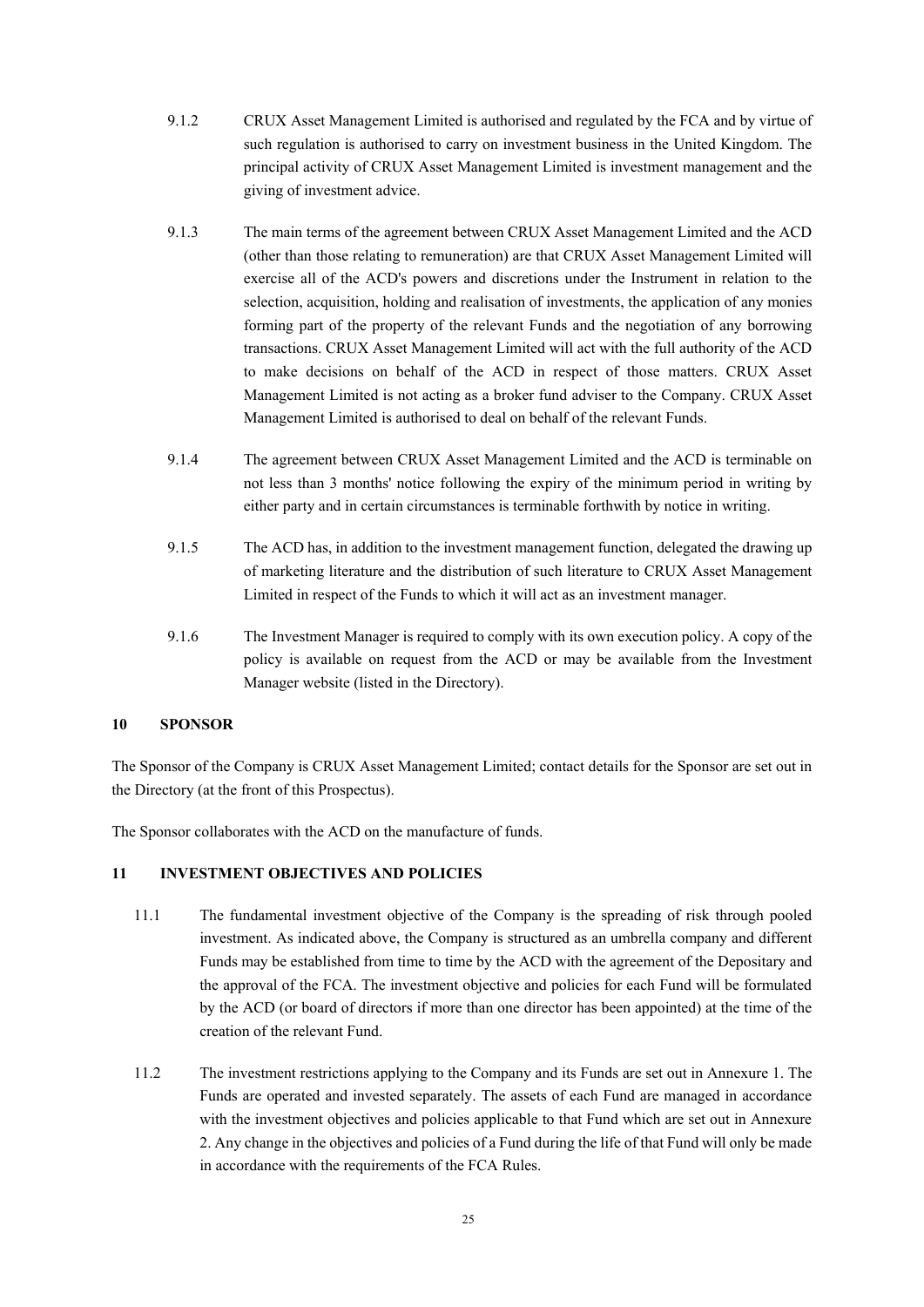- 11.3 If each Fund were an investment company with variable capital itself in respect of which an authorisation order were in force, each would be a UK UCITS.
- 11.4 Each Fund shall be subject to income equalisation, which is described in Section 25.3.

### **12 CHARACTERISTICS OF SHARES IN THE COMPANY**

- 12.1 Shareholders are not liable for the debts of the Company, nor are they liable to make any further payment after they have paid the price of their Shares.
- 12.2 The Company issues larger and smaller denomination shares in the ratio of 1:1000. All shares are in registered form. Certificates are not issued in respect of the shares. Ownership will be evidenced by an entry on the Company's register of shareholders. At least once a year, the ACD will send to each current shareholder a statement setting out their current holding of shares. A statement of holdings is also available on request.

The Company may issue the following classes of shares in respect of each Fund;

- accumulation shares;
- income shares;

and each of the above may be further classified as classes between "A" and "Z" shares (inclusive), between "1" and "30" inclusive and/or "Retail", "Institutional" or "Platform" classes hedged in US Dollars, Euros, Sterling, Japanese Yen, Swiss Francs, Swedish Krona or Danish Krone, any combination of the above designations (A1, G1 or RT for example) or such other designation as the ACD may from time to time decide, including hedged or unhedged versions of those classes and which are set out in the Prospectus effective at any relevant date.

- 12.3 B Shares are intended for acquisition by institutional investors. A Shares are intended for acquisition by retail investors.
- 12.4 In either case shares may be Income Shares distributing income (the income can be reinvested) or Accumulation Shares accumulating income.

The following table shows which classes of share are currently available in the Fund at the date of this Prospectus:

|                         |                                                                 | <b>B</b> Shares | <b>A</b> Shares         |                                      |
|-------------------------|-----------------------------------------------------------------|-----------------|-------------------------|--------------------------------------|
| Fund                    | <b>Accumulation</b><br>Income<br><b>Shares</b><br><b>Shares</b> |                 | Income<br><b>Shares</b> | <b>Accumulation</b><br><b>Shares</b> |
| TM CRUX UK Core<br>Fund | Yes                                                             | Yes             | Yes                     | Yes                                  |

# **Please note that TM CRUX Global Fund and TM CRUX European Growth Fund are no longer available for investment.**

12.5 The minimum initial investment in any Fund for A Shares is £100 and the minimum additional investment is £100. The minimum initial investment in any Fund for B Shares is £100 and the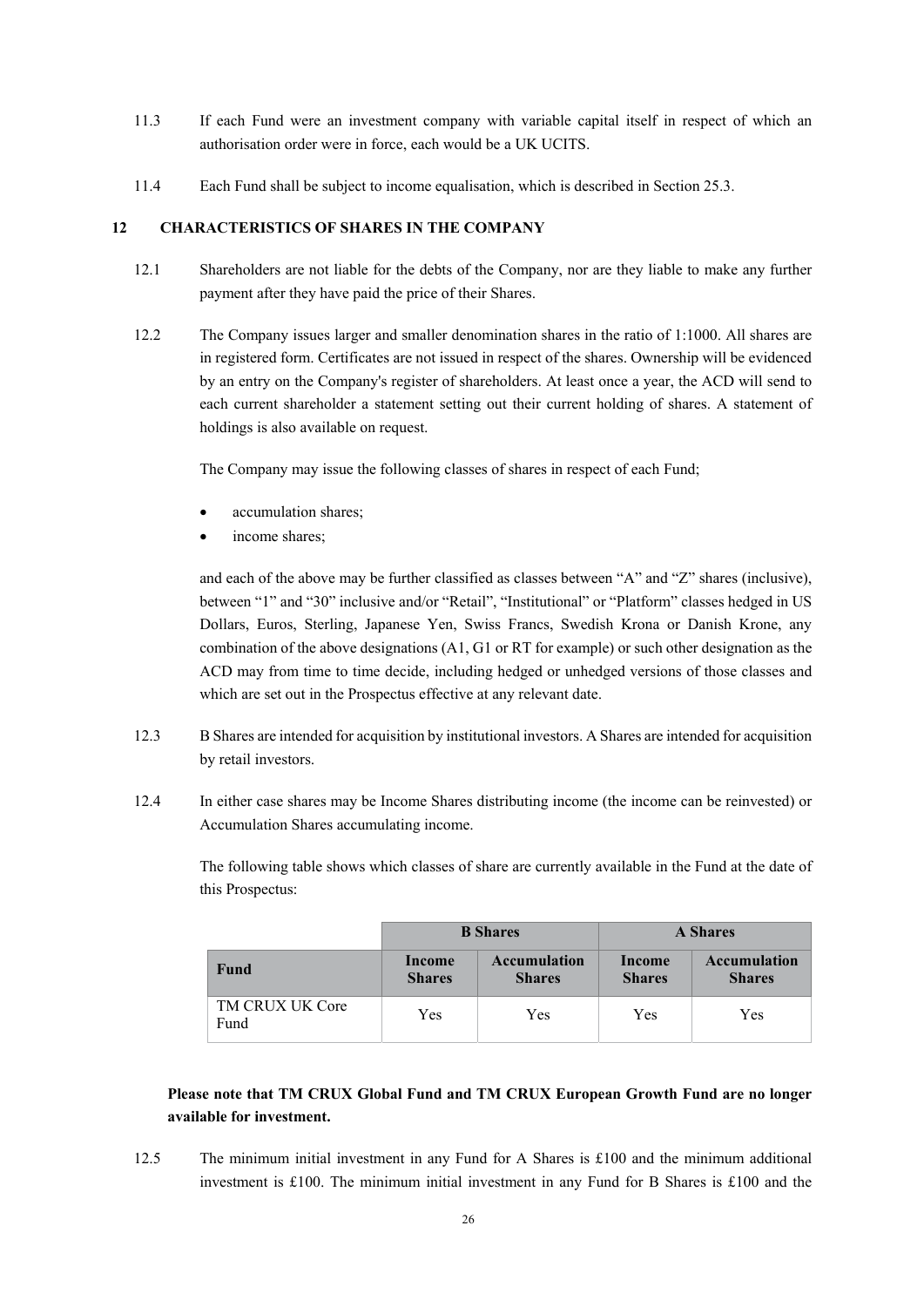minimum additional investment is £100. The ACD has discretion to waive or vary any of these limits.

- 12.6 Shares currently qualify for inclusion in an Individual Savings Account (**ISA**).
- 12.7 Mandatory Redemption of Shares
	- 12.7.1 If the ACD reasonably believes that any shares are owned directly or beneficially in circumstances which constitute a breach of the law or governmental regulation (or any interpretation of a law or regulation by a competent authority) of any country or territory or which may (or may if other shares are acquired or held in like circumstances) result in the Company incurring any liability to taxation or suffering any other adverse consequence (including a requirement to register under any securities or investment or similar laws or governmental regulation of any country or territory) then the Company may give notice to the holder of such shares requiring them to transfer such shares to a person who is qualified or entitled to own them, or to request the redemption of such shares by the Company.
	- 12.7.2 If the holder does not either transfer such shares to a qualified person or establish to the ACD's satisfaction that they and any person on whose behalf they hold such shares are qualified and entitled to hold and own them, they will be deemed on the expiry of a 30-day period to have requested redemption of such shares.
	- 12.7.3 **The Shares may not be offered or sold within the United States or to, or for the account or benefit of US Persons (which shall include US Persons as defined both by the United States Internal Revenue Service and any applicable United States tax, securities or financial services legislation). As such the ACD may in its sole discretion reject an application for a purchase of Shares if in the opinion of the ACD, the potential investor is or may be a US Person. The ACD also has the right to compulsorily redeem the Shares of any shareholder it believes to be a US Person.**

### **13 DISTRIBUTIONS**

- 13.1 Income available for distribution or reinvestment will be determined in accordance with the FCA Rules. This will include surplus net income (including deemed income for accounting purposes) represented by the distributions and interest received for each Fund, after charging expenses and various other items attributable to that Fund, as set out under "Charges and Expenses".
- 13.2 Distributions will be paid on 30 November (**Annual Income Allocation Date**) and 31 May (**Interim Allocation Date**). The details are summarised in Annexure 2.
- 13.3 Distributions shall be forfeited if not claimed within six years. Any unclaimed distributions will be held in an unclaimed distribution account.
- 13.4 In the case of Accumulation Shares, the net income is not distributed but is retained in the capital of the Fund and its value is reflected in the price of accumulation shares.
- 13.5 If all or part of the Fund's expenses, including but not limited to the ACD's annual management charge, are to be treated as a charge to capital, where charges are taken from the capital of a Fund,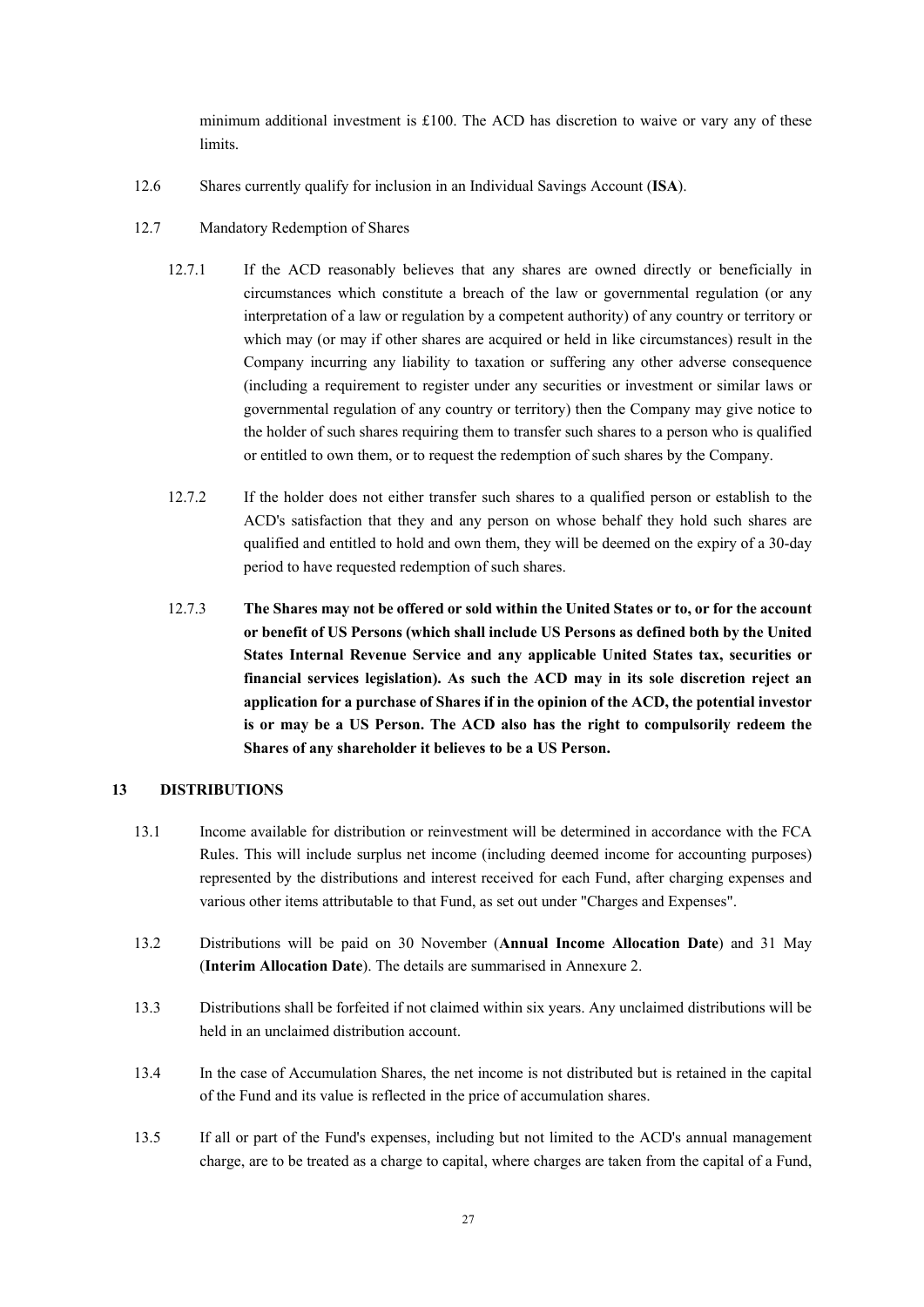shareholders should be aware that there is potential for future capital erosion. In respect of all other Funds expenses are first allocated to income and then capital in accordance with the FCA Rules.

13.6 All income or capital generated by efficient portfolio management techniques will be paid to the Fund net of direct and indirect operational costs.

# **14 FINANCIAL REPORTS TO SHAREHOLDERS**

- 14.1 The Annual Accounting Period of the Company ends on 30 September each year. The Interim Accounting Period of the Company ends on 31 March each year or such other date as the ACD may determine. Further details of each Fund's annual and interim accounting dates are set out in Annexure 2.
- 14.2 The Company prepares a long form report in relation to each Annual and Interim Accounting Period.
- 14.3 The Company's Annual Reports incorporating audited financial statements will be published and distributed within four months after the end of the Annual Accounting Period and the Interim Reports within two months of the end of the Interim Accounting Period.
- 14.4 The ACD will send a copy of the Annual Report and Interim Report to any shareholder on request. These reports may also be inspected at the ACD's office during normal office hours.

## **15 MEETINGS OF SHAREHOLDERS AND VOTING RIGHTS**

- 15.1 The Company elected to dispense with the holding of an Annual General Meeting in 2006 and in each subsequent year. Other meetings, whether general or otherwise, may be held.
- 15.2 The ACD or the Depositary may requisition a general meeting at any time. Shareholders who together hold not less than one-tenth in value of all of the shares may also requisition a general meeting of the Company. Such requisition must be in writing, state the objects of the meeting, be signed by the shareholders and be deposited at the head office of the Company. The ACD must convene a general meeting within eight weeks of receiving a requisition.
- 15.3 The quorum for a meeting of shareholders is two shareholders present in person or by proxy. The quorum for an adjourned meeting is one shareholder present in person or by proxy.
- 15.4 The rules applicable to the Company as a whole shall also apply to meetings of a Class or Fund as if general meetings of the shareholders, but by reference to the shares of the class concerned and the shareholders and value of such shares.
- 15.5 At any meeting of shareholders or a class of shareholders of the Company or a Fund on a show of hands every shareholder who (being an individual) is present in person or (being a corporation) is represented in person by its properly authorised representative has one vote. A poll may be demanded by the Chairman of the meeting, by the ACD, by the Depositary, or by two or more shareholders present in person or by proxy. On a poll every shareholder who is present in person or by proxy will be entitled to a number of votes calculated in accordance with the value that his shareholding bears in relation to the value of the Fund or Company as relevant. A shareholder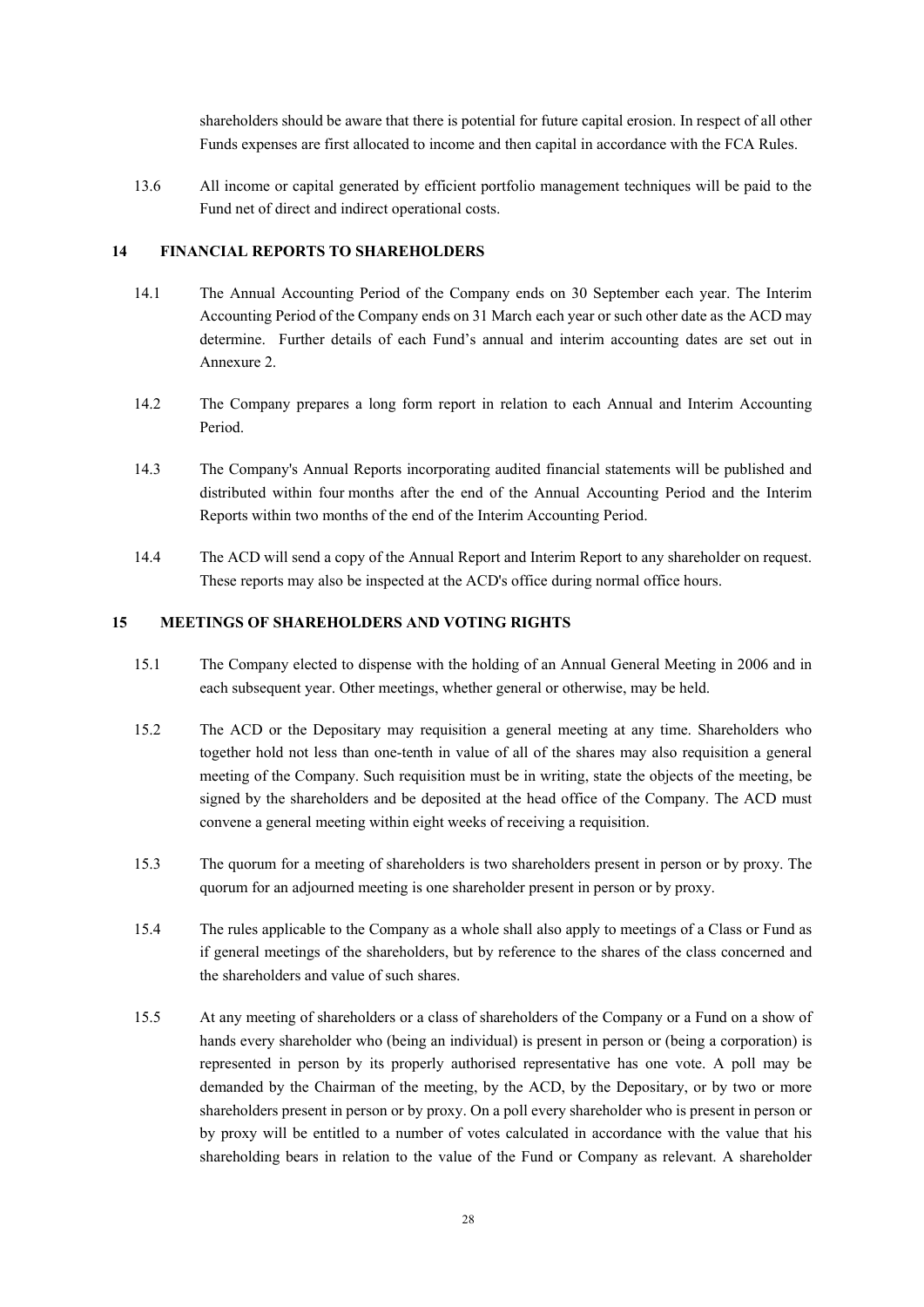entitled to more than one vote need not, if he votes, use all his votes or cast all the votes he uses in the same way.

- 15.6 In the case of joint shareholders, the vote of the senior who tenders a vote, whether in person or by proxy, shall be accepted to the exclusion of the votes of the other joint holders and, for this purpose, seniority is determined by the order in which the names stand in the register of shareholders.
- 15.7 The ACD is entitled to receive notice of and attend any meeting of shareholders but is not entitled to vote or be counted in the quorum. The ACD or any associate of the ACD holding shares shall not be entitled to vote at such a meeting except in respect of shares which he holds on behalf of a person who, if he himself were the registered shareholder, would be entitled to vote and from whom he has received voting instructions.

#### **16 RISK FACTORS**

## 16.1 General Risk Factors

- 16.1.1 Past performance is not an indication of future results. The price (or value) of securities can go down as well as up (and the investor may not receive back the original sum invested).
- 16.1.2 When investments are made in overseas securities, movements in exchange rates may have an effect that is unfavourable as well as favourable.
- 16.1.3 Rates of tax are those prevailing at the current time. These are subject to change without prior notice. Any tax reliefs referred to are those currently available. The tax treatment of investors and the availability or value of any reliefs depends on the individual circumstances of the investor and may be subject to change in the future. Investors should always seek appropriate tax advice from their financial adviser before investing.
- 16.1.4 ISA investments are currently tax free in the hands of the investor, but tax rates and reliefs, if any, may change at any time and will depend on individual circumstances.
- 16.1.5 An investment in the Company should be regarded as a long-term investment. If a shareholder withdraws early there is a risk that the shareholder may receive back less than the amount the shareholder paid taking into account the initial charge.
- 16.1.6 Persons interested in purchasing shares should inform themselves as to:
	- a) the legal requirements within their own countries for the purchase of shares;
	- b) any foreign exchange restrictions which may be applicable; and
	- c) in certain circumstances, the right to redeem shares may be suspended.
- 16.1.7 Investment in emerging markets may involve a higher than average percentage of risk. Investors should consider whether or not investment in such a Fund is either suitable or should constitute a substantial part of their portfolio. An investment should only be made by investors who can sustain a loss in their investment.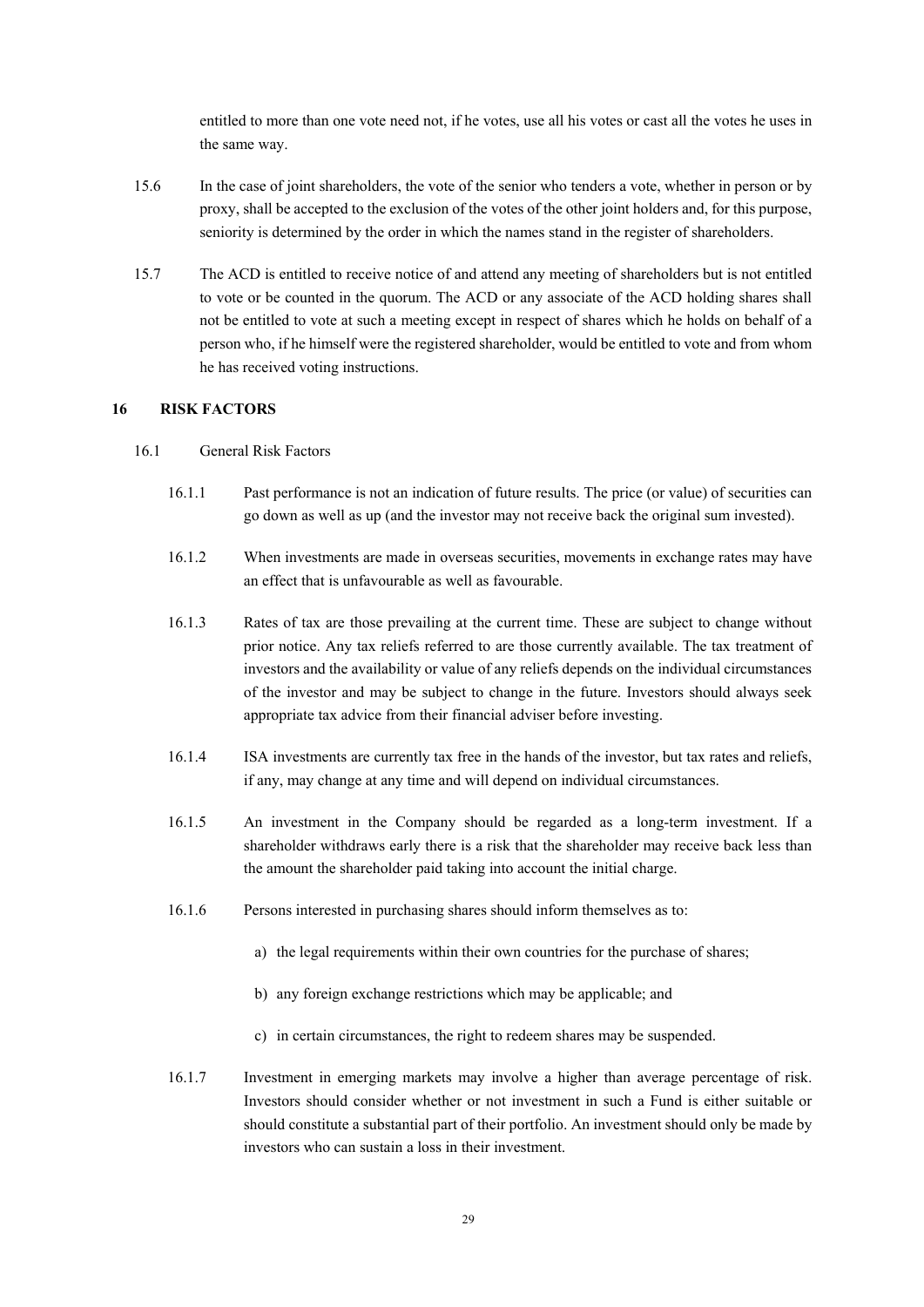- 16.1.8 Where charges are taken from the capital of a Fund, shareholders should be aware that there is potential for future capital erosion. Where applicable, this is described in the Additional Risk Factors section below.
- 16.1.9 Where a Fund has a concentrated portfolio, this means that the Fund is invested in a relatively small number of investments and this can make the Fund more volatile than funds that hold a large number of investments. Where applicable this is described in the Additional Risk Factors section below.
- 16.1.10 Where derivative transactions may be used for the purposes of meeting the investment objective of a Fund the Net Asset Value of a Fund may at times be highly volatile, although derivatives will not be used with the intention of raising the risk profile of a Fund. Where applicable this is described in the Additional Risk Factors section below.
- 16.1.11 Where a Fund invests in collective investment schemes such investments may involve risks not present in direct investments, including, for example, the possibility that an investee collective investment scheme may at any time have economic or business interests or goals which are not fully consistent with those of the Fund. Moreover, many alternative investment strategies give themselves significant discretion in valuing securities. You should be aware that liquidity constraints and the extent to which an investee fund's securities are valued by independent sources are factors which could impact on the Fund's valuation.
- 16.1.12 The main risks arising from the Financial Instruments held by each of the Funds are market risk, foreign currency, asset allocation, interest rate, liquidity and credit risks:
	- a) Market risk arises mainly from uncertainty about future prices of Financial Instruments held. It represents the potential loss the Company might suffer through holding market positions in the face of adverse price movements.
	- b) Foreign currency risk comprising movement in exchange rates affecting the value of investments, which are held in foreign currencies, short-term timing difference such as exposure to exchange rate movement during the period between when an investment purchase or sale is entered into and the date when settlement of investment occurs, and finally movements in exchange rates affecting income received by the Funds.
- 16.1.13 All income received in foreign currencies is converted into sterling on the day of receipt.
	- a) The asset allocation risk is the risk associated with particular countries or industry sectors which the Funds may invest in, the asset allocation of each portfolio is reviewed in order to minimise this risk, whilst continuing to follow the investment objective. An individual fund manager has responsibility for monitoring the existing portfolio selected in accordance with the overall asset allocation parameters and seeks to ensure that individual stocks also meet the risk reward profile that is acceptable. In addition, whilst the actual composition of the Funds are required to comply with broad legal and statutory rules and limits, risk-concentration may occur in regard of certain tighter asset clauses, economic and geographic sectors;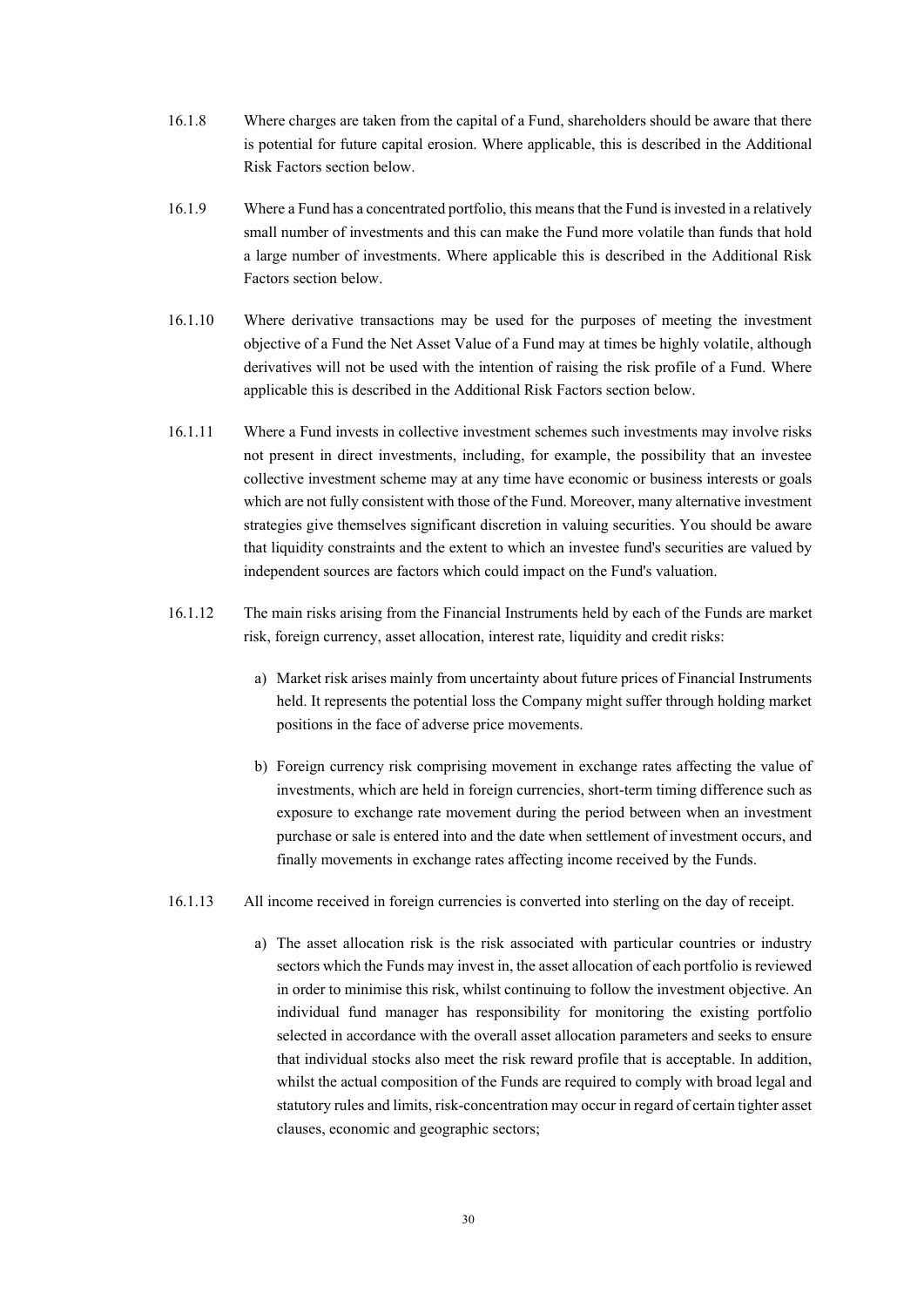- b) Interest rate risk arises when a Fund invests in both fixed rate and floating rate securities, any change to the interest rates relevant for floating rate securities may result in either income increasing or decreasing.
- 16.1.14 Changes to prevailing rates or changes in expectations of future rates may also result in an increase or decrease in the value of the securities held.
	- a) Liquidity risk arises when a Fund invests in securities or markets which may have restrictions in both geographical markets and institutions. A Fund mitigates this risk by investing in markets and securities which are considered to have sufficient liquidity to effect an orderly realisation of its assets.
	- b) Credit risk arises from the quality of investments made in corporate and foreign debt instruments and the resultant interest distributions received from them and the risk of non-repayment of the capital amount. Each Fund aims to invest in high quality instruments thereby mitigating the risk of non-payment of interest distributions.

#### 16.2 Segregated Liability

- 16.2.1 While the provisions of the OEIC Regulations provide for segregated liability between Funds, the concept of segregated liability is relatively new. Accordingly, where claims are brought by local creditors in foreign courts or under foreign law contracts, it is not yet known how those foreign courts will react to regulations 11A (segregated liability) and 11B (crossinvestment) of the OEIC Regulations.
- 16.2.2 Therefore, it is not possible to be certain that the assets of a Fund will always be completely insulated from the liabilities of another Fund of the Company in every circumstance.

#### 16.3 Efficient Portfolio Management (EPM)

- 16.3.1 Efficient portfolio management ("EPM") is used by the Funds to reduce risk and/or costs in the Funds and to produce additional capital or income in the Funds. The Funds may use derivatives, borrowing and cash holding and stock lending (see clause 10 of Appendix IV) for efficient portfolio management. It is not intended that using these techniques for efficient portfolio management will increase the volatility of the Funds. In adverse situations, however, a Fund's use of derivatives may become ineffective in hedging or EPM and a Fund may suffer significant loss as a result. There is no guarantee that the Funds will achieve the objective for which they entered into a transaction in relation to EPM. This may result in losses for investors.
- 16.3.2 A Fund's ability to use EPM strategies may be limited by market conditions, regulatory limits and tax considerations. Any income or capital generated by efficient portfolio management techniques will be paid to the Funds net of direct or indirect operational costs.
- 16.3.3 EPM techniques may involve a Fund entering into derivatives, borrowing, cash holding and stock lending transactions with a counterparty where there may be a risk that a counterparty will wholly or partially fail to honour its contractual obligations. To mitigate that risk, the counterparties to these transactions may be required to provide collateral to the Funds. The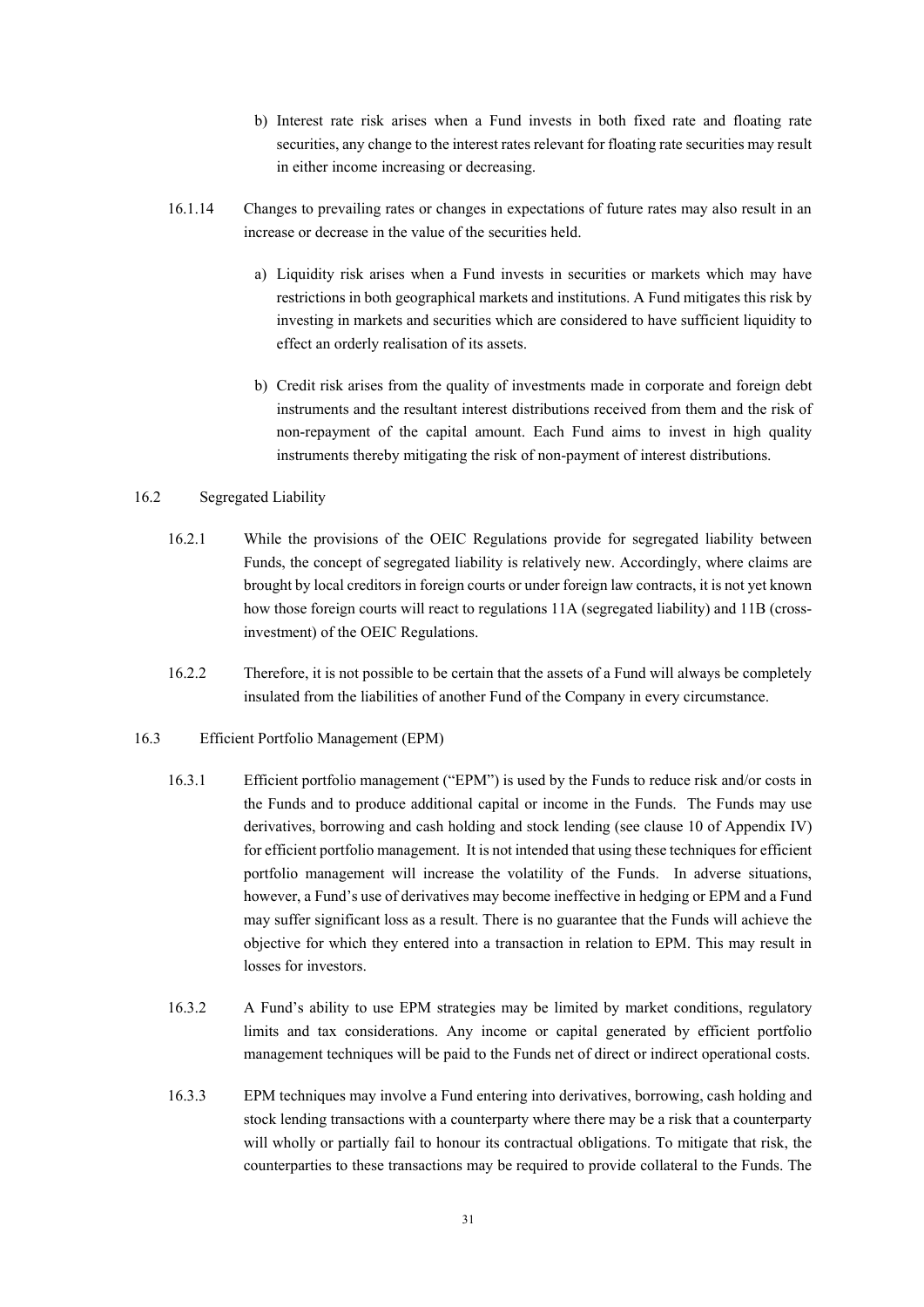counterparty will forfeit its collateral if it defaults on the transaction. However, in the event of counterparty default, if the collateral is in the form of securities, there is a risk that when they are sold it will realise insufficient cash to settle the counterparty's liability to the Funds. This may result in losses for investors.

# 16.4 Infectious Diseases

Infectious diseases that pose significant threats to human health may be highly disruptive to global economies and markets. The economic and market disruptions caused by infectious diseases could significantly impact the value of the scheme property and the value of distributions paid to investors.

### 16.5 Custody Risk

The Depositary may delegate the function of safekeeping of Financial Instruments to the Custodian, who may in turn appoint a custody agent. The Depositary or custodian may hold Financial Instruments in fungible accounts (meaning the assets are interchangeable) or omnibus accounts (resulting in accounts being combined). The use of omnibus accounts gives rise to a potential risk that there could be a shortfall in the Financial Instruments held in such an account should the total of the Financial Instruments be less than the aggregate entitlement of the Company or relevant Fund. It is expected that such risks will be mitigated by the custodian's trade matching and reconciliation processes, however in the event of an irreconcilable shortfall, the affected clients would bear the risk of any shortfall on a pro-rata basis and the Company or relevant Fund may not recover all of its Financial Instruments.

# 16.5.1 **TM CRUX UK Core Fund:**

This Fund may invest in part in shares listed on the Alternative Investment Market in the UK, an exchange regulated market operated by the London Stock Exchange (**AIM**). Due to the limited size of AIM there may be limited liquidity in investment in that market. In addition, the low capitalisation of some companies on AIM offers the potential for high returns. However they are by their nature higher risk investments than companies listed on the Official List of the London Stock Exchange.

**This Fund will have a relatively highly concentrated portfolio and is therefore subject to a risk of greater volatility.** 

**Derivative transactions may be used for the purposes of meeting the investment objective of the Fund as well as for hedging purposes.** 

### 16.5.2 Client Money Account

Interest is not paid on any credit balances held in the Client Money Account. See paragraph 18.3 for further information.

### 16.5.3 **No guarantee of capital**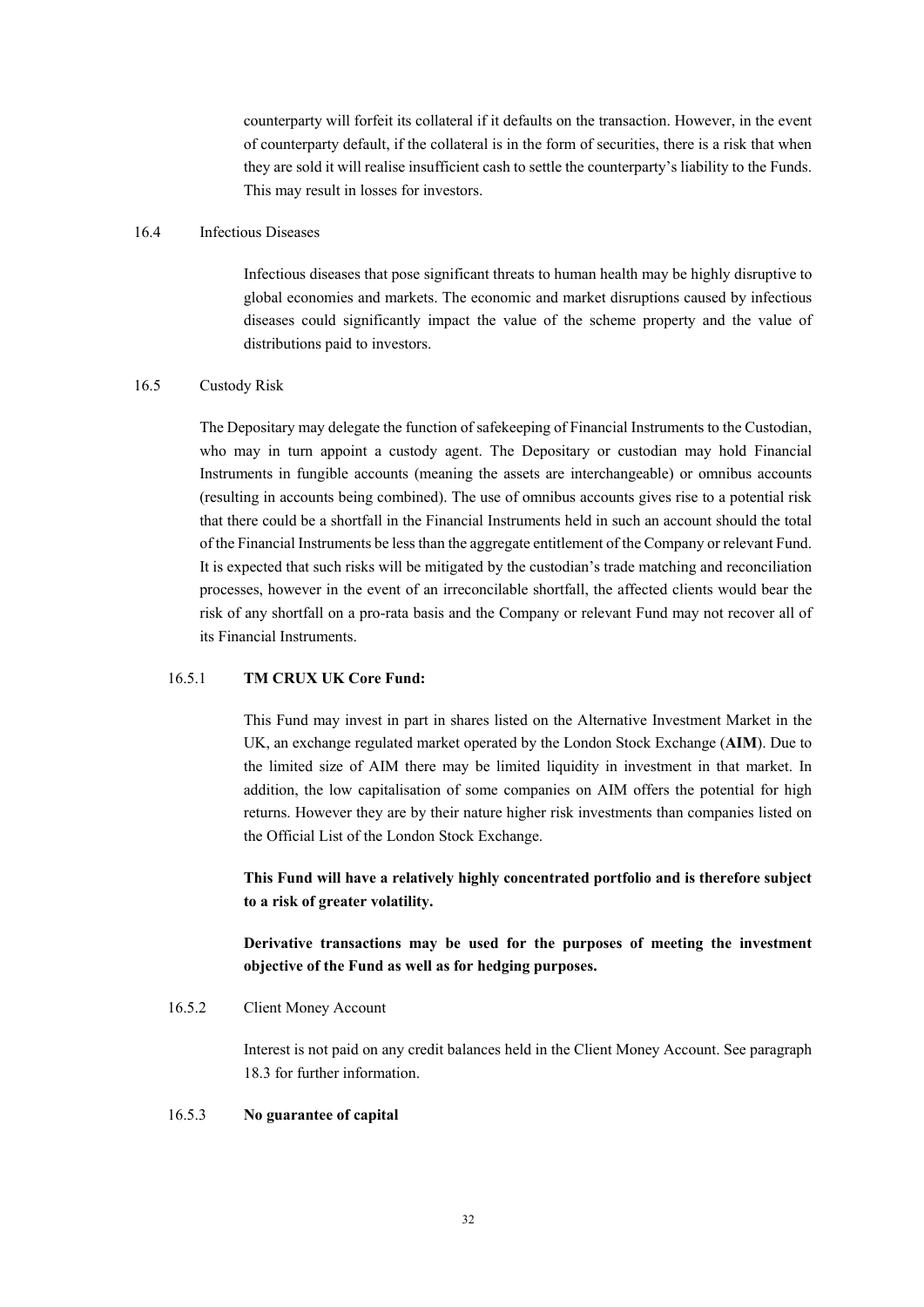Investors should note that the **TM CRUX UK Core Fund** does not offer any form of guarantee with respect to investment performance and no form of capital protection will apply. Investors should note that capital is at risk and there is no guarantee that any particular returns will be achieved, whether over a stated time period or any other time period. **It cannot be guaranteed that a specific investment period in which the TM CRUX UK Core Fund aims to achieve returns, or specific positive returns, will be achieved.**

### 16.6 Risk Management

- 16.6.1 The ACD uses a risk management process (including a risk management policy) in accordance with COLL 6.12, as reviewed by the Depositary and filed with the FCA, enabling it to monitor and measure at any time the risk of the Company's positions and their contribution to the overall risk profile of the Company.
- 16.6.2 The following details of the risk management process must be regularly notified to the FCA and at least on an annual basis:
	- a) a true and fair view of the types of derivatives and forward transactions to be used within the Company together with their underlying risks and any relevant quantitative limits.
	- b) the methods for estimating risks in derivative and forward transactions.
- 16.6.3 The ACD must assess, monitor and periodically review:
	- a) the adequacy and effectiveness of the risk management policy and of the arrangements, processes and techniques referred to in COLL 6.12.5 R;
	- b) the level of compliance by the ACD with the risk management policy and with those arrangements, processes and techniques referred to in COLL 6.12.5 R; and
	- c) the adequacy and effectiveness of measures taken to address any deficiencies in the performance of the risk management process.

The ACD must notify the FCA of any material changes to the risk management process.

### **17 HOW TO BUY SHARES**

- 17.1 Shares can be bought either by sending a completed application form to the ACD at Thesis Unit Trust Management Limited – CRUX Asset Management, PO Box 12248, Chelmsford CM99 2EG or by telephoning the ACD on 0345 113 6965.
- 17.2 Requests to buy shares received by the ACD up to the Cut-off Point on a Dealing Day will be dealt with at the price calculated at that Valuation Point. Applications received after the Cut-off Point on a Dealing Day will be dealt with, and at the price calculated at the Valuation Point, on the next Dealing Day.
- 17.3 The ACD may at their discretion change the Cut-off Point and Valuation Point. The Cut-off Point will be no earlier than the close of business on the day before the Valuation Point it relates to.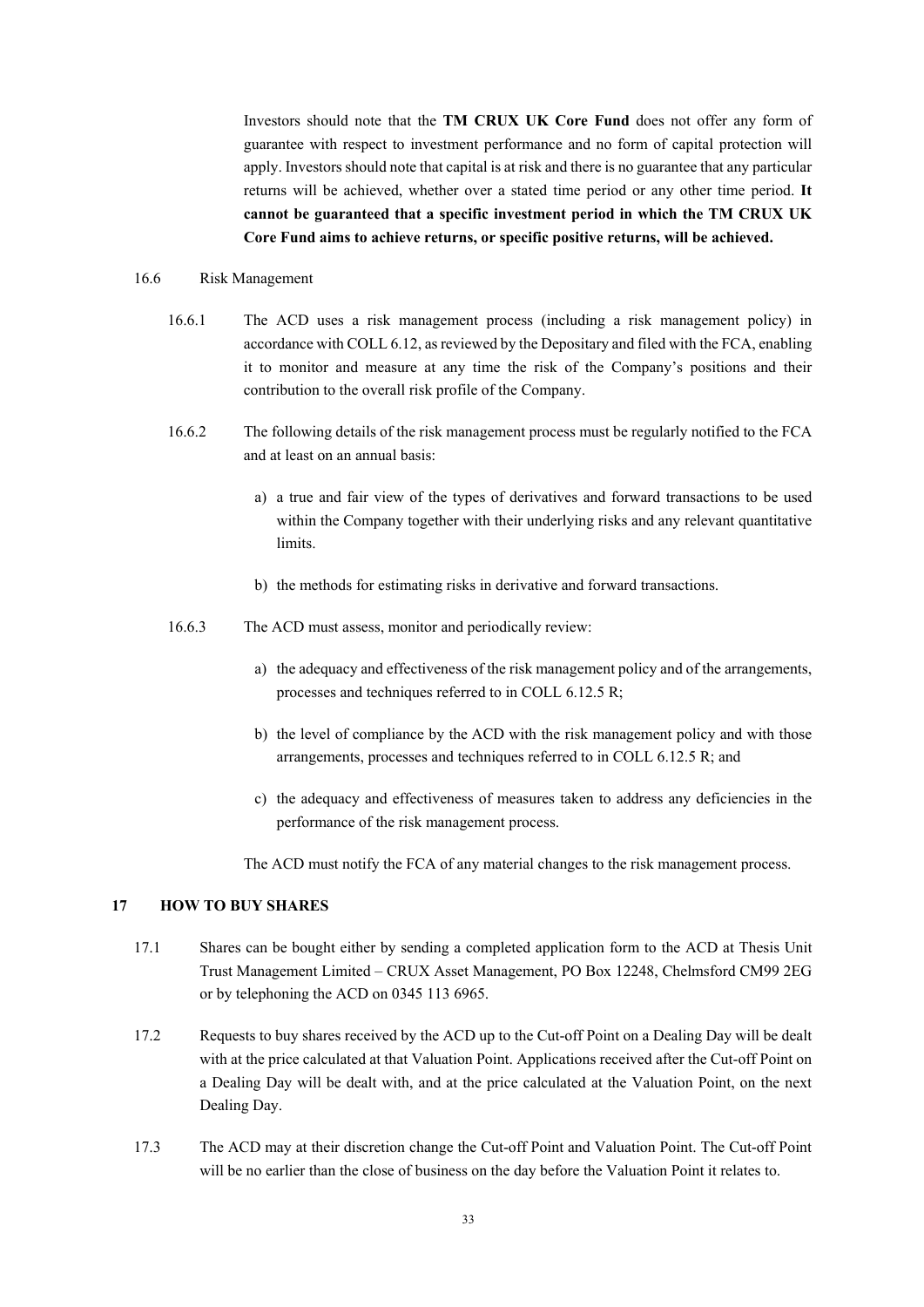- 17.4 The number of shares issued will be the greatest number of larger denomination shares with the balance of the subscription money being used to purchase smaller denomination shares. Settlement should normally be made by banker's draft, telegraphic transfer or cheque with the application for shares. The ACD has the right to cancel any purchase contract where the payment is not honoured in full within seven days of the relevant Dealing Day. The applicant remains liable for any loss incurred by the ACD in the case of non-settlement.
- 17.5 Purchase contract notes will be issued normally by the end of the day following the allocation of shares.
- 17.6 Details of the Initial Charge, which is payable on investing in a Fund, are given in Section 26. Details of an investor's cancellation rights are given in Section 19.
- 17.7 The Company has to comply with and operate within proceeds of crime legislation and anti-money laundering regulations applicable from time to time, to prevent money laundering in the UK. The ACD may in its absolute discretion require verification of identity of any investor buying, selling or switching shares or the identity of the person on whose behalf the investment is being made. If satisfactory verification is not forthcoming the ACD reserves the right to refuse to complete the transaction. The ACD is responsible for all matters relating to compliance with the Money Laundering Regulations pertaining to the Company and investments in the Company, Fund or Funds. Please refer to the 'Data Protection' paragraph at the beginning of this Prospectus for details of resources the ACD may access to verify information on you.
- 17.8 Shares may not be issued during any period of suspension, which is more fully described in Section 24.
- 17.9 The prices of shares are currently published on the Trustnet website at www.trustnet.com. Prices of shares may also be obtained by telephoning 01483 783 900 during the ACD's normal business hours. The ACD cannot be held responsible for any errors in the publication of the prices. The shares in the Company will be issued and redeemed on a forward pricing basis. A forward price is the price calculated at the next Valuation Point on the relevant Dealing Date after the sale or redemption request is received, or if the sale or redemption request is received after the Cut-off Point, the Valuation Point on the next Dealing Day. This means that the price will not necessarily be the same as the published price. Pricing information is set out in Section 25.2.
- 17.10 **The Shares may not be offered or sold within the United States or to, or for the account or benefit of US Persons (which shall include US Persons as defined both by the United States Internal Revenue Service and any applicable United States tax, securities or financial services legislation). Accordingly, the ACD may require any investor or potential investor to provide it with any information that it may consider necessary for the purpose of deciding whether or not it is, or will be, a US Person. The ACD also has the right to compulsorily redeem the Shares of any shareholder it believes to be a US Person.**
- 17.11 The UK has implemented the Foreign Account Tax Compliant Act (FATCA) and the OECD Common Reporting Standard for Automatic Exchange of Financial Account Information (CRS) pursuant to the International Tax Compliance Regulations 2015. As a result of UK legislation, the Company may be required to obtain confirmation of certain information from shareholders and (where applicable) their beneficial owners, such as where you are resident for tax purposes, your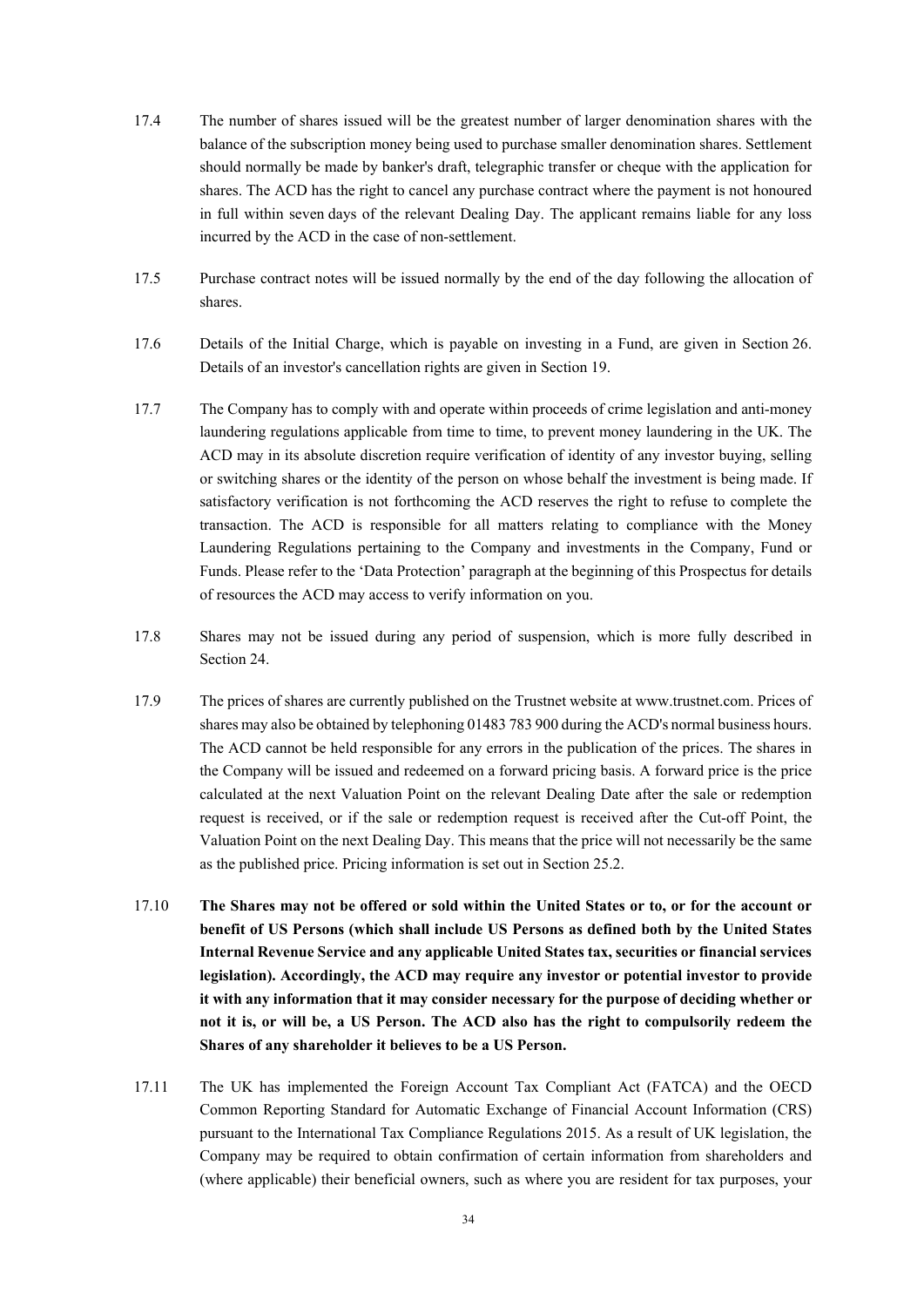tax identification number, and your place and date of birth, and your tax status classification and place of incorporation if you are a corporate body. Under certain circumstances (including where you do not supply us with the information we request), we will be obliged to report your personal details as well as the details of your Investment to HM Revenue & Customs. This information may then be passed to other tax authorities. Any shareholder that fails to provide the required information may be subject to a compulsory redemption of their Shares and/or monetary penalties.

- 17.12 The extent to which the Company is able to report to HM Revenue & Customs will depend on each affected Shareholder in the Company, providing the Company or its delegate with any information, that the Company determines is necessary to satisfy such obligations.
- 17.13 By signing the application form to subscribe for Shares in the Company, each affected Shareholder is agreeing to provide such information upon request from the Company or its delegate.
- 17.14 Shareholders are encouraged to consult with their own professional tax advisors regarding the possible implications of FATCA or CRS (or UK law on information reporting including the International Tax Compliance Regulations 2015) and any other similar legislation and/or regulations on their interest in the Company.
- 17.15 For minimum subscriptions (initial or subsequent investments) please refer to Sections 1.10 and 12.5
- 17.16 Electronic communications
	- 17.16.1 The ACD will accept instructions to transfer or renunciation of title to shares on the basis of an authority communicated by electronic means and sent by the shareholder, or delivered on their behalf by a person that is authorised by the FCA or regulated in another jurisdiction by an equivalent supervisory authority, subject to:
		- a) prior agreement between the ACD and the person making the communication as to:
			- 1 the electronic media by which such communications may be delivered; and
			- 2 how such communications will be identified as conveying the necessary authority; and
		- b) assurance from any person who may give such authority on behalf of the investor that they will have obtained the required appointment in writing from the shareholder.

### 17.17 In specie issue

The ACD may by special arrangement and at its discretion, in consultation with the Depositary, accept assets other than cash as payment for the issue of shares. The acceptance of the assets will be on the basis that the receipt of the property should not adversely affect the interests of the existing shareholders of the relevant Fund and subject to the investment restrictions of that Fund.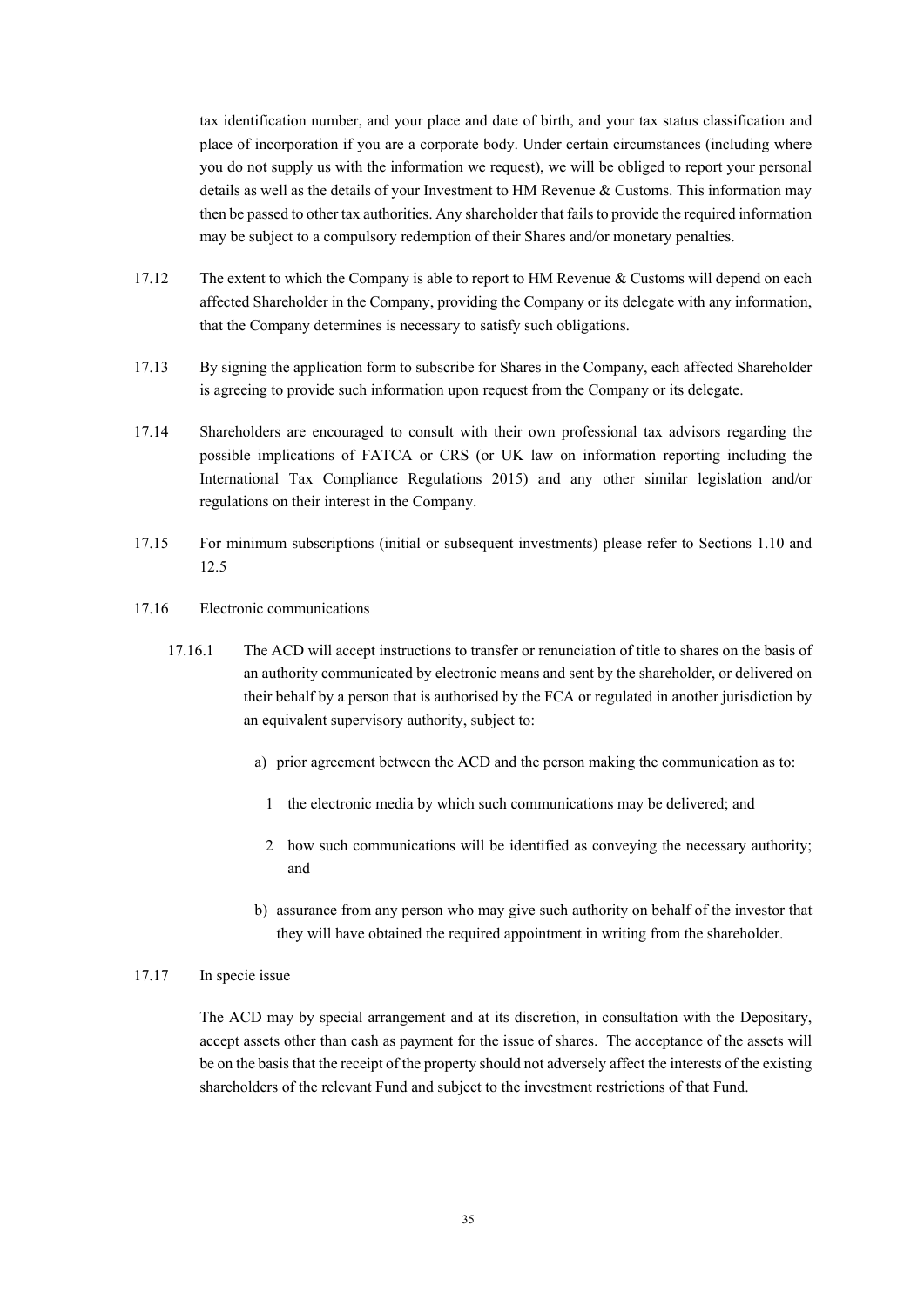### **18 CLIENT MONEY**

- 18.1 The FCA Rules contain provisions (known as the Client Money Rules) designed to safeguard client money in the hands of authorised persons. However, the CASS rules also provide that money need not be treated as client money in respect of a delivery versus payment transaction, for the purpose of settling a transaction in relation to units in a regulated collective investment scheme such as the Company, provided that:
	- 18.1.1 the ACD receives the money from a client in relation to the ACD's obligation to issue shares in the Company in accordance with COLL: or
	- 18.1.2 the money is held in the course of redeeming shares, where the proceeds are paid to the client within the timeframe specified in COLL.
- 18.2 Where money is received in either of the circumstances set out in paragraph a. or b. above, the ACD must cease to operate the exemption if, by close of business on the Business Day following receipt of the money, it has not paid it over to the Depositary or the client or, if direct issues and cancellations of shares by the Company are permitted, to the Company, as applicable.
- 18.3 In order to facilitate management of the Company, the ACD makes use of the delivery versus payment exemption on the issue of shares in respect of money received other than in the form of cheques. Money received in other payment forms for the issue of shares is, therefore, not protected under the Client Money Rules until the delivery versus payment exemption period has expired. Money received by the ACD in the form of redemptions, cheques or other remittances is paid directly into a client money account maintained by the ACD with an Approved Bank, as defined in the FCA Rules, and protected in line with the Client Money Rules. No interest is payable by the ACD on moneys credited to this account.
- 18.4 Money deposited into an account with a third party may have a security interest, lien or right of setoff in relation to the money, to the extent permitted by the Client Money Rules.

# **19 CANCELLATION RIGHTS**

- 19.1 Where a person purchases shares, such an investor may have the right to cancel the relevant purchase within 14 days of receipt of the requisite notice of a right to cancel. The right to cancel will apply if the investor is a retail client as defined in the FCA Rules and if the investor purchases shares either through a financial adviser or directly. Cancellation rights do not exist on the exchange or switching of shares.
- 19.2 Where the investment is a lump sum investment an applicant who is entitled to cancel and who does so will not get a full refund of the money paid by him if the purchase price of the shares has fallen when the cancellation notice is received by the ACD: an amount equal to such a fall (the "shortfall") will be deducted from the refund he would otherwise receive. Where the purchase price has not yet been paid the applicant will be required to pay the amount of any shortfall to the ACD. The deduction does not apply where the service of the notice of the right to cancel precedes the entering into of the agreement to purchase shares.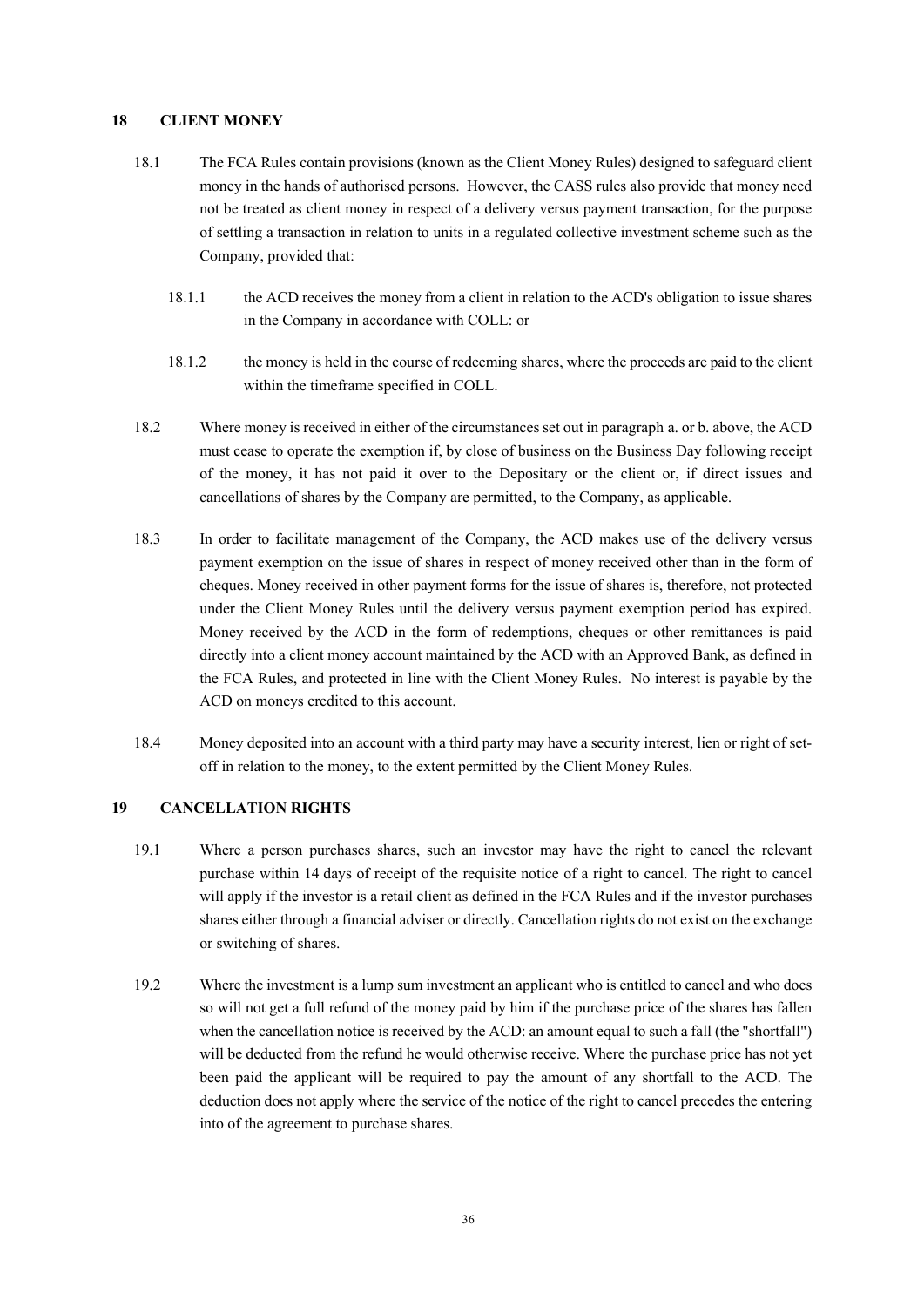#### **20 HOW TO SELL SHARES**

- 20.1 Instruction to sell shares should be addressed to the ACD at Thesis Unit Trust Management Limited – CRUX Asset Management, PO Box 12248, Chelmsford CM99 2EG and may be made by telephoning the ACD on 0345 113 6965 or in writing but the instruction must be confirmed by all shareholders in writing before the proceeds are released**.** Requests to sell shares received by the ACD up to the Cut-off Point on any Dealing Day will be dealt with at the price calculated at that Valuation Point. Requests to sell shares received after the Cut-off Point on such a Dealing Day will be dealt with at the price calculated at the Valuation Point on the following Dealing Day.
- 20.2 The minimum value of a shareholding remaining following a redemption of A shares is £100. The minimum value of a shareholding remaining following a redemption of B shares is £100. The ACD may reduce this minimum if in its absolute discretion it considers that the circumstances so warrant. Contract notes will normally be issued by the end of the Business Day following the redemption of shares. Settlement will normally be made by cheque. Payment will normally be made in pounds sterling within four Business Days of receipt of properly completed written repurchase instructions or confirmation, signed by all shareholders.
- 20.3 Where a shareholder is selling his shares, the ACD may at its discretion arrange that instead of making a payment in cash for the price of the shares, certain identified scheme property (as detailed in the OEIC Regulations) selected by the ACD is transferred to the shareholder. This is known as an "in specie redemption". The ACD will serve a notice on the shareholder within two days of receipt of the sale instructions that it proposes to make an in-specie redemption. The selection of the scheme property will be made by the ACD in consultation with the Depositary with a view to ensuring that the redeeming shareholder is not advantaged or disadvantaged vis-à-vis the continuing shareholders.
- 20.4 Any stamp duty reserve tax (SDRT) payable on redemption of shares may (if applicable) be deducted from the amount repaid.

# **21 HOW TO SWITCH BETWEEN FUNDS**

- 21.1 Shareholders may exchange shares in one class or Fund for shares in another class or Fund and shareholders may switch some or all of their shares in one Fund to shares in another Fund. **There will be no right by law to withdraw from or cancel a switching transaction.** Instructions to switch shares can be given only in writing. Instructions must include full registration details together with the number of shares to be switched between named Funds.
- 21.2 Switching instructions received by the ACD up to the Cut-off Point on any Dealing Day will be dealt with at the price calculated at that Valuation Point. Instructions received after the Cut-off Point on such a Dealing Day will be dealt with at the price calculated at the Valuation Point on the following Dealing Day.
- 21.3 Shareholders must normally switch a minimum of £100 between classes of A Shares and £100 between classes of B Shares provided that where the switch is as an initial investment into a class or Fund, then the minimum initial investment requirement is met. Any remaining holding in a class or Fund following a switch must satisfy the minimum investment requirement applicable to that class or Fund. The ACD may reduce these minimums in its absolute discretion, if it considers the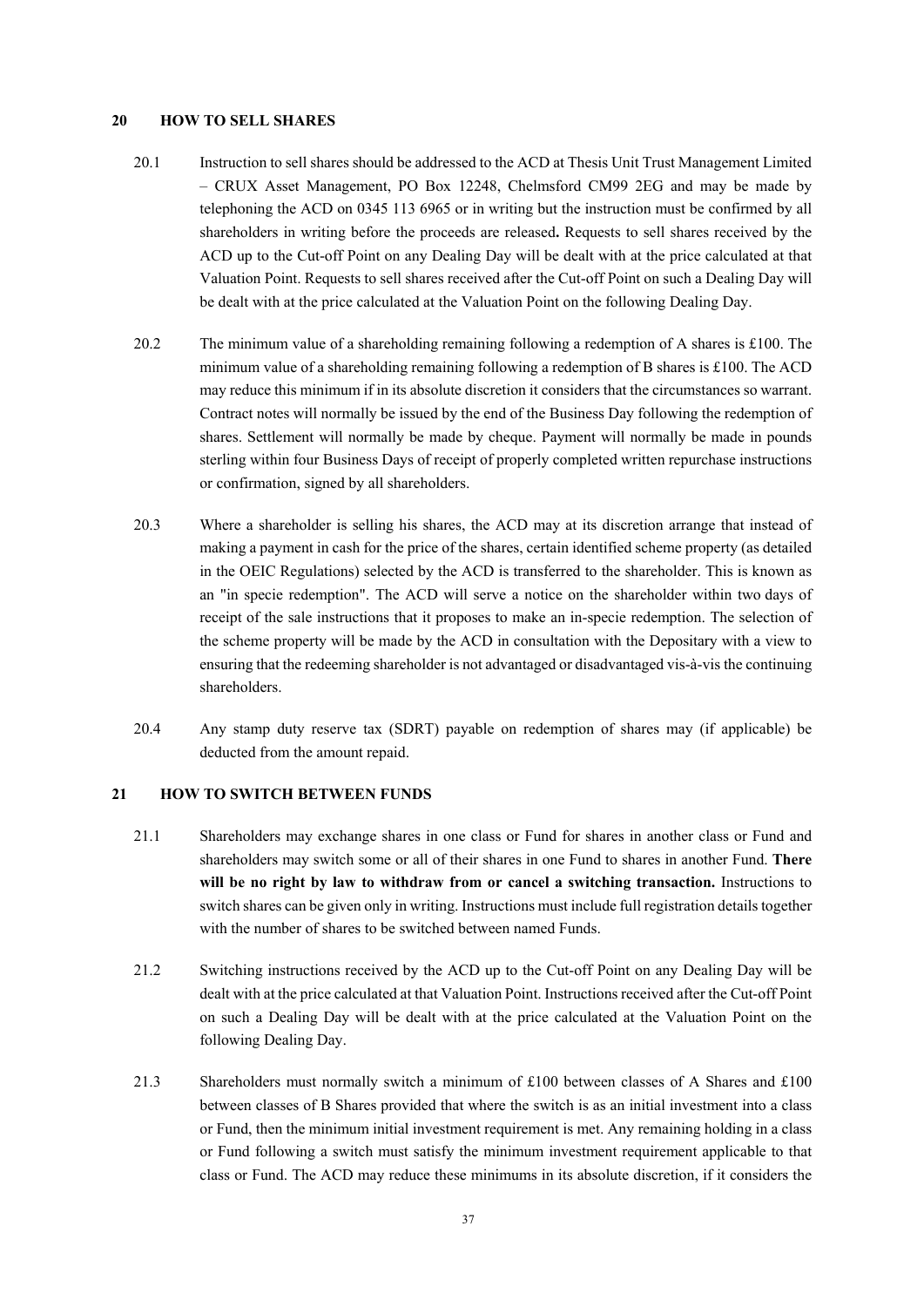circumstances so warrant.

- 21.4 If a shareholder ceases to qualify to hold a certain class of shares or the ACD reasonably believes that for the shareholder to continue to hold such shares would constitute a breach of law or regulation, then the ACD may require that the shareholder switches to another class of share for which the shareholder would qualify. After three days' written notice, the ACD will either make the switch compulsorily or redeem the holding in its absolute discretion.
- 21.5 The number of new shares to be issued or sold to a shareholder on a switch will be in accordance with the formula set out from time to time in the Instrument. Details of charges for switching are given in Section 26.2.
- 21.6 **An exchange of shares in one Fund for shares in another Fund is treated as a redemption and sale and will, for persons subject to United Kingdom taxation, be a realisation for the purposes of the taxation of capital gains.**
- 21.7 **Under no circumstances will a shareholder who exchanges shares in one Fund for shares in any other Fund be legally entitled to withdraw from or cancel the transaction.**

# **22 HOW TO CONVERT SHARES WITHIN FUNDS**

Subject to any restrictions on the eligibility of investors for a particular Share Class, a shareholder in a Fund may at any time:

Convert all or some of his Shares held from one Class in the Fund (the "Original Shares") for Shares of another class in the same Fund (the "New Shares"). When Shares are converted, the number of New Shares will be determined by applying a conversion factor to the value of the Original Shares held to determine the number of New Shares to be issued; or

Telephone conversion instructions may be given but shareholders are required to provide written instructions to the ACD (which, in the case of joint shareholders, must be signed by all the joint shareholders) before conversion is effected.

The ACD may at its discretion make a charge on the conversion of Shares between Funds or Classes. Any such charge on conversion does not constitute a separate charge payable by a shareholder, but is rather the application of any redemption charge on the Original Shares and any initial charge on the New Shares, subject to certain waivers. For details of the charges on conversion currently payable, please see paragraph 26.2 "Switching and Conversion Charge".

If a partial Conversion would result in the shareholder holding a number of Original Shares or New Shares of a value which is less than the minimum holding in the Class concerned, the ACD may, if it thinks fit, convert the whole of the applicant's holding of Original Shares to New Shares (and make a charge on conversion) or refuse to effect any Conversion of the Original Shares. Save as otherwise specifically set out, the general provisions on procedures relating to redemption will apply equally to a Conversion. Written instructions must be received by the ACD before the Valuation Point on a Dealing Day in the Fund or Funds concerned to be dealt with at the prices at the Valuation Point on that Dealing Day or at such other Valuation Point as the ACD at the request of the shareholder giving the relevant instruction may agree. Conversion requests received after a Valuation Point will be held over until the next day which is a Dealing Day in each of the relevant Fund or Funds.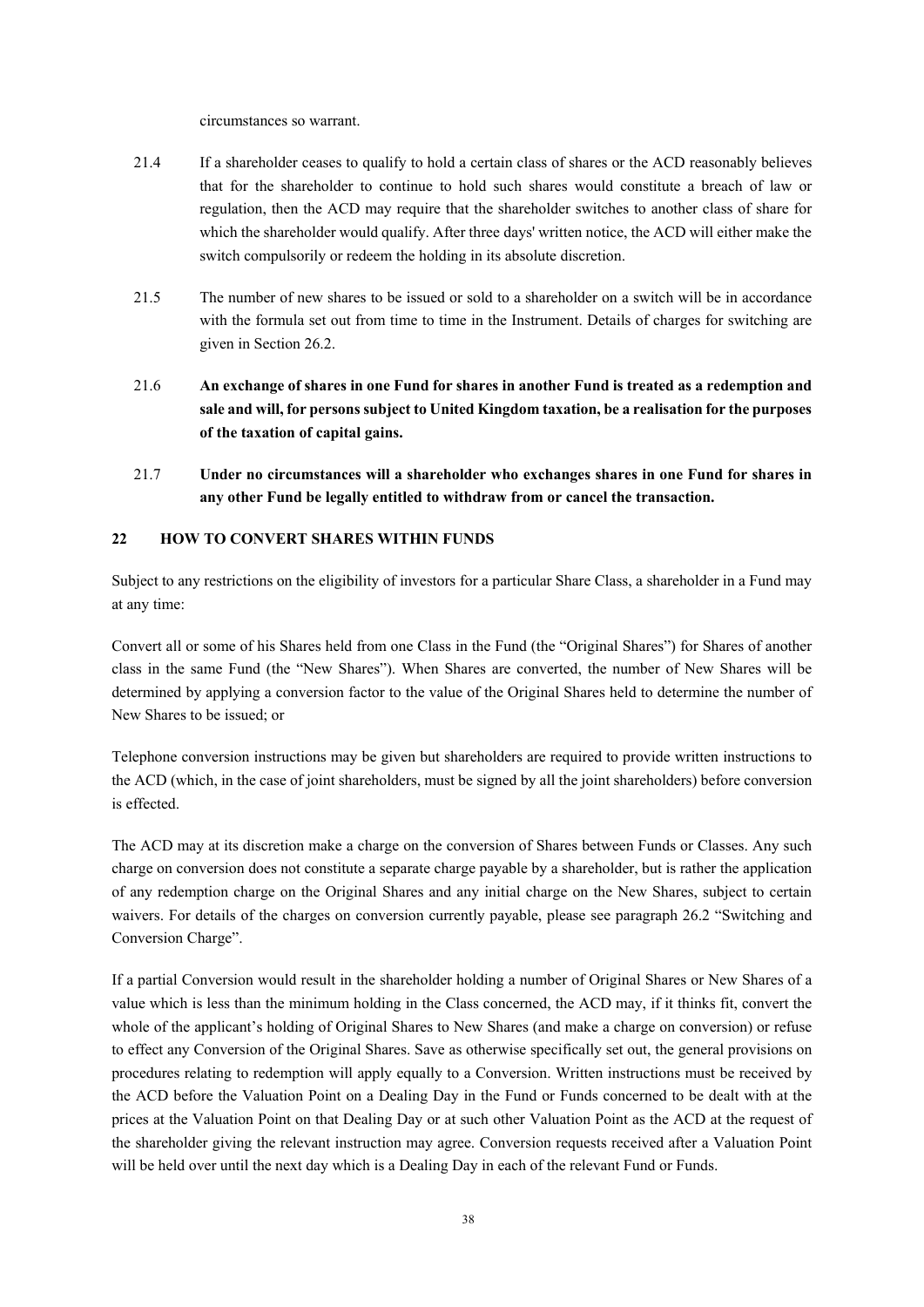The ACD may adjust the number of New Shares to be issued to reflect the application of any charge on conversion together with any other charges or levies in respect of the application for the New Shares or redemption of the Original Shares as may be permitted pursuant to the COLL Sourcebook.

Conversions will generally not be treated as a disposal for capital gains tax purposes if certain conditions are met.

# **23 DILUTION ADJUSTMENT**

### **What is 'dilution'?**

Where a Fund buys or sells underlying investments in response to a request for the issue or redemption of shares, it will generally incur a cost which is not reflected in the issue or redemption price paid by or to the shareholder, made up of dealing costs and any spread between the bid and offer prices of the investments concerned. These costs could have an adverse effect on the value of a Fund, known as "dilution".

### **Dilution Adjustment**

In order to mitigate the effect of dilution, the Regulations allow the ACD to adjust the sale and purchase price of Shares in the Funds to take into account the possible effects of dilution. This practise is known as making a "dilution adjustment" or operating swinging single pricing. The power to make a dilution adjustment may only be exercised for the purpose of reducing dilution in the Funds.

The price of each Class of Share in each Fund will be calculated separately but any dilution adjustment will in percentage terms affect the price of Shares of each Class identically.

The ACD reserves the right to make a dilution adjustment every day. The dilution adjustment is calculated using the estimated dealing costs of a Fund's underlying investments and taking into consideration any dealing spreads, commission and transfer taxes. The need to make a dilution adjustment will depend on the difference between the value of Shares being acquired and the value of Shares being redeemed as a proportion of the total value of that Fund. The measurement period will typically be a single day but, where a trend develops so that for a number of days in a row there is a surplus of acquisitions or redemptions on each and every day, the aggregate effect of such acquisitions or redemptions as a proportion of the total relevant Fund value will be considered.

Where a Fund is experiencing net acquisitions of its Shares the dilution adjustment would increase the price of Shares above their mid-market value. Where a Fund is experiencing net redemptions the dilution adjustment would decrease the price of Shares to below their mid-market value.

It is the ACD's policy to reserve the right to impose a dilution adjustment on purchases, sales and switches of Shares of whatever size and whenever made. In the event that a dilution adjustment is made it will be applied to all transactions in a Fund during the relevant measurement period and all transactions during the relevant measurement period will be dealt on the same price inclusive of the dilution adjustment.

The ACD's decision on whether or not to make this adjustment, and at what level this adjustment might be made in a particular case or generally, will not prevent it from making a different decision on future similar transactions.

On the occasions when a dilution adjustment is not applied if a Fund is experiencing net acquisitions of Shares or net redemptions there may be an adverse impact on the assets of that Fund attributable to each underlying Share, although the ACD does not consider this to be likely to be material in relation to the potential future growth in value of a Share. As dilution is directly related to the inflows and outflows of monies from a Fund it is not possible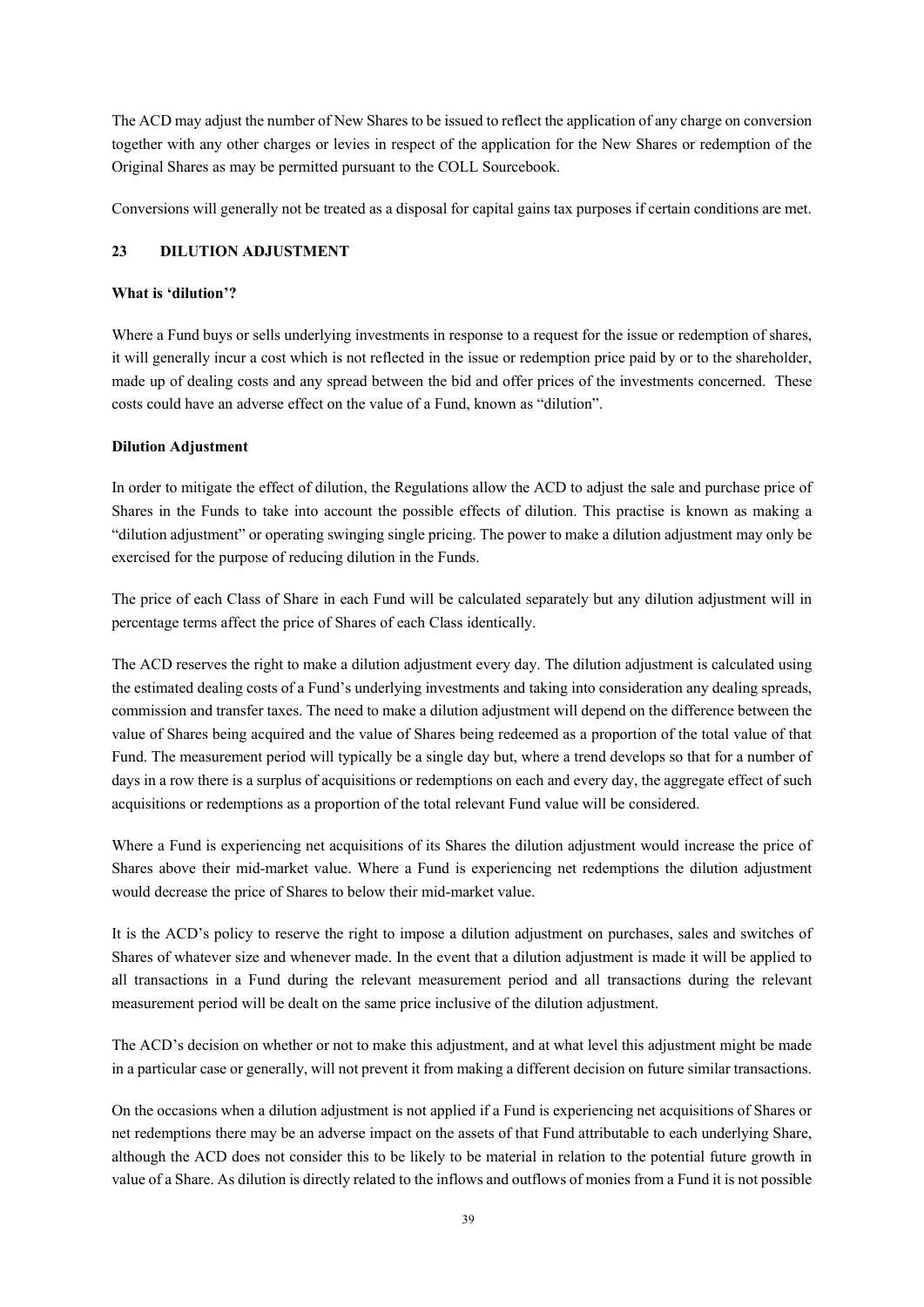to accurately predict whether dilution will occur at any future point in time. Consequently it is also not possible to accurately predict how frequently the ACD will need to make a dilution adjustment.

The dilution adjustment will be applied to the mid-price for the Shares resulting in a figure calculated up to six decimal places. The final digit in this figure will then be rounded either up or down in accordance with standard mathematical principles resulting in the final price for the Shares.

The dilution adjustment for any one Fund may vary over time because the dilution adjustment for each Fund will be calculated by reference to the costs of dealing in the underlying investments of that Fund, including any dealing spreads, and these can vary with market conditions. A typical dilution adjustment may (based on historical data) range from 0% to 0.8% when buying or selling Shares.

# **24 SUSPENSION OF DEALING; ACD'S TRADING PROFITS**

- 24.1 The ACD may, with the prior agreement of the Depositary, or shall, if the Depositary requires, temporarily suspend the issue and redemption of shares if the ACD, or the Depositary in the case of any requirement by it, is of the opinion that there is good and sufficient reason to do so having regard to the interests of shareholders or potential shareholders. The ACD will ensure that a notification of such a suspension is made to shareholders as soon as possible after suspension commences. The ACD will also publish on its website sufficient details to keep shareholders appropriately informed about the suspension including its likely duration.
- 24.2 The ACD and the Depositary will ensure that a suspension is only allowed to continue for as long as is justified having regard to the interests of shareholders and must formally review the suspension at least every 28 days.
- 24.3 The Company may not create or cancel shares while the suspension remains in force. shareholders requesting a sale or redemption of shares will be notified of such suspension and, unless withdrawn, such requests will be considered as at the next Business Day following the end of such suspension.
- 24.4 Recalculation of prices will commence as soon as practicable following the end of the suspension period.

# **25 VALUATION AND PRICING**

### 25.1 Valuation

- 25.1.1 The scheme property of the Company and any Fund will normally be valued at the Valuation Point on the Dealing Date for the purpose of calculating the price at which shares in the Company may be issued, sold, repurchased or redeemed. The ACD reserves the right to revalue the Company or any Fund at any time if it considers it desirable to do so. Special valuations may take place if at any time the ACD considers it desirable to do so.
- 25.1.2 Additional valuations may also be carried out in accordance with the OEIC Regulations and FCA Rules in connection with a scheme of amalgamation or reconstruction, or on the day the annual or half-yearly accounting period ends.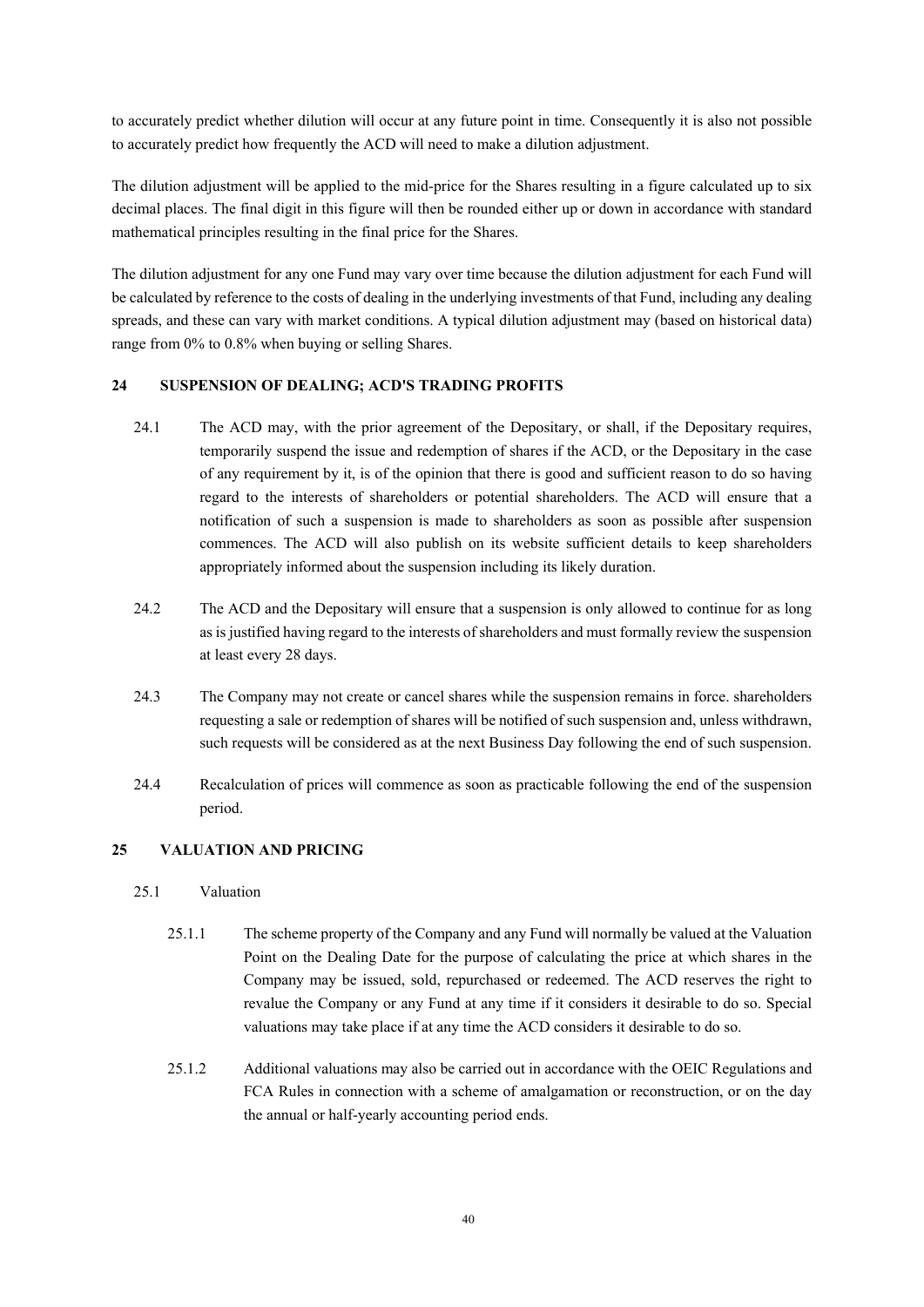- 25.1.3 The value of the scheme property of the Company or Fund (as the case may be) shall be the value of its assets less the value of its liabilities determined in accordance with the following provisions:
	- a) All the scheme property (including receivables) is to be included, subject to the following provisions.
	- b) Property which is not cash (or other assets dealt with in paragraph c) below) or a contingent liability transaction shall be valued as follows and the prices used shall (subject as follows) be the most recent prices which it is practicable to obtain:
		- i) units or shares in a collective investment scheme:
			- if a single price for buying and selling units or shares is quoted, at that price; or
			- if separate buying or selling prices are quoted, at the average of the two prices providing the buying price has been reduced by any initial charge included therein and the selling price has been increased by any exit or redemption charge attributable thereto; or
			- if, in the opinion of the ACD, the price obtained is unreliable or no recent traded price is available or if no recent price exists, at a value which, in the opinion of the ACD, is fair and reasonable or at the last price available if fair and reasonable;
		- ii) any other transferable security:
			- if a single price for buying and selling the security is quoted, at that price; or
			- if separate buying and selling prices are quoted, at the average of the two prices; or
			- if, in the opinion of the ACD, the price obtained is unreliable or no recent traded price is available or if no price exists, at a value which, in the opinion of the ACD, is fair and reasonable or at the last price available if fair and reasonable;
		- iii) property other than that described in paragraphs i) and ii) above at a value which, in the opinion of the ACD, represents a fair and reasonable mid-market price.
	- c) Cash and amounts held in current and deposit accounts and in other time-related deposits shall be valued at their nominal values.
	- d) Property which is a contingent liability transaction shall be treated as follows: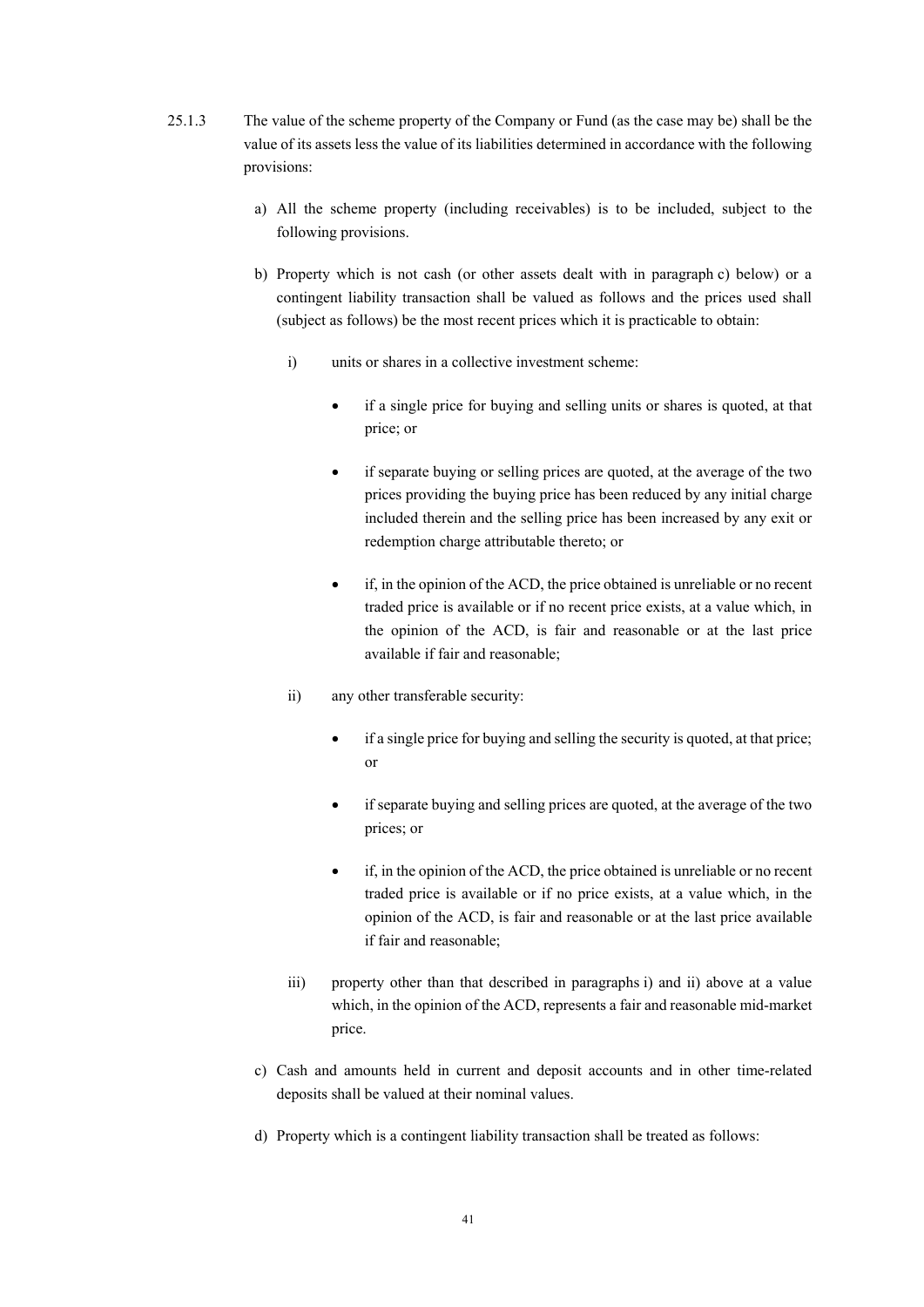- i) if a written option, (and the premium for writing the option has become part of the scheme property), deduct the amount of the net valuation of premium receivable. If the property is an off-exchange derivative the method of valuation shall be agreed between the ACD and Depositary;
- ii) if an off-exchange future, include at the net value of closing out in accordance with a valuation method agreed between the ACD and the Depositary;
- iii) if any other form of contingent liability transaction, include at the net value of margin on closing out (whether as a positive or negative value). If the property is an off-exchange derivative, include at a valuation method agreed between the ACD and the Depositary.
- e) In determining the value of the scheme property, all instructions given to issue or cancel shares shall be assumed to have been carried out (and any cash paid or received) whether or not this is the case.
- f) Subject to paragraph g) below, agreements for the unconditional sale or purchase of property which are in existence but uncompleted shall be assumed to have been completed and all consequential action required to have been taken. Such unconditional agreements need not be taken into account if made shortly before the valuation takes place and, in the opinion of the ACD, their omission will not materially affect the final net asset amount.
- g) Futures or contracts for differences which are not yet due to be performed and unexpired and unexercised written or purchased options shall not be included under f).
- h) All agreements are to be included under f) which are, or ought reasonably to have been, known to the person valuing the property.
- i) Deduct an estimated amount for anticipated tax liabilities at that point in time including (as applicable and without limitation) capital gains tax, income tax, corporation tax and advance corporation tax, value added tax, stamp duty, stamp duty reserve tax (SDRT) and any foreign duties and taxes.
- j) Deduct an estimated amount for any liabilities payable out of the scheme property and any tax thereon treating periodic items as accruing from day to day.
- k) Deduct the principal amount of any outstanding borrowings whenever payable and any accrued but unpaid interest on borrowings.
- l) Add an estimated amount for accrued claims for tax of whatever nature, which may be recoverable.
- m) Add any other credits or amounts due to be paid into the scheme property.
- n) Add a sum representing any interest or any income accrued due or deemed to have accrued but not received.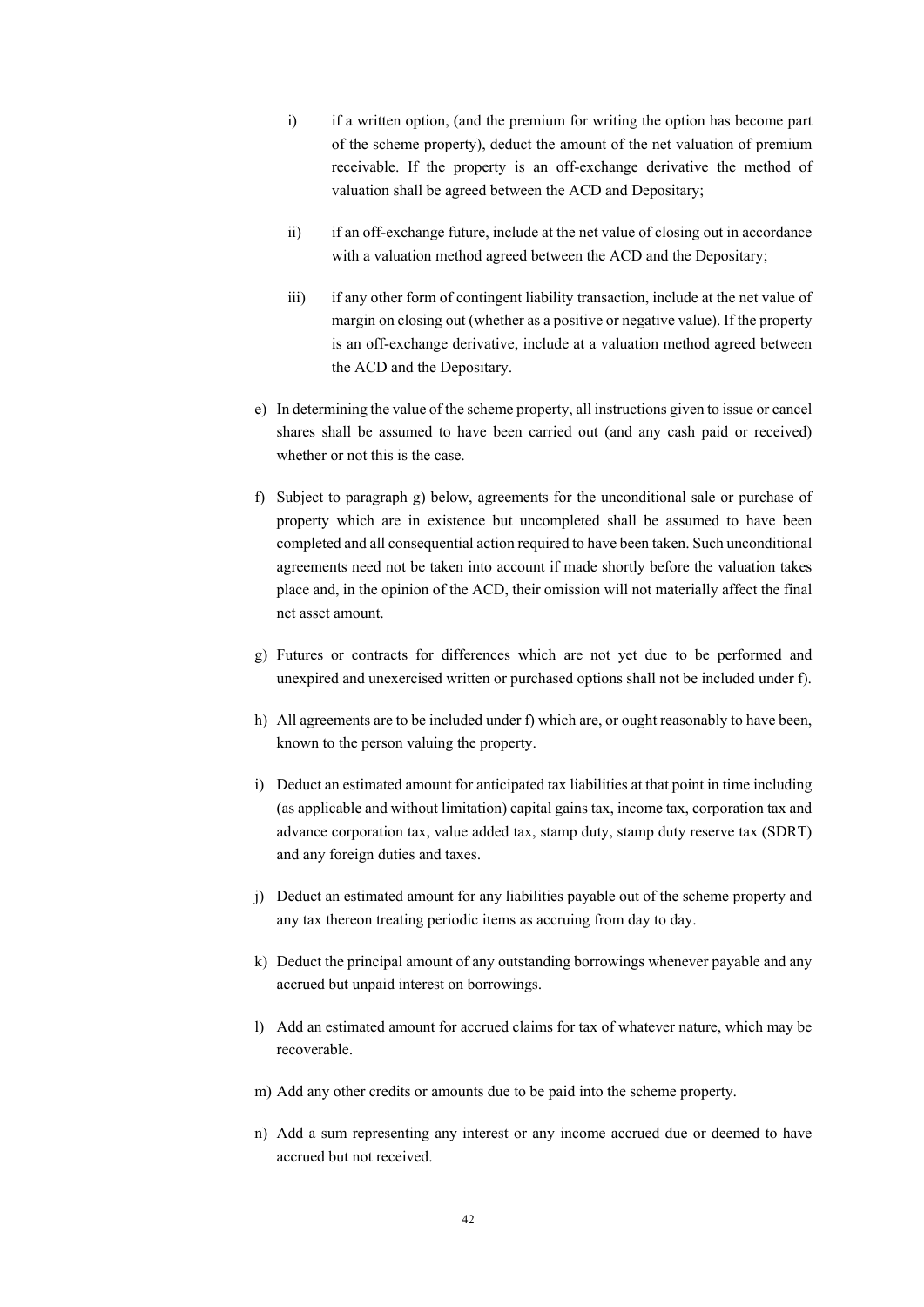- 25.1.4 For the above purposes, instructions given to issue or cancel shares are assumed to have been carried out (and any cash paid or received); and uncompleted arrangements for the unconditional sale or purchase of property are (with certain exceptions) assumed to have been completed and all consequential action taken.
- 25.1.5 Each Fund will have credited to it the proceeds of all shares issued in respect of it, together with the assets in which such proceeds are invested or reinvested and all income, earnings, profits, or assets deriving from such investments. All liabilities and expenses attributable to a Fund will be charged to it. The Company will allocate any assets, costs, charges or expenses which are not directly attributable to a particular Fund among the Funds generally in proportion to their size relative to each other.
- 25.1.6 Where the ACD has reasonable grounds to believe that no reliable price exists for an investment at a Valuation Point on a Dealing Date, or that the most recent price available does not reflect the ACD's best estimate of the value of the investment at the Valuation Point on the relevant Dealing Date, then the ACD may value the investment at a price which, in its opinion, reflects a fair and reasonable price for that investment.

### 25.2 Single Pricing

The price per share at which shares can be bought is the Net Asset Value of a share to which may be added an initial charge. The price per share at which shares are redeemed is the Net Asset Value per share from which may be deducted a redemption charge. In addition, there may, for both purchases and sales, be a Dilution Levy, as described in Section 23 (Dilution Adjustment). There is a single price for buying, selling and switching shares in a Fund of the Company, which represents the Net Asset Value of the Fund.

#### 25.3 Income Equalisation

- 25.3.1 Included in the price of shares and so reflected as a capital sum in the price will be an income equalisation amount representing the value of income attributable to the shares accrued since the record date for the last income distribution for Income Shares or deemed distribution for Accumulation Shares.
- 25.3.2 Equalisation only applies to shares purchased during the relevant accounting period. It is the average amount of income included in the price of all shares issued during that period.

### 25.4 Rectification of pricing breaches

- 25.4.1 COLL 6.6.3 R(1) places a duty on the ACD to take action to reimburse affected shareholders, former shareholders, and the Company, for instances of incorrect pricing, except if it appears to the Depositary that the breach is of minimal significance.
- 25.4.2 However, in all cases where reimbursement or payment is required, amounts due to be reimbursed to shareholders for individual sums which are reasonably considered by the ACD and Depositary to be immaterial, need not normally be paid. For this purpose, the ACD and the Depositary will ordinarily consider all amounts under the sum of £10.00 to be immaterial.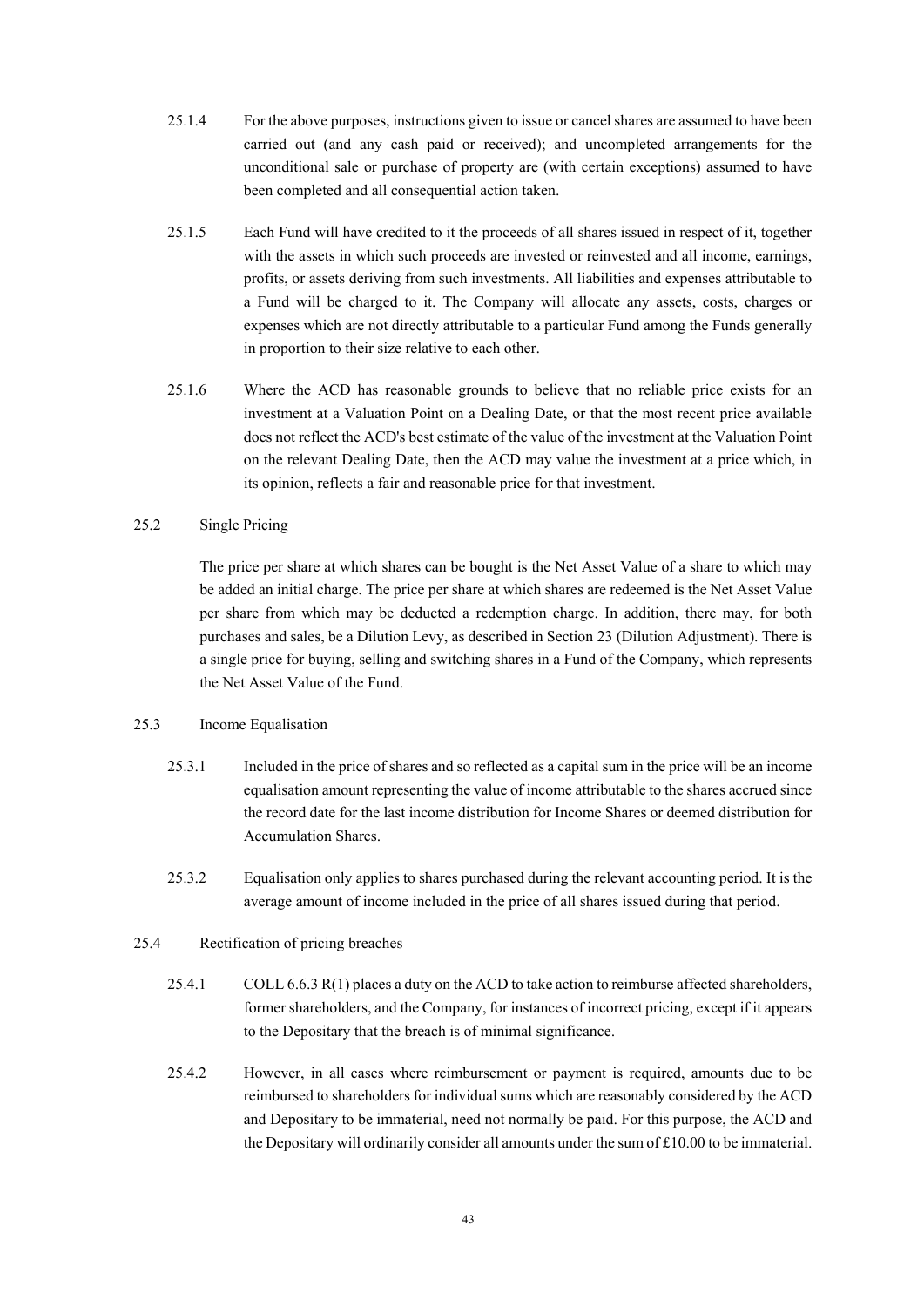#### **26 CHARGES AND EXPENSES**

#### 26.1 Initial Charge

- 26.1.1 An initial charge will be made on the purchase of shares by a shareholder. A purchase of shares does not include an exchange of shares in one Fund for another. The charge will be added to the price of the shares and will be paid by the Company to the ACD.
- 26.1.2 The current initial percentage charge (of the share price) for each Fund or Class of share in a Fund is as shown in Annexure 2. Any increase to the initial charge may only be made after the ACD has given 60 days prior notice in writing to those persons who ought reasonably to be known to the ACD to have made an arrangement for the purchase of shares at regular intervals. The ACD is also required to revise this Prospectus to reflect the new rate and its date of commencement. The ACD may reduce the initial charge or waive it at its discretion.
- 26.2 Switching and Conversion Charge

On the conversion and switching of Shares between Funds or Classes in the Company, the Instrument authorises the Company to impose a charge. If a redemption charge is payable in respect of the Original Shares, this may become payable instead of, or as well as, the then prevailing initial charge for the New Shares. The charge on conversion and switching is payable by the shareholder to the ACD.

The ACD's current policy is to only levy a charge on conversion between share classes or switching between Funds that is no more than the excess of the initial charge applicable to New Shares over the initial charge applicable to the Original Shares as specified in Annexure 2. There is currently no charge for converting Shares in one Class of a Fund for Shares in another Class of the same Fund or for switching between Funds of the Company.

Shareholders should note that switches between Funds may also incur a dilution levy subject to Section 23 (Dilution Adjustment).

# 26.3 Redemption Charge

The ACD may levy a redemption charge, which shall not exceed the initial charge for the class of share although it is not the current intention of the ACD to levy such a charge. If charged, the charge will be deducted from the price of the shares being redeemed and will be paid by the Company to the ACD.

#### 26.4 Management Charges

26.4.1 The ACD is entitled to receive from the Company in relation to each of the Funds, an Annual Management Charge, (and Value Added Tax (**VAT**) thereon, if applicable), being a percentage of the value of the net assets of each of the Funds, which is shown in Annexure 2. The Annual Management Charge may be increased only after the ACD has given 60 days prior notice in writing to shareholders.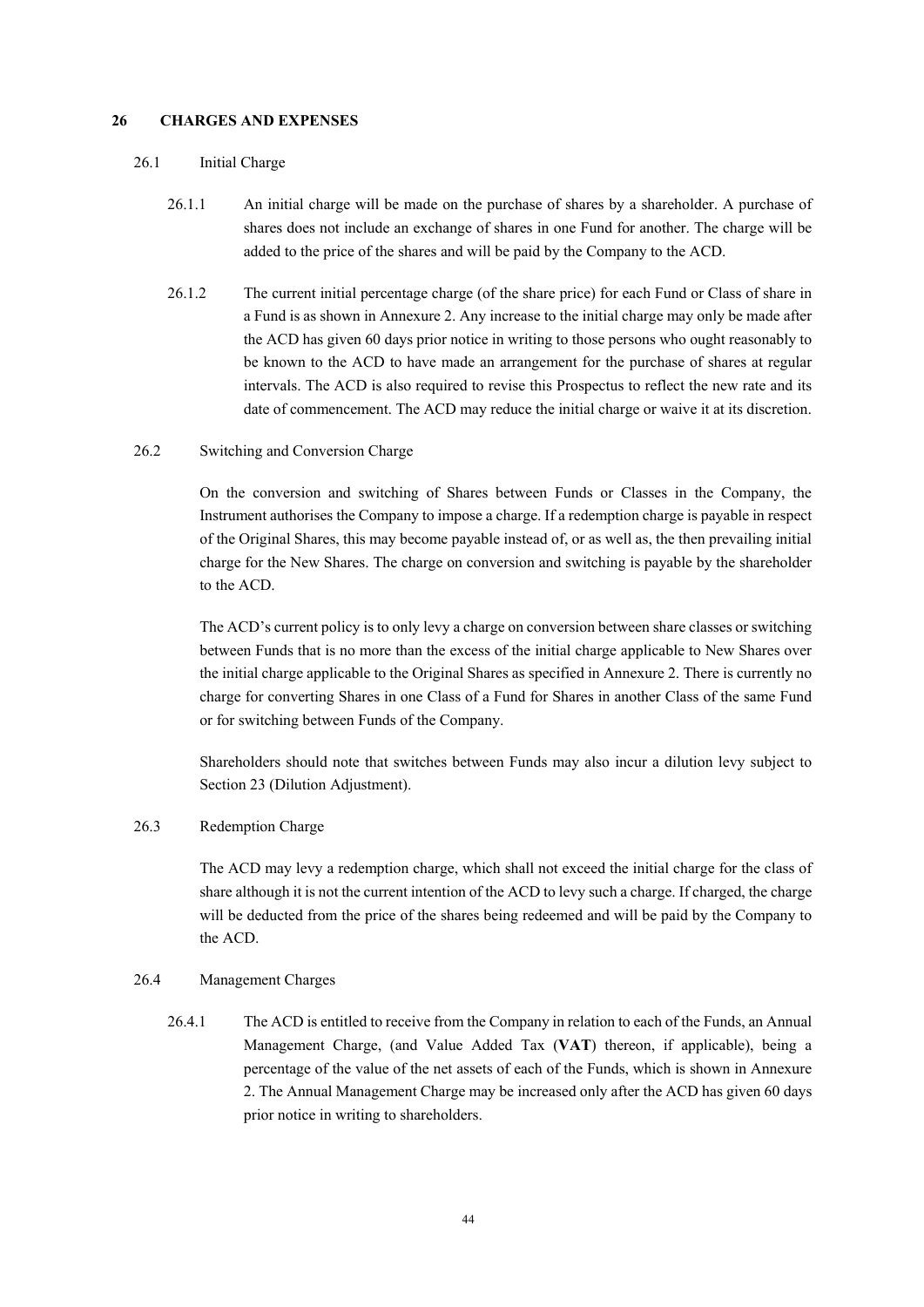- 26.4.2 The Annual Management Charge accrues daily and is calculated by daily reference to the Net Asset Value of the Company and is payable monthly within 10 working days of the following month.
- 26.4.3 The Annual Management Charge is normally charged against the income of a Fund. **If there is not enough income to pay the Annual Management Charge, then the Annual Management Charge would be taken from capital and this policy may result in capital erosion or constrain capital growth.**
- 26.4.4 The fees of the Investment Manager will be paid by the ACD from the Annual Management Charge. The fees of any investment adviser appointed by the Investment Manager will be paid by the Investment Manager.

### 26.5 Depositary's Fees

- 26.5.1 The Depositary is entitled to receive out of the property of each Fund for its own account, by way of remuneration, a periodic fee (and VAT thereon, if applicable) which will accrue daily and will be payable monthly in arrears. The rate of the Depositary's periodic fee will be such amount as the Company and the Depositary may from time to time agree.
- 26.5.2 The rate of the Depositary's periodic fee in respect of each Fund is calculated and accrued daily based on the Net Asset Value of each Fund on the previous business day, and is as follows:
	- on the first GBP  $1,000,000,000 1.5$  basis points  $(0.015\%)$
	- on GBP 1,000,000,001 and above  $-1.25$  basis points (0.0125%)

subject to a minimum fee of GBP 12,000 per annum per Fund.

VAT at the prevailing standard rate is added to this fee.

For the launch of new Funds, the minimum fee is waived for a period to 12 months from the sub-fund's launch date.

26.5.3 In addition to the above periodic fee, the Depositary levies transaction charges and custody charges. These fees are levied directly to the Funds and are currently as follows:

# **UK Assets**

- Safekeeping fee of 0.0075% (based on mid-market asset values at the end of a calendar month) on all Funds;
- Transaction charges of £10 per payment; and
- Cash payment charges of £7 to £35 per payment.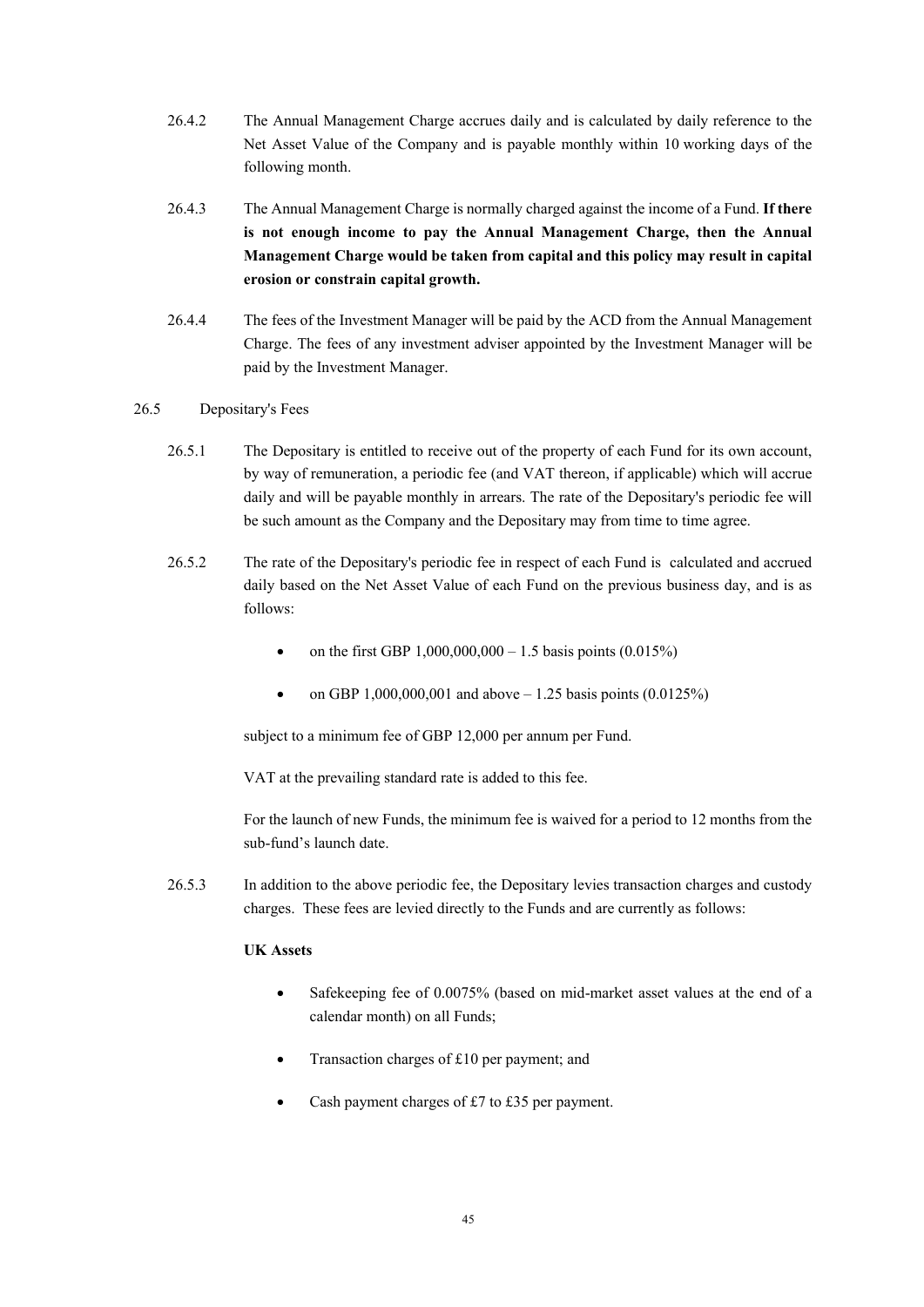#### **Non-UK Assets**

Non-UK assets will be dependent on the individual market and the safekeeping fees applicable for that market and will range between the following:

- Safekeeping fee currently range from 0.0075% per annum to 0.5% per annum. These fees are based on mid-market values at the end of a calendar month;
- Transaction charges currently range from £10 to £100 per transaction; and
- Cash payment charges will range from £7 to £35 per payment.

Custody of assets is subject to a minimum fee of £10,000 per annum (exempt from VAT).

For the launch of new Funds, the minimum fee is waived for a period to 12 months from the sub-fund's launch date.

Charges are accrued within the Funds on a daily basis and paid monthly in arrears.

- 26.5.4 In addition to the periodic fee and transaction and custody charges referred to above, the Depositary will be entitled to receive out of the property of each Fund reimbursement for expenses properly incurred by it in the discharge of its duties or exercising any of the powers conferred upon it in relation to the Company and each Fund, subject to approval by the ACD. Such expenses include, but are not restricted to:
	- a) the charges imposed by, and any expenses of, any agents appointed by the Depositary to assist in the discharge of its duties;
	- b) the charges and expenses incurred in connection with the collection and distribution of income;
	- c) the costs incurred in the preparation of the Depositary's Annual Report to shareholders;
	- d) the charges and expenses incurred in relation to stock lending.
- 26.5.5 The amount or rate of any expenses shall be determined either by the Depositary or by reference to the scale or tariff or other basis from time to time agreed between the ACD and the Depositary and notified to the ACD by the Depositary provided that in either case such charges shall be at least as favourable as if they had been effected on normal commercial terms negotiated at arm's length between the Depositary and a comparable customer.
- 26.5.6 Any service charges or additional remuneration payable to the Depositary as above shall accrue and be due when the relevant transaction or other dealing is effected or relevant service is provided or as may otherwise be agreed between the Depositary and the ACD but not later than on the Business Day of each month and shall be paid to the Depositary as soon as practicable after they have accrued.
- 26.5.7 On a winding-up of the Company, a Fund or the redemption of a class of shares, the Depositary will be entitled to its pro rata fees and expenses to the date of termination and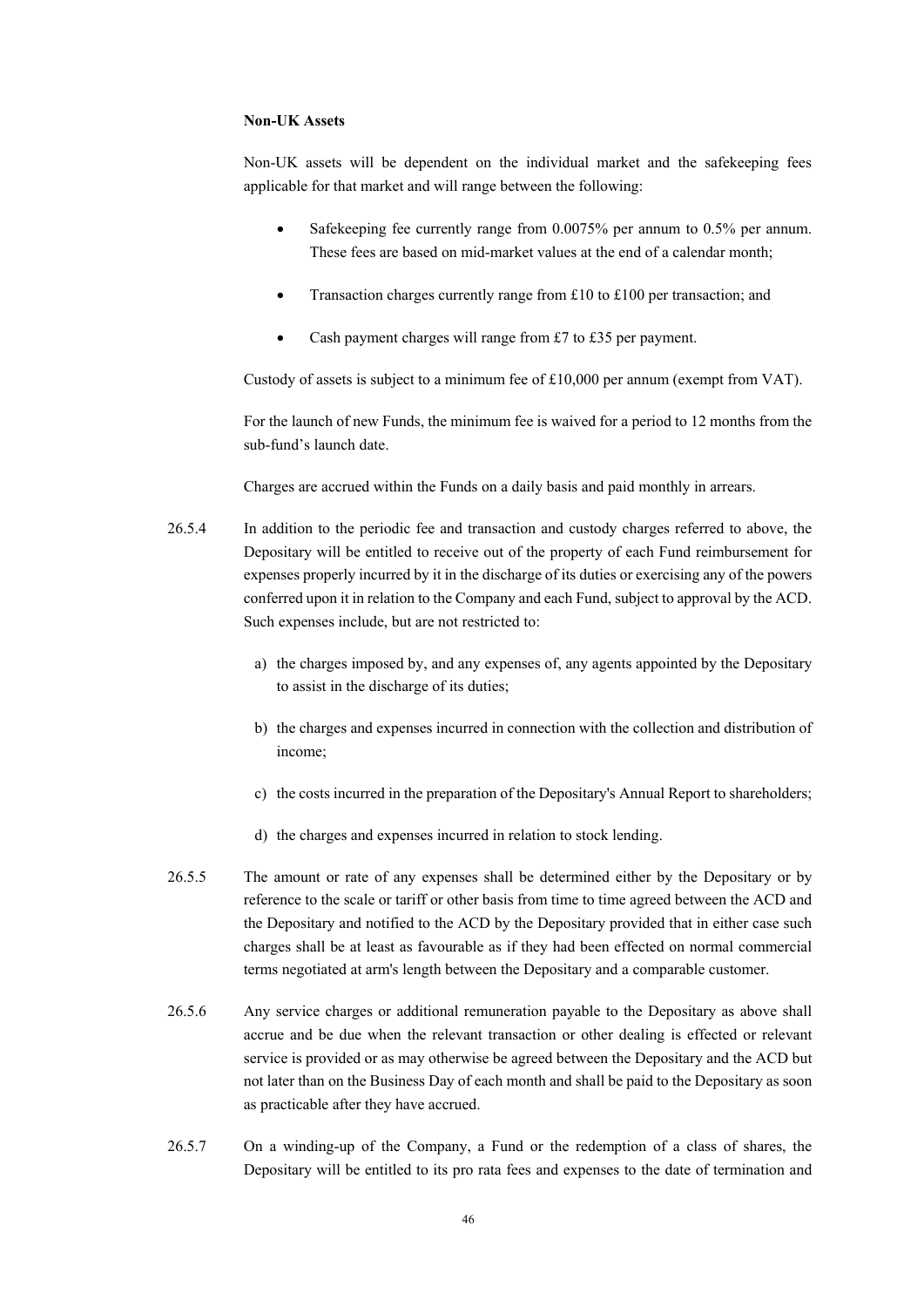any additional expenses necessarily realised in settling or receiving any outstanding obligations. No compensation for loss of office is provided for in the agreement with the Depositary.

26.6 Dealing, Registrar's and Administrator's fees

Administrator's Dealing, Registrar's and Fund Administrator's fees and the cost of Accounting, Book-keeping and calculating the Net Asset Value of shares in each Fund

26.6.1 The Fund Administrator is entitled to receive out of the property of the Company for its own account, by way of remuneration, a periodic fee (and VAT thereon, if applicable) which will accrue daily and be payable monthly in arrears. The rate of the periodic charge will be such amount as the ACD and the Fund Administrator may from time to time agree, subject to the OEIC Regulations and the FCA Rules. The current rate of the periodic charge is as set out in the table below:

on the first  $£200,000,000 - 4$  basis points

on the next £300,000,000 – 3 basis points

on the next  $£500,000,000 - 2.5$  basis points

in excess of £1,000,000,000 – 2.25 basis points

The above fee shall be applied on a global basis and subject to the minimum fess of £25,000 per Fund per annum.

For the launch of new Funds, the minimum fee is waived for a period to 12 months from the sub-fund's launch date.

- 26.6.2 The Registrar is entitled to receive out of the property of the Company for its own account, by way of remuneration, a periodic registration charge (and VAT thereon, if applicable) which will accrue daily and be payable monthly in arrears. The rate of the periodic charge will be such amount as the ACD and the Registrar may from time to time agree, subject to the OEIC Regulations and the FCA Rules. The Registrar is paid a £90,000 per annum periodic fee (excluding VAT) which is shared proportionately between other funds managed by CRUX Asset Management Limited and for which the Registrar also provides registrar services. As such, the periodic fee paid to the Registrar will not exceed £90,000 per annum.
- 26.6.3 The Transfer Agent is entitled to receive out of the property of the Company for its own account, by way of remuneration, a periodic fee (and VAT thereon, if applicable) which will accrue daily and be payable monthly in arrears. The rate of the periodic charge will be such amount as the ACD and the Fund Administrator may from time to time agree, subject to the OEIC Regulations and the FCA Rules. The current rate of the periodic charge is 1.9 basis points (0.019%).

### 26.7 General Expenses

26.7.1 In addition to the fees already listed, and subject to the FCA Rules and the OEIC Regulations, the costs, charges and expenses (together with any value added tax payable) which may be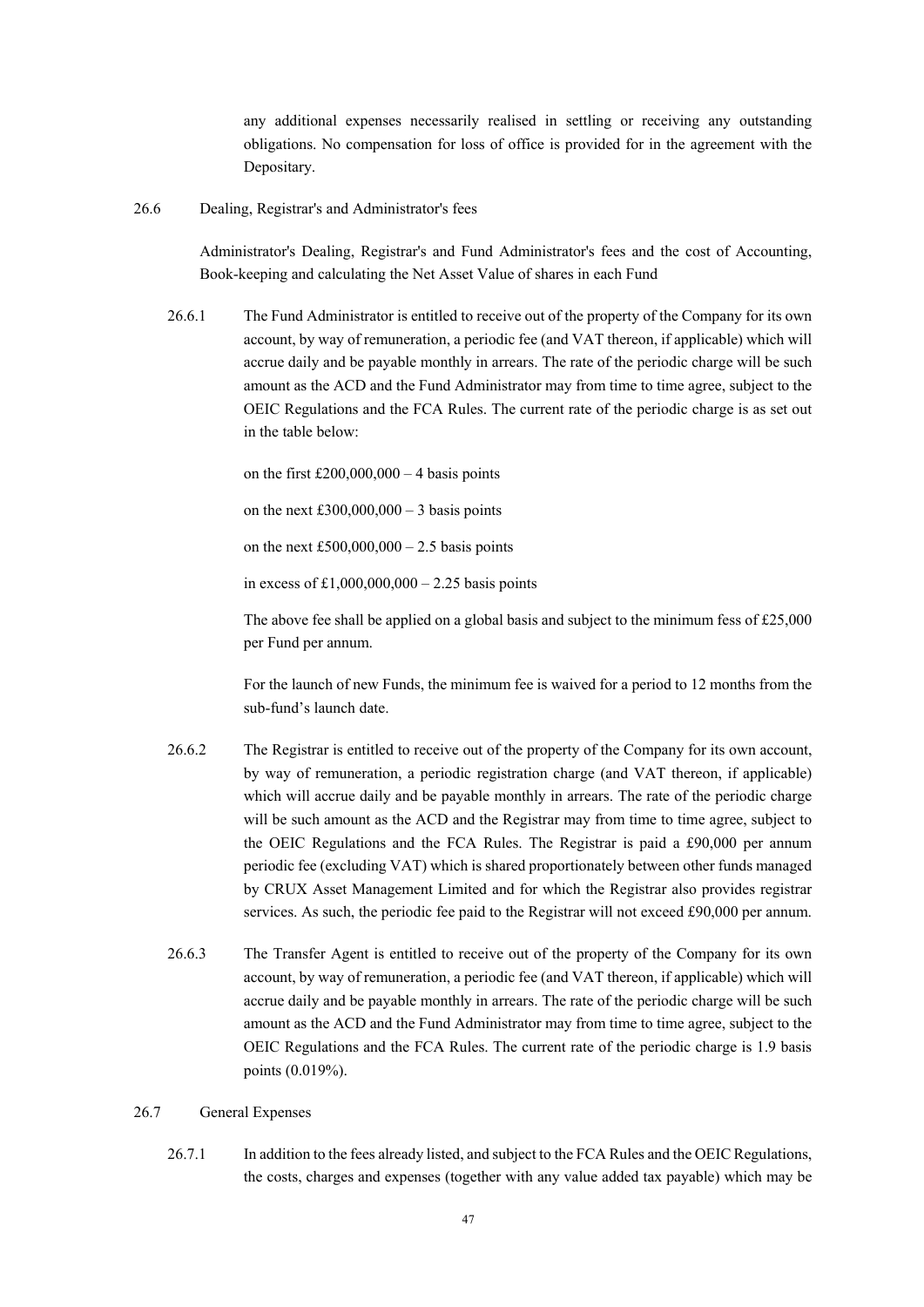charged to the Company include:

- a) all taxes and other duties which may be due on the assets and the income or otherwise of the Company;
- b) usual banking and brokerage fees (if any) due on transactions involving portfolio securities of the Company;
- c) insurance, postage, telephone, fax and email;
- d) the fees of any directors additional to the ACD;
- e) remuneration (and out of pocket expenses) of the ACD, the Depositary, the Administrator, the Fund Administrator, the Registrar, and any sub-registrar, distributor or paying agent appointed. Certain of these functions may be performed by, and remuneration paid to, associates of the ACD;
- f) formation expenses, if any, including the cost of preparing and filing the Instrument, the Key Investor Information Document, this Prospectus and all other documents concerning the Company including registration statements and offering circulars with all authorities (including local securities dealers' associations) having jurisdiction over the Company or the offering of shares;
- g) any costs incurred in relation to a unitisation, amalgamation or reconstruction of the Company where the property of another body corporate or collective investment scheme is transferred to the Company in consideration for shares, and any liability arising after the transfer, which if it had arisen prior to the transfer would have been properly payable out of such property, provided that the ACD is satisfied that proper provision was made for satisfying such liability as was known or could have reasonably been anticipated at the time of the transfer;
- h) any fees or levies of the FCA relating to the Company;
- i) sales and marketing expenses;
- j) the cost of convening and holding any meeting of shareholders (including meetings of shareholders of a particular Fund or class of shareholder) requisitioned by shareholders other than the ACD or an associate of the ACD;
- k) the cost incurred in amending the Instrument, the Key Investor Information Documents, or this Prospectus including the costs of covering any meeting for shareholders and/or directors;
- l) any sum incurred by the Company or the ACD on behalf of the company in order to comply with any governmental or regulatory requirement;
- m) the cost of qualifying the Company for the sale of shares in any jurisdiction or a listing on any stock exchange;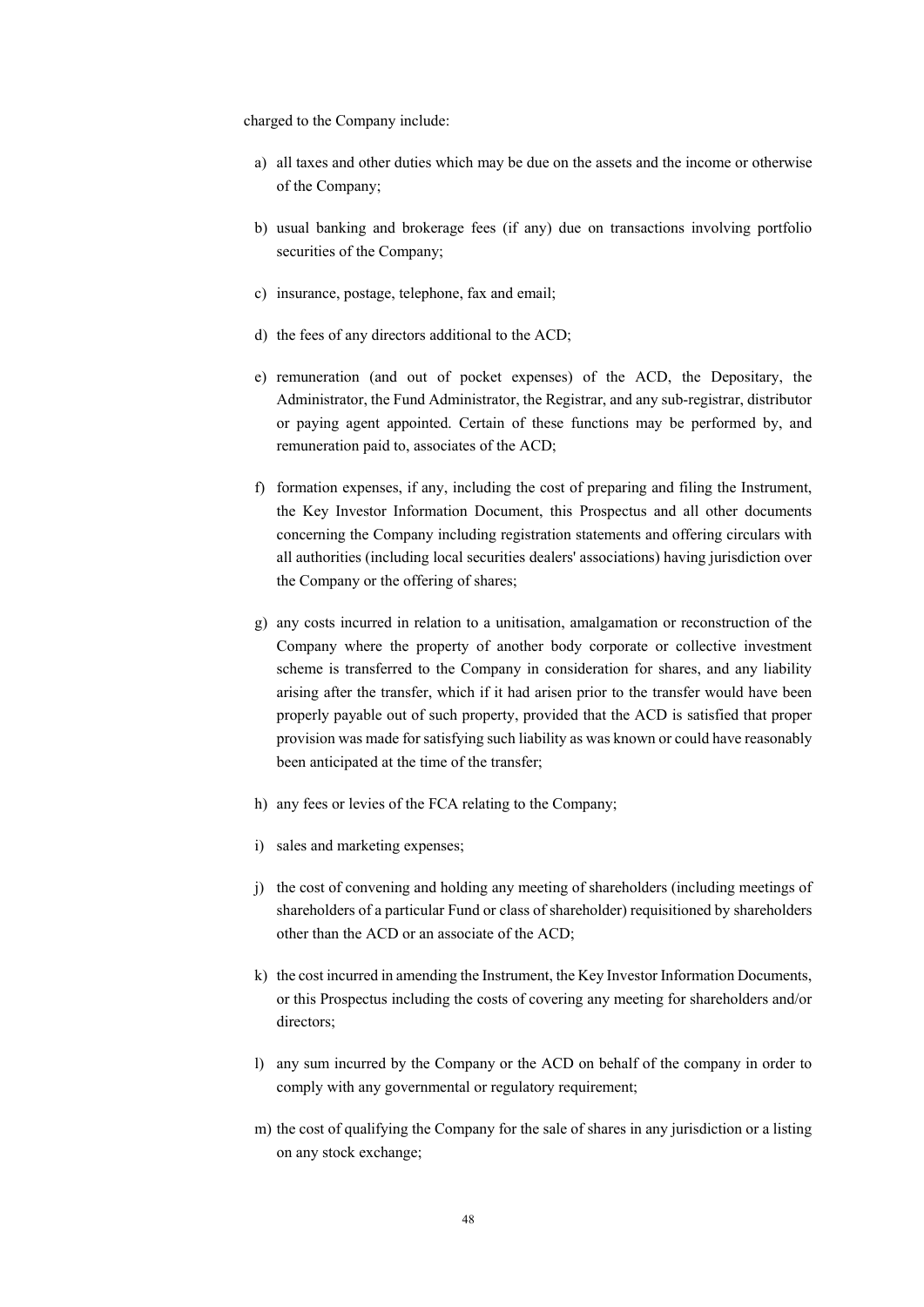- n) the cost of preparing, printing and publishing in such languages as are necessary, and distributing annual and semi-annual reports of the Company or any Fund and such other reports or documents as may be desirable or required under any applicable laws or regulations of any relevant jurisdiction;
- o) the cost of preparing, printing, publishing and distributing public notices and other communications to the shareholders including share certificates (if applicable) and proxies;
- p) donations to registered charities, with the prior approval of the shareholders in general meeting, out of their respective Fund or the Company.
- q) the cost of making distributions (income and accumulation) for any Fund or for the Company;
- r) the cost of funding a Research Payment Account in order to facilitate the purchase and use of certain types of investment research on behalf of the Funds;
- s) any legal, auditing and other professional fees incurred by the Company or the ACD in relation to the Company;
- t) interest and other charges relating to permitted borrowing;
- u) the sums incurred by reason of indemnifying the ACD against all losses and liabilities incurred by reason of acting as ACD of the Company except where the ACD has been negligent, fraudulent or acting by wilful default;
- v) the sums incurred by reason of any indemnity given to the Depositary except where the Depositary has been negligent, fraudulent or acting by wilful default; and
- w) Certain direct and indirect operational costs and/or fees may arise from time to time as a result of Efficient Portfolio Management techniques being used for the benefit of the Company and/or the Fund. These costs and/or fees are regarded as "transaction costs". Further details on the payment of costs and/or fees relating to Efficient Portfolio Management techniques will be set out in the Annual Report;
- x) all other charges and expenses as may be deducted from the scheme property in accordance with the Instrument and/or the FCA Rules.
- 26.7.2 Administrative and other expenses of a regular or recurring nature may be calculated on an estimated basis for yearly or other periods in advance, and the same may be accrued in equal proportion over any such period as the Directors may consider reasonable.
- 26.7.3 Expenses can be allocated between income and capital in accordance with the FCA Rules. Expenses are allocated first against income for all Funds.

# **27 RESEARCH CHARGES AND RESEARCH PAYMENT ACCOUNTS**

27.1 Introduction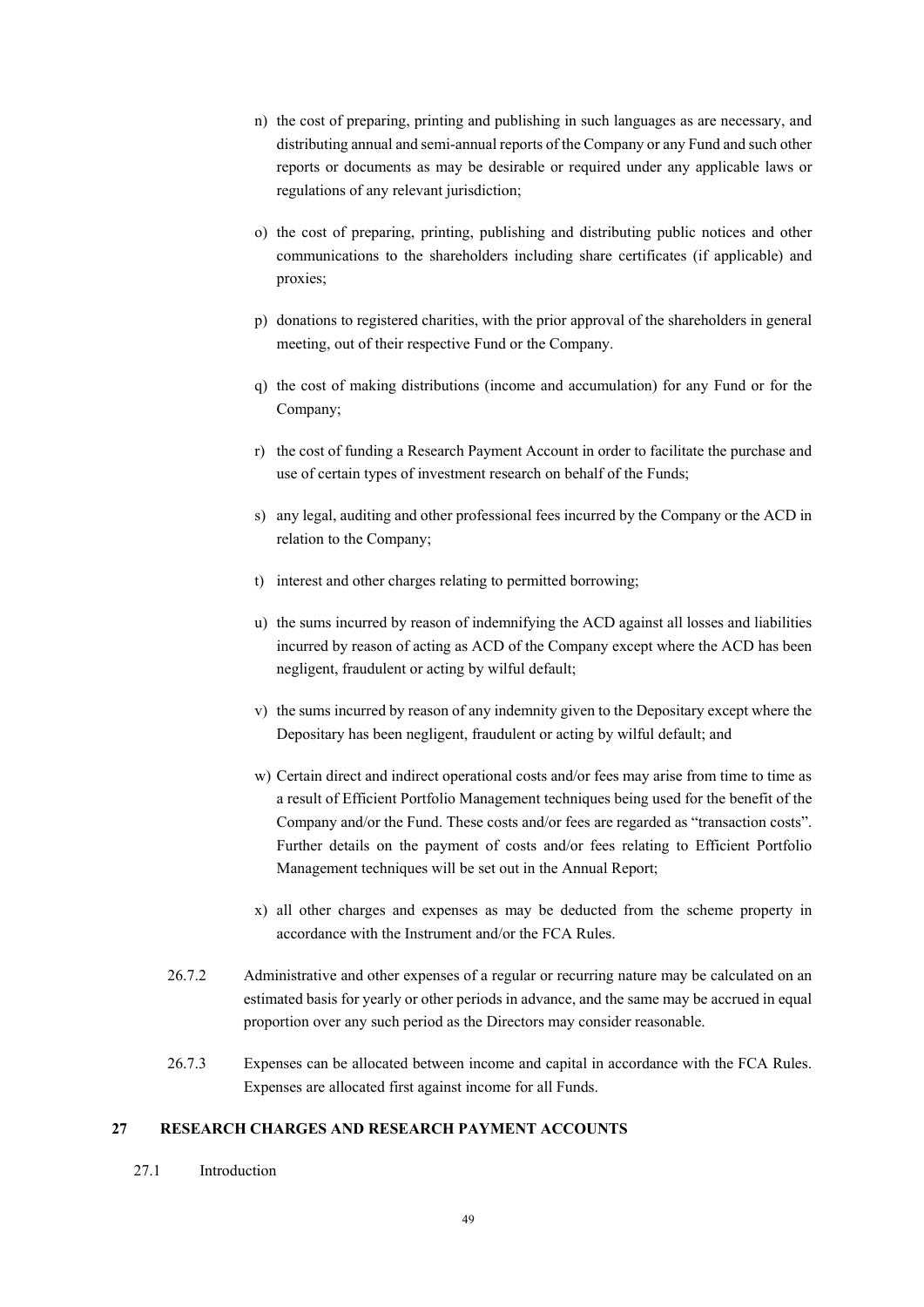- 27.1.1 To assist the ACD and the Investment Manager in the pursuit of the investment strategies and objectives of the Funds, the ACD has agreed with the Investment Manager that each of the Funds will pay to the Investment Manager charges ("Research Charges") for its purchase and use of certain types of investment research (referred to here as "Research").
- 27.1.2 The Research Charges will fund a research payment account (referred to here as a "RPA") which is a bank account that has been established by the Investment Manager in its name under FCA Rules. The purpose of the RPA is to pay for Research received in connection with the portfolio management services the Investment Manager provides to the ACD (on behalf of the Company as its agent) for the benefit of the Funds. Such research may, subject to the FCA Rules, include research reports on companies, industries and securities and/or economic and financial information and analysis.
- 27.2 The Investment Manager's use of Research
	- 27.2.1 In accordance with the FCA Rules applicable to it the Investment Manager regularly assesses the quality of the Research purchased based on robust quality criteria, and its ability to contribute to better investment decisions for the benefit of the Funds. The quality criteria used by the Investment Manager includes analysis around whether the Research materials it receives provides:
		- a) new insights that assist the Investment Manager when making decisions about the client portfolio;
		- b) specialist sector and market knowledge;
		- c) whatever form the output takes, original thought and objectivity in the critical and careful consideration and assessment of new and existing facts;
		- d) are based on intellectual rigour, and do not state that is commonplace;
		- e) the Investment Manager with meaningful conclusions; including a summary, statement of opinion, or reasoned deduction(s) or inference, based on critical analysis and/or the expert manipulation/interpretation of data.

### 27.3 How Research benefits the Funds

- 27.3.1 The ACD has determined in conjunction with the Investment Manager that the purchase and use of Research (as described above) benefits the Funds by enhancing the quality of the investment decisions which the Investment Manager is able to take on behalf of the Funds.
- 27.4 Setting the Research Budget and estimated Research Charges
	- 27.4.1 The Investment Manager will for each annual accounting period of the Company ("RPA Period"), set a budget (the "Research Budget") for the Funds. The Research Budget will have to be agreed and approved by the ACD. The Investment Manager will also set for each RPA Period, the estimated Research Charges for each Fund.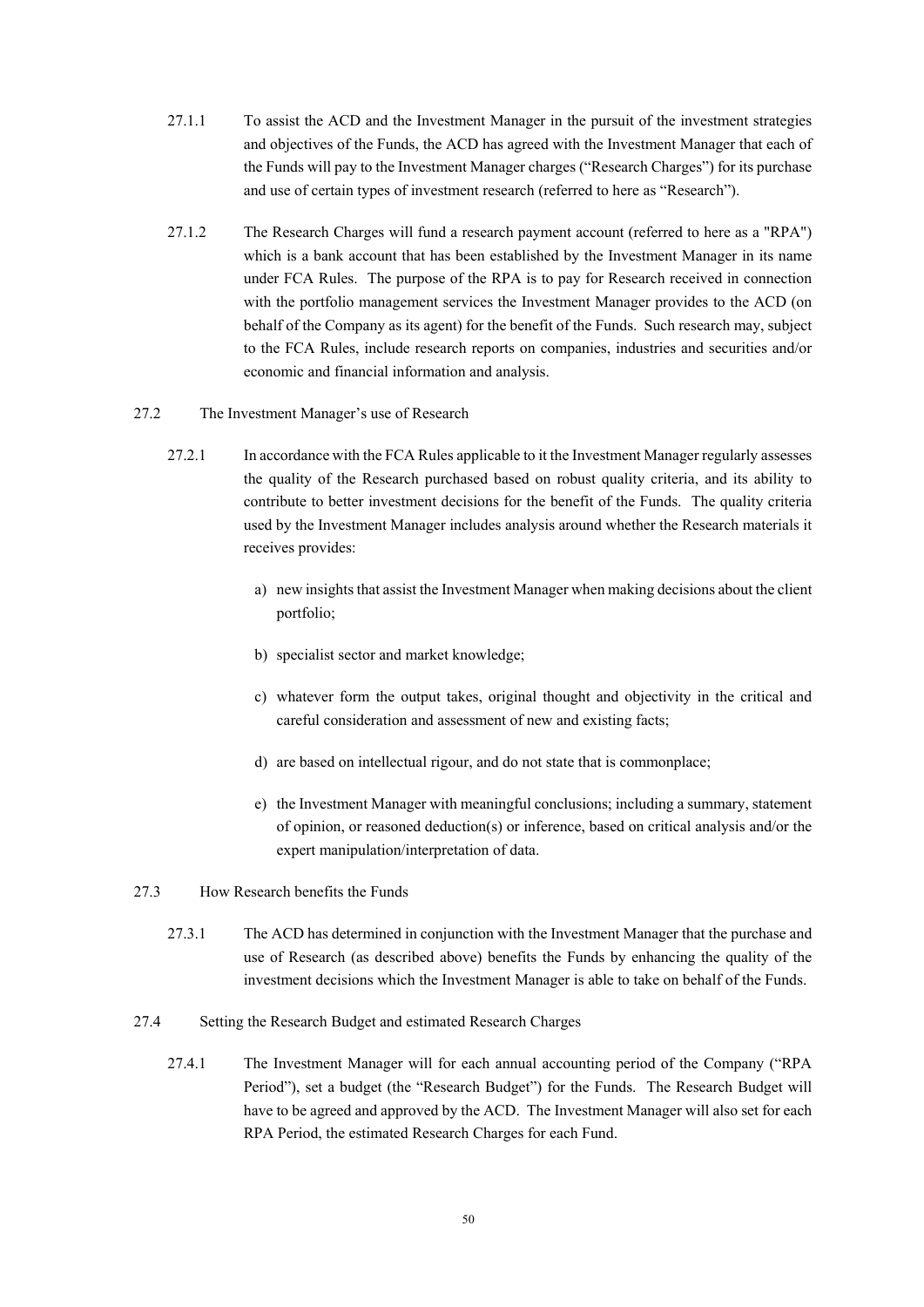27.4.2 Up-to-date information on the Research Budget and the estimated Research Charges for each Fund in respect of the current RPA Period may be obtained by contacting the ACD on 0345 113 6965.

> The Investment Manager proposes to primarily use the "Transaction Method" for the collection of Research Charges. This means that the Investment Manager will instruct brokers to collect amounts in respect of Research Charges alongside its own transaction costs and fees. These amounts are normally calculated as a percentage of the relevant transaction value and will be deducted from the Fund's assets on or around the time of the relevant transaction. The brokers will then pay such sums into the Investment Manager's RPA which the Investment Manager will then use to pay research providers. Further information on the rate used to calculate amounts to be deducted from the assets of the Funds may be obtained by contacting the ACD on 0345 113 6965.

- 27.4.3 When entering into relationships with research providers, the Investment Manager's policy is generally to set measurable ex ante criteria as to how it will value the types, level and quality of service. The Investment Manager intends that this will form a framework with each service provider on the level of payment expected for the anticipated provision of services. At the end of the RPA Period, based on actual services received, the Investment Manager may adjust the payment made to the research provider in a proportionate and predictable manner, based on those criteria.
- 27.4.4 If at the end of an RPA Period the Research Budget has not been met but amounts standing to the credit of the RPA are insufficient to meet the total Research Charges owed to the Investment Manager (from which it pays research providers), the Investment Manager shall be entitled to either (a) recover any shortfall (keeping within the relevant Research Budget) directly from the assets of the Funds as a balancing payment to the RPA in respect of that RPA Period. In the event that the Investment Manager elects to recover any shortfall from the assets of the Funds it shall do so in a way that is agreed with the ACD and is in the interests of the Funds and its shareholders.
- 27.4.5 If at the end of an RPA Period there are any surplus amounts standing to the credit of the RPA, the Investment Manager may elect to either (a) pay such surplus amount back to the Funds; or (b) carry over such surplus as a credit against the following year's Research Charges. When making such election the Investment Manager and the ACD shall act in the best interests of the relevant funds and its shareholders.
- 27.4.6 The total Research Charges for any RPA Period may not exceed the applicable RPA Budget.
- 27.4.7 Any increase to either the Research Budget or the estimated Research Charges will only be introduced in accordance with applicable FCA Rules.
- 27.5 Allocation of costs amongst Funds
	- 27.5.1 The Investment Manager has informed the ACD that, where it operates RPAs with its clients (which includes the ACD for and on behalf of the Company and the Funds), it will always seek to allocate research costs fairly to its various clients' portfolios.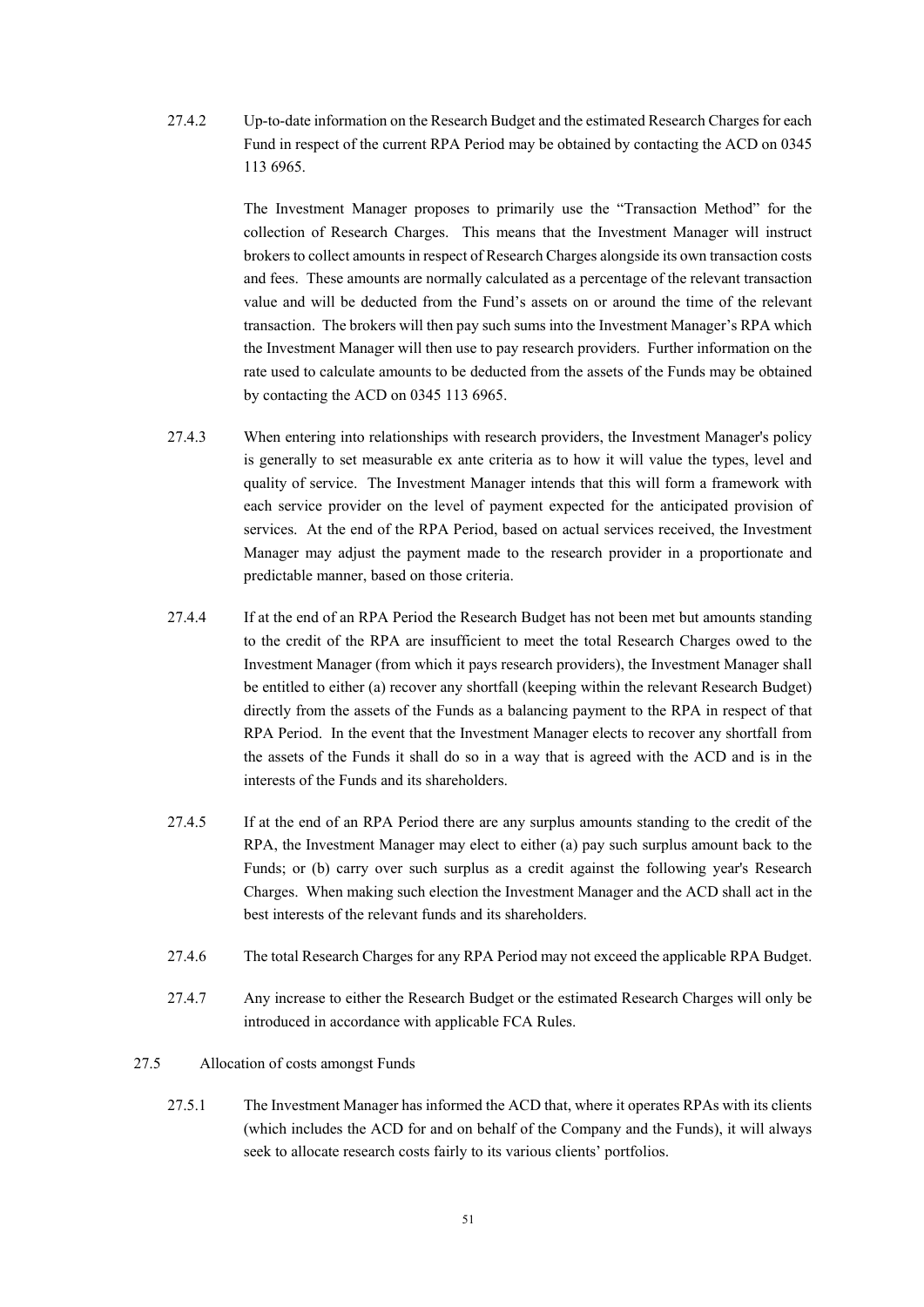- 27.5.2 The Investment Manager is entitled to set a single Research Budget and operate an RPA for more than one client at a time. However, the Investment Manager has informed the ACD that it will not set a Research Budget for a group of client portfolios or accounts that do not share sufficiently similar investment objectives and research needs. For example, if portfolios have material differences in the type of Financial Instruments and/or geographic regions or market sectors they can invest or are invested in, such that their research needs and the potential costs of acquiring those inputs are difference, they will not be subject to the same Research Budget or, therefore, RPA. The Investment Manager has informed the ACD that the Funds share sufficiently similar objectives and research needs to benefit from the same Research Budget and RPA.
- 27.5.3 The Investment Manager's general approach to allocating costs will ordinarily be based on the relevancy of the expected service of each research provider to the applicable Fund's investment strategy and where Research is equally relevant to multiple Funds and Clients, the costs will be apportioned based on the total assets under management of each of them.
- 27.5.4 In its capacity as ACD of the Company, Thesis Unit Trust Management Limited conducts appropriate oversight of the Investment Manager's operation of the RPA and its compliance with the Regulations (including COBS 2.3B).
- 27.6 Further information on Research Charges and the RPA
	- 27.6.1 Information on the total costs each Fund has incurred in respect of Research for the most recent accounting period will be set out in the applicable annual long report of the Company. Information in respect of the First RPA Period will be set out in the annual long report.
	- 27.6.2 A summary of the following information will also be available from the ACD from January 2019 to investors on request in respect of the most recent annual accounting period:
		- the research providers paid by the Investment Manager from the RPA;
		- the total amount each research provider was paid;
		- the benefits and services received by the Investment Manager; and
		- how the total amount spent from the RPA compares to the budget set by Investment Manager, noting any rebate or carry-over if residual monies are held in the account.

### **28 TERMINATION AND AMALGAMATION**

28.1 The Company shall not be wound up except as an unregistered company under Part V of the Insolvency Act 1986 or under the FCA Rules. A Fund shall not be wound up except under Part V of the Insolvency Act 1986 (as modified by Regulation 33C of the OEIC Regulations) as an unregistered company and shall not be terminated except as under the FCA Rules.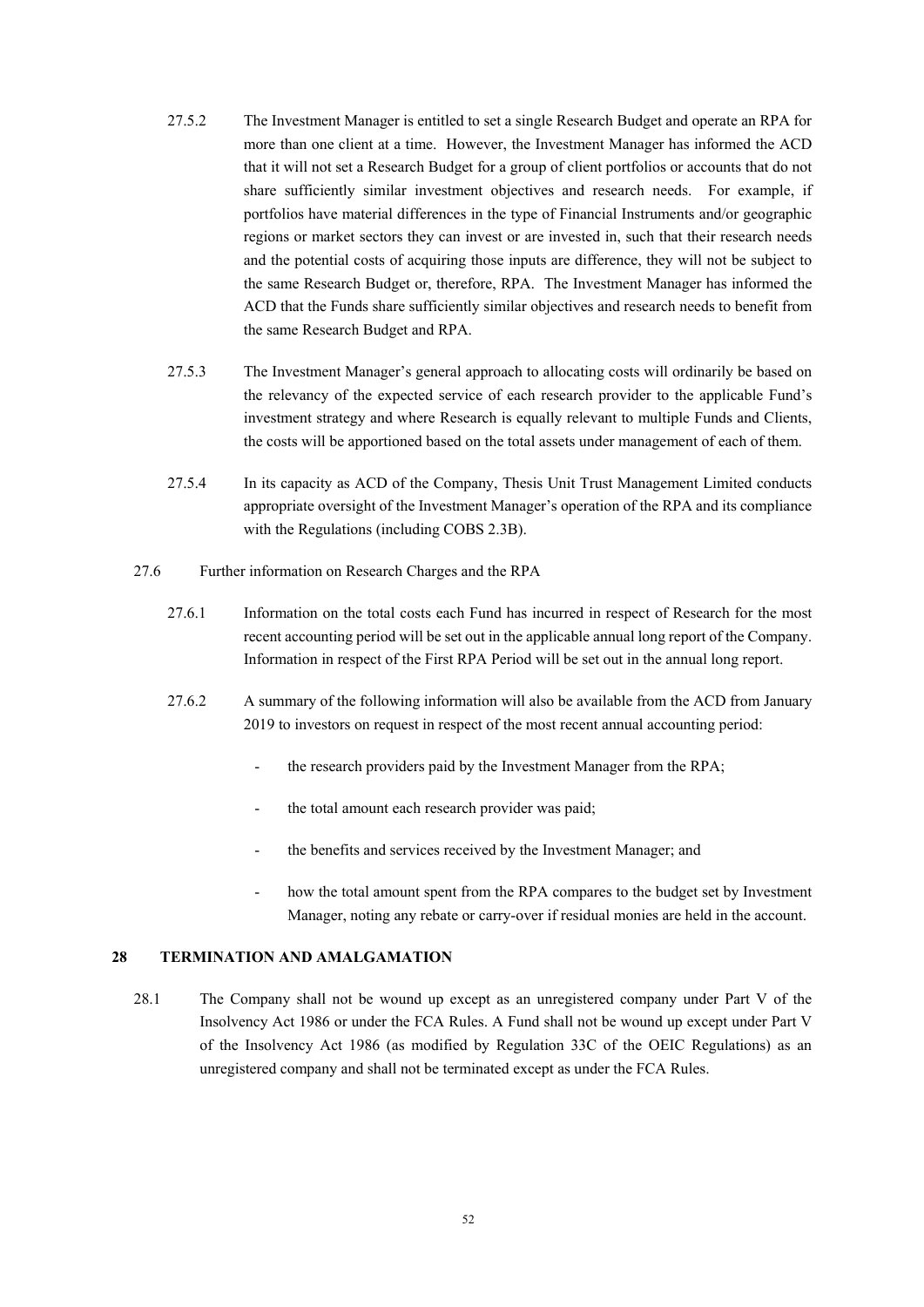- 28.2 Where the Company is to be wound up under the FCA Rules, or a Fund terminated, such winding up or termination may only be commenced following approval by the FCA. The FCA may only give such approval if the ACD provides a statement (following an investigation into the affairs of the Company or the Fund) either that the Company or Fund will be able to meet its liabilities within 12 months of the date of the statement or that the Company or Fund will be unable to do so. The Company may not be wound up under the FCA Rules if there is a vacancy in the position of ACD at the relevant time.
- 28.3 The Company may be wound up or a Fund may be terminated under the FCA Rules if:
	- 28.3.1 an extraordinary resolution to that effect is passed by shareholders of the Company or Funds (as appropriate); or
	- 28.3.2 the period (if any) fixed for the duration of the Company or a Fund by the Instrument expires, or an event (if any) occurs on the occurrence of which the Instrument provides that the Company is to be wound up, or a Fund terminated (for example, if the share capital of the Company or Fund is below its prescribed minimum);
	- 28.3.3 on the date of effect stated in any agreement by the FCA to a request by the ACD for the winding up of the Company or the termination of a Fund (and the ACD may make such a request, among other circumstances, if at any time after the first anniversary of the issue of the first shares linked to the Fund the net value of the assets of the Company attributable to the Fund is less than £1,000,000);
	- 28.3.4 on the effective date of a duly approved scheme of arrangement which is to result in the Company ceasing to hold any scheme property;
	- 28.3.5 in the case of a Fund, on the effective date of a duly approved scheme of arrangement which is to result in the Fund ceasing to hold any scheme property; or
	- 28.3.6 on the date on which all of the Funds fall within 28.3.5 or have otherwise ceased to hold scheme property, notwithstanding that the Company may have assets and liabilities which are not attributable to any particular Fund.
- 28.4 On the occurrence of any of the above:
	- 28.4.1 COLL 6.2 (Dealing), COLL 6.3 (Valuation and Pricing), COLL 6.6.20R to COLL 6.6.24G (Assessment of Value) (with effect from 30th September 2019) and COLL 5 (Investment and borrowing powers) will cease to apply to the Company or the relevant Fund;
	- 28.4.1 the parts of the FCA Rules and the Instrument relating to pricing and dealing and investment and borrowing will cease to apply to the Company or, where a Fund is being terminated, to the shares and scheme property of that Fund;
	- 28.4.2 the Company will cease to issue and cancel shares in the Company or Fund and the ACD shall cease to sell or redeem shares or arrange for the Company or Fund to issue or cancel them (except in respect of final cancellation);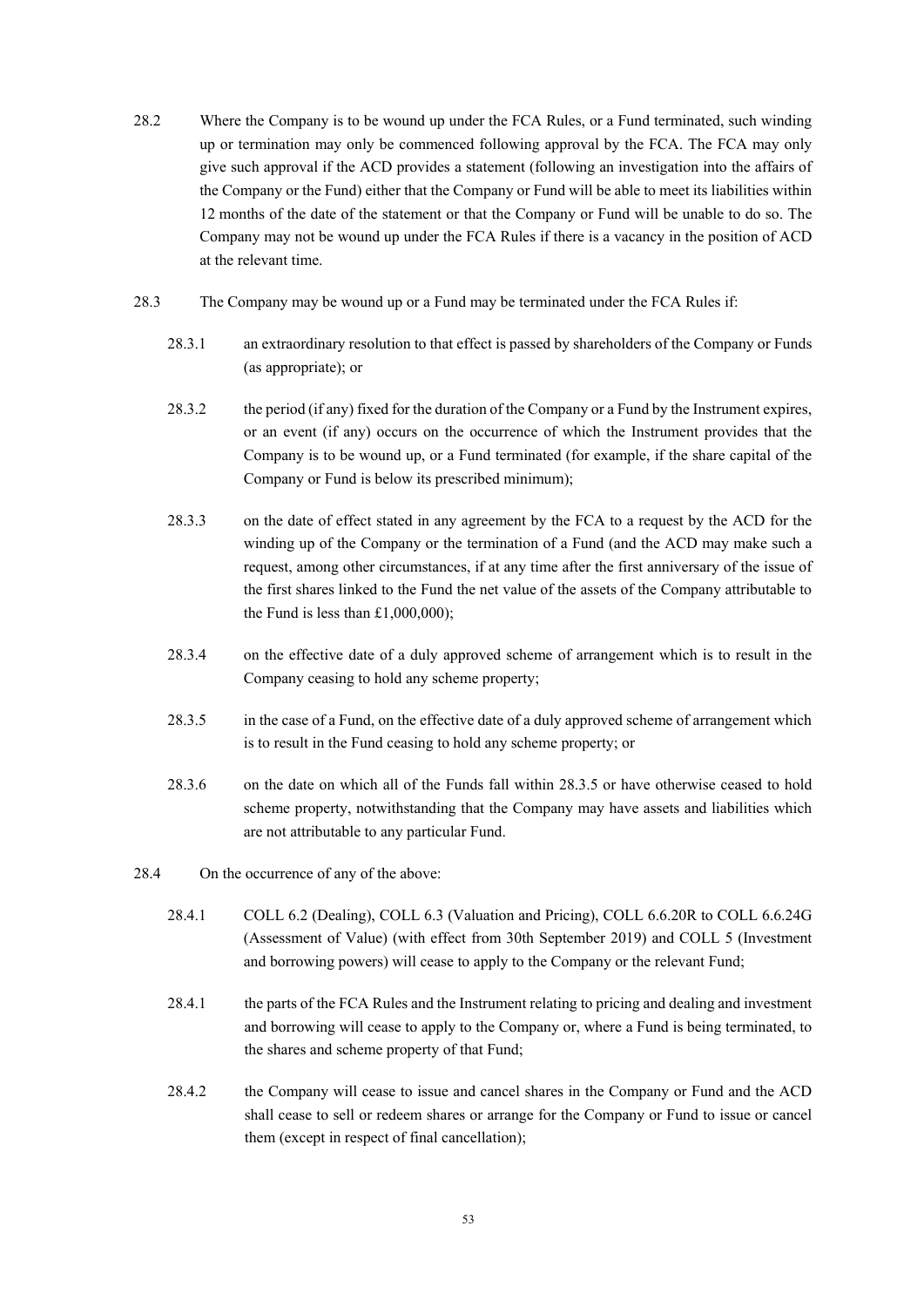- 28.4.3 no transfer of a share shall be registered and no other change to the register shall be made without the sanction of the ACD;
- 28.4.4 where the Company is being wound up, the Company shall cease to carry on its business except in so far as it is beneficial for the winding up of the Company;
- 28.4.5 the corporate status and powers of the Company and, subject to the provisions of 28.4.1 to 28.4.4 above, the powers of the ACD shall remain until the Company is dissolved.
- 28.5 Where the Company is to be wound up under the FCA Rules, or a Fund terminated, the procedure for the winding up or termination will be as follows:
	- 28.5.1 The ACD shall, as soon as practicable after the winding up of the Company or the termination of a Fund has commenced, arrange for all shares in issue to be cancelled, realise the assets and meet the liabilities of the Company or Fund and, after paying out or retaining adequate provision for all liabilities properly payable and retaining provision for the costs of winding up, arrange for the Depositary to make one or more interim distributions out of the proceeds remaining (if any) to shareholders proportionately to their rights to participate in the scheme property. When the ACD has caused all of the scheme property to be realised and all of the liabilities of the Company or the Fund to be discharged, the ACD shall arrange for the Depositary to also make a final distribution to shareholders (if any scheme property remains to be distributed) on or prior to the date on which the final account is sent to shareholders of any balance remaining in proportion to the rights of their respective shares to participate in scheme property at the commencement of the winding up or termination.
	- 28.5.2 As soon as reasonably practicable after completion of the winding up of the Company or the termination of a Fund the Depositary shall notify the FCA and, at the same time, the ACD or the Depositary will request the FCA to revoke the relevant authorisation order (on the winding up of the Company) or to update its records (on the termination of a Fund).
	- 28.5.3 On completion of a winding up of the Company, or the termination of a Fund, any money (including unclaimed distributions) standing to the account of the Company (or the Fund), will be paid into court within one month of dissolution.
	- 28.5.4 Following the completion of the winding up of the Company or the termination of a Fund, the ACD must prepare a final account showing how the winding up took place and how the scheme property was distributed. The auditors of the Company shall make a report in respect of the final account stating their opinion as to whether the final account has been properly prepared. This final account and the auditors' report must be sent to the FCA and to each shareholder within four months of the end of the winding up or termination.

#### **29 TAXATION**

29.1 General Summary Only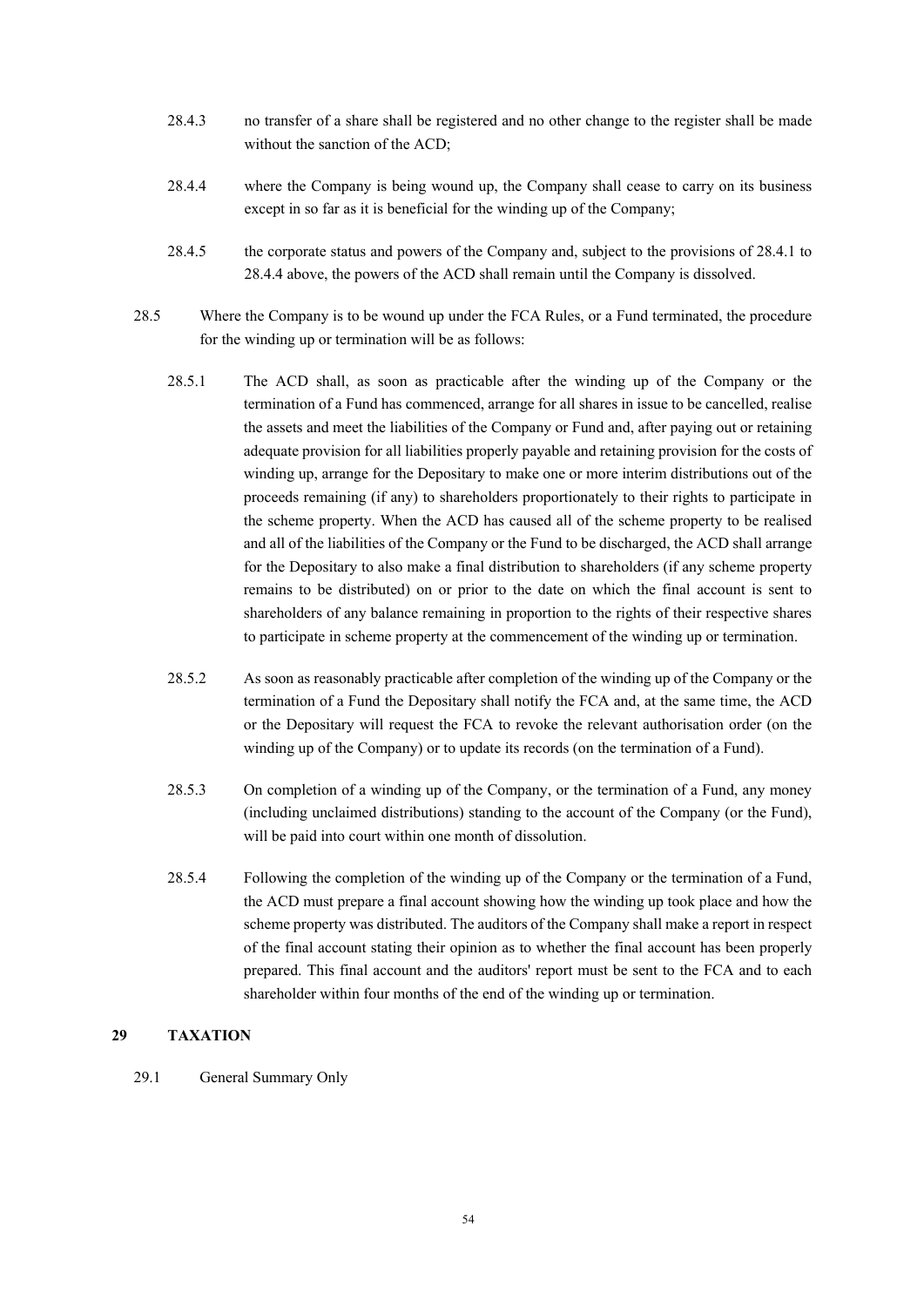**The statements below are only intended as a general summary of UK tax law and HM Revenue & Customs (HMRC) published practice as at the date of issue of this prospectus (which may change in the future). The summary is only applicable to individual and corporate shareholders who are resident (and in the case of individuals, domiciled) for tax purposes solely in the UK and who are the absolute beneficial owners of a shareholding in the Company held as an investment. The applicability of these statements will depend upon the particular circumstances of each shareholder. In particular, the summary may not apply to certain classes of shareholder (such as dealers in securities and persons who acquired their shares by reason of employment) to whom special rules may apply. The summary is not exhaustive or definitive and should not be treated as legal or tax advice. This summary also does not address the taxation consequences for investors who may be subject to taxation or exchange control in any jurisdiction outside the UK. Levels and bases of, and reliefs from, taxation are subject to change**.

**Any shareholder or prospective shareholder who is in any doubt as to the taxation implications of making an investment in the Company (including as regards the acquisition, holding or disposal of any Shares), or who may be subject to taxation or exchange control provisions in any jurisdiction other than the UK should consult their own independent professional advisers immediately.** 

### 29.2 Taxation of the Company

#### 29.2.1 Income

Each Fund is subject to corporation tax at the basic rate of income tax, currently 20%, on its taxable income (net of allowable expenses).

Dividends received by the Company from its holdings of most UK equities and non-UK equities are generally exempt from corporation tax. It is not anticipated that the Company will receive any dividends other than exempt dividends in respect of its shareholdings.

Certain Double Tax Agreements between the UK and other territories make provision for withholding taxes, or higher withholding taxes, to apply to dividends paid in circumstances where a resident of the state receiving the dividend is not charged to tax in respect of it. Chapter 4 of Part 9A Corporation Tax Act 2009 therefore provides for the making of an election that a dividend is not exempt, in order to ensure that it is subject to no, or lower rates of, withholding taxes. The Company therefore reserves the right to make such an election if it results in a greater net receipt for the Company. Where an election is made the dividend received will be subject to corporation tax but credit will be given against that tax in respect of withholding taxes suffered, up to the level of the UK tax charged on that income.

#### 29.2.2 Capital gains

Capital gains accruing to the Company will generally be exempt from UK corporation tax on chargeable gains. Should the Company be treated as trading, any gains made will be treated as income and will be subject to corporation tax. Offshore income gains arising from the disposal of interests in non-reporting offshore funds may also be subject to corporation tax.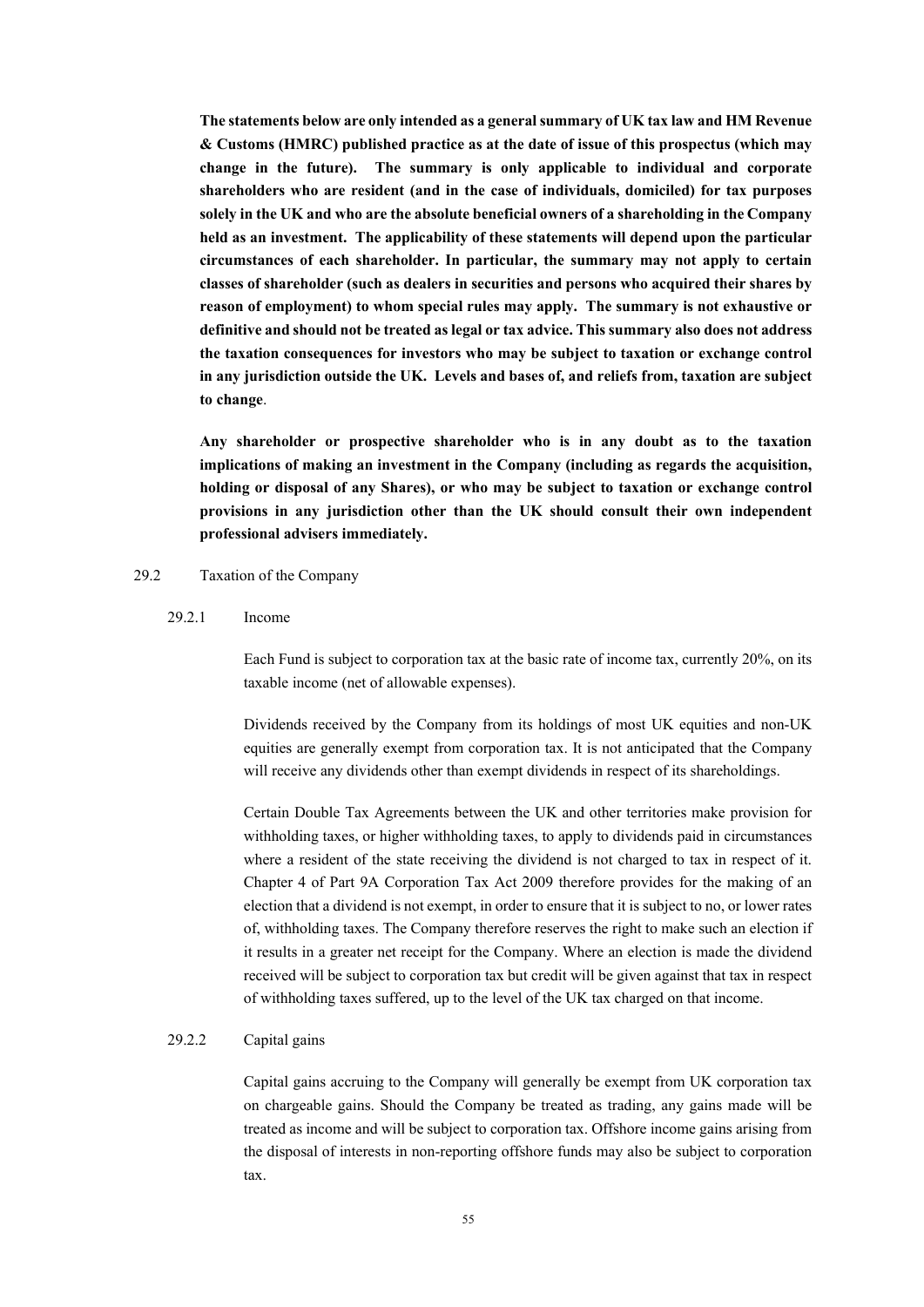#### 29.2.3 Foreign taxes

The Company may be subject to foreign tax on its investments, subject to any reliefs (if available) including under any applicable double taxation agreement or otherwise under UK law.

#### 29.2.3 Stamp Taxes

The Company may be required to pay UK stamp duty or SDRT or other similar taxes in other jurisdictions in connection with the acquisition or transfer of underlying investments.

#### 29.3 Taxation of the Shareholder

#### 29.3.1 Income

Distributions may be either dividend distributions or interest distributions, depending on the nature of the investments of the Fund concerned. Interest distributions can be made only where (very broadly) the market value of the Fund's qualifying investments in debt and debtlike securities exceeds 60% of the market value of all its assets throughout the accounting period to which it relates (these Funds are often referred to as "bond funds"). Where a Fund does not have that level of debt and debt like assets throughout its accounting period then it must pay dividend distributions.

In the case of accumulation shares, accumulated income (that is automatically retained in the Fund) is deemed to have been distributed to the shareholder for tax purposes.

- a) Dividend distributions
	- i) UK resident individual shareholders

When the Company makes a dividend distribution in respect of Income Shares (or is deemed to make such a distribution in respect of Accumulation Shares), a UK resident individual shareholder may be liable to tax on such distribution.

For UK resident individuals, no income tax is payable in respect of dividend income received from all sources in the tax year to the extent it falls within the annual dividend allowance (although such income will still count towards the basic, higher and additional rate thresholds). For dividends received above the annual allowance in the tax year, the dividend income would be taxable at 7.5%, 32.5% and 38.1% for income falling within the basic rate, higher rate and additional rate bands respectively. The annual dividend allowance is £2000 for the 2021/22 tax year.

Individuals should note that if the receipt of dividend income takes them from one band/tier of UK personal taxation to another, the tax due on the excess dividend income over the annual allowance will be at the rates applicable to the new hand/tier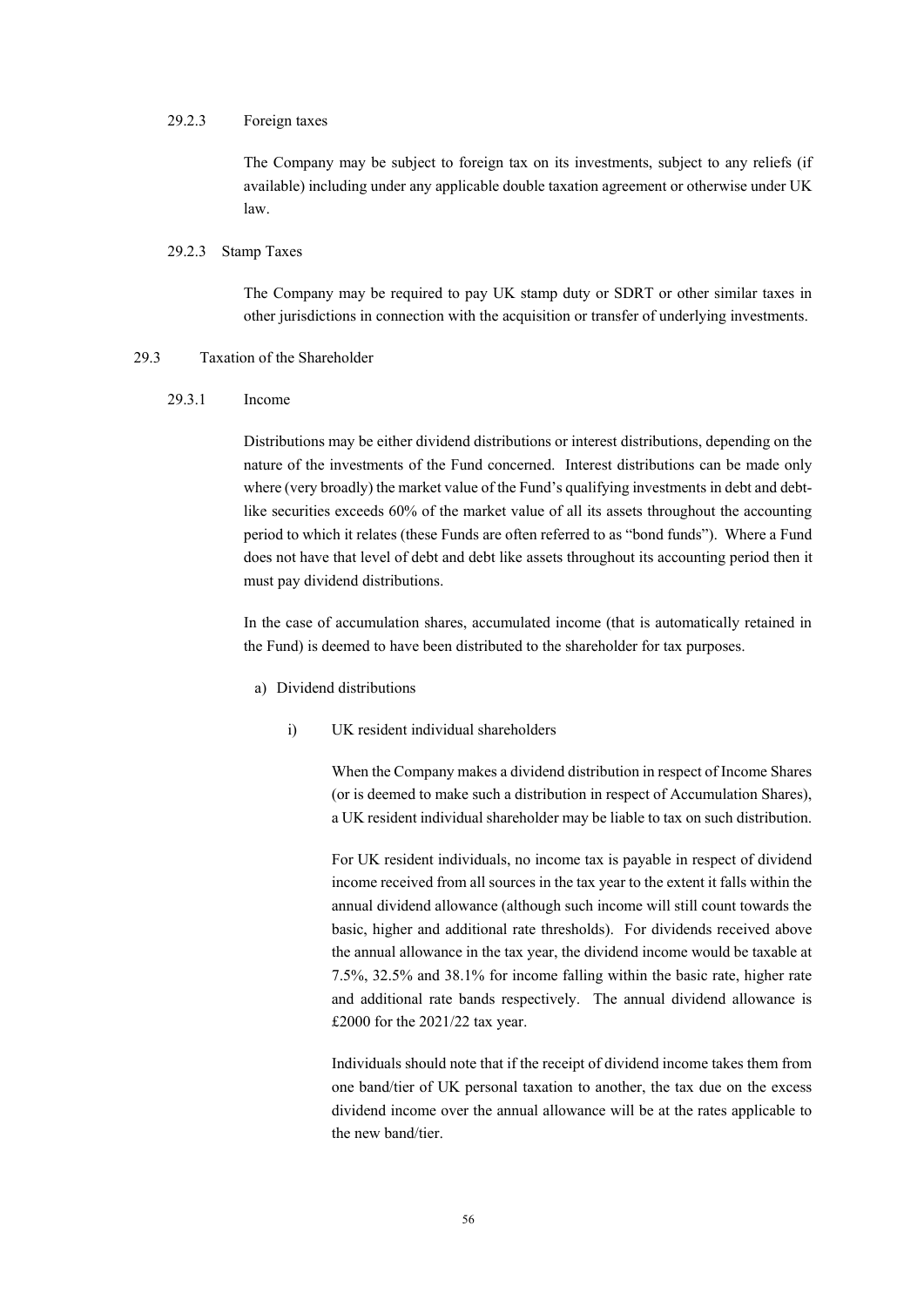A UK resident individual shareholder who holds their Shares in an ISA will be exempt from income tax on dividend distributions in respect of such Shares.

ii) Corporate shareholders within the scope of corporation tax

A dividend distribution made by the Company in respect of Income Shares (or deemed to be made in respect of Accumulation Shares) to a corporate shareholder within the charge to corporation tax in respect of its investment in the Company will be split into franked and unfranked parts according to the underlying gross income of the Company. Very broadly, the unfranked part corresponds to such part of the Company's gross income as does not derive from franked investment income. The franked part will be treated in the same way as exempt dividend income received by a UK resident corporate shareholder. The unfranked part will be treated as an annual payment received after deduction of income tax at the basic rate (currently 20%) from a corresponding gross amount and the corporate shareholder will be liable to corporation tax on it accordingly, but (subject to any applicable restrictions) with the benefit of credit for the income tax deducted at source.

#### iii) Interest Distributions

The following applies where interest distributions are made (or treated as made in the case of accumulation Shares) by a Fund.

UK resident individual shareholders will (subject to any available allowance) be subject to income tax at the relevant rate on any interest distributions (or deemed distribution from accumulation shares) from any Fund of the Company.

A UK resident individual shareholder may be entitled to a personal savings allowance in each tax year (the amount of the allowance, if any, depends on whether the taxpayer is a basic, higher or additional rate taxpayer).

A UK resident individual shareholder who holds their Shares in an ISA will be exempt from income tax on interest distributions in respect of such Shares.

A corporate shareholder within the charge to UK corporation tax in respect of a shareholding will be subject to corporation tax on any interest distributions (or deemed distribution from accumulation shares) from any Fund of the Company.

No income tax is required to be deducted at source from interest distributions, with the result that shareholders will receive interest distributions gross of any tax.

iv) Equalisation – tax implications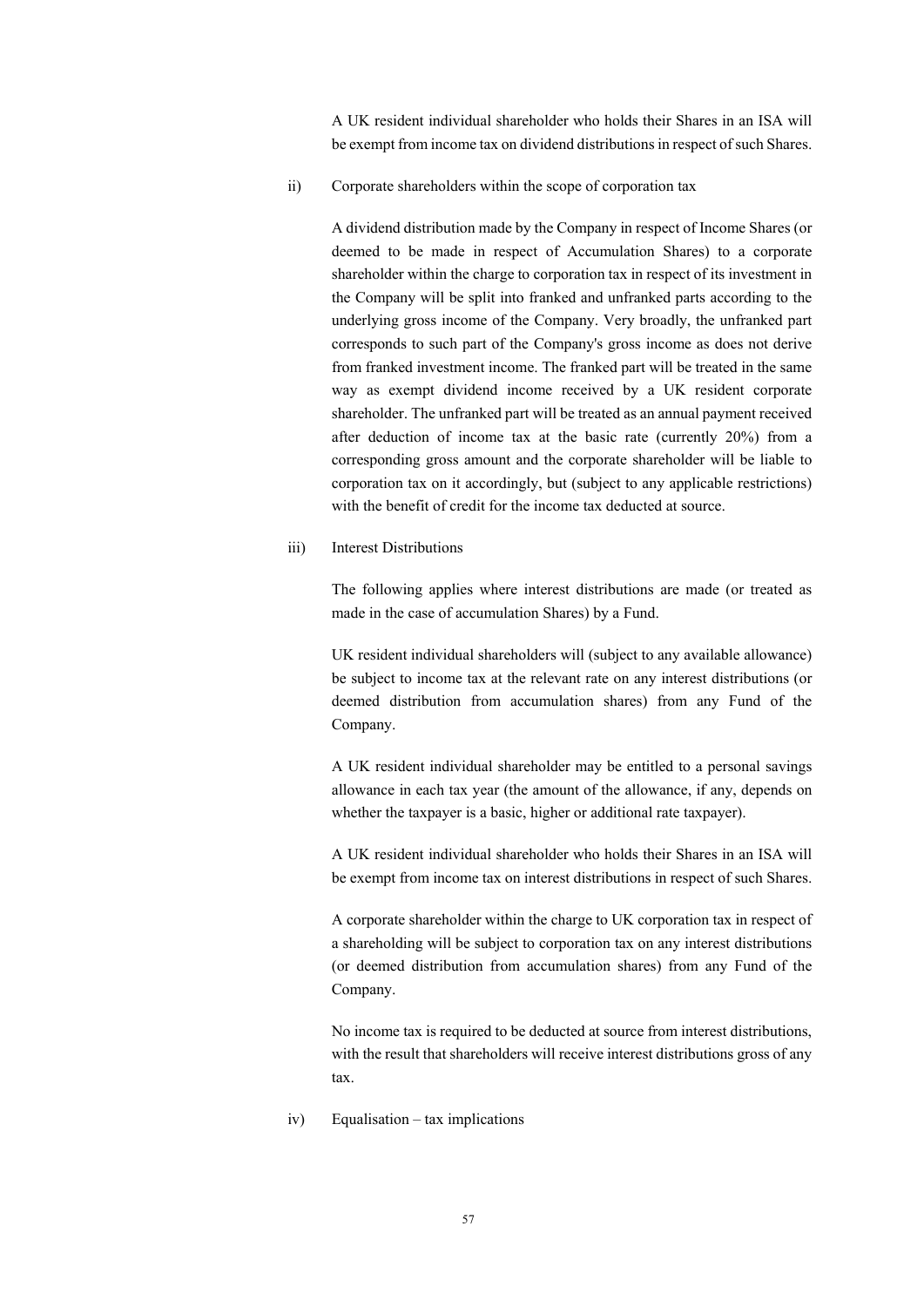Where income equalisation applies, the first distribution or accumulation of income after shares are issued may include an amount of income equalisation. This is effectively a repayment of an amount reflecting accrued income included in the issue price paid by the investor. Rather it should be deducted from the acquisition cost of the Shares in computing any capital gains realised on a subsequent disposal of the Shares.

### 29.3.2 Shareholding in the Company treated as a loan relationship

Special rules apply to shareholders within the charge to corporation tax which in certain circumstances could result in their shares being treated for the purposes of the UK's loan relationship rules as rights under a creditor loan relationship. A fair value basis of accounting would have to be used, for corporation tax purposes, with regard to the deemed creditor loan relationship.

# 29.3.3 Capital gains

#### a) UK resident individual shareholders

An individual shareholder will be liable to capital gains tax on any chargeable gain accruing on the disposal or deemed disposal (including redemption, switches and certain conversions) of Shares in the Company. Capital gains tax is generally charged at rates of 10% and 20%, dependent on an individual's total amount of taxable income and gains within the tax year. An individual shareholder may also be entitled to set all or part of any gains against their annual capital gains tax exemption.

A UK resident individual shareholder who holds their Shares in an ISA will be exempt from capital gains tax on any gain accruing on the disposal or deemed disposal of Shares.

Individual shareholders will find further information in HMRC Help Sheets for the capital gains tax pages of their tax returns.

b) Corporate shareholders within the scope of corporation tax

Subject to the possible application of the rules treating a shareholding in the Company as a creditor loan relationship, a corporate shareholder within the charge to corporation tax in respect of its investment in the Company will be liable to corporation tax on any chargeable gain accruing to it on the disposal or deemed disposal (including redemption, switches and certain conversions) of its Shares in the Company. An indexation allowance may be available to reduce or eliminate such a gain but not to create or increase an allowable loss (although it should be noted that indexation allowance was frozen with the effect from 31 December 2017).

### 29.3.4 Stamp Duty and Stamp Duty Reserve Tax (SDRT)

There is generally no charge to UK stamp duty or SDRT on the surrender (i.e. the redemption or switch) of shares.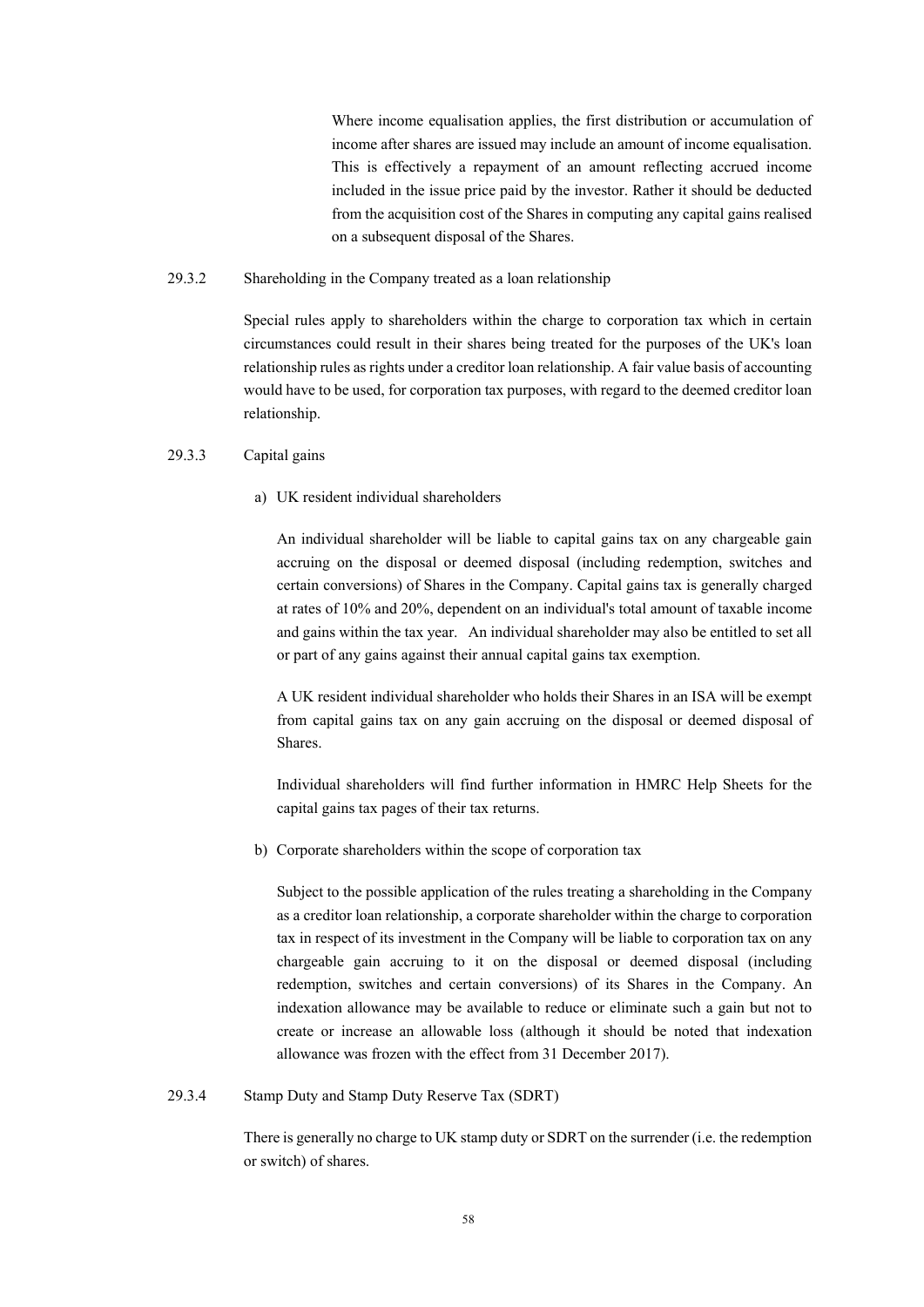Investors will, however, be liable to SDRT at 0.5% on acquiring Shares from a third party (that is other than on an issue of Shares by the Company). SDRT may also apply in cases where an investor redeems Shares in consideration of a transfer of assets of the Company other than cash (i.e. an in specie redemption) where that consideration is non-pro rata (i.e. not in proportion to the total assets of the Company).

### 29.3.5 Information reporting

Shareholders should be aware that pursuant to various laws and regulations, including to implement agreements for the automatic exchange of information between tax authorities, information about certain shareholders and their investments (including any interest distributions) may be required to be reported to HMRC.

If applicable, such information may be exchanged with tax authorities in another jurisdiction. In order to comply with such laws and regulations, shareholders may be required to provide or certify certain information, including as regards their status and the jurisdiction in which they are resident for tax purposes.

In particular, the Company is required to comply with The International Tax Compliance Regulations 2015. The regulations transpose into UK law rules and obligations derived from European Union law and inter-governmental agreements (including in relation to FATCA and CRS) entered into by the UK which are aimed at increasing transparency and reducing tax evasion. To be compliant with these regulations the Company must collect information about each investor's tax residence and in certain circumstances provide information about investors' Shareholdings to HM Revenue & Customs (HMRC). HMRC may in turn share this information with overseas tax authorities. Failure to comply with these tax regulations may result in penalties being imposed on the Company and, in the case of non-compliance with the rules relating to information sharing with the United States authorities, in the imposition of a 30% withholding tax on income due to the Company from investments and sales proceeds originating from the US. Therefore, where an investor fails to provide the information required by the Company to comply with its obligations to HMRC this may result in the ACD taking appropriate action against the shareholder, including invoking the compulsory transfer and redemption provisions set out in Section 28.3. The ACD intends to procure compliance with the regulations but cannot give an assurance that this will be achieved. The underlying laws and agreements are a complex area of tax law and investors should consult their professional advisers on the implications these rules may have for them.

#### 29.3.6 Withholding tax.

Unless required by law at the time of the payment, dividend distributions and interest distributions (if any) paid to shareholders, and any payments made on redemption of Shares, will be paid with no income tax deducted from the payment.

#### **30 NOTICE TO SHAREHOLDERS**

30.1 All notices or other documents sent by the ACD to a shareholder will be duly served if it is:

30.1.1 delivered to the shareholder's address (as appearing in the register of shareholders); or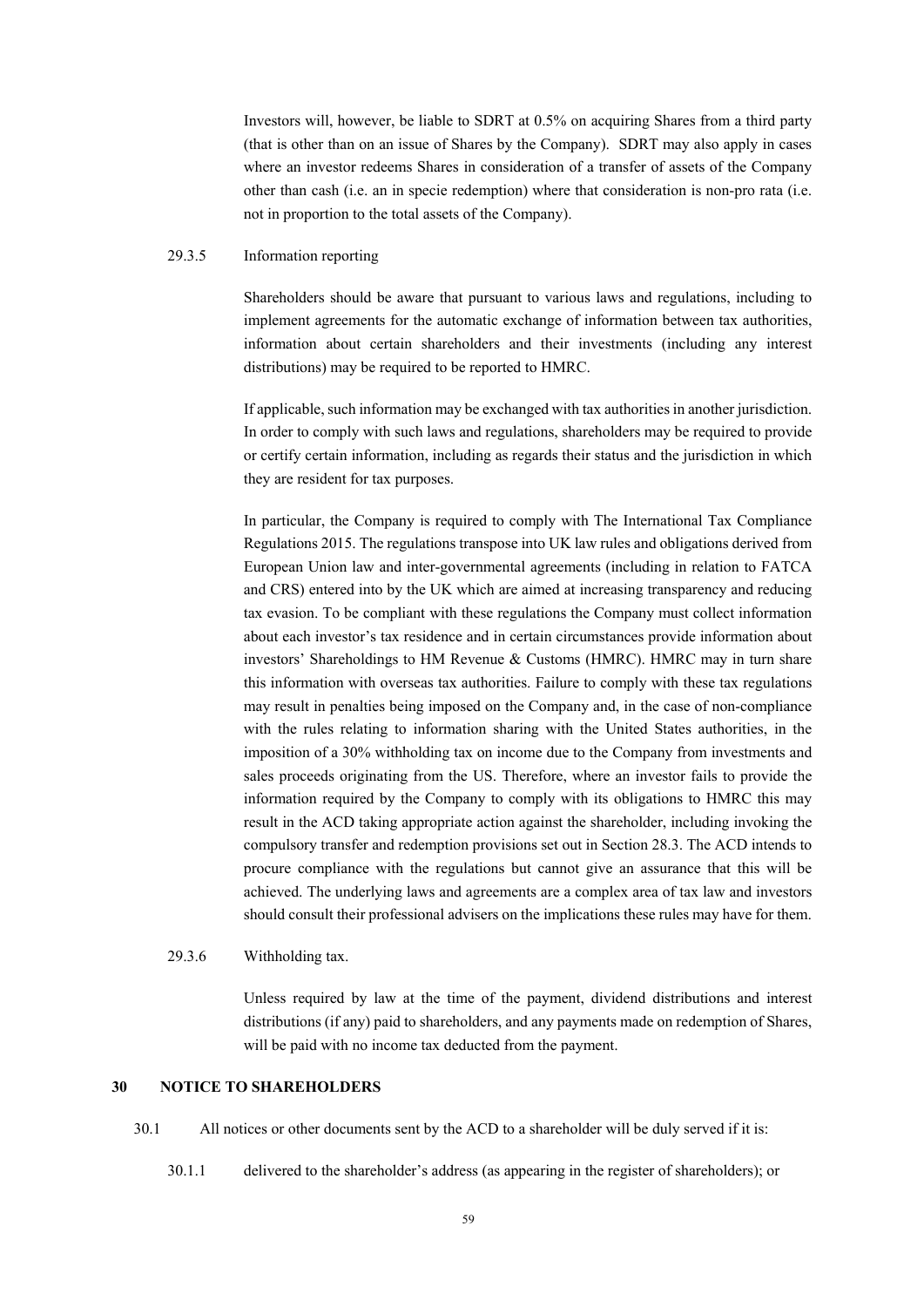30.1.2 delivered by electronic medium (if permitted);

- 30.2 Notices or documents sent by normal post (to the last address notified in writing to the Company by the shareholder) will be deemed to have been served on the second Business Day following the day on which it was posted. Any document left at a registered address, or delivered other than by post is deemed to be served on that day.
- 30.3 Any document or notice to be served, or information given to a shareholder, must be in legible form. For this purpose any form is legible form which:
	- 30.3.1 is consistent with the ACD's knowledge of how the recipient of the document wishes, or expects to receive the document;
	- 30.3.2 is capable of being provided in hard copy by the ACD;
	- 30.3.3 enables the recipient to know, or record, the time of receipt; and
	- 30.3.4 is reasonable in the context.

# **31 TELEPHONE CALLS AND ELECTRONIC COMMUNICATIONS**

Please note that telephone calls and electronic communications will be recorded for training and monitoring purposes and to confirm investors' instructions. The ACD will keep a copy of telephone calls and electronic communications. A copy of the record is available from the ACD on request. The records will be kept for up to five years and where requested by the FCA, for up to seven years.

### **32 RESTRICTIONS AND COMPULSORY TRANSFER AND REDEMPTION**

The ACD may from time to time impose such restrictions as it may think necessary for the purpose of ensuring that no Shares are acquired or held by any person in breach of the law or governmental regulation (or any interpretation of a law or regulation by a competent authority) of any country or territory or which would result in the Company incurring any liability to taxation which the Company is not able to recoup itself or suffering any other adverse consequence. In this connection, the ACD may, inter alia, reject in its discretion any application for the purchase, redemption, transfer or switching of **Shares**.

If it comes to the notice of the ACD that any Shares ("affected Shares"):

- a) are owned directly or beneficially in breach of any law or governmental regulation (or any interpretation of a law or regulation by a competent authority) of any country or territory; or
- b) would result in the Company incurring any liability to taxation which the Company would not be able to recoup itself or suffering any other adverse consequence (including a requirement to register under any securities or investment or similar laws or governmental regulation of any country or territory); or
- c) are held in any manner by virtue of which the shareholder or shareholders in question is/are not qualified to hold such Shares or if it reasonably believes this to be the case;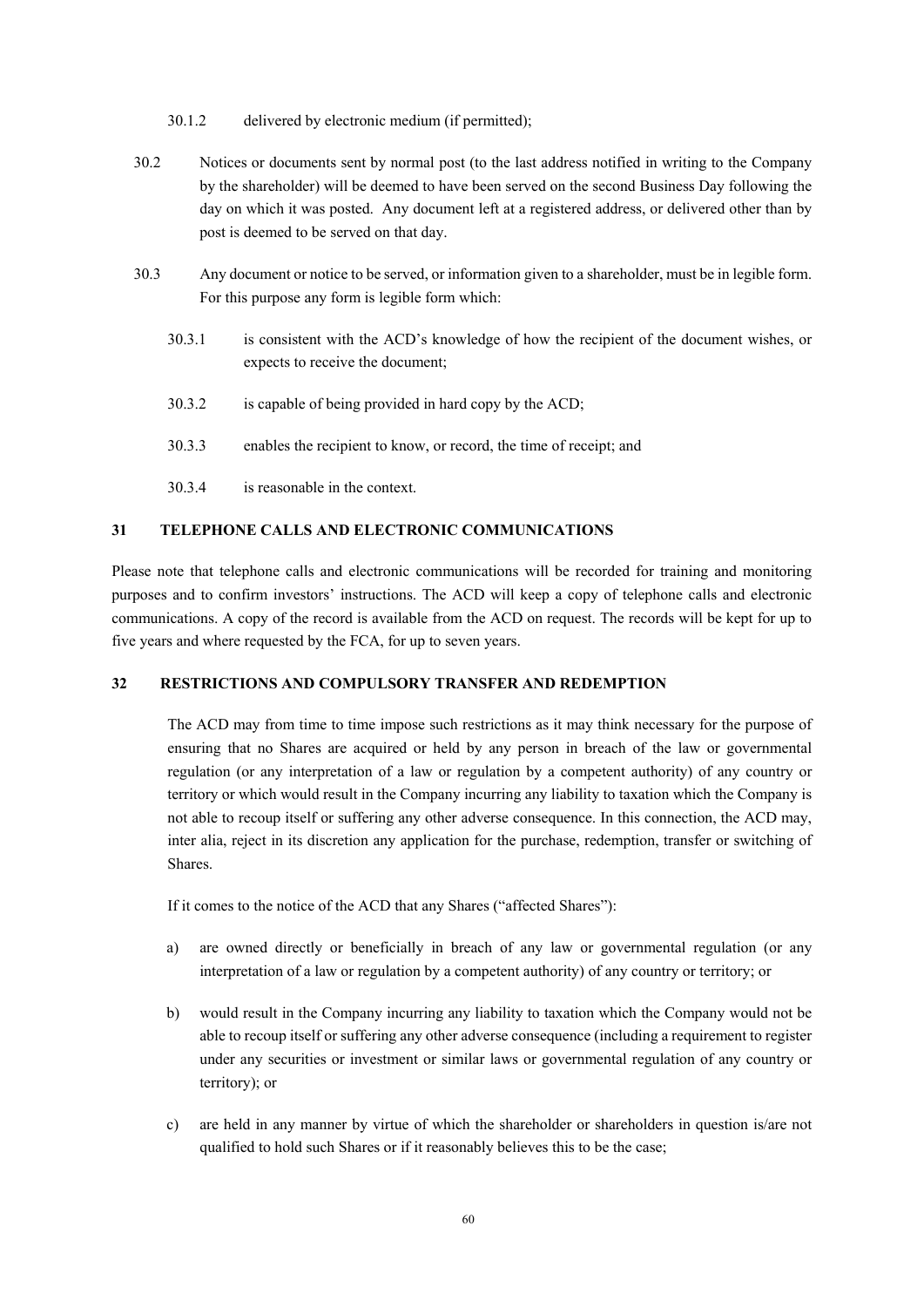the ACD may give notice to the shareholder(s) of the affected Shares requiring the transfer of such Shares to a person who is qualified or entitled to own them or that a request in writing be given for the redemption of such Shares in accordance with the Sourcebook. If any shareholder upon whom such a notice is served does not within 30 days after the date of such notice transfer his affected Shares to a person qualified to own them or submit a written request for their redemption to the ACD or establish to the satisfaction of the ACD (whose judgement is final and binding) that he or the beneficial owner is qualified and entitled to own the affected Shares, he shall be deemed upon the expiry of that 30 day period to have given a request in writing for the redemption or cancellation (at the discretion of the ACD) of all the affected Shares.

A shareholder who becomes aware that he is holding or owns affected Shares shall immediately, unless he has already received a notice as set out above, either transfer all his affected Shares to a person qualified to own them or submit a request in writing to the ACD for the redemption of all his affected Shares.

Where a request in writing is given or deemed to be given for the redemption of affected Shares, such redemption will (if effected) be effected in the same manner as provided for in the Sourcebook.

#### *Mandatory Conversions*

The ACD may also, in its sole discretion, convert some or all of the Shares held by any Shareholder from one class to another class, provided that the terms of the original Shares are substantially similar to the New Shares and, in any event, the conversion does not materially prejudice any such Shareholder. The ACD will provide the Shareholder with 60 days' prior written notice of any such conversion. Please note that, under current tax law, a conversion of Shares between different classes in the same fund will not be deemed to be a realisation for the purposes of capital gains taxation.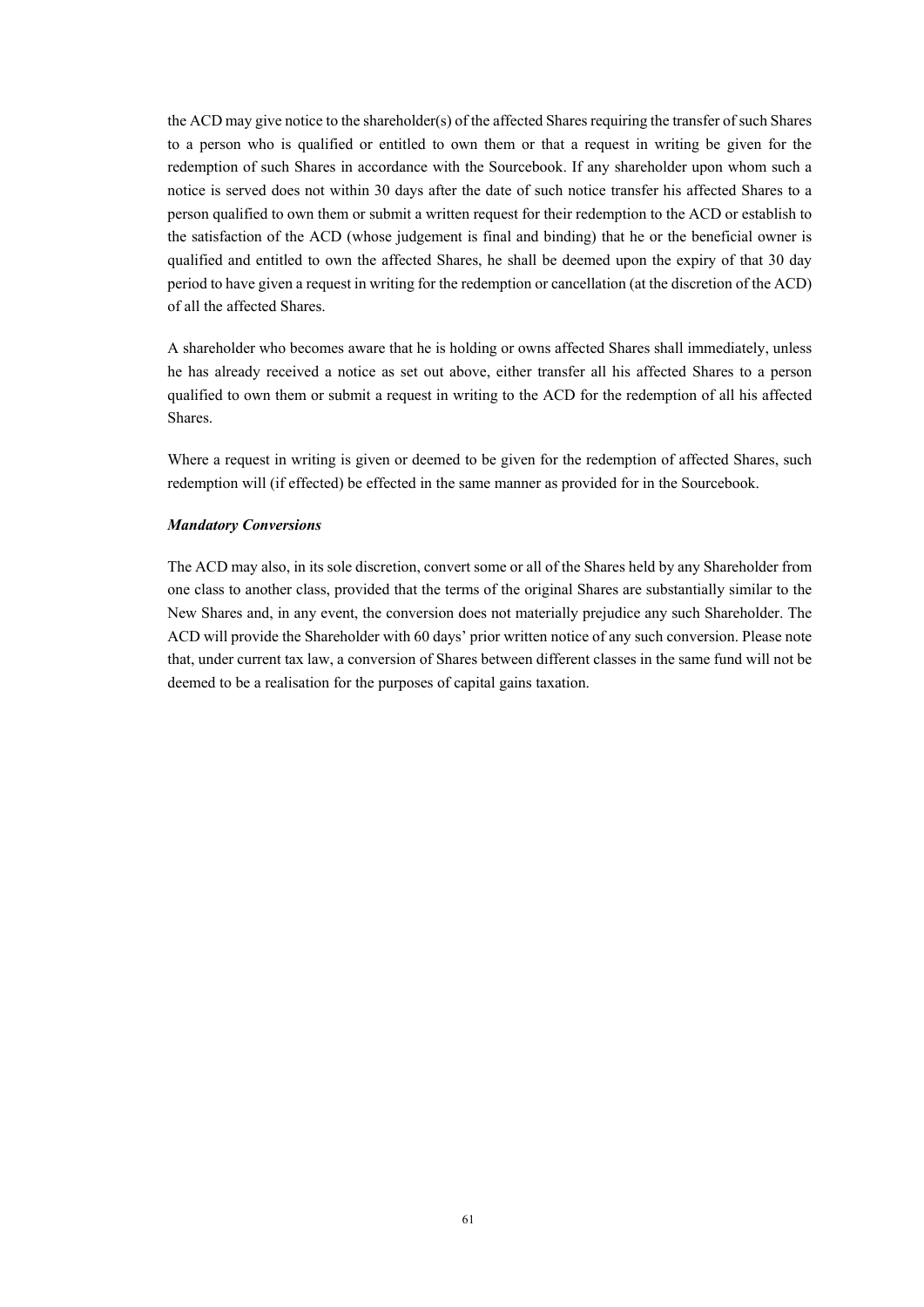#### **ANNEXURE 1**

# **INVESTMENT AND BORROWING POWERS**

The property of the Company will be invested with the aim of achieving the investment objective but subject to the limits on investment set out in the FCA Rules. These limits are summarised below:

# **1 PERMITTED CATEGORIES OF INVESTMENT**

Generally the Company will invest in the investments to which it is dedicated including approved securities which are transferable securities admitted to or dealt in on an eligible market or in a market in the UK or an EEA State which is regulated, operates regularly and is open to the public, units in collective investment schemes, warrants, approved money market instruments, deposits and derivatives and forward transactions.

### **2 ELIGIBLE MARKETS**

- a) Eligible markets are:
	- i) regulated markets; or
	- ii) markets established in the UK or an EEA State which are regulated, operate regularly and are open to the public; and
	- iii) markets which the ACD, after consultation with the Depositary, has decided are appropriate for the purpose of investment of or dealing in the property of the Company having regard to the relevant criteria in the FCA Rules and guidance from the FCA. Such markets must be included in this Prospectus and the Depositary must have taken reasonable care to determine that adequate custody arrangements can be provided for the investment dealt in on that market, and that all reasonable steps have been taken by the ACD in deciding whether that market is eligible. Such markets must operate regularly; be regulated; be recognised as a market or exchange or as a self-regulating organisation by an overseas regulator; be open to the public; be adequately liquid; and must have adequate arrangements for unimpeded transmission of income and capital to or to the order of the investors.
- b) If the ACD and Depositary believe that such an addition would make a fundamental change to the Fund then new eligible securities markets may be added to the existing list only by the passing of a resolution of shareholders at a shareholders' meeting. If not, then the ACD and the Depositary will need to assess whether such an addition would be a significant event requiring shareholders to be notified of the change 60 days in advance, and for the Prospectus to reflect the intended change and the date of commencement, or if the addition is of minimal significance to the investment policy of the Fund such that shareholders will just be notified of the change.
- c) The eligible securities and derivatives markets for each Fund are set out in Annexure 3.

# **3 TRANSFERABLE SECURITIES**

### a) Types of transferable security

i) A transferable security is an investment which is a share, a debenture, an alternative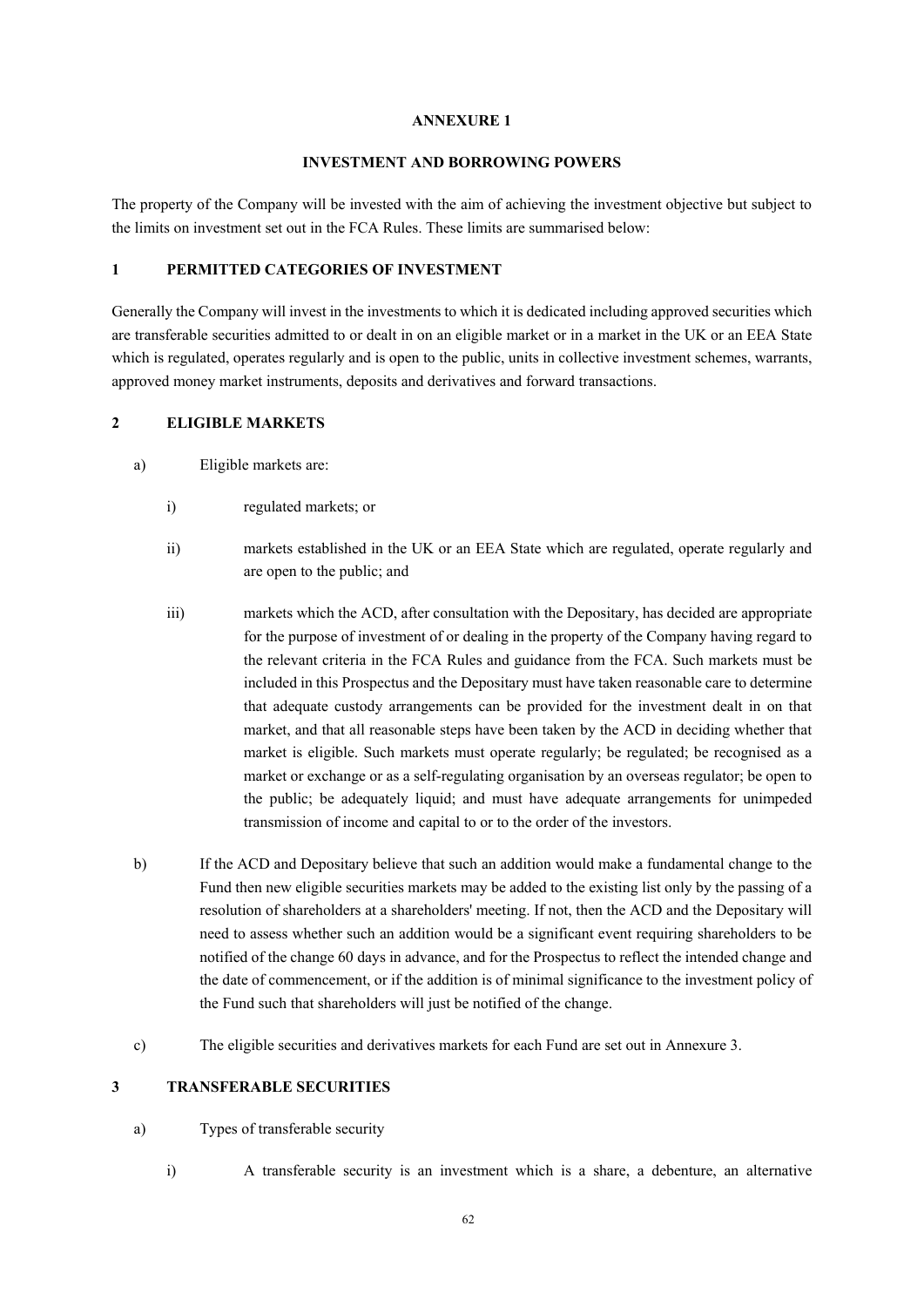debenture, a government and public security, a warrant, or a certificate representing certain securities (as such terms are defined in the FCA Handbook).

- ii) An investment is not a transferable security if the title to it cannot be transferred, or can be transferred only with the consent of a third party.
- iii) In applying paragraph 3a)ii) to an investment which is issued by a body corporate, and which is a share or a debenture (as such terms are defined in the FCA Handbook), the need for any consent on the part of the body corporate or any members or debenture holders of it may be ignored.
- iv) An investment is not a transferable security unless the liability of the holder of it to contribute to the debts of the issuer is limited to any amount for the time being unpaid by the holder of it in respect of the investment.
- b) Criteria for investment in transferable securities
	- i) A fund may invest in a transferable security only to the extent that the transferable security fulfils the following criteria:
		- 1. the potential loss which a fund may incur with respect to holding the transferable security is limited to the amount paid for it;
		- 2. its liquidity does not compromise the ACD's ability to comply with its obligations to redeem units at the request of any qualifying unitholder;
		- 3. reliable valuation is available for it as follows:
			- in the case of a transferable security admitted to or dealt in on an eligible market (see further paragraph 2 above for an explanation of eligible market) where there are accurate, reliable and regular prices which are either market prices or prices made available by valuation systems independent from issuers;
			- in the case of a transferable security not admitted to or dealt in on an eligible market, where there is a valuation on a periodic basis which is derived from information from the issuer of the transferable security or from competent investment research;
		- 4. appropriate information is available for it as follows:
			- in the case of a transferable security admitted to or dealt in on an eligible market, where there is regular, accurate and comprehensive information available to the market on the transferable security or, where relevant, on the portfolio of the transferable security;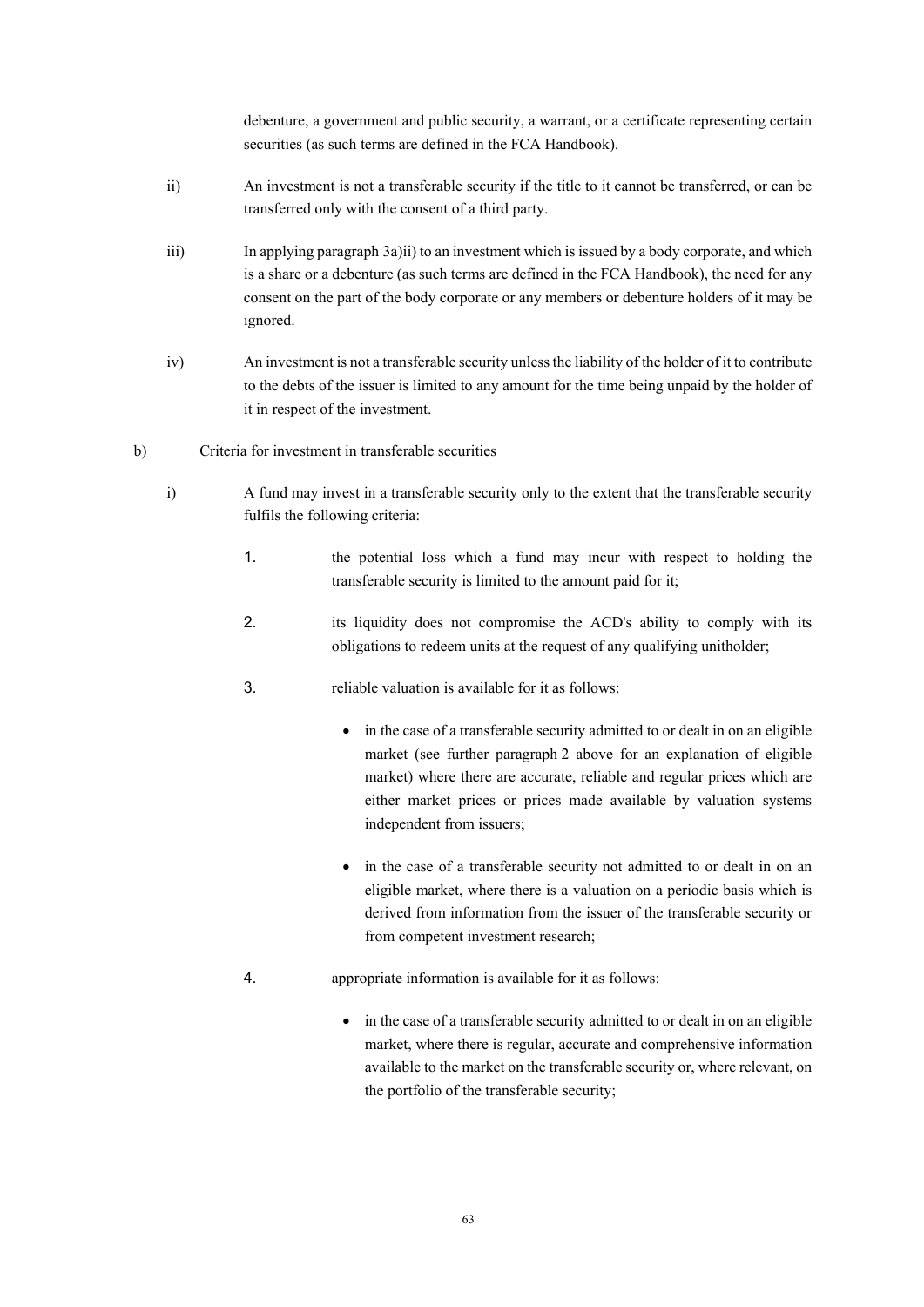- in the case of a transferable security not admitted to or dealt in on an eligible market where there is regular and accurate information available to the ACD on the transferable security or, where relevant, on the portfolio of the transferable security;
- 5. it is negotiable; and
- 6. its risks are adequately captured by the risk management process of the ACD.
- ii) Unless there is information available to the ACD that would lead to a different determination, a transferable security which is admitted to or dealt in on an eligible market shall be presumed:
	- 1. not to compromise the ability of the ACD to comply with its obligations to redeem units at the request of any qualifying unitholder; and
	- 2. to be negotiable.
- c) Closed end funds constituting transferable securities

A unit in a closed end fund shall be taken to be a transferable security for the purposes of investment by a fund, provided it fulfils the criteria for transferable securities set out in paragraph b) above and either:

- i) where the closed end fund is constituted as an investment company or a unit trust:
	- 1. it is subject to corporate governance mechanisms applied to companies; and
	- 2. where another person carries out asset management activity on its behalf that person is subject to national regulation for the purpose of investor protection; or
- ii) where the closed end fund is constituted under the law of contract:
	- 1. it is subject to corporate governance mechanisms equivalent to those applied to companies; and
	- 2. it is managed by a person who is subject to national regulation for the purpose of investor protection.
- d) Transferable securities linked to other assets
	- i) A fund may invest in any other investment which shall be taken to be a transferable security for the purposes of investment by a fund provided the investment:
		- 1. fulfils the criteria for transferable securities set out in paragraph 3b) above; and
		- 2. is backed by or linked to the performance of other assets which may differ from those in which a fund can invest.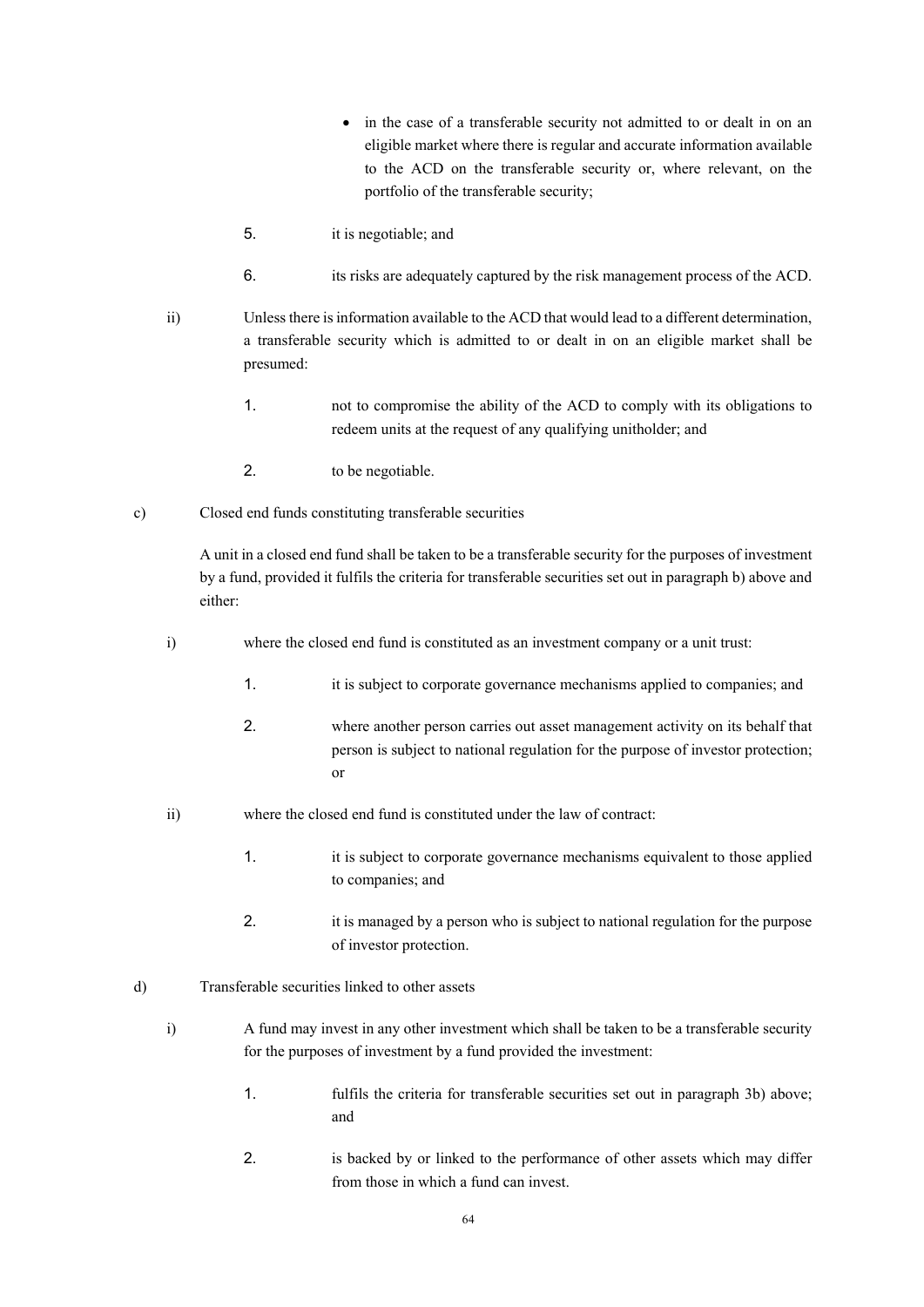ii) Where an investment in paragraph 3d)i) contains an embedded derivative component, the requirements of this paragraph with respect to derivatives and forwards will apply to that component. Please see Annexure 1Part 115 for further details.

# **4 APPROVED MONEY MARKET INSTRUMENTS**

- a) An approved money market instrument is a money market instrument which is normally dealt in on the money market, is liquid and has a value which can be accurately determined at any time.
- b) A money market instrument shall be regarded as normally dealt in on the money market if it:
	- i) has a maturity at issuance of up to and including 397 days;
	- ii) has a residual maturity of up to and including 397 days;
	- iii) undergoes regular yield adjustments in line with money market conditions at least every 397 days; or
	- iv) has a risk profile, including credit and interest rate risks, corresponding to that of an instrument which has a maturity as set out in paragraph 4b)i) or 4b)ii) or is subject to yield adjustments as set out in paragraph 4b)iii).
- c) A money market instrument shall be regarded as liquid if it can be sold at limited cost in an adequately short time frame, taking into account the obligation of the ACD to redeem units at the request of any qualifying unitholder.
- d) A money market instrument shall be regarded as having a value which can be accurately determined at any time if accurate and reliable valuation systems, which fulfil the following criteria, are available:
	- i) enabling the ACD to calculate a net asset value in accordance with the value at which the instrument held in the portfolio could be exchanged between knowledgeable willing parties in an arm's length transaction; and
	- ii) based either on market data or on valuation models including systems based on amortised costs.
- e) A money market instrument that is normally dealt in on the money market and is admitted to or dealt in on an eligible market shall be presumed to be liquid and have a value which can be accurately determined at any time unless there is information available to the ACD that would lead to a different determination.

# **5 TRANSFERABLE SECURITIES AND MONEY MARKET INSTRUMENTS GENERALLY TO BE ADMITTED TO OR DEALT IN ON AN ELIGIBLE MARKET**

- a) Transferable securities and approved money market instruments held within a fund must be:
	- i) admitted to or dealt in on an eligible market (as described in paragraph 2a)i) or paragraph 2a)iii); or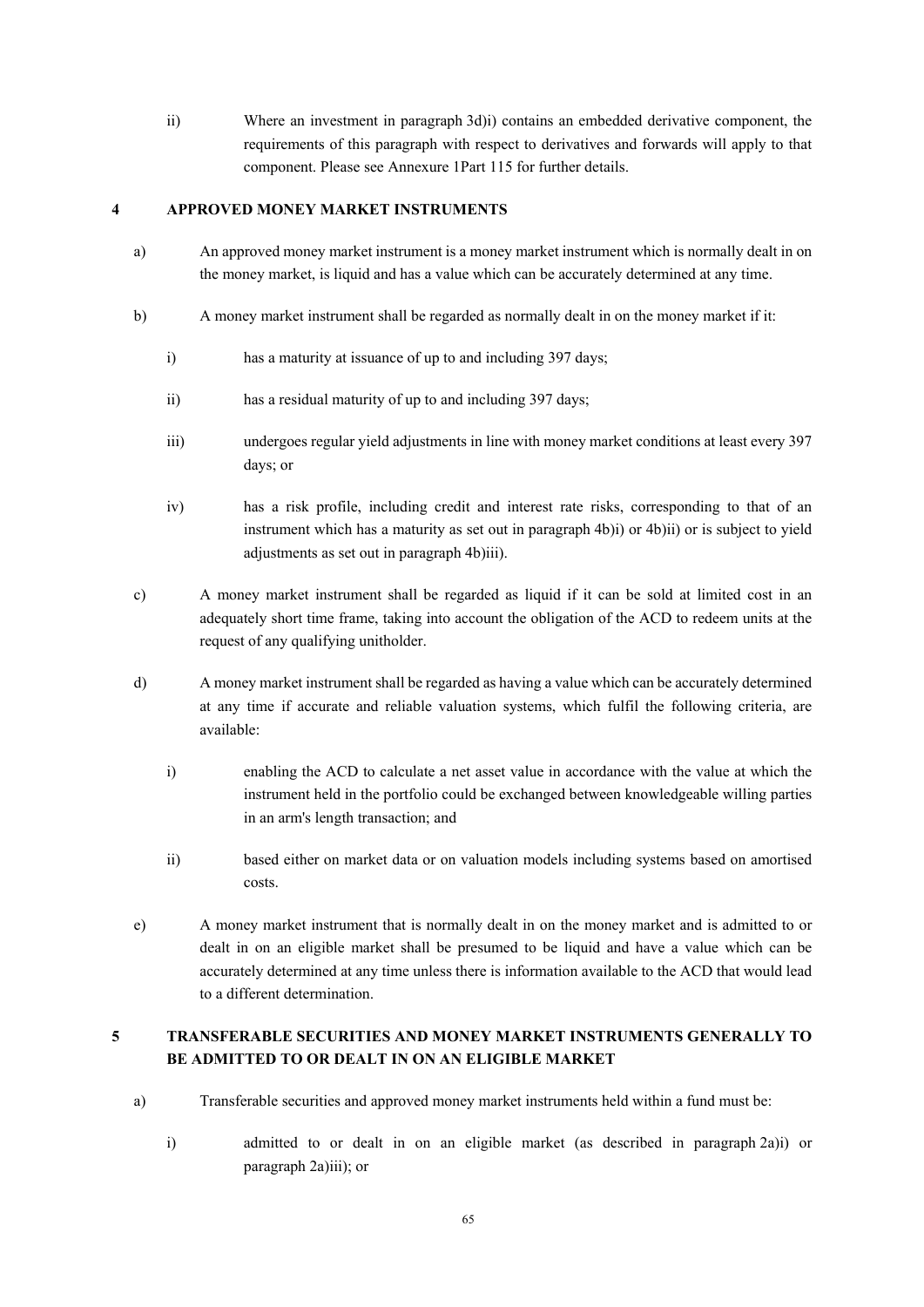- ii) dealt in on an eligible market (as described in paragraph 2a)ii); or
- iii) for an approved money market instrument not admitted to or dealt in on an eligible market falling within the definition as set out in paragraph 6; or
- iv) recently issued transferable securities provided that the terms of issue include an undertaking that application will be made to be admitted to an eligible market; and such admission is secured within a year of issue.
- b) A fund may invest up to 10% of the fund's investments in transferable securities and approved money market instruments other than those referred to in paragraph 5a).

# **6 MONEY MARKET INSTRUMENTS WITH A REGULATED ISSUER**

- a) In addition to instruments admitted to or dealt in on an eligible market, a fund may invest in an approved money-market instrument provided it fulfils the following requirements:
	- i) the issue or the issuer is regulated for the purposes of protecting investors and savings; and
	- ii) the instrument is issued or guaranteed in accordance with paragraph 7.
- b) The issue or the issuer of a money market instrument other than one dealt in on an eligible market, shall be regarded as regulated for the purposes of protecting investors and savings if:
	- i) the instrument is an approved money market instrument;
	- ii) appropriate information is available for the instrument (including information which allows an appropriate assessment of the credit risks related to investments in it) in accordance with paragraph 8 below; and
	- iii) the instrument is freely transferable.

# **7 ISSUERS AND GUARANTORS OF MONEY MARKET INSTRUMENTS**

- a) A fund may invest in an approved money market instrument if it is:
	- i) issued or guaranteed by any one of the following:
		- 1. a central authority of the UK or an EEA state or if the EEA state is a federal state, one of the members making up the federation;
		- 2. a regional or local authority of the UK or an EEA state;
		- 3. the Bank of England, the European Central Bank or a central bank of an EEA state;
		- 4. the EU or the European Investment Bank;
		- 5. a non-EEA state, or in the case of a federal state one of the members making up the federation; or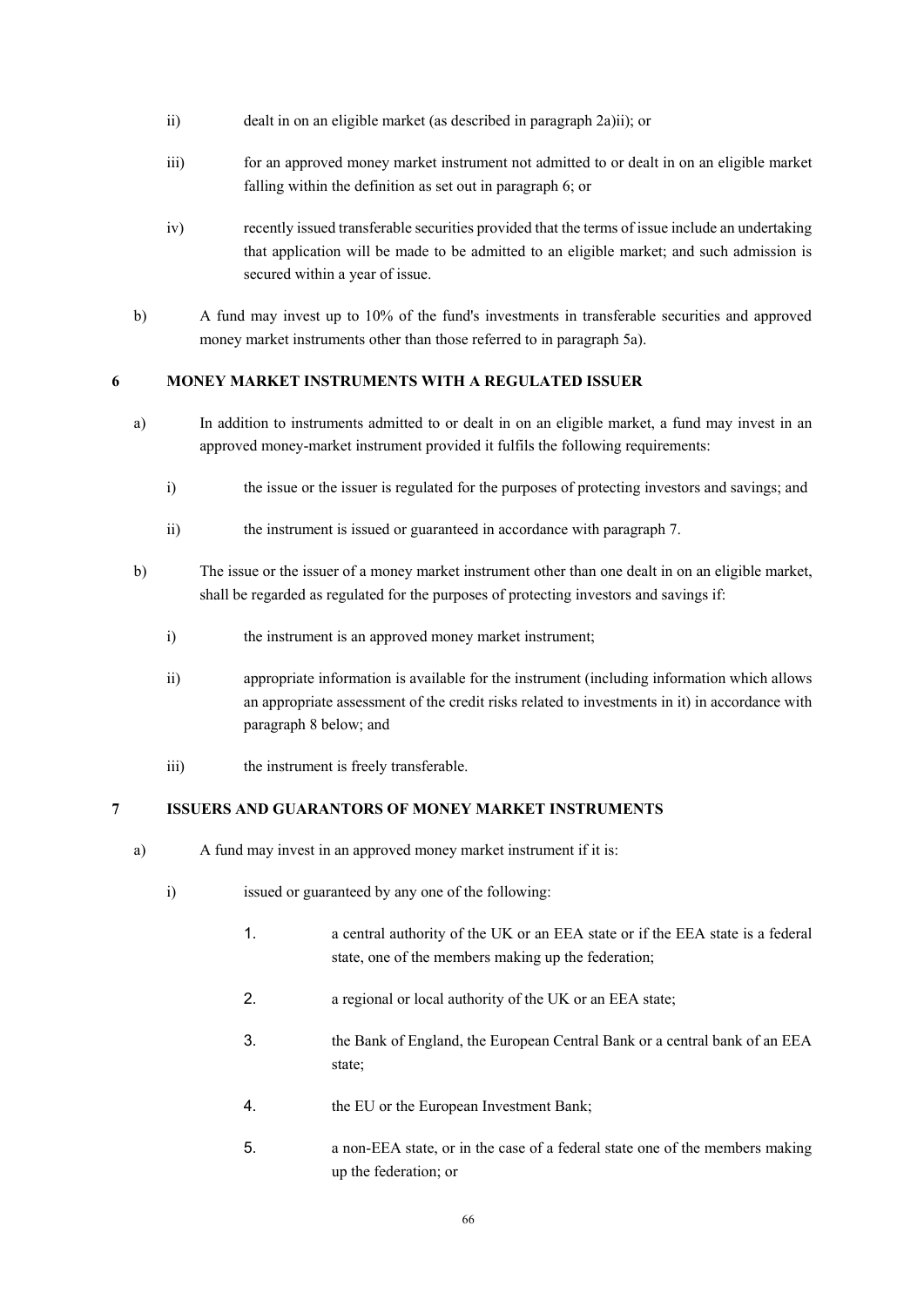- 6. a public international body to which the UK or one or more EEA states belong;
- ii) issued by a body, any securities of which are dealt in on an eligible market; or
- iii) issued or guaranteed by an establishment which is:
	- 1. subject to prudential supervision in accordance with criteria defined by UK or European Union law; or
	- 2. an establishment which is subject to and complies with prudential rules considered by the FCA to be at least as stringent as those laid down by UK or European Union law.
- b) An establishment shall be considered to satisfy the requirement in paragraph 7a)iii)2. if it is subject to and complies with prudential rules, and fulfils one or more of the following criteria:
	- i) it is located in the EEA;
	- ii) it is located in an Organisation for Economic Co-Operation and Development (OECD) country belonging to the Group of Ten;
	- iii) it has at least one investment grade rating;
	- iv) on the basis of an in depth analysis of the issuer, it can be demonstrated that the prudential rules applicable to that issuer are at least as stringent as those laid down by UK or European Union law.

### **8 APPROPRIATE INFORMATION FOR MONEY MARKET INSTRUMENTS**

- a) In the case of an approved money market instrument within paragraph 7a)ii) or issued by a body referred to in the FCA Rules at COLL 5.2.10EG; or which is issued by an authority within paragraph 7a)i)2. or a public international body within paragraph 7a)i)6., but is not guaranteed by a central authority within paragraph 7a)i)1., the following information must be available:
	- i) information on both the issue or the issuance programme, and the legal and financial situation of the issuer prior to the issue of the instrument, verified by appropriately qualified third parties not subject to instructions from the issuer;
	- ii) updates of that information on a regular basis and whenever a significant event occurs; and
	- iii) available and reliable statistics on the issue or the issuance programme.
- b) In the case of an approved money market instrument issued or guaranteed by an establishment within paragraph 7a)iii) the following information must be available:
	- i) information on the issue or the issuance programme or on the legal and financial situation of the issuer prior to the issue of the instrument;
	- ii) updates of that information on a regular basis and whenever a significant event occurs; and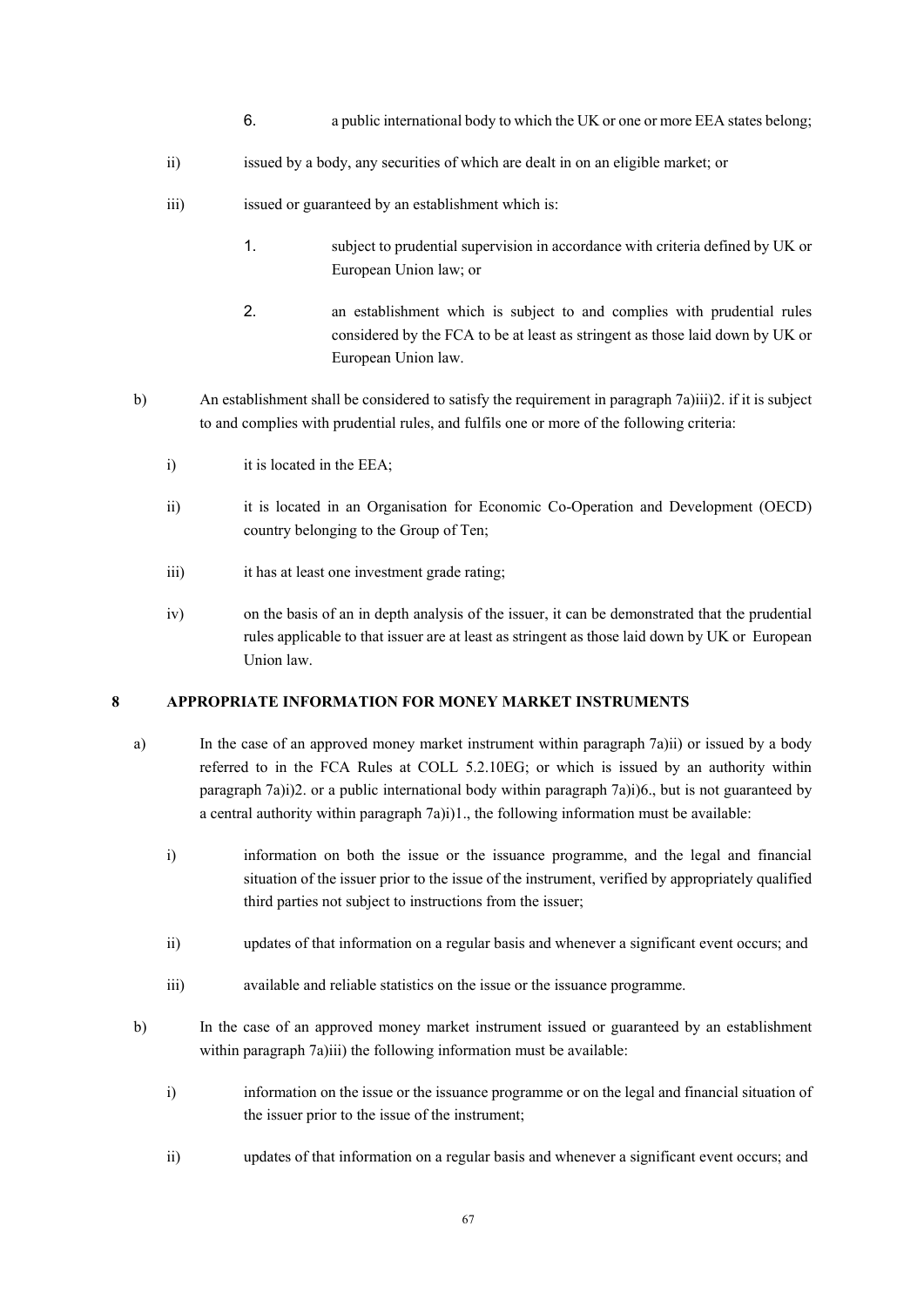- iii) available and reliable statistics on the issue or the issuance programme, or other data enabling an appropriate assessment of the credit risks related to investment in those instruments.
- c) In the case of an approved money market instrument within paragraph 7a)i)1., 7a)i)4. or 5 or which is issued by an authority within paragraph  $(7a)i)2$ . or a public international body within paragraph 7a)i)6. and is guaranteed by a central authority within paragraph 7a)i)1. information must be available on the issue or the issuance programme, or on the legal and financial situation of the issuer prior to the issue of the instrument.

### **9 SPREAD : GENERAL**

- a) This rule does not apply in respect of a transferable security or an approved money-market instrument to which paragraph 10 (Spread: government and public securities) applies.
- b) The specific limits are set out as follows:
	- i. Not more than 20% in value of a Fund's property can consist of deposits with a single body.
	- ii. Not more than 5% of a Fund's property may be invested in transferable securities (other than Government and public securities) and approved money market instruments issued by any one issuer. However:
		- (a) not more than 10% in value of a Fund may be invested in those securities and instruments (or certificates representing those securities) issued by the same issuer if the value of all such holdings combined does not exceed 40% of the value of the property of a Fund (covered bonds need not be taken into account for the purpose of applying the limit of 40%).
		- (b) the limit of 5% is raised to 25% in value of a Fund in respect of covered bonds, provided that when a Fund invests more than 5% in covered bonds issued by a single body, the total value of covered bonds held must not exceed 80% in value of a Fund's property.
	- iii. The exposure to any one counterparty in an OTC derivative transaction must not exceed 5% in value of the Fund's property (10% when the counterparty is an Approved Bank).
	- iv. Not more than 20% in value of the scheme property of a Fund can consist of transferable securities and approved money market instruments issued by the same group. (For the purposes of this requirement companies included in the same group for the purposes of consolidated accounts as defined in accordance with section 399 of the Companies Act 2006, Directive 2013/34/EU or in the same group in accordance with international accounting standards are regarded as a single body).
- c) Not more than 20% in value of a Fund's property is to consist of the units of any one collective investment scheme.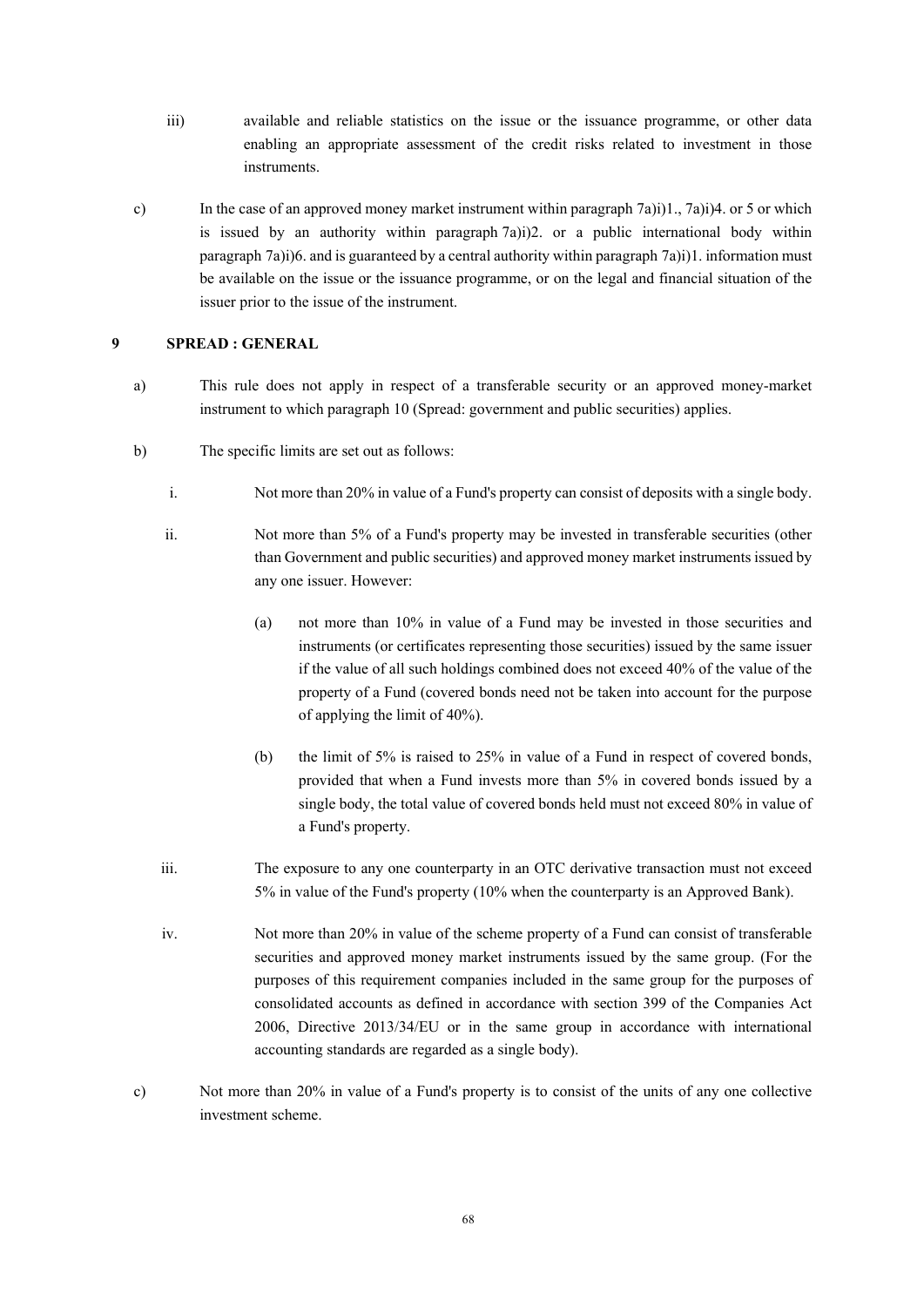- d) In applying the limits in paragraphs 9.b)i 9.b)ii and 9.b)ii(b) in relation to a single body and subject to paragraph 9.b)ii(b) not more than 20% in value of the Fund's investments can consist of any combination of two or more of the following:
	- i) transferable securities (including covered bonds) or approved money market instruments issued by; or
	- ii) deposits made with; or
	- iii) exposures from OTC derivatives transactions made with;

a single body.

# **10. SPREAD : GOVERNMENT AND PUBLIC SECURITIES**

- a) The following section applies in respect of a transferable security or an approved money-market instrument ("such securities") that is issued or guaranteed by:
	- i. the UK or an EEA State:
	- ii. a local authority of the UK or an EEA State;
	- iii. a non-EEA State; or
- b) a public international body to which the UK or one or more EEA States belong.
- c) Where no more than 35% in value of the scheme property is invested in such securities issued by any one body, there is no limit on the amount which may be invested in such securities in any one issue.
- d) In relation to such securities:
	- i. issue, issued and issuer include guarantee, guaranteed and guarantor; and
	- ii. an issue differs from another if there is a difference as to repayment date, rate of interest, guarantor or other material terms of the issue;
- e) **Up to 100% of the scheme property of the Company or of any Fund, as the case may be, may be invested in government and public securities issued by or on behalf of or guaranteed by a single issuer which may be one of the following:** 
	- i. **the government of the United Kingdom, Ireland, France, Germany, Luxembourg, Netherlands, Belgium, Denmark, Italy, Spain, Portugal, Greece, Austria, Finland, Iceland, Norway, Sweden, Czech Republic, Slovakia, Hungary, Slovenia, Latvia, Lithuania, Estonia, Poland, Cyprus and Malta, and the governments of Australia, Canada, Japan, New Zealand, Norway, Switzerland or the United States of America; or public securities issued by or on behalf of any international organization of which either the United Kingdom or any other member state of the European Union is a member.**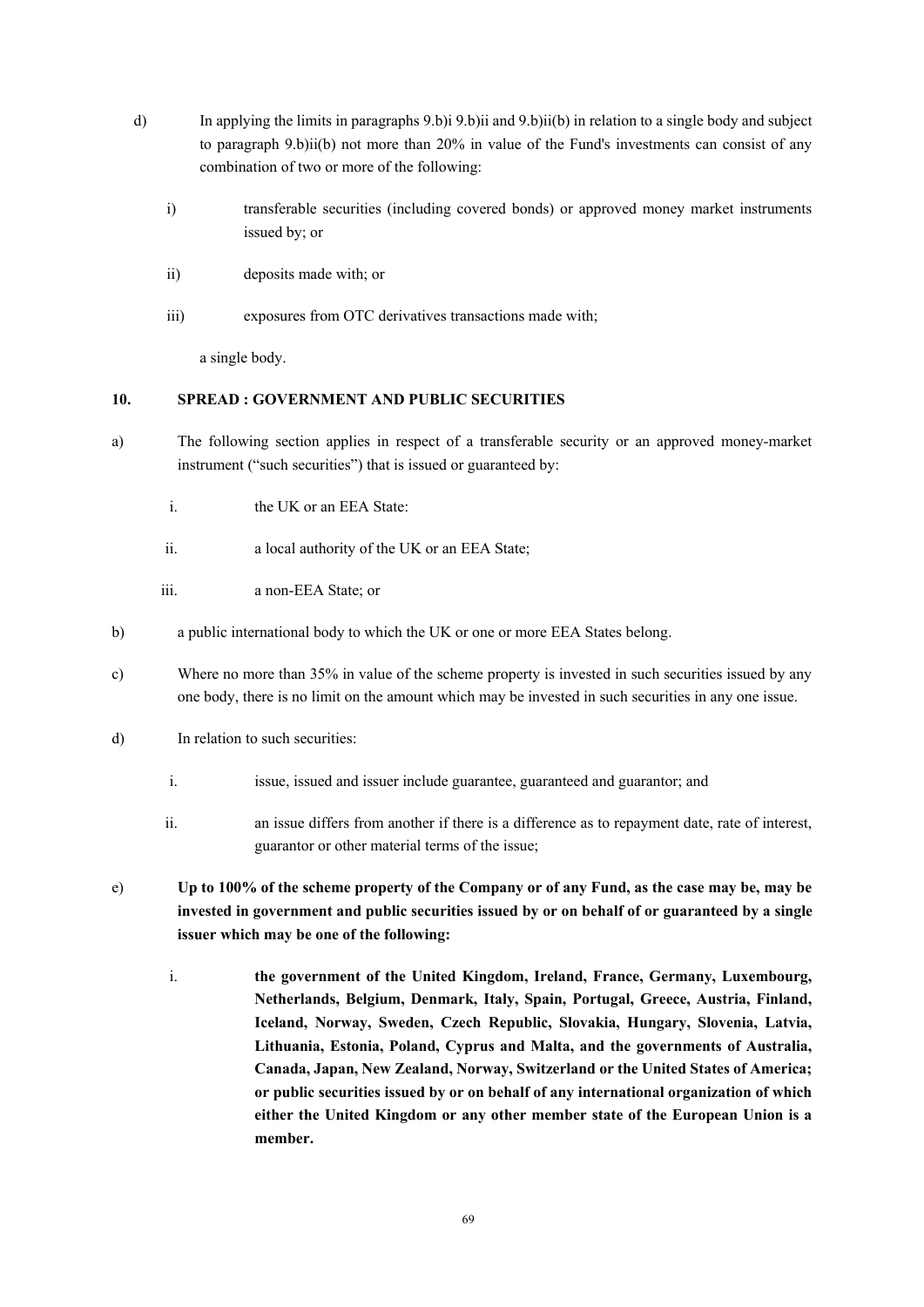- f) The ACD has consulted with the Depositary and considers that the issuers named above are ones which are appropriate in accordance with the investment objectives of the Funds set out in Annexure 2. **If more than 35% in value of the scheme property of a Fund is invested in government and public securities issued by any one issuer, no more than 30% in value of the scheme property of that Fund may consist of such securities of any one issue and the scheme property must also include at least six different issues whether of that issuer or another issuer**.
	- g) Notwithstanding paragraph 9a), and subject to paragraph 10c) and 10f) in applying the 20% limit in 9d) with respect to a single body, government and public securities issued by that body shall be taken into account.

# **11 INVESTMENT IN COLLECTIVE INVESTMENT SCHEMES**

- a) The Funds have a restriction preventing more than 10% in value of the scheme property being invested in units in other collective investment schemes:
- b) Investment may be made in another collective investment scheme managed by the ACD or an associate of the ACD, subject to those of the FCA Rules which prevent double charging. Investment may only be made in other collective investment schemes whose maximum annual management charge does not exceed 5%.
- c) A Fund may invest in units in collective investment schemes provided that the scheme (a "second scheme") satisfies the following conditions and provided that not more than 30% of the value of the Fund is invested in second schemes within paragraphs 10b)ii) to 10b)v) below. The second scheme must:
	- i) be a UCITS or a scheme which complies with the conditions necessary for it to enjoy the rights conferred by the UCITS Directive as implemented in the EEA; or
	- ii) be recognised under the provision of section 272 of the Act that is authorised by the supervisory authorities of Guernsey, Jersey or the Isle of Man; or
	- iii) be authorised as a Non-UCITS retail scheme; or
	- iv) be authorised in an EEA state; or
	- v) a scheme authorised by the competent authority of an OECD member country (other than an EEA state) which has:
	- vi) signed the IOSCO Multilateral Memorandum of Understanding; and
	- vii) approved the scheme's management company, rules and depositary/custody arrangements.

Provided that for paragraphs 10b)ii) to 10b)v) the requirements of COLL 5.2.13AR are also met.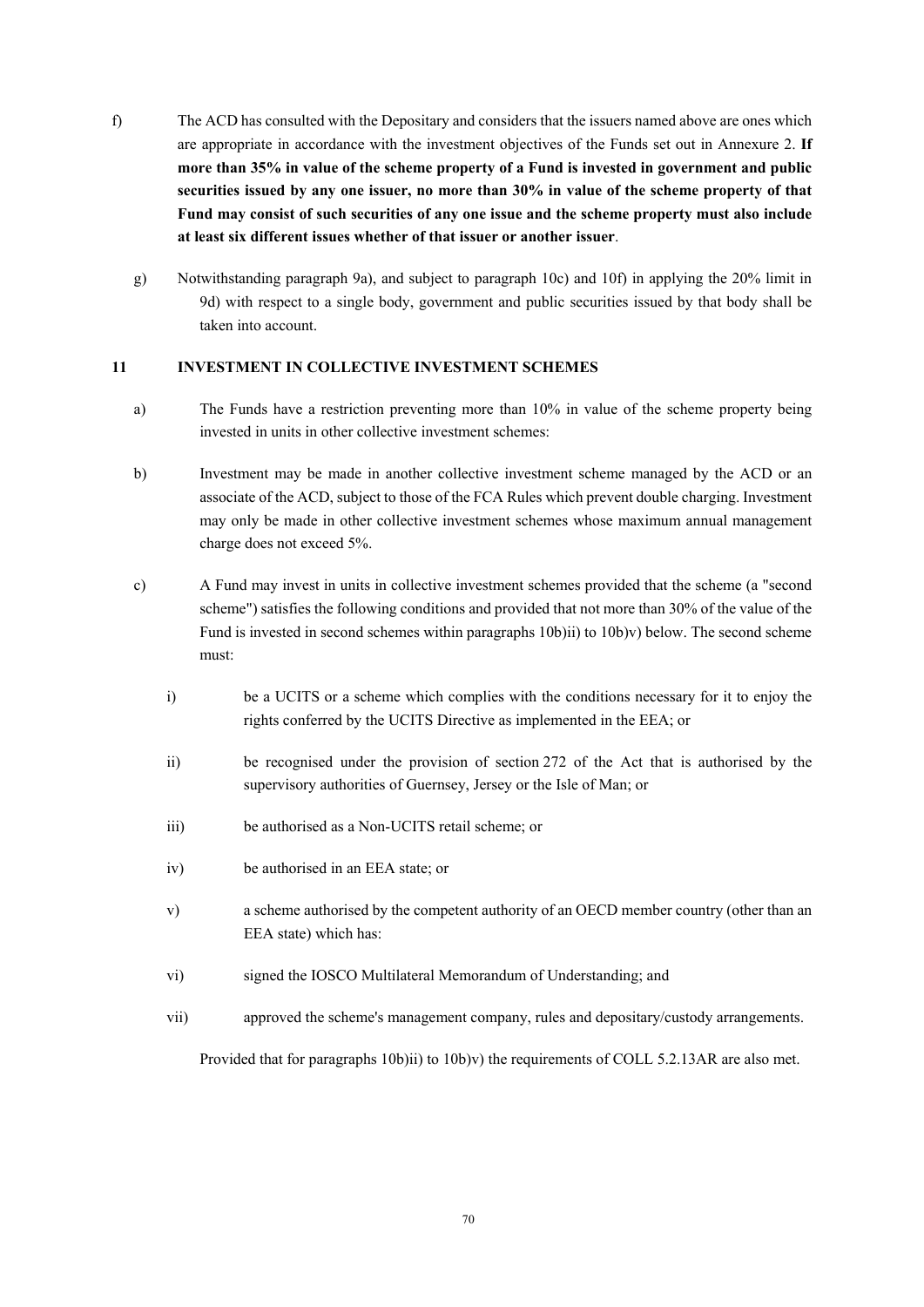- d) Investee schemes must also comply with the rules relating to investment in associated collective investment schemes, investment in other group schemes contained in the FCA Rules and themselves be schemes which have terms which prohibit more than 10% of their assets consisting of units in other collective investment schemes. Where the second scheme is an umbrella these provisions apply to each Fund as if it were a separate scheme.
- e) The Funds may invest in units of collective investment schemes and pay any related charges or expenses for investing in such units unless the schemes are managed, operated or administered by the ACD (or one of its associates) in which case, the Fund will pay no additional management or administrative charges to the ACD or its associate (as the case may be).

# **12 WARRANTS AND NIL AND PARTLY PAID SECURITIES**

- a) Up to 100% in value of the Scheme Property of a Fund may consist of warrants (which may at times make the portfolio composition highly volatile), provided that warrants may only be held if it is reasonably foreseeable there will be no change to the Scheme Property between the acquisition of the warrant and its exercise and the rights conferred by the proposed warrant and all other warrants forming part of the Scheme Property at the time of the acquisition of the proposed warrant will be exercised and that the exercise of the rights conferred by the warrants will not contravene the FCA Rules.
- b) Securities on which any sum is unpaid may be held provided that it is reasonably foreseeable that the amount of any existing and potential call for any sum unpaid could be paid by the Fund at any time when the payment is required without contravening the FCA Rules.
- c) A warrant which is an investment falling within article 80 of the Regulated Activities Order (Certificates representing certain securities) and which is akin to an investment falling within article 79 (Instruments giving entitlement to investments) of the Regulated Activities Order may not be included in the Scheme Property unless it is listed on an eligible securities market.
- d) It is possible that more than 5% in value of a Fund may be invested in warrants, in which case the Net Asset Value of that Fund may, at times, be highly volatile.

# **13 MONEY MARKET INSTRUMENTS**

- a) Up to 100% in value of the Scheme Property of a Fund can consist of money market instruments, which are normally dealt in on the money market, are liquid and whose value can be accurately determined at any time provided the money market instrument is admitted to or normally dealt on an eligible market; or is issued or guaranteed by one of the following: the government of the United Kingdom and the United States of America; or issued by a body, any securities of which are dealt in on an eligible market; or issued or guaranteed by an establishment subject to prudential supervision in accordance with criteria defined by European Union law or by an establishment which is subject to and complies with prudential rules considered by the FCA to be at least as stringent as those laid down by European Union law.
- b) Notwithstanding the above, up to 10% of the Scheme Property of a Fund may be invested in money market instruments which do not meet these criteria.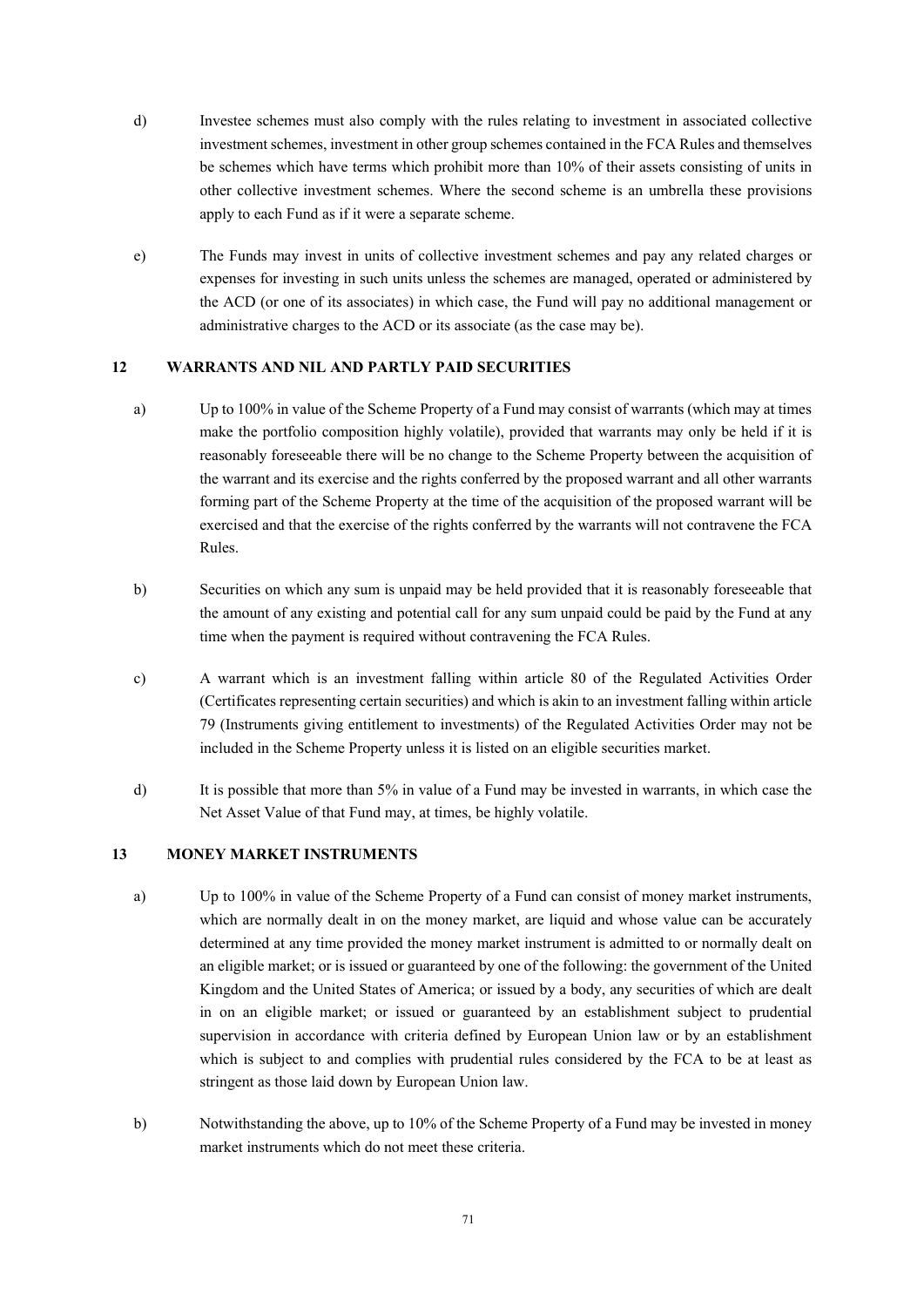# **14 DEPOSITS**

**Up to 20% in value of the Scheme Property of a Fund can consist of deposits with a single body. The Fund may only invest in deposits with an Approved Bank and which are repayable on demand, or have the right to be withdrawn, and maturing in no more than 12 months**.

# **15 DERIVATIVES AND FORWARD TRANSACTIONS**

**Derivative transactions may be used for the purposes of hedging and meeting the investment objective of a Fund. The use of derivatives will not contravene the investment objectives of a Fund. The use of derivatives for investment purposes means that the Net Asset Value of that Fund may at times be highly volatile, although derivatives will not be used with the intention of raising the risk profile of a Fund.** 

The ACD must use a risk management process enabling it to monitor and measure as frequently as appropriate the risk of a Fund's positions and their contribution to the overall risk profile of the Fund. The risk management process maintained by the ACD should take into account the investment objectives and policies of the Funds. See paragraph 16.6 for further details.

The quantitative limits applied to risk management of the Funds are such that the total derivative exposure will not exceed 50% of the total value of the Scheme Property of a Fund. All exposures are monitored by the ACD and communicated to the relevant authorities. Any recent development of the risk and yields of the main categories of investment will be disclosed in the Report and Accounts.

- a) Except as set out in this Section 15 there is no upper limit on the use of transactions in derivatives or forward transaction for a Fund but they must not be effected for a Fund unless it is a permitted transaction as set out in the FCA Rules and it is covered as required by the FCA Rules.
- b) A transaction in derivatives or a forward transaction cannot be effected for the Funds unless:
	- i) it is a permitted derivatives and forward transaction (broadly a derivative must be effected on or under the rules of any eligible derivatives market and have underlying consisting of any or all of the following; transferable securities, approved money market instruments, deposits, permitted derivatives, permitted collective investment schemes, permitted financial indices, interest rates, foreign exchange rates, currencies); and
	- ii) it is covered as required by the FCA Rules at COLL 5.3.3AR.
- c) The exposure to the underlying assets must not exceed the limits in paragraph 9 except as provided in paragraph 14f).
- d) Where a transferable security or approved money market instrument embeds a derivative this must be taken into account for the purposes of complying with these investment restrictions.
- e) A transferable security or an approved money market instrument will embed a derivative if it contains a component which fulfils the following criteria: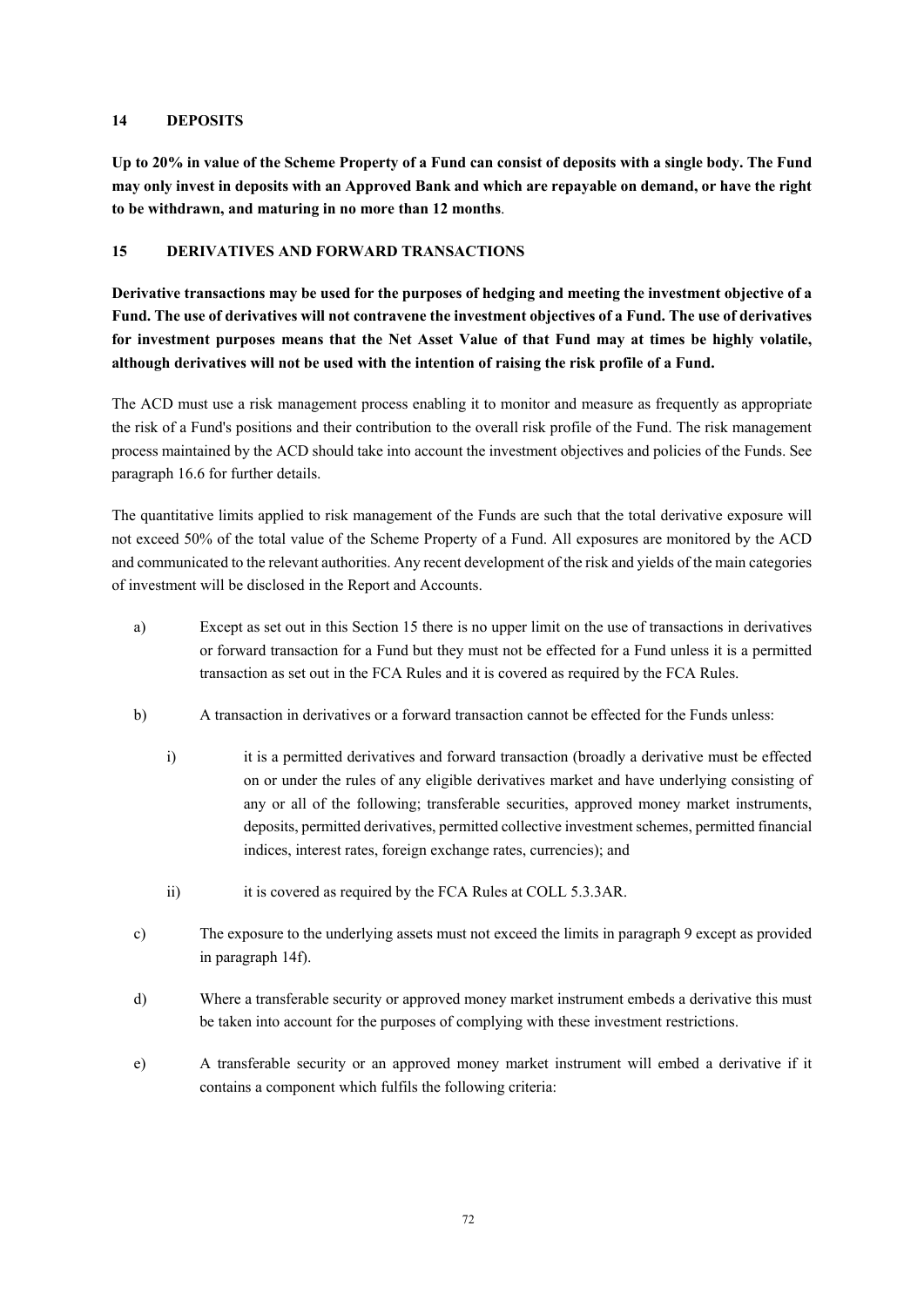- i) by virtue of that component some or all of the cash flows that otherwise would be required by the transferable security or approved money market instrument which functions as host contract can be modified according to a specified interest rate, financial instrument price, foreign exchange rate, index of prices or rates, credit rating or credit index or other variable, and therefore vary in a way similar to a stand-alone derivative;
- ii) the economic characteristics and risks are not closely related to the economic characteristics and risks of the host contract; and
- iii) it has a significant impact on the risk profile and pricing of the transferable security or approved money market instrument.
- f) A transferable security or an approved money market instrument does not embed a derivative where it contains a component which is contractually transferable independently of the transferable security or the approved money market instrument. That component shall be deemed to be a separate instrument.
- g) If a Fund invests in an index-based derivative provided the relevant index falls within the FCA Rules at COLL 5.6.23R the underlying constituents of the index do not have to be taken into account for the purposes of paragraph 9 above, provided the ACD takes account of the requirements for a prudent spread of risk.
- h) A derivative or forward transaction which will or could lead to the delivery of property for the account of the Funds may be entered into only if:
	- i) that property can be held for the account of the Funds; and
	- ii) the ACD, having taken reasonable care, determines that delivery of the property under the transaction will not occur or will not lead to a breach of the FCA Rules.
- i) No agreement by or on behalf of a Fund to dispose of property or rights (except for a deposit) may be made unless:
	- i) the obligation to make the disposal and any other similar obligation could immediately be honoured by the Fund by delivery of property or the assignment of rights; and
	- ii) the property and rights at paragraph 14i)i)are owned by the Fund at the time of the agreement.

## **16 PERMITTED TRANSACTIONS (DERIVATIVES AND FORWARDS)**

- a) A transaction in a derivative must:
	- i) be in an approved derivative; or
	- ii) be an OTC derivative which complies with paragraph 15g) and:
- b) In addition: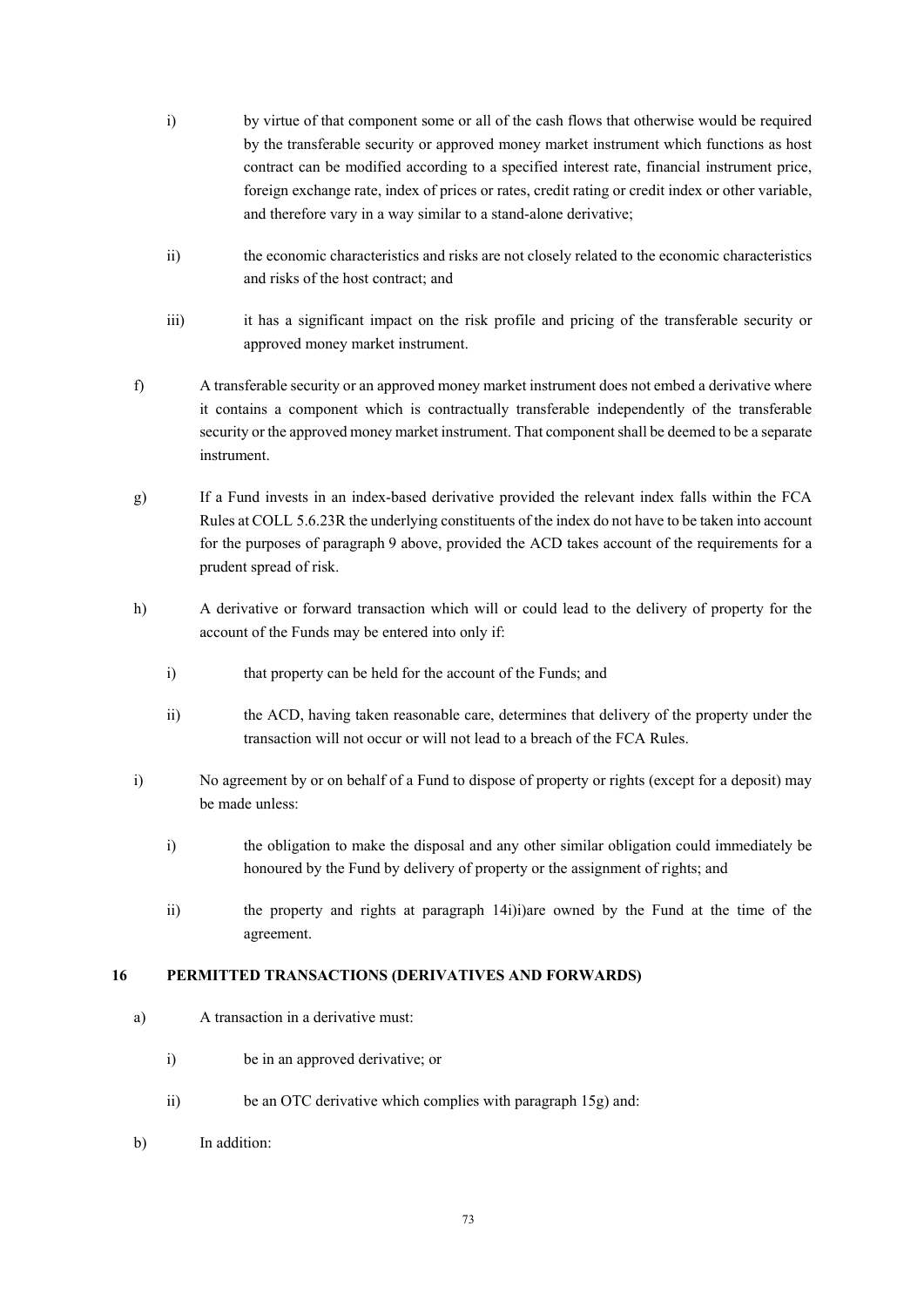- i) the underlying must consist of any or all of the following to which the scheme is dedicated: transferable securities; approved money-market instruments; permitted deposits; permitted derivatives; permitted collective investment scheme units; certain financial indices; interest rates; foreign exchange rates and currencies;
- ii) the exposure to the underlying must not exceed the limits set out at paragraph 9 above.
- c) A transaction in an approved derivative must be effected on or under the rules of an eligible derivatives market. A derivatives transaction must not cause a Fund to diverge from its investment objectives as stated in the Instrument and the most recently published prospectus and must not be entered into if the intended effect is to create the potential for an uncovered sale of one or more transferable securities, approved money market instruments, collective investment scheme units or derivatives.
- d) Any forward transaction must be with an eligible institution or an Approved Bank.
- e) A Fund may not undertake transactions in derivatives of commodities.
- f) A derivative includes an instrument which fulfils the following criteria:
	- i) it allows the transfer of the credit risk of the underlying independently from the other risks associated with that underlying;
	- ii) it does not result in the delivery or the transfer of assets other than those referred to in COLL 5.2.6A R (UCITS schemes: permitted types of scheme property) including cash;
	- iii) in the case of an OTC derivative, it complies with the requirements in COLL 5.2.23 R (OTC transactions in derivatives);
	- iv) its risks are adequately captured by the risk management process of the ACD, and by its internal control mechanisms in the case of risks of asymmetry of information between the ACD and the counterparty to the derivative, resulting from potential access of the counterparty to non-public information on persons whose assets are used as the underlying by that derivative.
- g) OTC transactions in under this paragraph 15g) must be:
	- i) with an approved counterparty; a counterparty to a transaction in derivatives is approved only if the counterparty is:
		- 1. an eligible institution or an Approved Bank; or
		- 2. a person whose permission (including any requirements or limitations), as published in the FCA Register, or whose Home State authorisation, permits it to enter into the transaction as principal off-exchange;
	- ii) on approved terms; the terms of the transaction in derivatives are approved only if the ACD: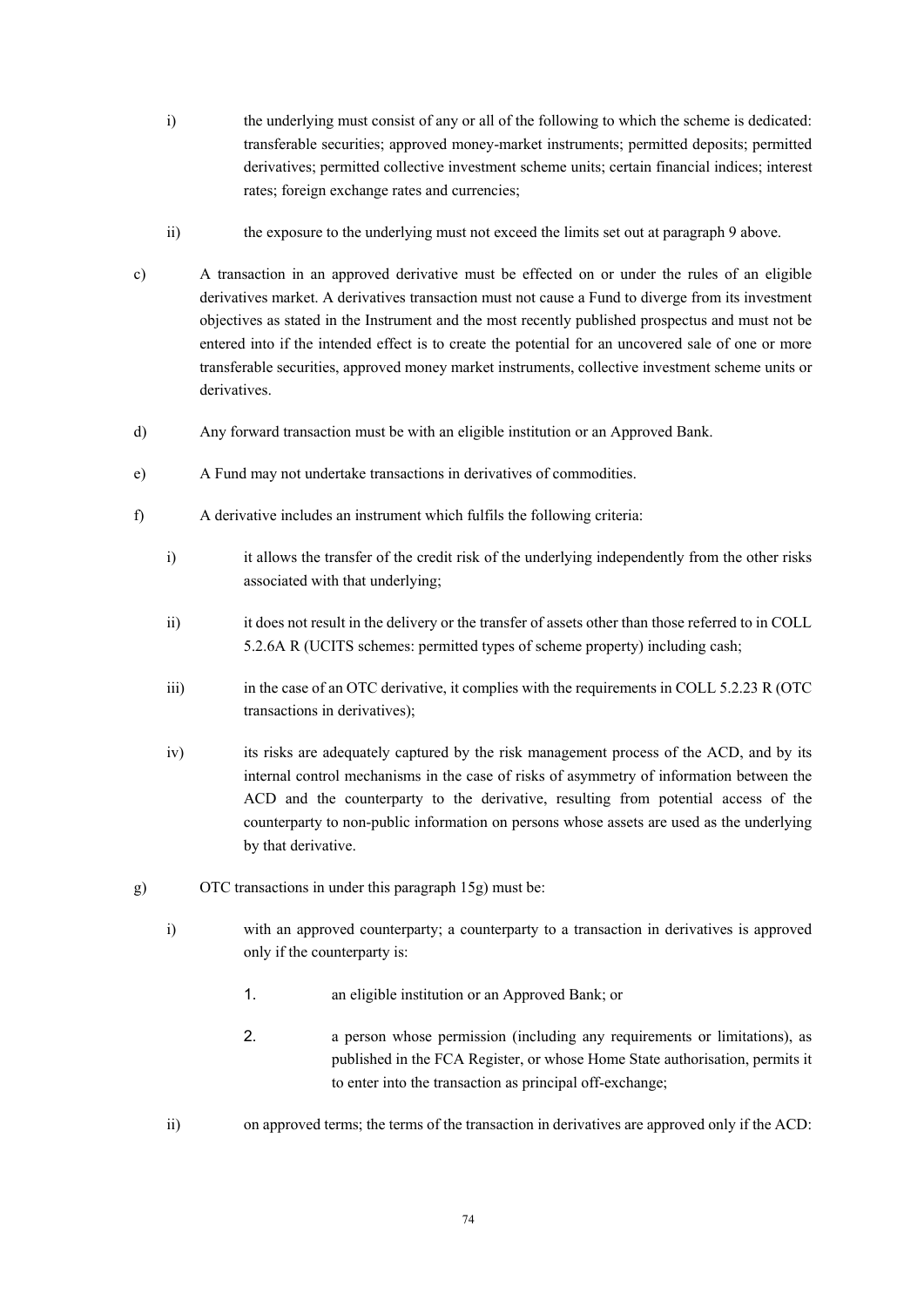- 1. carries out, at least daily, a reliable and verifiable valuation in respect of that transaction corresponding to its fair value and which does not rely only on market quotations by the counterparty; and
- 2. can enter into one or more further transactions to sell, liquidate or close out that transaction at any time, at its fair value;
- iii) capable of reliable valuation; a transaction in derivatives is capable of reliable valuation only if the ACD having taken reasonable care determines that, throughout the life of the derivative (if the transaction is entered into), it will be able to value the investment concerned with reasonable accuracy:
	- 1. on the basis of an up-to-date market value which the ACD and the Depositary have agreed is reliable; or
	- 2. if the value referred to in 1. is not available, on the basis of a pricing model which the ACD and the Depositary have agreed uses an adequate recognised methodology; and
- iv) subject to verifiable valuation; a transaction in derivatives is subject to verifiable valuation only if, throughout the life of the derivative (if the transaction is entered into) verification of the valuation is carried out by:
	- 1. an appropriate third party which is independent from the counterparty of the derivative, at an adequate frequency and in such a way that the ACD is able to check it; or
	- 2. a department within the ACD which is independent from the department in charge of managing the scheme property and which is adequately equipped for such a purpose.

## 17 **FINANCIAL INDICES UNDERLYING DERIVATIVES**

- a) The financial indices referred to in paragraph 15b)i) are those where the index is sufficiently diversified, it represents an adequate benchmark for the market to which it refers, and the index is published in an appropriate manner.
- b) A financial index is sufficiently diversified if:
	- i) it is composed in such a way that price movements or trading activities regarding one component do not unduly influence the performance of the whole index;
	- ii) where it is composed of assets in which the Fund is permitted to invest, its composition is at least diversified in accordance with the requirements with respect to spread and concentration set out in this Annexure; and
	- iii) where it is composed of assets in which the Fund cannot invest, it is diversified in a way which is equivalent to the diversification achieved by the requirements with respect to spread and concentration set out in this Annexure.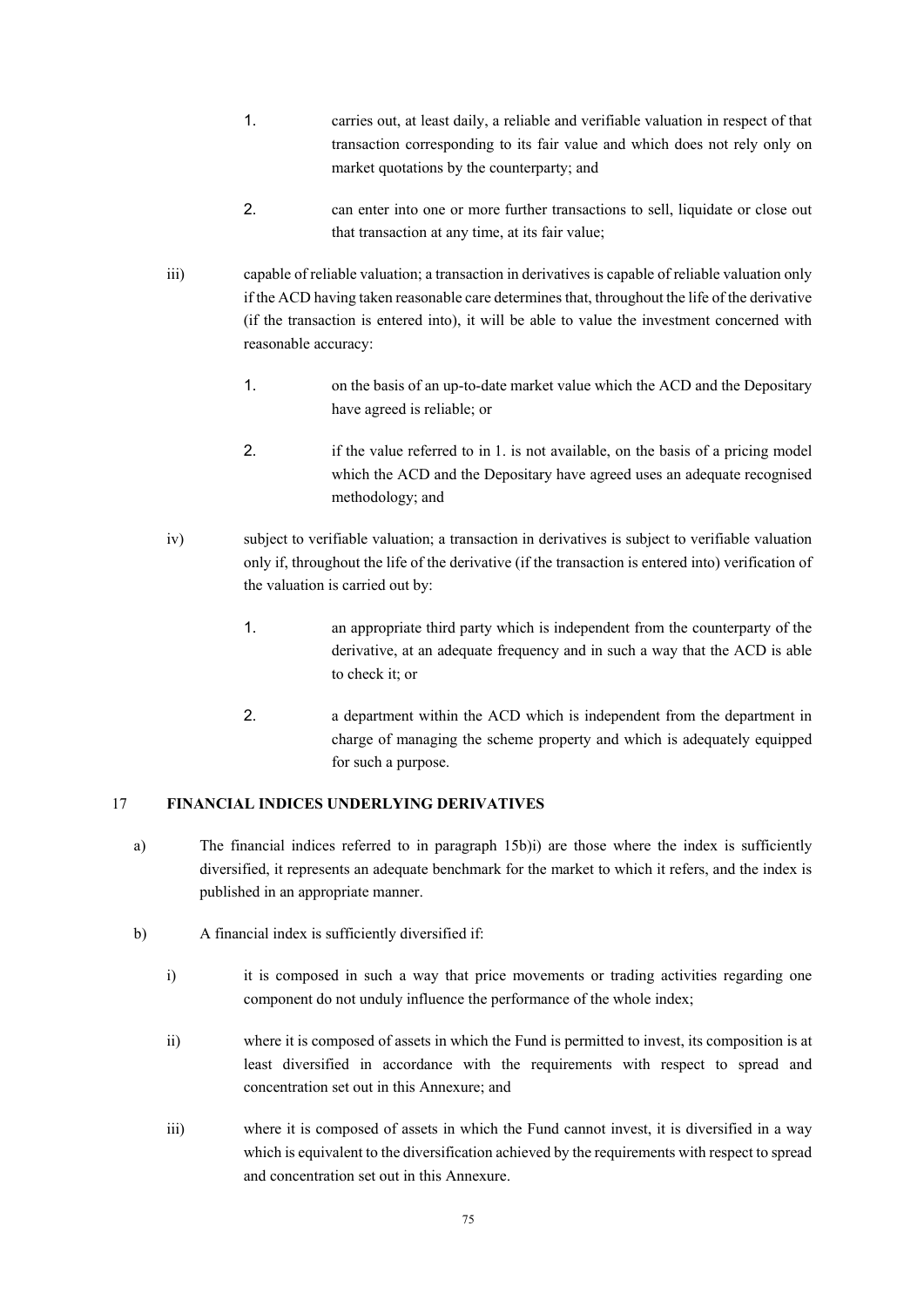- c) A financial index represents an adequate benchmark for the market to which it refers if:
	- i) it measures the performance of a representative group of underlyings in a relevant and appropriate way;
	- ii) it is revised or rebalanced periodically to ensure that it continues to reflect the markets to which it refers, following criteria which are publicly available; and
	- iii) the underlyings are sufficiently liquid, allowing users to replicate it if necessary.
- d) A financial index is published in an appropriate manner if:
	- i) its publication process relies on sound procedures to collect prices, and calculate and subsequently publish the index value, including pricing procedures for components where a market price is not available; and
	- ii) material information on matters such as index calculation, rebalancing methodologies, index changes or any operational difficulties in providing timely or accurate information is provided on a wide and timely basis.
- e) Where the composition of underlyings of a transaction in a derivative does not satisfy the requirements for a financial index, the underlyings for that transaction shall where they satisfy the requirements with respect to other underlyings pursuant to paragraph 15b)i) be regarded as a combination of those underlying's.
- f) If the composition of an index is not sufficiently diversified in order to avoid undue concentration, its underlying assets should be combined with the other assets of the Fund when assessing compliance with the requirements on cover for transactions in derivatives and forward transactions set out in this Annexure.
- g) In order to avoid undue concentration, where derivatives on an index composed of assets in which a UK UCITS scheme cannot invest are used to track or gain high exposure to the index, the index should be at least diversified in a way which is equivalent to the diversification achieved by the requirements with respect to spread and concentration set out in this section.
- h) If derivatives on that index are used for risk-diversification purposes, provided that the exposure of the Company to that index complies with the 5%, 10% and 40% ratios as set out in paragraph 9c) there is no need to look at the underlying components of that index to ensure that it is sufficiently diversified.

# **18 COVER FOR TRANSACTIONS IN DERIVATIVES AND FORWARD TRANSACTIONS**

- a) The ACD must ensure that each Fund's global exposure relating to derivatives and forwards transactions held for that Fund may not exceed the net value of its Scheme Property.
- b) The ACD must calculate the Funds' global exposure on at least a daily basis. For the purposes of this paragraph, exposure must be calculated taking into account the current value of the underlying assets, the counterparty risk, future market movements and the time available to liquidate the positions.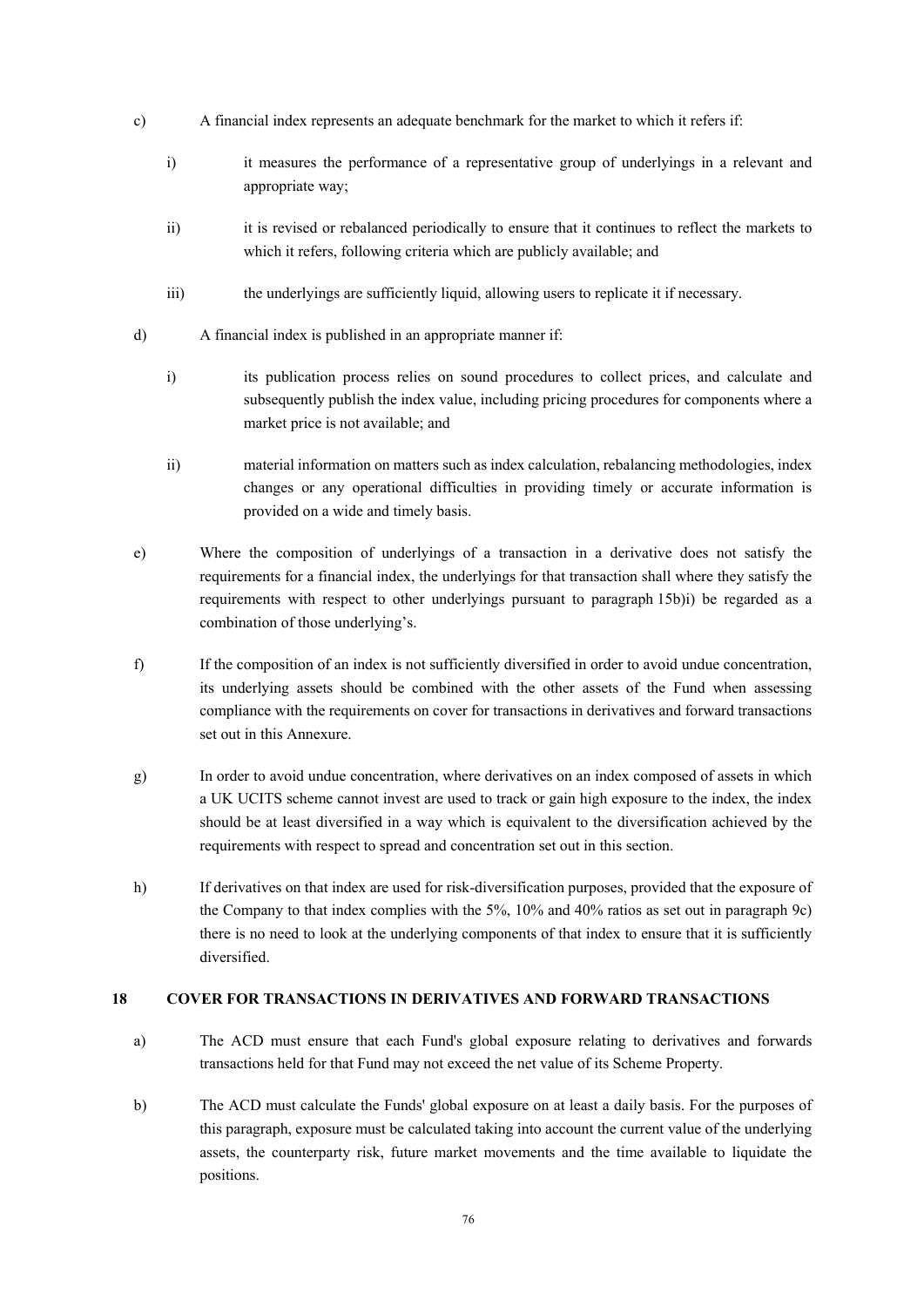c) The ACD uses the "commitment method" (as described in FCA's COLL Sourcebook – chapter 5.3.9) to calculate global exposure.

# **19 SIGNIFICANT INFLUENCE**

*(Please note that this section applies at the level of the Company only.)* 

- a) The Company must not acquire transferable securities issued by a body corporate and carrying rights to vote (whether or not on substantially all matters) at a general meeting of that body corporate if:
	- i) immediately before the acquisition, the aggregate of any such securities held by the Company gives the Company power significantly to influence the conduct of business of that body corporate; or
	- ii) the acquisition gives the Company that power.
- b) For the purpose of 18a) the Company is to be taken to have power significantly to influence the conduct of business of a body corporate if it can, because of the transferable securities held by it, exercise or control the exercise of 20% or more of the voting rights in that body corporate (disregarding for this purpose any temporary suspension of voting rights in respect of the transferable securities of that body corporate).

## 20 **CONCENTRATION LIMITS**

*(Please note that this section applies at the level of the Company only.)*

- a) The Company:
	- i) must not acquire transferable securities (other than debt securities) which do not carry a right to vote on any matter at a general meeting of the body corporate that issued them; and represent more than 10% of those securities issued by that body corporate;
	- ii) must not acquire more than 10% of the debt securities issued by any single body;
	- iii) must not acquire more than 25% of the units in a collective investment scheme;
	- iv) must not acquire more than 10% of the approved money market instruments issued by any single body.
- b) However, the Company need not comply with the limits in paragraphs 19a)ii), 19a)iii) and 19a)iv) above if, at the time of the acquisition, the net amount in issue of the relevant investment cannot be calculated.

# **21 GENERAL**

a) Underwriting and sub-underwriting contracts and placings may also, subject to certain conditions set out in the FCA Rules, be entered into for the account of a Fund.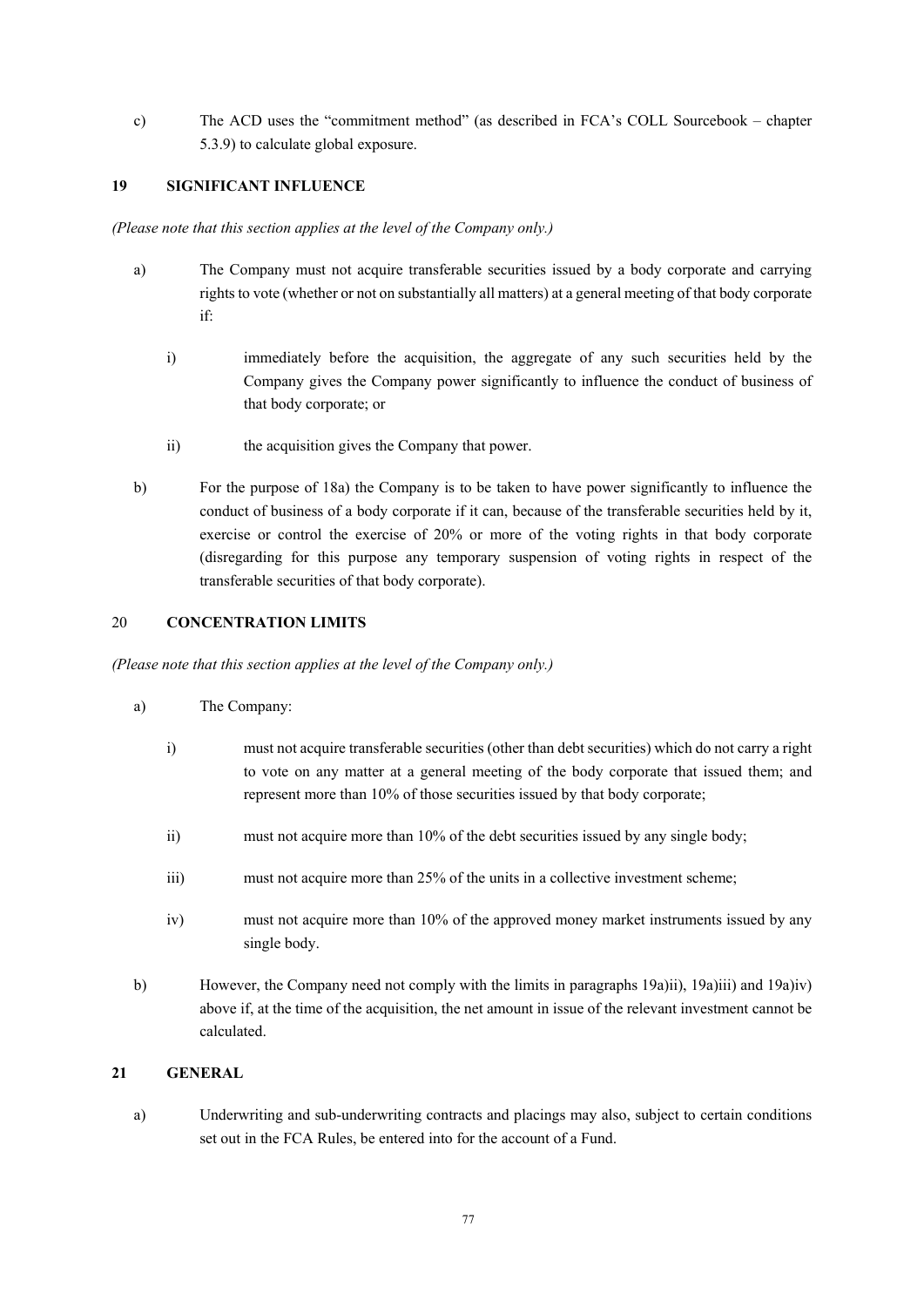- b) Cash or near cash must not be retained in the Scheme Property of a Fund except in order to enable the pursuit of the Fund's investment objective; or for redemption of shares in the Fund; or efficient management of the Fund in accordance with its investment objective or for a purpose which may reasonably be regarded as ancillary to the investment objectives of the Fund.
- c) The Company will not hold any interest in immovable property or movable property for the direct pursuit of the Company's business**.**

# **22 STOCK LENDING**

- a) A Fund, or the Depositary at the Company's request, may enter into stock lending transactions (involving a disposal of securities in the Fund and re-acquisition of equivalent securities) when it reasonably appears to the Fund or to the Company to be appropriate to do so with a view to generating additional income for the Fund with an acceptable degree of risk. Such transactions must comply with conditions set out in the FCA Rules, which require (among other things) that:
	- i) the stock lending transaction must be of a kind described in section 263B of the Taxation of Chargeable Gains Act 1992;
	- ii) the terms of the agreement under which the Depositary is to re-acquire the securities for the account of the Fund must be acceptable to the Depositary and in accordance with good market practice;
	- iii) the counterparty must be acceptable in accordance with the FCA Rules.
- b) The collateral obtained must be acceptable to the Depositary and must also be adequately and sufficiently immediate as set down in the FCA Rules.

# **23 BORROWING POWERS**

- a) A Fund may, subject to the FCA Rules, borrow money from an Eligible Institution or an Approved Bank for the use of the Fund on the terms that the borrowing is to be repayable out of the scheme property. This power to borrow is subject to the obligation of the Company, or relevant Fund, to comply with any restriction in the Instrument.
- b) Borrowing must be on a temporary basis and must not be persistent and in any event must not exceed three months without the prior consent of the Depositary, which may be given only on such conditions as appear appropriate to the Depositary to ensure that the borrowing does not cease to be on a temporary basis.
- c) The ACD must ensure that borrowing does not, on any Business Day, exceed 10% of the value of the Scheme Property of the Fund.
- d) These borrowing restrictions do not apply to "back-to-back" borrowing to be used as cover for transactions in derivatives and forward transactions.

# **24 RESTRICTIONS ON LENDING OF MONEY**

a) None of the money which is Scheme Property of a Fund may be lent and, for the purposes of this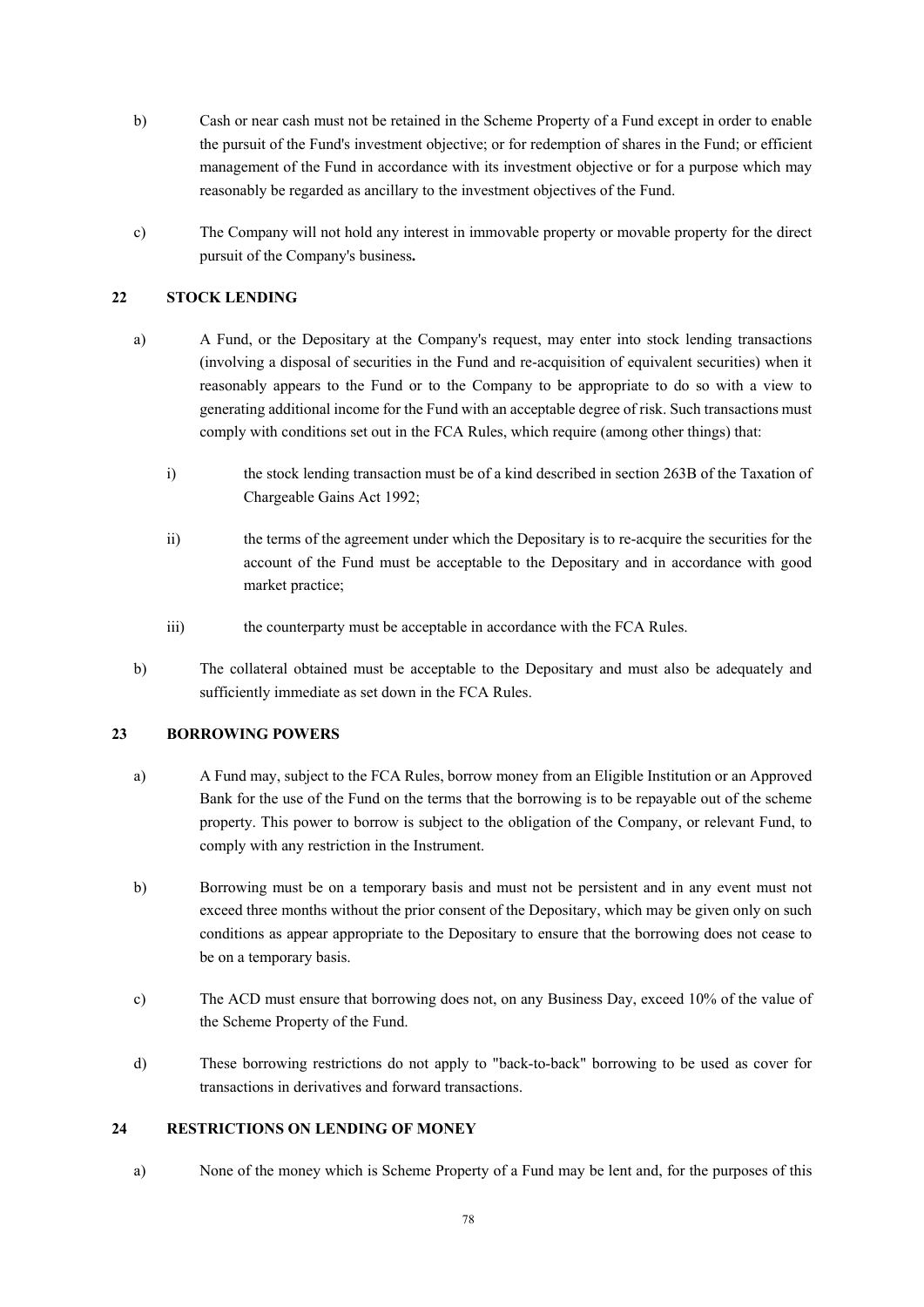paragraph, money is lent by a Fund if it is paid to a person (**Payee**) on the basis that it should be repaid, whether or not by the Payee.

- b) Acquiring a debenture is not lending for the purposes of paragraph 23.a), nor is the placing of money on deposit or in a current account.
- c) Nothing in this paragraph prevents the Company from providing an officer of the Company with funds to meet expenditure to be incurred by him for the purposes of the Company (or for the purposes of enabling him properly to perform his duties as an officer of the Company) or from doing anything to enable an officer to avoid incurring such expenditure.

### **25 RESTRICTIONS ON LENDING OF PROPERTY OTHER THAN MONEY**

- a) Scheme property of the Funds other than money must not be lent by way of deposit or otherwise.
- b) Transactions permitted by paragraph 22 (Stock Lending) are not to be regarded as lending for the purposes of paragraph 24a).
- c) The Scheme Property of the Funds must not be mortgaged.
- d) Where transactions in derivatives or forward transactions are used for the account of a Fund in accordance with COLL 5, nothing in this paragraph prevents a Fund or the Depositary at the request of the Fund: from lending, depositing, pledging or charging its Scheme Property for margin requirements; or transferring Scheme Property under the terms of an agreement in relation to margin requirements, provided that the ACD reasonably considers that both the agreement and the margin arrangements made under it (including in relation to the level of margin) provide appropriate protection to shareholders.

### **26 COLLATERAL MANAGEMENT POLICY**

- a) The ACD has a collateral management policy which it keeps under regular review. The policy defines "eligible" types of collateral which the Funds may receive to mitigate counterparty exposure. The policy will also include any additional restrictions deemed appropriate by the ACD. Collateral will generally be of high quality and liquid (i.e. cash and government securities). If this were to change the policy will be revised and updated.
- b) The ACD will determine the collateral acceptable according to its counterparty risk policy and the value of which varies dependent on agreements in place. The ACD requests the collateral value which as a minimum requirement, will fully cover (100%) of the nominal value invested. Collateral may be subject to a haircut depending on the classes of assets received. The haircut policy depends on quality of assets received, their price volatility, together with the outcome of any stress tests performed under normal and exceptional liquidity conditions. When cash collateral is reinvested, it will be diversified in accordance with the requirements of ESMA's Guidelines on ETFs and other UCITS issues (ESMA/2012/832EN). Where a Fund re-invests cash collateral in one or more permitted types of investment, there is a risk that the investment will earn less than the interest that is due to the counterparty in respect of that cash and that it will return less than the amount of cash that was invested.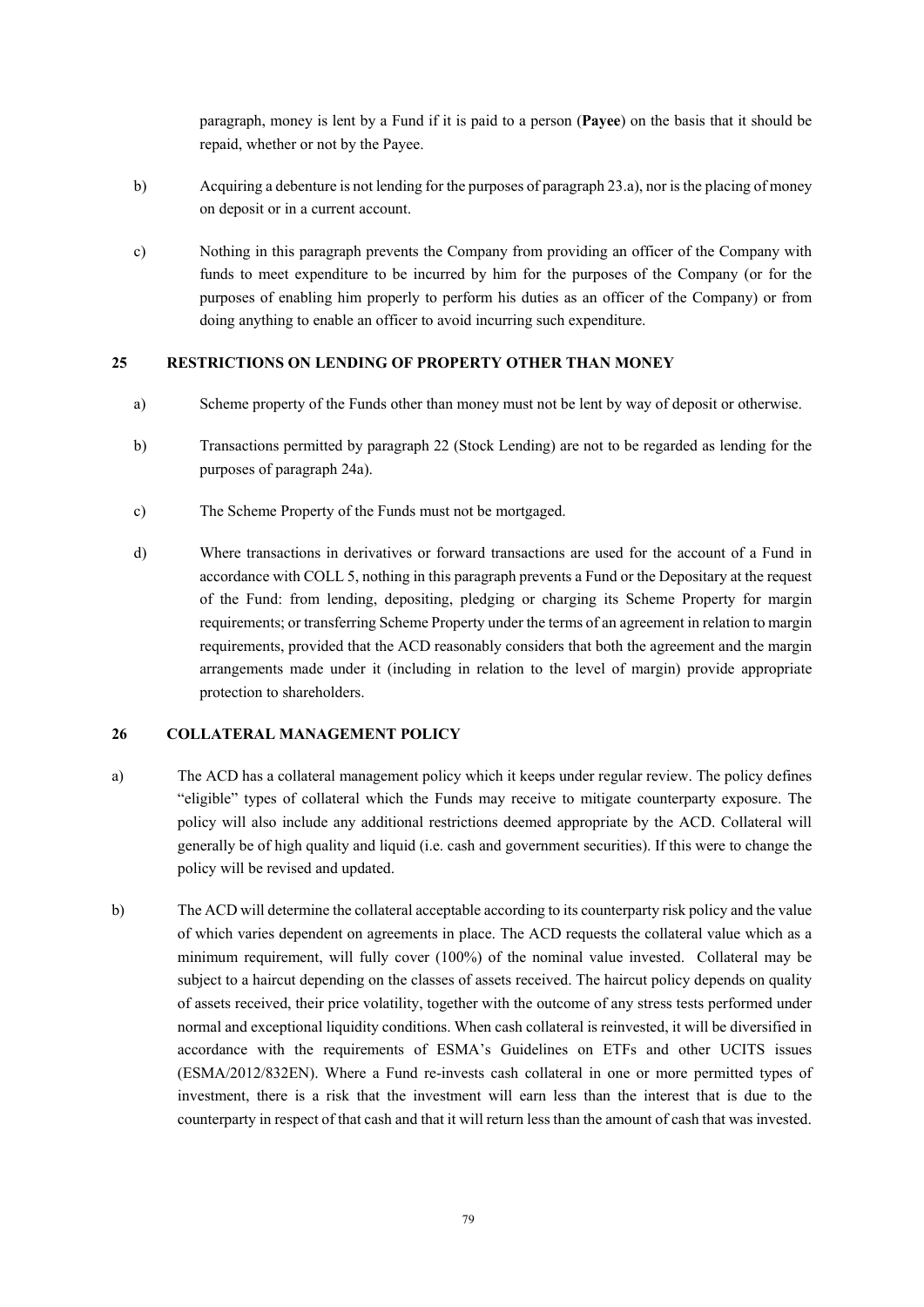## **FUND INFORMATION**

This Annexure sets out, for each Fund, its Investment Objectives and Policy, Annual Accounting Date and Interim Accounting Dates, and the Initial Charge and Annual Management Charges. The **Initial Charge** is the percentage of the price of a share which is added to the amount payable by an investor when buying a share.

## **TM CRUX European Growth Fund**

## *Please note that this Fund is no longer available for investment.*

## **FCA PRN: 633409**

The investment objective of the Fund is to achieve capital growth primarily from a portfolio of European investments, excluding United Kingdom, with no sector bias.

## **Investment Policy**

In seeking to achieve the Fund's objective, the portfolio will be invested primarily in transferable securities and will be structured by employing a strict cash flow based valuation criteria, focusing on the medium to long term horizon. The portfolio will be concentrated, typically consisting of between 40 to 65 holdings and may at any time include small and mid-cap holdings which fit the above criteria. Due to the concentration the structure of the portfolio of the Fund may differ materially from the benchmark index.

The Fund may also invest in money market instruments, deposits, warrants, units in collective investment schemes and derivatives.

## **Derivatives and forward transactions may be used by the Fund for investment purposes.**

*Further information on what is meant by a "strict cash flow based valuation criteria" can be obtained by telephoning the ACD on 0345 113 6965.*

| Initial Charge for A Shares              | $4.5\%$  | <b>Annual Accounting Date</b>  | 30 September               |
|------------------------------------------|----------|--------------------------------|----------------------------|
|                                          |          | Interim Accounting Date        | 31 March                   |
| Annual Management Charge<br>For A Shares | $1.5\%$  | Class of A Shares              | Income and<br>Accumulation |
|                                          |          | Class of B Shares              | Income and<br>Accumulation |
| Initial Charge for B Shares              | $0\%$    |                                |                            |
|                                          |          | Annual Income Allocation Date  | 30 November                |
| Annual Management Charge                 | $0.75\%$ | Annual XD Date                 | 1 October                  |
| For B Shares                             |          | Interim Income Allocation Date | 31 May                     |
|                                          |          | Interim XD Date                | 1 April                    |

**Benchmark Index:** FTSE World Europe (Excluding UK) Index. This Fund is marketable to institutional and retail investors but is not currently open to further investment.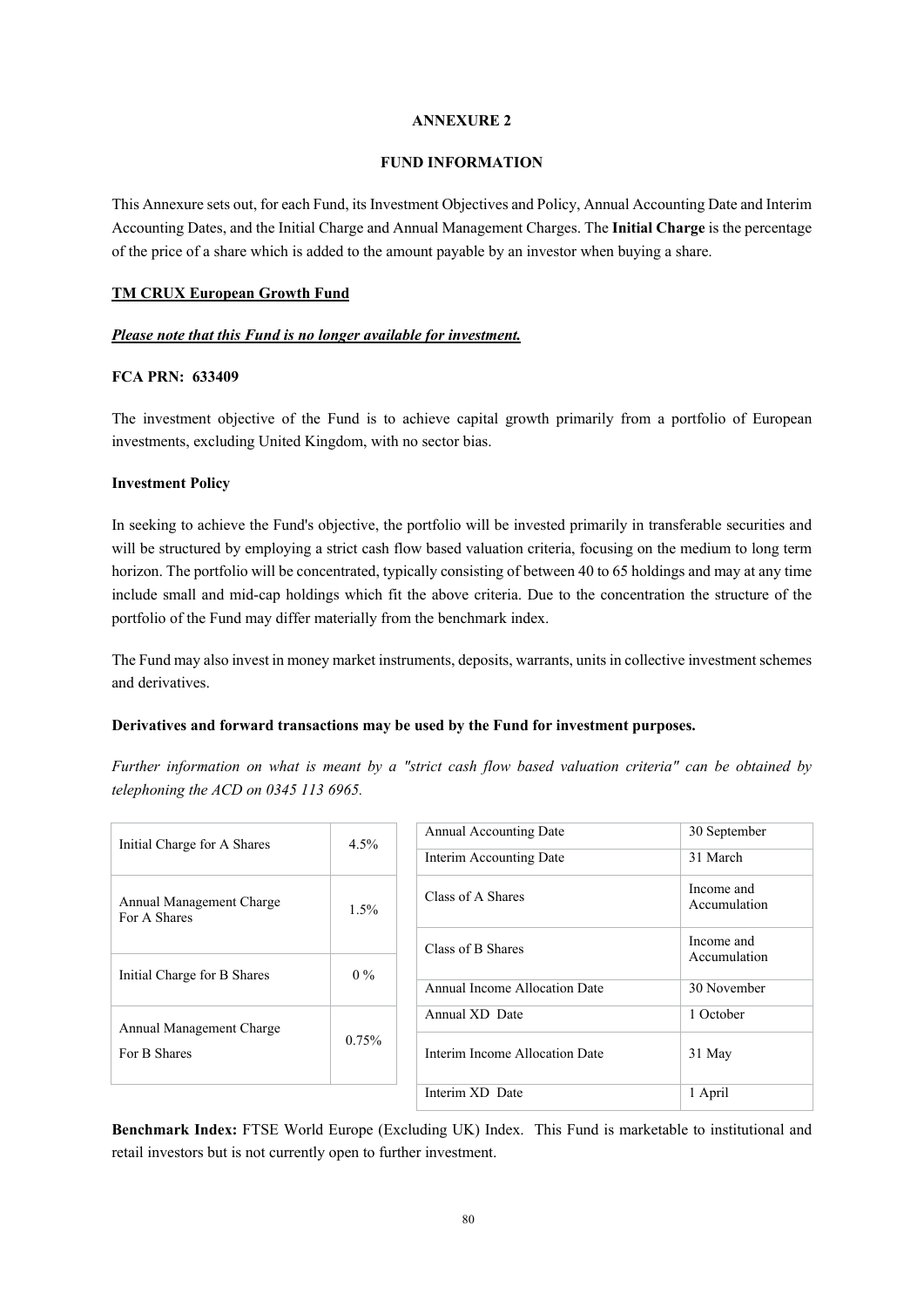# **TM CRUX Global Fund**

# **FCA PRN: 633404**

## *Please note that this Fund is no longer available for investment.*

The investment objective of the Fund is to achieve long-term capital growth, which should be seen as five years plus, through both capital appreciation and income generation.

# **There is no guarantee that the Fund will achieve a positive return over this, or any other, period and investors may not get back the original amount they invested.**

## **Investment Policy**

In seeking to achieve the Fund's objective, the portfolio will consist predominantly (75% or greater) of listed companies in high-income economies (as defined by the World Bank from time to time). The investments will be ordinary shares and other transferable securities including, but not limited to, preference shares and debt securities convertible into ordinary stocks and shares. The Fund may also invest in cash, money market instruments, deposits, warrants, units in other collective investment schemes and derivatives.

The Fund will typically consist of between 25-50 holdings and may also invest in companies which are not listed in high-income economies if the investment manager believes that they should be beneficial for the Fund.

Investors' attention is drawn to the detailed risk warnings in this Prospectus.

The Fund will be managed in a manner that maintains eligibility for ISAs.

**The use of derivatives is permitted by the Fund for efficient portfolio management purposes (including hedging) and for investment purposes, although it is not anticipated that the Fund will use this power to enter into derivatives at present. In the event that the Fund intends to make use of derivatives for either investment or efficient portfolio management purposes shareholders will be given 60 days' notice.** 

**Derivatives and forward transactions may be used by the Fund for investment purposes.** 

| Initial Charge for A Shares                     | $4.5\%$ | <b>Annual Accounting Date</b>  | 30 September               |
|-------------------------------------------------|---------|--------------------------------|----------------------------|
|                                                 |         | Interim Accounting Date        | 31 March                   |
| Annual Management Charge for A<br><b>Shares</b> | $1.5\%$ | Class of A Shares              | Income and<br>Accumulation |
|                                                 |         | Class of B Shares              | Income                     |
| Initial Charge for B Shares                     | $0\%$   |                                |                            |
|                                                 |         | Annual Income Allocation Date  | 30 November                |
|                                                 | 0.75%   | Annual XD Date                 | 1 October                  |
| Annual Management Charge for B<br><b>Shares</b> |         | Interim Income Allocation Date | 31 May                     |
|                                                 |         | Interim XD Date                | 1 April                    |
|                                                 |         |                                |                            |

This Fund is marketable to institutional and retail investors.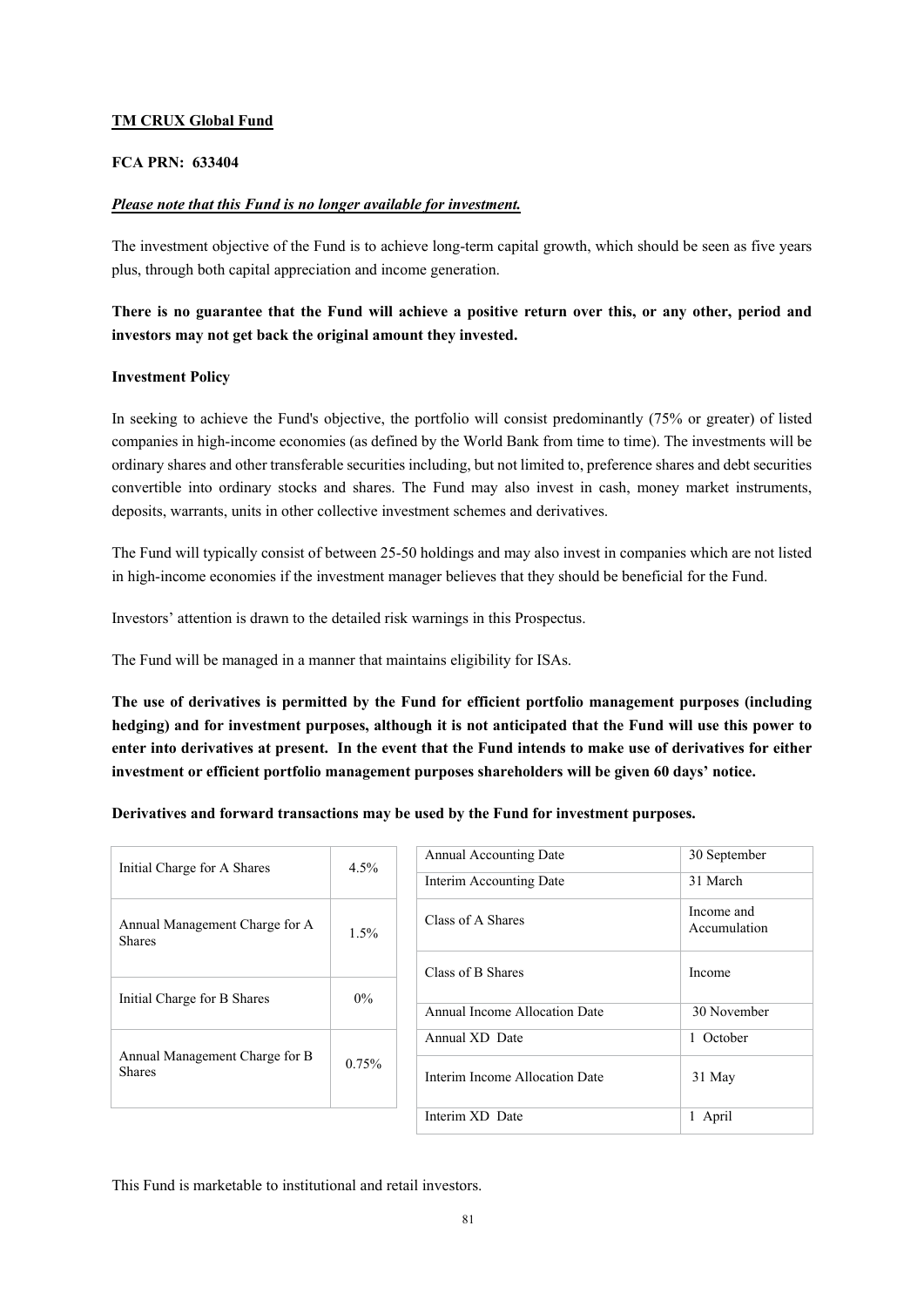# **TM CRUX UK Core Fund**

## **FCA PRN: 633405**

The investment objective of the Fund is to achieve long-term growth, which should be seen as five years plus, through both capital appreciation and income generation.

# **There is no guarantee that the Fund will achieve a positive return over this, or any other, period and investors may not get back the original amount they invested**.

## **Investment Policy**

In seeking to achieve the Fund's objective, the portfolio will consist predominantly (75% or greater) of companies listed on a UK equities exchange which are incorporated or domiciled in the UK. The investments will be ordinary shares and other transferable securities including, but not limited to, preference shares and debt securities convertible into ordinary stocks and shares. The Fund may also invest in cash, money market instruments, deposits, warrants, units in other collective investment schemes and derivatives.

The Fund will typically consist of between 20 and 40 holdings and may also invest in companies which are not listed, incorporated or domiciled in the UK if the investment manager believes that they should be beneficial for the Fund.

Investors' attention is drawn to the detailed risk warnings in this Prospectus.

The Fund will be managed in a manner that maintains eligibility for ISAs.

**The use of derivatives is permitted by the Fund for efficient portfolio management purposes (including hedging) and for investment purposes, although it is not anticipated that the Fund will use this power to enter into derivatives at present. In the event that the Fund intends to make use of derivatives for either investment or efficient portfolio management purposes shareholders will be given 60 days' notice.** 

**Derivatives and forward transactions may be used by the Fund for investment purposes.** 

| Initial Charge for A Shares                     | $0.00\%$ | Ar<br>Int |
|-------------------------------------------------|----------|-----------|
| Annual Management Charge for A<br><b>Shares</b> | 0.60%    | Cl.       |
| Initial Charge for B Shares                     | $0\%$    | Cl:<br>Ar |
| Annual Management Charge for B                  |          | Ar        |
| <b>Shares</b>                                   | 0.50%    | Int       |

| Initial Charge for A Shares                     | $0.00\%$ | Annual Accounting Date         | 30 September               |
|-------------------------------------------------|----------|--------------------------------|----------------------------|
|                                                 |          | Interim Accounting Date        | 31 March                   |
| Annual Management Charge for A<br><b>Shares</b> | $0.60\%$ | Class of A Shares              | Income and<br>Accumulation |
|                                                 |          | Class of B Shares              | Income and<br>Accumulation |
| Initial Charge for B Shares                     | $0\%$    |                                |                            |
|                                                 |          | Annual Income Allocation Date  | 30 November                |
|                                                 |          | Annual XD Date                 | 1 October                  |
| Annual Management Charge for B<br><b>Shares</b> | $0.50\%$ | Interim Income Allocation Date | 31 May                     |
|                                                 |          | Interim XD Date                | 1 April                    |

## **Performance Comparator**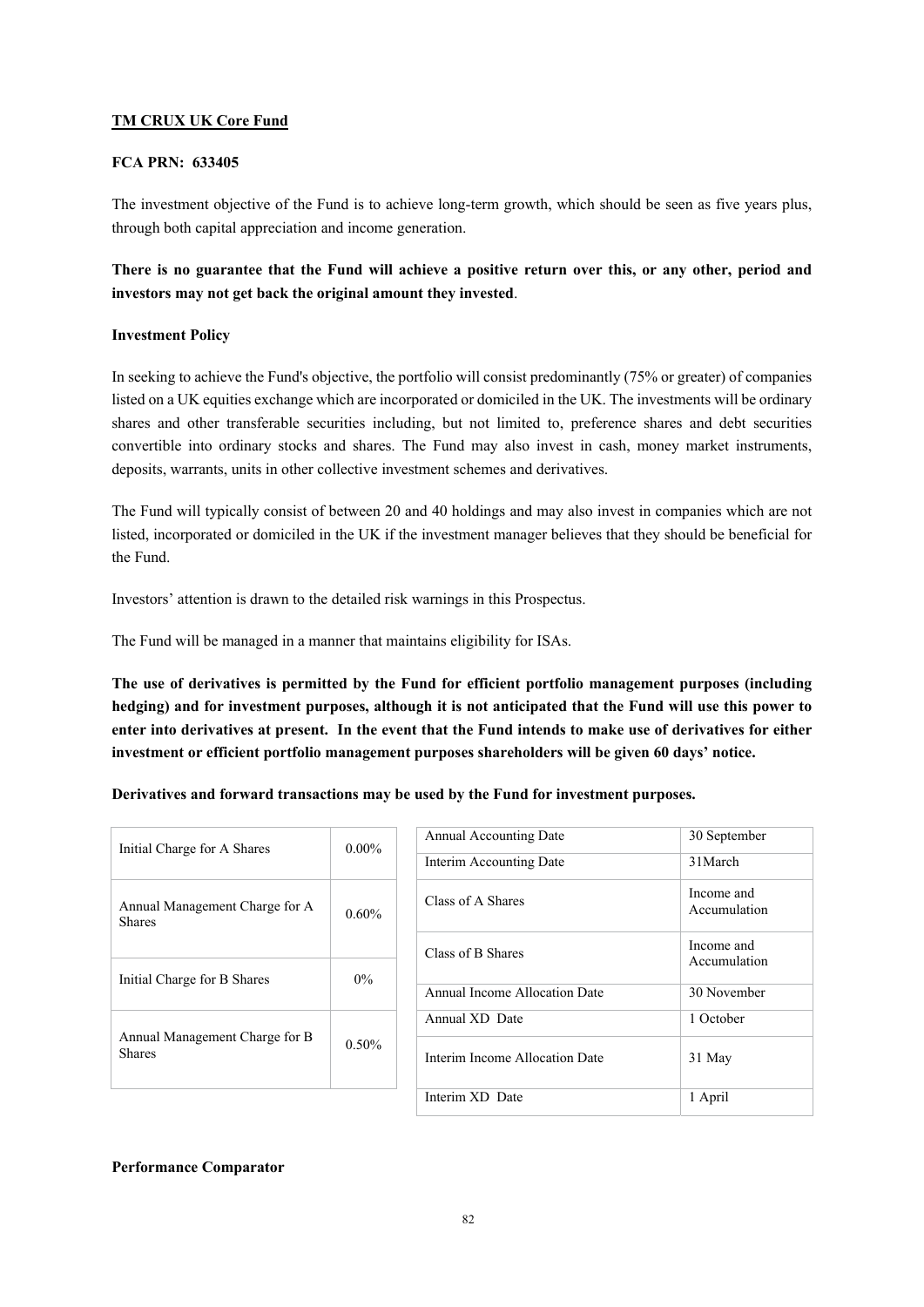The Fund uses the Investment Association UK All Companies Sector for performance comparison purposes only.

The Performance Comparator was chosen because as an actively managed fund the Investment Association UK All Companies Sector provides a balanced view of the performance of the TM CRUX UK Core Fund in terms of a wider group of available funds with a similar geographical investment universe.

The Performance Comparator is used to compare the Fund's rank or quartile as compared to the performance of other funds in the Investment Association UK All Companies Sector over a variety of time frames.

The ACD reserves the right to change the comparator following consultation with the Depositary and in accordance with the rules of COLL. A change could arise, for example, where the ACD determines that an alternative may be more appropriate. Shareholders will be notified of such a change in accordance with the rules in COLL.

This Fund is marketable to institutional and retail investors.

#### **Investor Profile**

In accordance with the UK UCITS regime, this Prospectus sets out below a description of the profile of the typical investor for whom each Fund has been designed. Please note however that this description is not the ACD's assessment of the target market for the Funds for the purposes of the EU's Product Governance regime which may be obtained separately by distributors and other intermediaries from the ACD.

The Funds are marketable to all eligible investors who can satisfy the minimum subscription amounts. A Shares are marketable to retail investors and B Shares to institutional investors. The Funds may be suitable for investors who see collective investment schemes as a convenient way of participating in investment markets. They may be suitable for investors wishing to achieve defined investment objectives.

Investors and potential investors should note that neither the description of the typical investor profile as set out above nor any other information contained in this Prospectus constitutes investment advice and investors and potential investors should consult their own professional advisers concerning the acquisition, holding or disposal of any shares in any of the Funds. Neither the Company, the ACD nor the Investment Manager makes any statement or representation in relation to the suitability, appropriateness or otherwise of any transaction in shares in any of the Funds.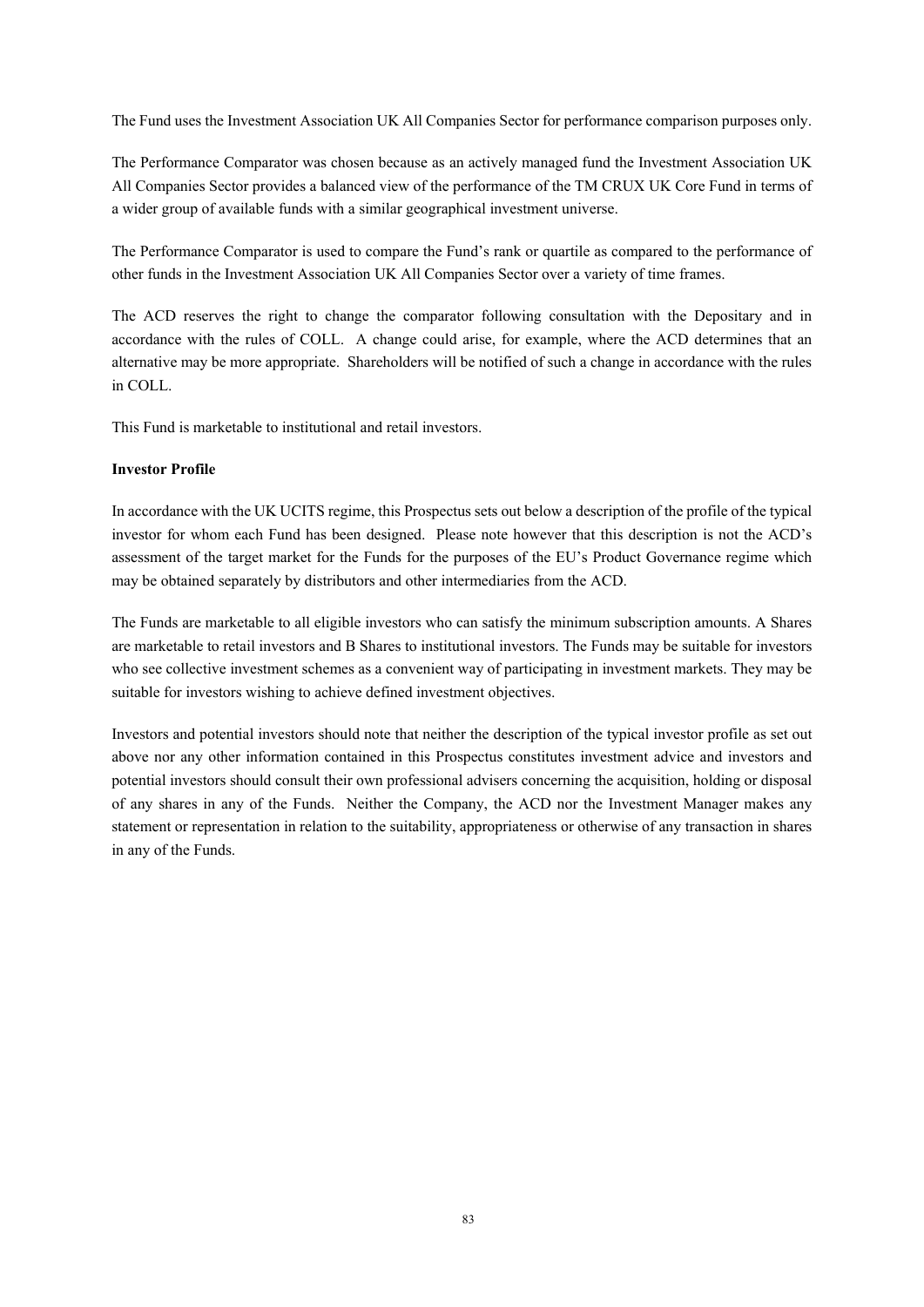# **ELIGIBLE SECURITIES AND DERIVATIVES MARKETS**

# **1. Eligible Securities Markets**

Generally, the Funds will invest in approved securities which are transferable securities admitted to official listing in the UK or an EEA State, or are traded on eligible securities markets, or are recently issued transferable securities which are to be so listed or traded.

## **Eligible securities markets** are:

- regulated markets in the United Kingdom, Irish Republic, France, Germany, Luxembourg, Netherlands, Belgium, Denmark, Italy, Spain, Portugal, Greece, Austria, Finland, Iceland, Norway, Sweden, Czech Republic, Slovakia, Hungary, Slovenia, Latvia, Lithuania, Estonia, Poland, Cyprus, Malta, Bulgaria, Liechtenstein and Romania on which transferable securities admitted to official listing are traded; and
- in addition further markets may be invested in if the ACD, after consultation with and notification to the Depositary, decides that they are appropriate for the purpose of investment of or dealing in the property of a Fund having regard to the relevant criteria in the FCA Rules. Such markets must operate regularly, be regulated, be recognised by an overseas regulator, be adequately liquid and be open to the public. As at the date of this Prospectus the markets for each Fund that fall within this category are set out in the table on the next page.

# **2. Eligible Derivatives Markets**

Some Funds may also carry out transactions on eligible derivatives markets. As at the date of this Prospectus the markets for each Fund that fall within this category are set out in the table on the next page.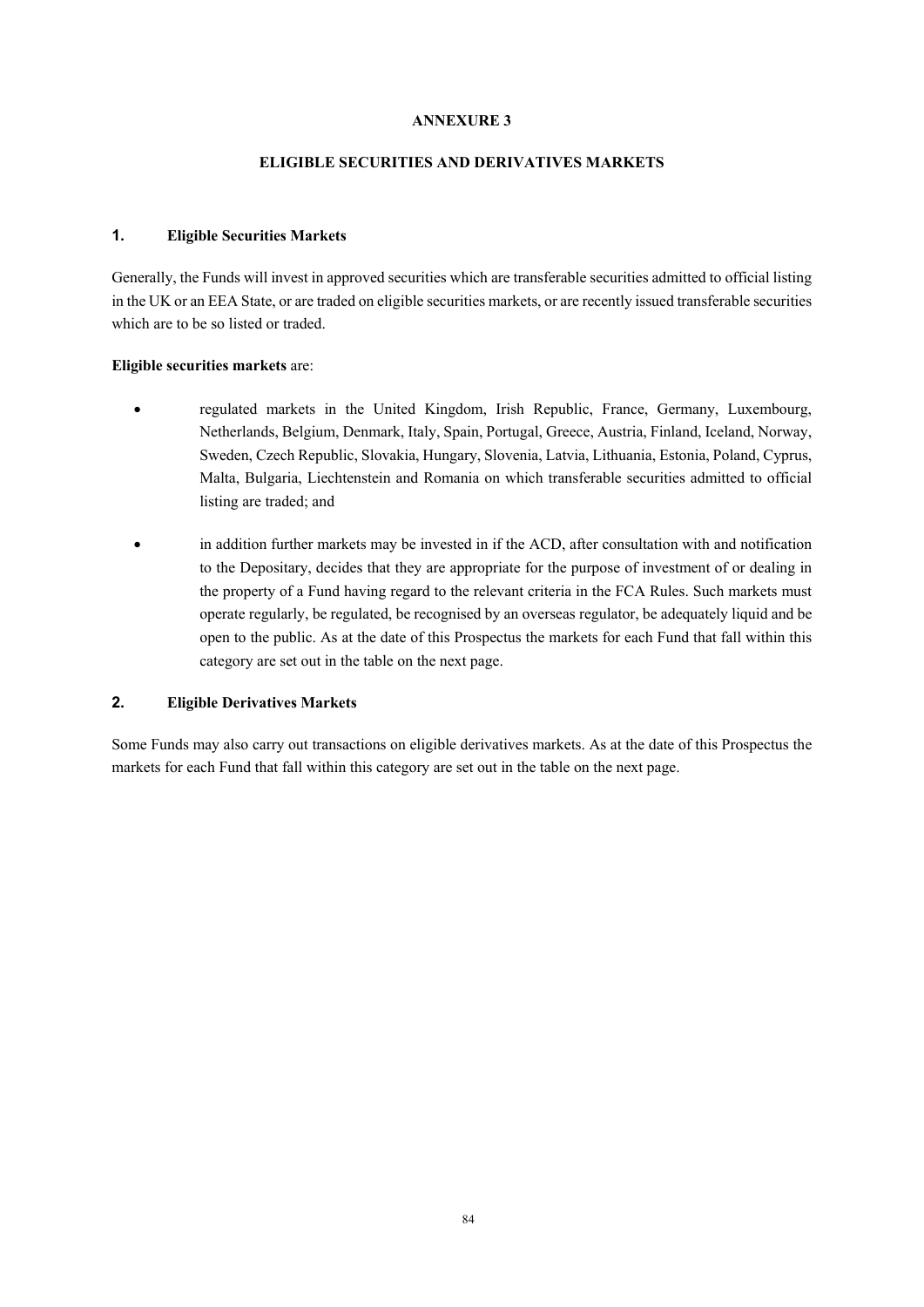# **ELIGIBLE SECURITIES MARKETS**

*Please note that TM CRUX Global Fund and TM CRUX European Growth Fund are no longer available for investment.* 

|             |                                   | <b>TM CRUX UK Core Fund</b> |
|-------------|-----------------------------------|-----------------------------|
| Switzerland | The SIX Swiss Exchange            | <b>YES</b>                  |
|             |                                   |                             |
| <b>USA</b>  | Chicago Board Options Exchange    | <b>YES</b>                  |
|             | Chicago Stock Exchange            | <b>YES</b>                  |
|             | International Securities Exchange | <b>YES</b>                  |
|             | <b>NASDAQ</b>                     | <b>YES</b>                  |
|             | National Stock Exchange           | <b>YES</b>                  |
|             | New York Mercantile Exchange      | <b>YES</b>                  |
|             | New York Stock Exchange           | <b>YES</b>                  |
|             | <b>NYSE</b> Euronext              | <b>YES</b>                  |
|             | OTC Bulletin Board                | <b>YES</b>                  |
|             | NASDAQ OMX PHLX                   | <b>YES</b>                  |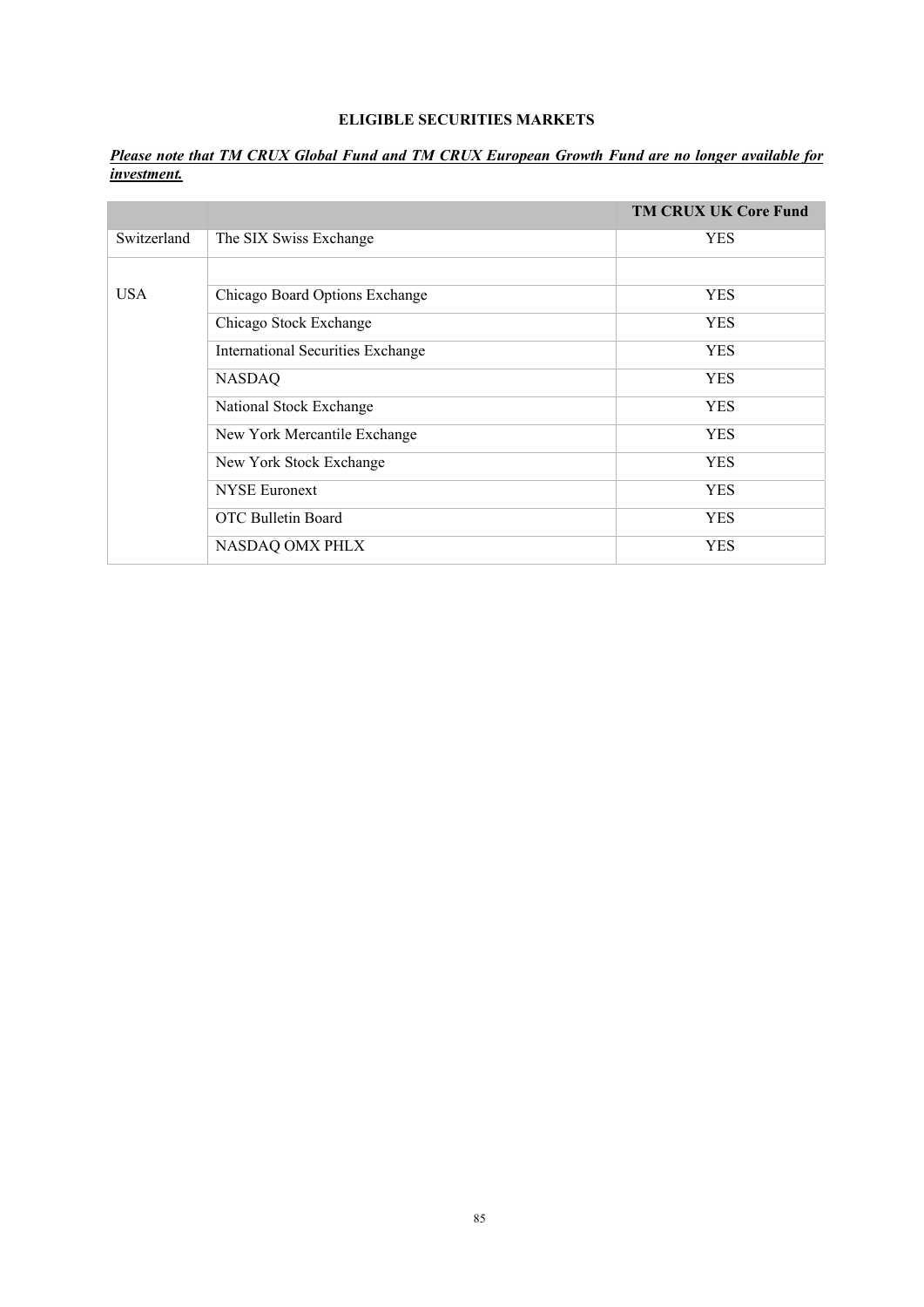### PAST PERFORMANCE

The below comparisons are the historical performance of the Income Funds covered by the Prospectus. The performance information is over a five year period for total annual return up to 31 December in each year listed.

## **TM CRUX UK CORE FUND**

| <b>Name of Share Class</b> | 2017<br>$(\%)$ | 2018<br>$(\%)$ | 2019<br>$(\%)$ | 2020<br>$(\%)$ | 2021<br>$(\%)$ |
|----------------------------|----------------|----------------|----------------|----------------|----------------|
| Class A Income             | 7.29           | $-7.12$        | 21.93          | $-10.17$       | 14.99          |
| Class A Accumulation       | 7.28           | $-7.67$        | 21.94          | $-10.11$       | 14.99          |
| Class B Income             | 8.09           | $-6.08$        | 22.85          | $-10.09$       | 15.11          |
| Class B Accumulation       | 8.09           | $-6.97$        | 22.85          | $-10.02$       | 15.11          |
| Source: Morningstar Direct |                |                |                |                |                |

Performance information is net of charges (subscription and redemption fees) but does not include the effect of any preliminary (initial) charge that may be paid on the purchase of an investment.

### **These performance figures are presented as a matter of record and should be regarded as such.**

**Performance is determined by many factors including the general direction and volatility of markets and may not be repeatable.** 

**The prices of shares, and the income from them, can go down as well as up as a result of changes in the value of the underlying securities and currency movements. An investor may not get back the amount originally invested.** 

**Investors should note that these figures refer to the past and past performance is not a reliable indicator or future results, growth or rates of return.**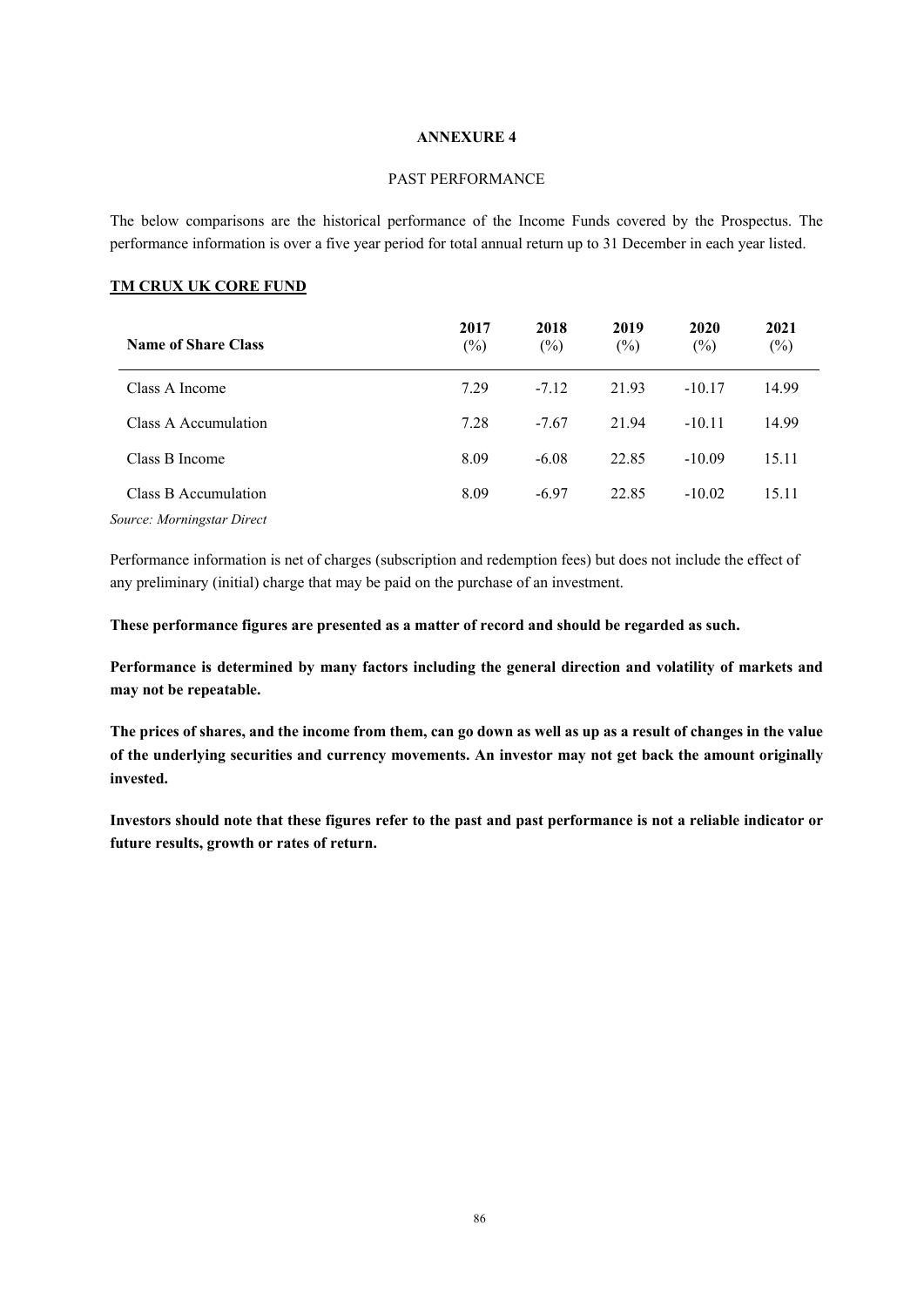## **SUB CUSTODIANS**

The Depositary has delegated those safekeeping duties set out in Article 22(5)(a) of the UCITS Directive to:

 State Street Bank and Trust Company with registered office at State Street Financial Center, One Lincoln Street Boston, Massachusetts 02111, USA, with an office at 20 Churchill Place, Canary Wharf, London E14 5HJ, UK, whom it has appointed as its global sub-custodian.

As at the date of this prospectus State Street Bank and Trust Company as global sub-custodian has appointed local sub-custodians within the State Street Global Custody Network as listed below, where applicable as regards the Eligible Markets listed in in Annexure 3.

| <b>MARKET</b>                                  | <b>SUBCUSTODIAN</b>                                                                                         |
|------------------------------------------------|-------------------------------------------------------------------------------------------------------------|
| Albania                                        | Raiffeisen Bank sh.a.                                                                                       |
| Argentina                                      | Citibank, N.A., Buenos Aires                                                                                |
| Australia                                      | The Hongkong and Shanghai Banking Corporation Limited                                                       |
| Austria                                        | UniCredit Bank Austria AG                                                                                   |
| <b>Bahrain</b>                                 | HSBC Bank Middle East Limited<br>(as delegate of The Hongkong and Shanghai Banking Corporation Limited)     |
| <b>Bangladesh</b>                              | <b>Standard Chartered Bank</b>                                                                              |
| <b>Belgium</b>                                 | <b>BNP</b> Paribas                                                                                          |
| Benin                                          | via Standard Chartered Bank Côte d'Ivoire S.A., Abidjan, Ivory Coast                                        |
| <b>Bermuda</b>                                 | <b>HSBC Bank Bermuda Limited</b>                                                                            |
| <b>Federation of Bosnia</b><br>and Herzegovina | UniCredit Bank d.d.                                                                                         |
| <b>Botswana</b>                                | Standard Chartered Bank Botswana Limited                                                                    |
| <b>Brazil</b>                                  | Citibank, N.A.                                                                                              |
|                                                | Citibank Europe plc, Bulgaria Branch                                                                        |
| <b>Bulgaria</b>                                | UniCredit Bulbank AD                                                                                        |
| <b>Burkina Faso</b>                            | via Standard Chartered Bank Côte d'Ivoire S.A., Abidjan, Ivory Coast                                        |
| Canada                                         | State Street Trust Company Canada                                                                           |
| <b>Chile</b>                                   | Banco Itaú Chile S.A.                                                                                       |
| People's Republic of<br>China                  | HSBC Bank (China) Company Limited<br>(as delegate of The Hongkong and Shanghai Banking Corporation Limited) |
|                                                | China Construction Bank Corporation<br>(for A-share market only)                                            |
|                                                | Standard Chartered Bank (Hong Kong) Limited                                                                 |
|                                                | (for Shanghai - Hong Kong Stock Connect market)                                                             |
| Colombia                                       | Cititrust Colombia S.A. Sociedad Fiduciaria                                                                 |
| <b>Costa Rica</b>                              | Banco BCT S.A.                                                                                              |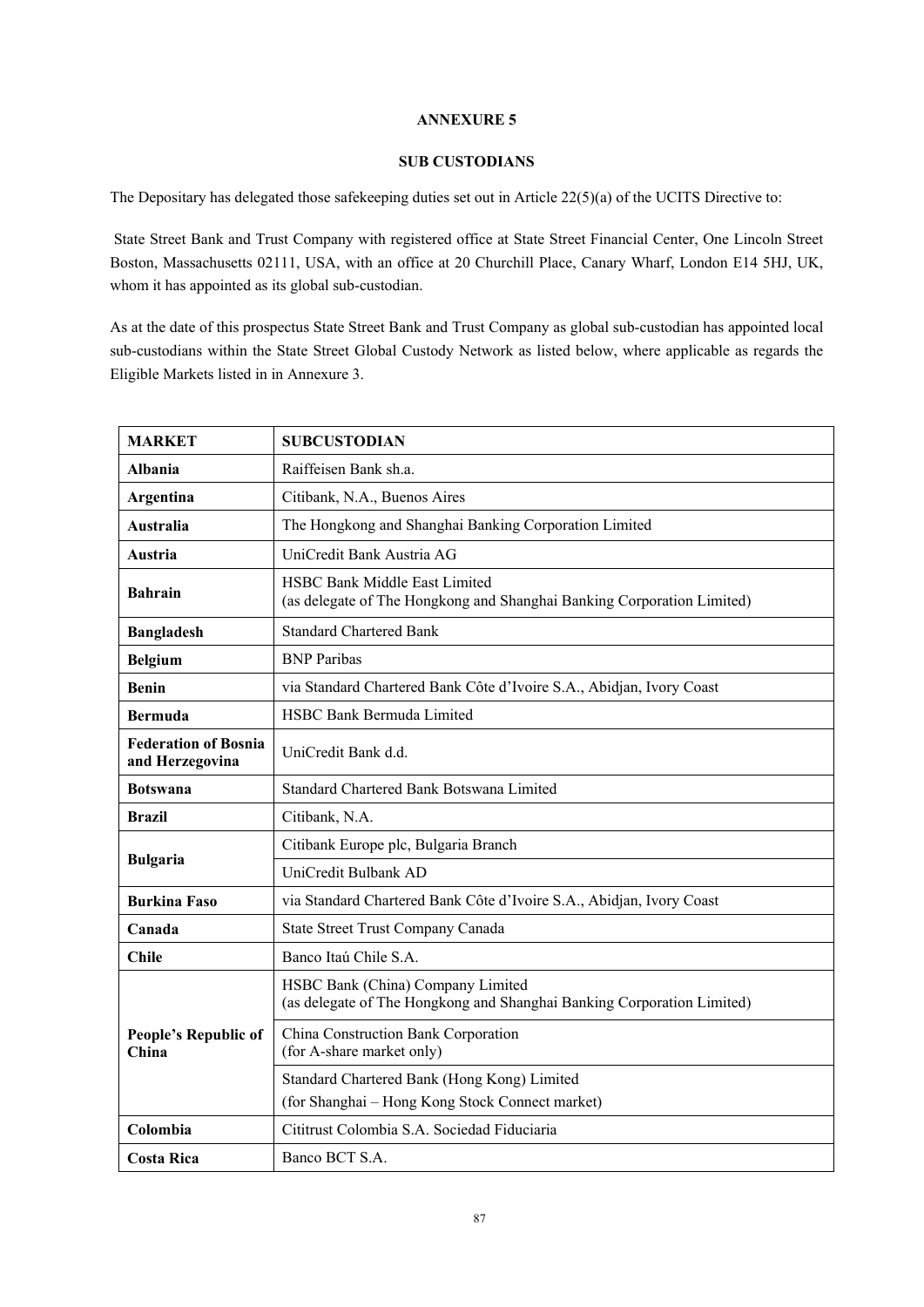| <b>MARKET</b>              | <b>SUBCUSTODIAN</b>                                                                          |
|----------------------------|----------------------------------------------------------------------------------------------|
|                            | Privredna Banka Zagreb d.d.                                                                  |
| Croatia                    | Zagrebacka Banka d.d.                                                                        |
| Cyprus                     | Via BNP Paribas Securities Services, S.C.A., Greece (operating through its Athens<br>branch) |
|                            | Československá obchodní banka, a.s.                                                          |
| <b>Czech Republic</b>      | UniCredit Bank Czech Republic and Slovakia, a.s.                                             |
| <b>Denmark</b>             | Skandinaviska Enskilda Banken AB (publ), Sweden (operating through its<br>Copenhagen branch) |
| Egypt                      | Citibank, N.A. Egypt                                                                         |
| <b>Estonia</b>             | AS SEB Pank                                                                                  |
| Eswatini                   | Standard Bank Eswatini Limited                                                               |
| <b>Euroclear</b>           | Euroclear Bank                                                                               |
| Clearstream                | <b>Clearstream Banking Luxembourg</b>                                                        |
| <b>Finland</b>             | Skandinaviska Enskilda Banken AB (publ), Sweden (operating through its Helsinki<br>branch)   |
| <b>France</b>              | BNP Paribas; via Intesa Sanpaolo S.p.A., Milan                                               |
| <b>Republic of Georgia</b> | JSC Bank of Georgia                                                                          |
|                            | <b>State Street Bank GmbH</b>                                                                |
| Germany                    | Deutsche Bank AG                                                                             |
| Ghana                      | Standard Chartered Bank Ghana Limited                                                        |
| Greece                     | BNP Paribas Securities Services, S.C.A.                                                      |
| Guinea-Bissau              | via Standard Chartered Bank Côte d'Ivoire S.A., Abidjan, Ivory Coast                         |
| <b>Hong Kong</b>           | Hong Kong and Shanghai Banking Corporation Limited (HSBC)                                    |
| Hungary                    | Citibank Europe plc Magyarországi Fióktelepe                                                 |
|                            | UniCredit Bank Hungary Zrt.                                                                  |
| <b>Iceland</b>             | Landsbankinn hf.                                                                             |
|                            | Deutsche Bank AG                                                                             |
| India                      | Citibank, N.A., Mumbai                                                                       |
|                            | The Hongkong and Shanghai Banking Corporation Limited                                        |
| Indonesia                  | Standard Chartered Bank, Indonesia Branch                                                    |
| <b>Ireland</b>             | Via Euroclear Bank, Brussels                                                                 |
| <b>Israel</b>              | Bank Hapoalim B.M.                                                                           |
| <b>Italy</b>               | Intesa Sanpaolo S.p.A.                                                                       |
| <b>Ivory Coast</b>         | Standard Chartered Bank Côte d'Ivoire S.A.                                                   |
| Japan                      | Mizuho Bank, Limited                                                                         |
|                            | The Hongkong and Shanghai Banking Corporation Limited                                        |
| Jordan                     | <b>Standard Chartered Bank</b>                                                               |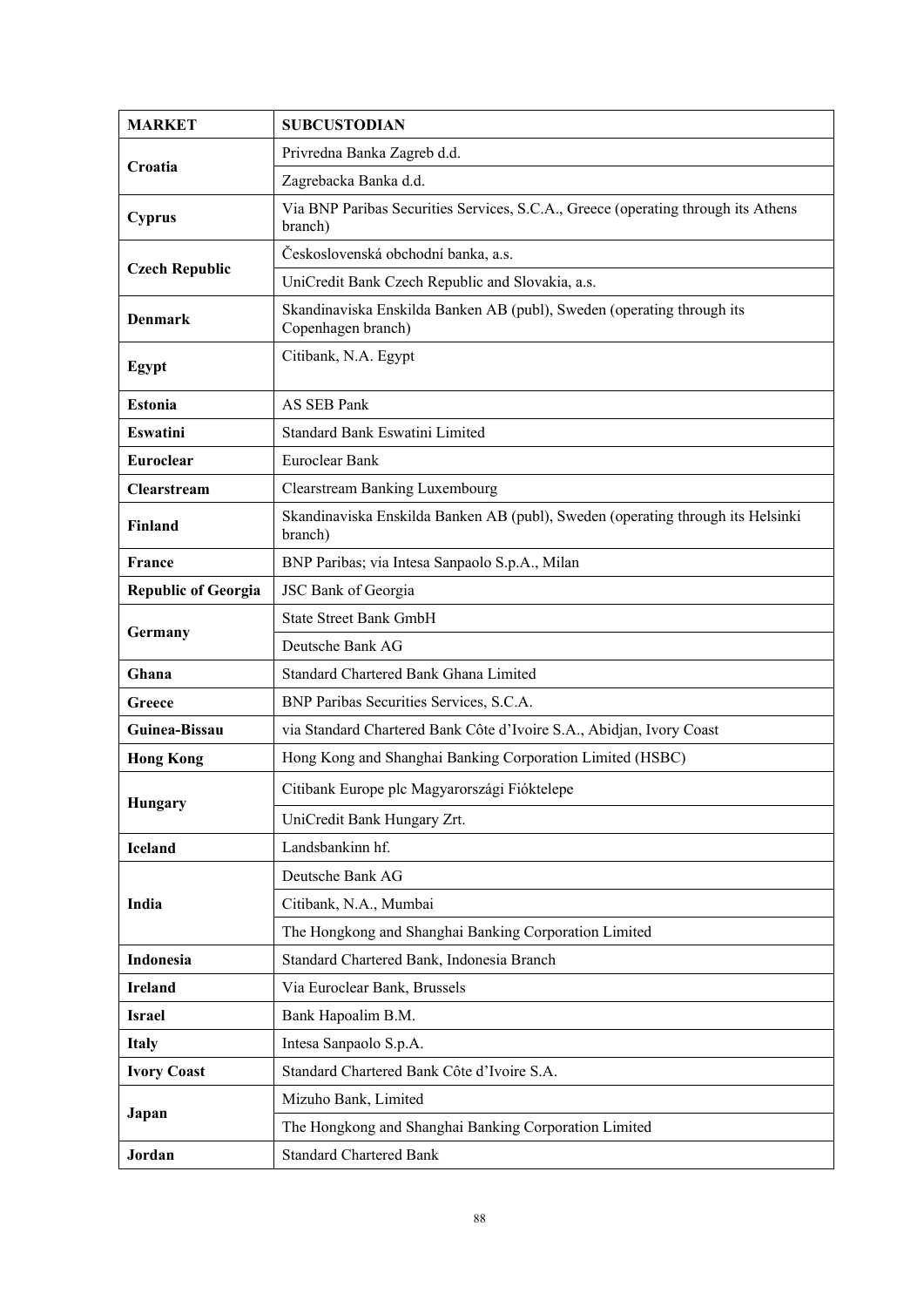| <b>MARKET</b>            | <b>SUBCUSTODIAN</b>                                                                                                                                      |
|--------------------------|----------------------------------------------------------------------------------------------------------------------------------------------------------|
| Kazakhstan               | JSC Citibank Kazakhstan                                                                                                                                  |
| Kenya                    | Standard Chartered Bank Kenya Limited                                                                                                                    |
| <b>Republic of Korea</b> | The Hongkong and Shanghai Banking Corporation Limited                                                                                                    |
| Kuwait                   | HSBC Bank Middle East Limited<br>(as delegate of The Hongkong and Shanghai Banking Corporation Limited)                                                  |
| Latvia                   | AS SEB banka                                                                                                                                             |
| Lithuania                | AB SEB bankas                                                                                                                                            |
| Luxembourg               | Clearstream Banking S.A., Luxembourg                                                                                                                     |
| Malawi                   | <b>Standard Bank Limited</b>                                                                                                                             |
| Malaysia                 | Standard Chartered Bank Malaysia Berhad                                                                                                                  |
| Mali                     | via Standard Chartered Bank Côte d'Ivoire S.A., Abidjan, Ivory Coast                                                                                     |
| <b>Mauritius</b>         | The Hongkong and Shanghai Banking Corporation Limited                                                                                                    |
| Mexico                   | Banco Nacional de México, S.A.                                                                                                                           |
| <b>Morocco</b>           | Citibank Maghreb                                                                                                                                         |
| Namibia                  | Standard Bank Namibia Limited                                                                                                                            |
| <b>Netherlands</b>       | BNP Paribas Securities Services, Paris (operating through the Paris office with support<br>from its Amsterdam branch); via Intesa Sanpaolo S.p.A., Milan |
| <b>New Zealand</b>       | The Hongkong and Shanghai Banking Corporation Limited                                                                                                    |
| <b>Niger</b>             | via Standard Chartered Bank Côte d'Ivoire S.A., Abidjan, Ivory Coast                                                                                     |
| Nigeria                  | Stanbic IBTC Bank Plc.                                                                                                                                   |
| <b>Norway</b>            | Skandinaviska Enskilda Banken AB (publ), Sweden (operating through its Oslo<br>branch)                                                                   |
| Oman                     | HSBC Bank Oman S.A.O.G.<br>(as delegate of The Hongkong and Shanghai Banking Corporation Limited)                                                        |
|                          | Deutsche Bank AG                                                                                                                                         |
| Pakistan                 | Citibank N.A                                                                                                                                             |
| Panama                   | Citibank N.A                                                                                                                                             |
| Peru                     | Citibank del Perú, S.A.                                                                                                                                  |
| <b>Philippines</b>       | <b>Standard Chartered Bank</b>                                                                                                                           |
| Poland                   | Bank Handlowy w Warszawie S.A.                                                                                                                           |
| Portugal                 | Via Citibank Europe Plc, Dublin                                                                                                                          |
| Qatar                    | HSBC Bank Middle East Limited<br>(as delegate of The Hongkong and Shanghai Banking Corporation Limited)                                                  |
| Romania                  | Citibank Europe plc, Dublin - Romania Branch                                                                                                             |
| <b>Russia</b>            | <b>AO</b> Citibank                                                                                                                                       |
| Saudi Arabia             | HSBC Saudi Arabia Limited<br>(as delegate of The Hongkong and Shanghai Banking Corporation Limited)                                                      |
| Senegal                  | via Standard Chartered Bank Côte d'Ivoire S.A., Abidjan, Ivory Coast                                                                                     |
| Serbia                   | UniCredit Bank Serbia JSC                                                                                                                                |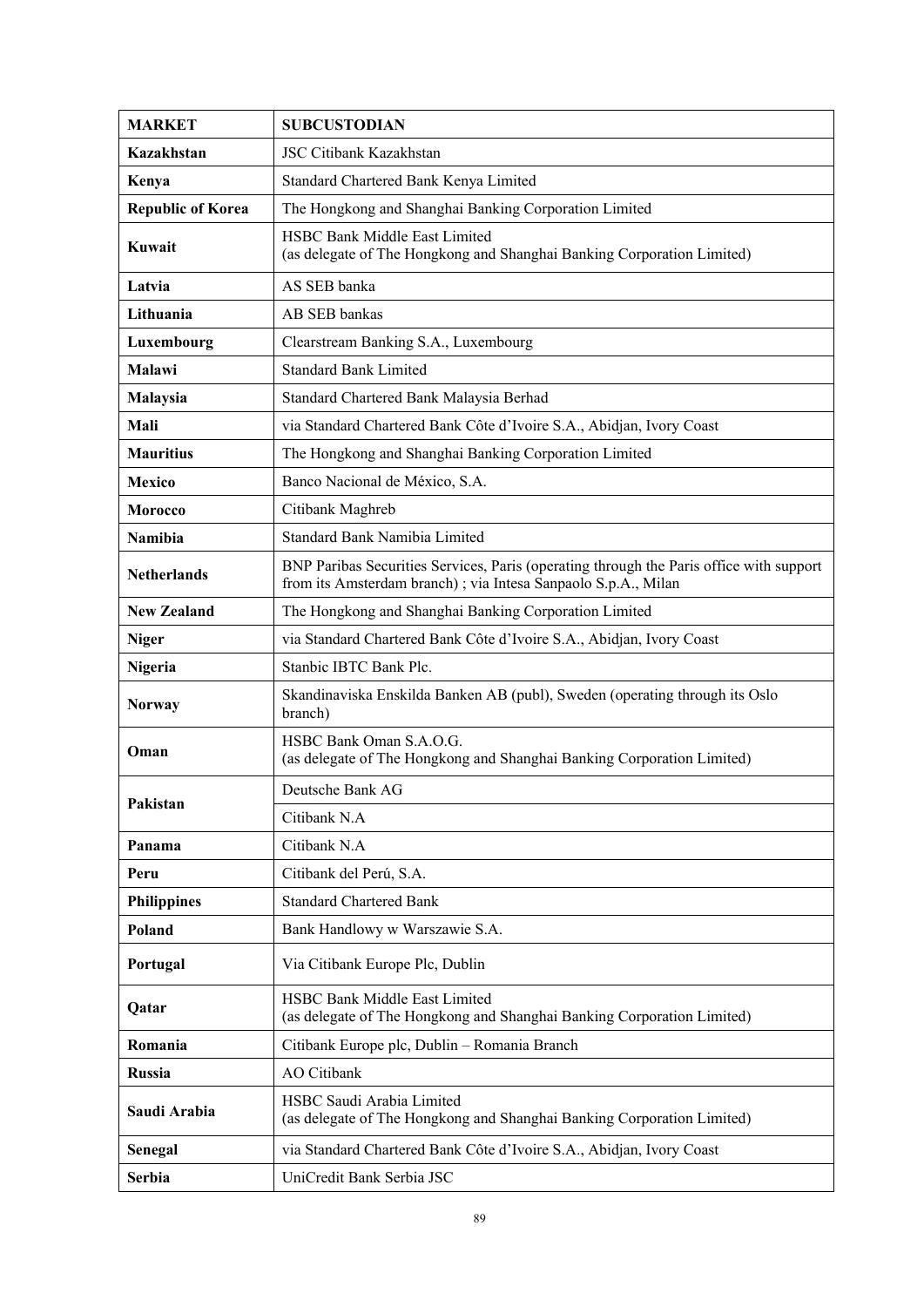| <b>MARKET</b>                                         | <b>SUBCUSTODIAN</b>                                                                                   |
|-------------------------------------------------------|-------------------------------------------------------------------------------------------------------|
| <b>Singapore</b>                                      | Citibank N.A.                                                                                         |
| <b>Slovak Republic</b>                                | UniCredit Bank Czech Republic and Slovakia, a.s.                                                      |
| Slovenia                                              | UniCredit Banka Slovenija d.d.                                                                        |
|                                                       | FirstRand Bank Limited                                                                                |
| <b>South Africa</b>                                   | Standard Chartered Bank Johannesburg Branch                                                           |
| Spain                                                 | Citibank Europe Plc., Dublin                                                                          |
| Sri Lanka                                             | The Hongkong and Shanghai Banking Corporation Limited                                                 |
| <b>Republic of Srpska</b>                             | UniCredit Bank d.d.                                                                                   |
| <b>Sweden</b>                                         | Skandinaviska Enskilda Banken AB (publ)                                                               |
|                                                       | Credit Suisse AG                                                                                      |
| Switzerland                                           | <b>UBS</b> Switzerland AG                                                                             |
| Taiwan - R.O.C.                                       | Standard Chartered Bank (Taiwan) Limited                                                              |
| Tanzania                                              | Standard Chartered Bank (Tanzania) Limited                                                            |
| <b>Thailand</b>                                       | Standard Chartered Bank (Thai) Public Company Limited                                                 |
| Togo                                                  | via Standard Chartered Bank Côte d'Ivoire S.A., Abidjan, Ivory Coast                                  |
| Tunisia                                               | Union Internationale de Banques                                                                       |
| <b>Turkey</b>                                         | Citibank, A.Ş.                                                                                        |
| Uganda                                                | Standard Chartered Bank Uganda Limited                                                                |
| <b>Ukraine</b>                                        | <b>JSC</b> Citibank                                                                                   |
| <b>United Arab</b><br><b>Emirates</b>                 | HSBC Bank Middle East Limited                                                                         |
| <b>Dubai Financial</b><br>Market                      | (as delegate of The Hongkong and Shanghai Banking Corporation Limited)                                |
| <b>United Arab</b>                                    |                                                                                                       |
| <b>Emirates</b>                                       | <b>HSBC Bank Middle East Limited</b>                                                                  |
| <b>Dubai International</b><br><b>Financial Center</b> | (as delegate of The Hongkong and Shanghai Banking Corporation Limited)                                |
| <b>United Arab</b>                                    | HSBC Bank Middle East Limited                                                                         |
| <b>Emirates</b>                                       | (as delegate of The Hongkong and Shanghai Banking Corporation Limited)                                |
| Abu Dhabi                                             |                                                                                                       |
| <b>United Kingdom</b>                                 | State Street Bank and Trust Company, United Kingdom Branch                                            |
| <b>United States</b>                                  | State Street Bank and Trust Company, Boston                                                           |
| Uruguay                                               | Banco Itaú Uruguay S.A.                                                                               |
| Vietnam                                               | HSBC Bank (Vietnam) Limited<br>(as delegate of The Hongkong and Shanghai Banking Corporation Limited) |
| Zambia                                                | Standard Chartered Bank Zambia Plc.                                                                   |
| Zimbabwe                                              | Stanbic Bank Zimbabwe Limited<br>(as delegate of Standard Bank of South Africa Limited)               |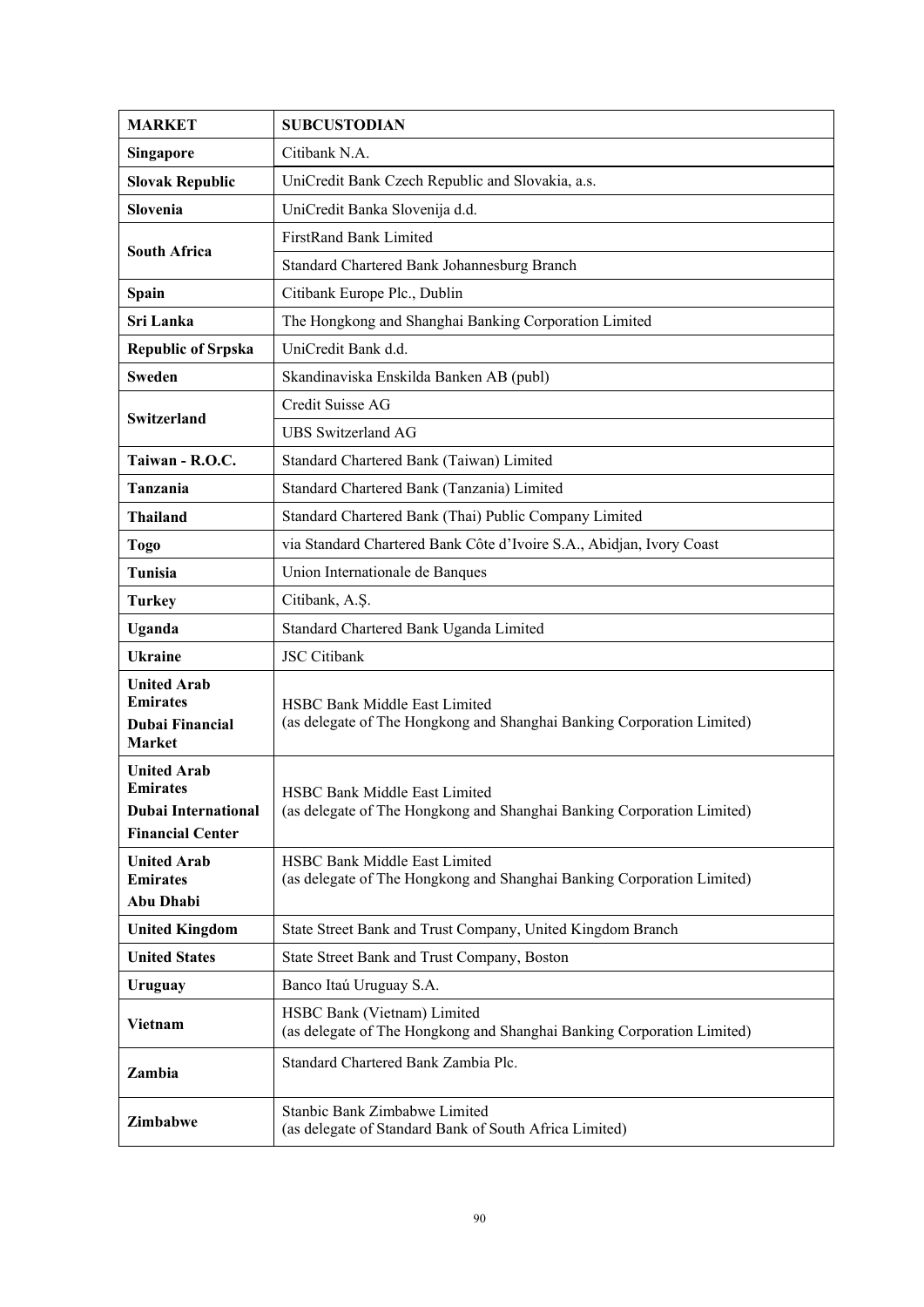### **COLLECTIVE INVESTMENT SCHEMES MANAGED BY THE ACD**

### **Authorised Investment Companies with Variable Capital**

#### **Authorised Unit Trusts**

Abaco Fund ICVC Arch House Fund Ariel Fund Bryth ICVC CP Investment Funds Destiny Fund ICVC Harroway Capital ICVC Hawarwatza Fund Libero Portfolio Fund Lime Grove Fund Meadowgate Funds Scarp Fund Skiwi Fund The Ambrose Fund The Astral Fund The Capital Link Growth Fund The Contact Fund The Diversification Fund ICVC The Dunnottar Fund The Global Balanced Strategy Fund The Global Multi Asset Fund The Gulland Fund The Hector Fund The Juniper Fund The Lockerley Fund The Motim Fund The Northern Funds The Oenoke Fund The Ord Fund ICVC The Overstone Fund The Penare Fund The Saint Martins Fund The Staderas Fund The Stratford Fund The Sun Portfolio Fund The TBL Fund The TM Lancewood Fund The TM Mitcham Fund The Vinings Fund The Wharton Fund Thesis JDS Fund TM Acer Fund TM Balanced Growth Fund TM Brunsdon OEIC TM Cerno Investment Funds TM Credit Suisse Fund TM Cresswell Fund TM CRUX OEIC TM First Arrow Investment Funds TM Hearthstone ICVC TM Investment Exposures Fund TM Investment Funds

BPM Trust Eden Investment Fund Elfynn International Trust Glenhuntley Portfolio Trust Hawthorn Portfolio Trust KES Diversified Trust KES Equity Fund KES Growth Fund KES Income and Growth Fund KES Strategic Investment Fund Latour Growth Fund Lavaud Fund Mossylea Fund Pippin Return Fund The Darin Fund The Eldon Fund The Hall Fund The HoundStar Fund The Iceberg Trust The Maiden Fund The Norfolk Trust The Notts Trust The Palfrey Fund The TM Stockwell Fund The White Hill Fund Thesis Headway Fund Thesis Lion Growth Fund Thesis PM A Fund Thesis PM B Fund Thesis Thameside Managed Fund The TUTMAN B&CE Contracted-out Pension Scheme TM Balanced Fund TM Chainpoint Fund TM Growth Fund TM Hearthstone UK Residential Feeder Fund TM Managed Fund TM Masonic Charitable Foundation Investment Fund TM New Court Fund TM New Court Equity Growth Fund TM New Institutional World Fund TM Preservation Fund TM Private Portfolio Trust TM Stonehage Fleming Global Equities Fund TM Stonehage Fleming Global Equities Fund II TM Stonehage Fleming Global Equities Umbrella Fund TM Stonehage Fleming Multi-Manager Global Equities Fund